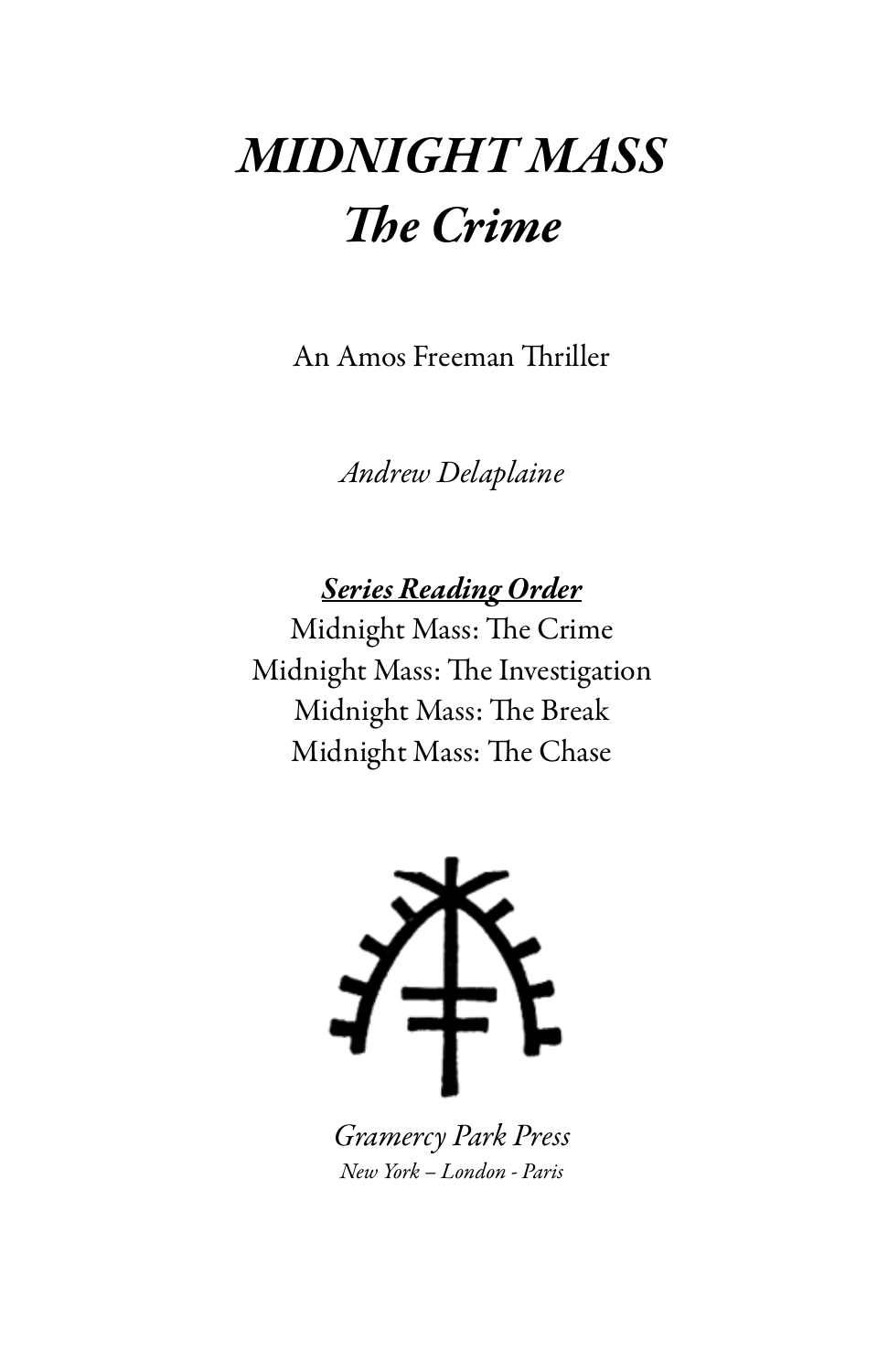# **FREE DOWNLOAD**

After the spectacular robbery of Trinity Church on Christmas Eve, Detective Amos Freemon finds himself sucked into a vortex of political intrigue and corruption.



1. https://adelaplaine.us18.list-manage.com/sub-

scribe?u=891cfd336d2649a62e3a50a07&id=2c46cd9225

2. https://adelaplaine.us18.list-manage.com/subscribe?u=891cfd336d2649a62e3a50a07&id=2c46cd9225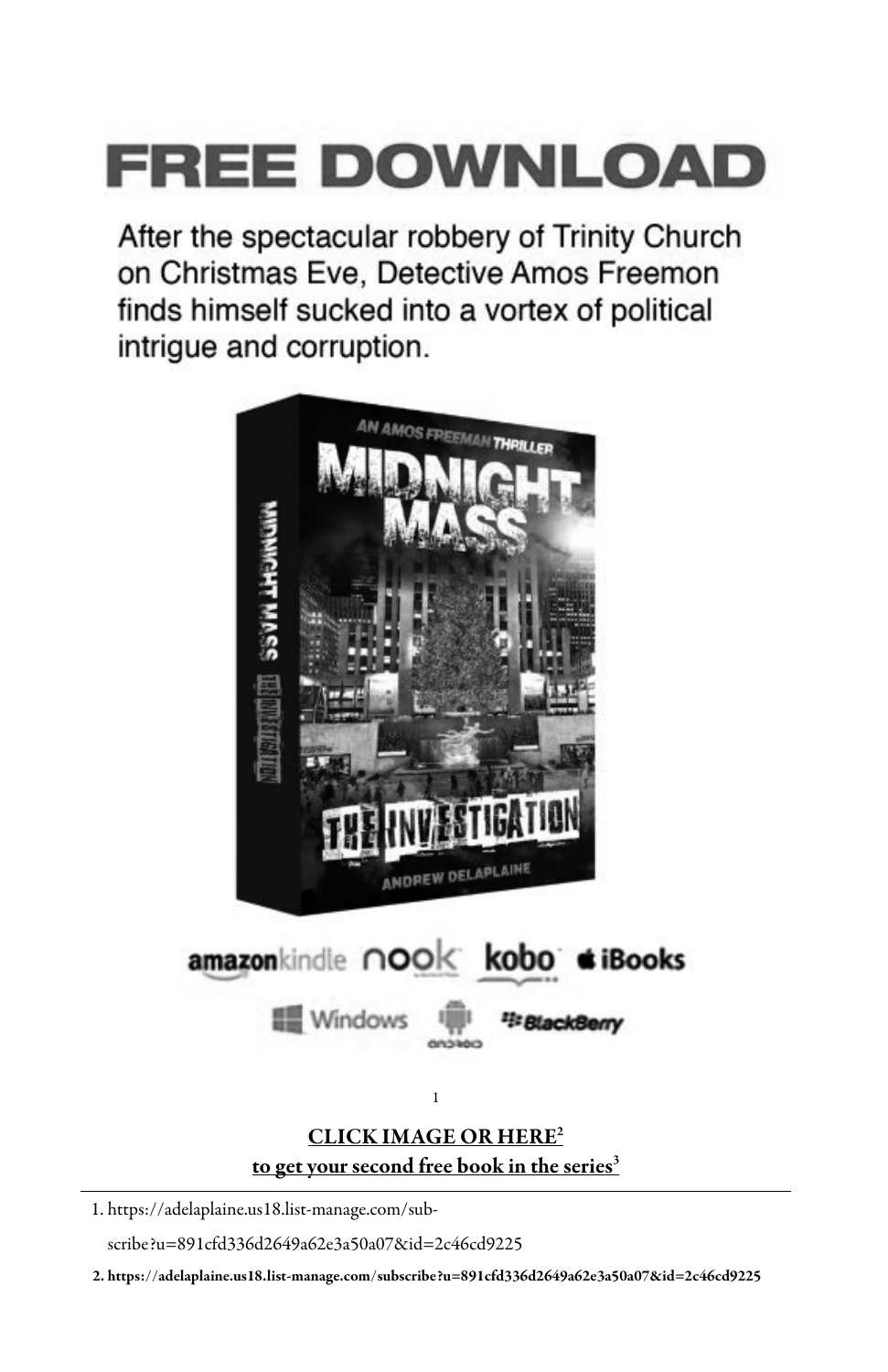#### Copyright © 2010-2015 by Gramercy Park Press All rights reserved.

No part of this book may be reproduced in any form whatsoever without written consent of the publisher, except for brief passages quoted in reviews.

This is a work of fiction, and any resemblance to events, localities, or actual persons, is entirely coincidental.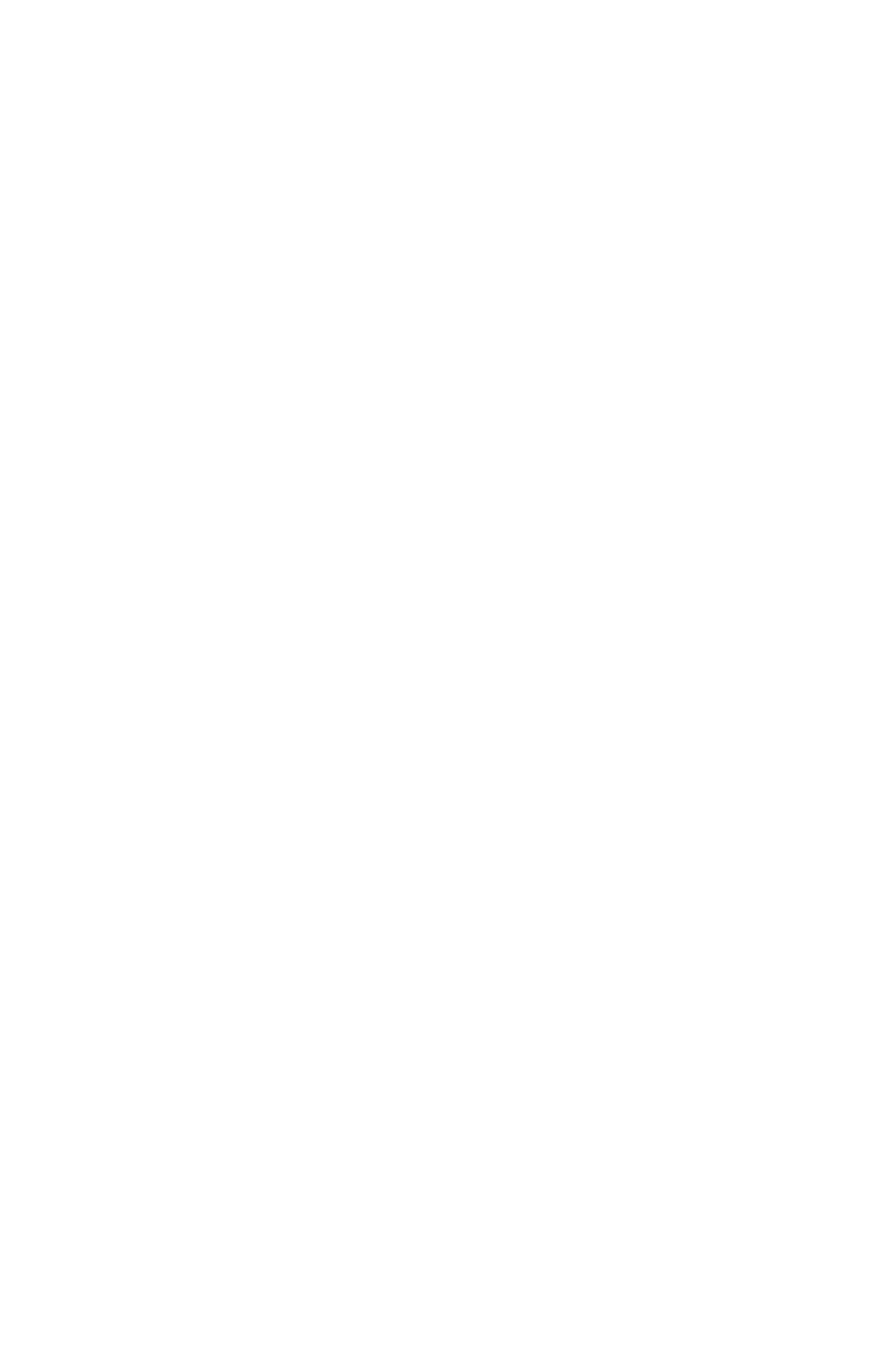A list of the author's other thrillers, as well as his titles for children and travel guidebooks, can be found at the end of this book.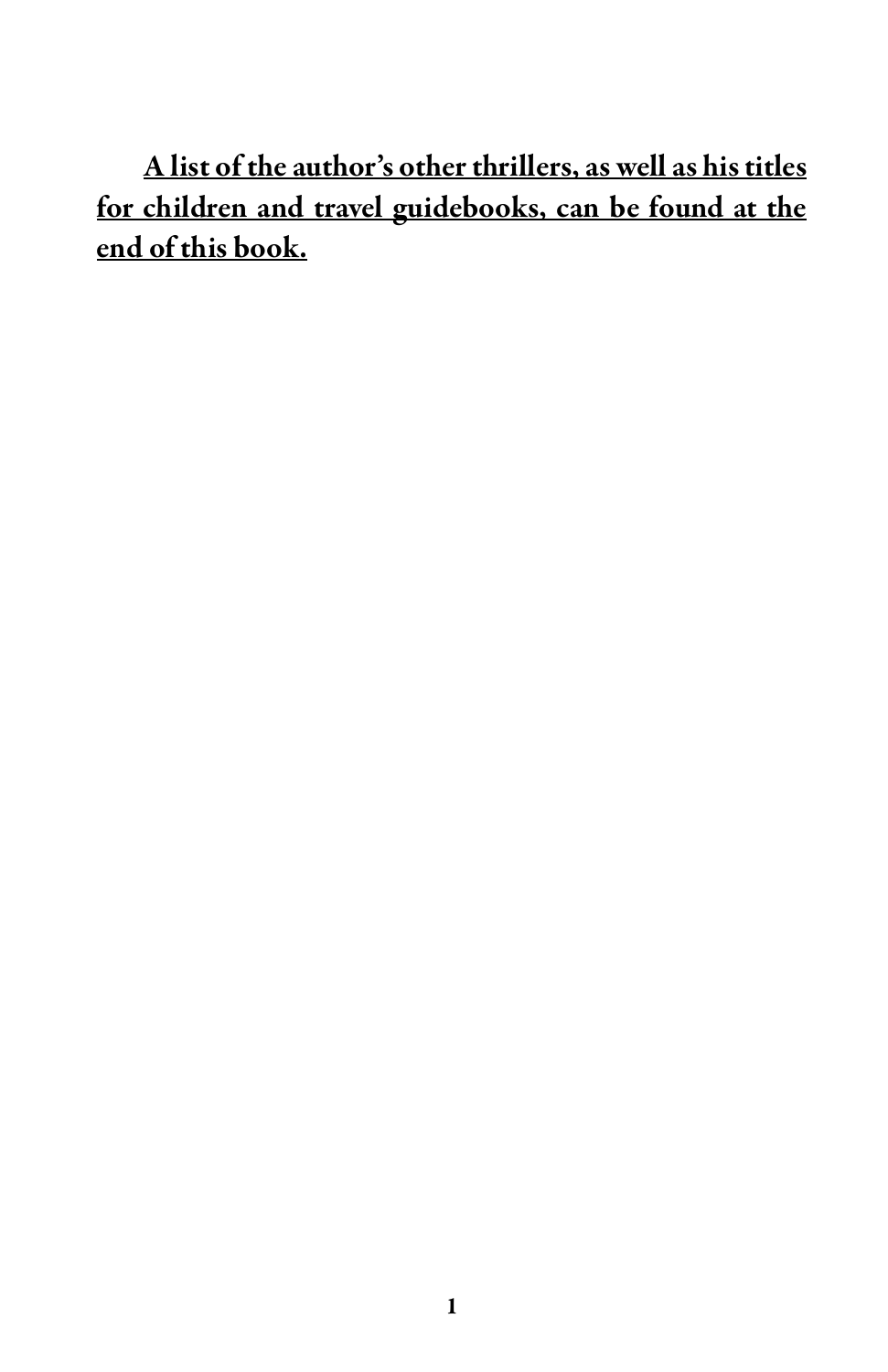Chapter 1 Chapter 2 Chapter 3 Chapter 4 Chapter 5 Chapter 6 Chapter 7 Chapter 8 Chapter 9 Chapter 10 Chapter 11 Chapter 12 Chapter 13 Chapter 14 Chapter 15 Chapter 16 Chapter 17 Chapter 18 Chapter 19 Chapter<sub>20</sub> Chapter 21 Chapter 22

Chapter 23

### Chapter 1

An eight-year-old black paneled Chevy van made its way down Broadway, slowed by unusually heavy traffic, even for 9:35 on Christmas Eve. The driver was supposed to continue down Broadway till he reached Rector Street, take a right and park behind Trinity Church in a narrow street called Trinity Place.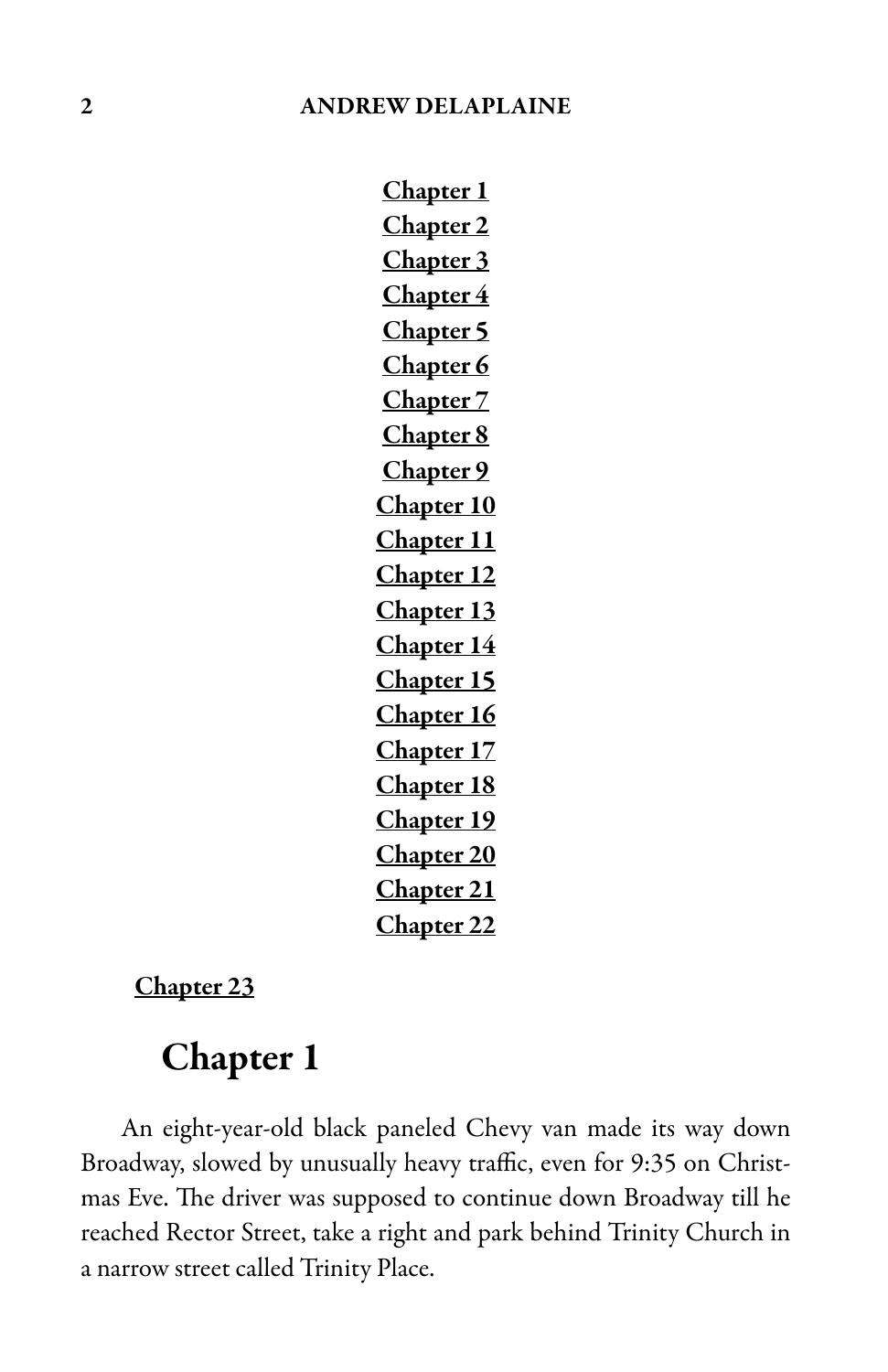"It's bumper-to-bumper."

"Take the next right. Go the back way," came a voice from behind him in the darkened van.

The driver took a right at Cedar Street, went west two blocks and took a left on Greenwich Street, then a left on Rector Street, and then a final left onto dark and narrow Trinity Place where he found himself directly behind the historic church.

He pulled up before an empty space protected by a bagged meter and two orange traffic cones. A man in a dark suit got out of the passenger side and moved the orange cones and the driver backed neatly into the empty space. The man in the dark suit got back into the van and the driver killed the engine.

They were now parked about twelve feet from a back door that led to a warren of minor staff offices in the basement and first floor of the church.

The driver tilted his head to his right and spoke over his shoulder.

"I did a little reading up on the Internet. Said George Washington went to church here."

"We got an hour to kill," said the voice in the dark. "So just shut the fuck up."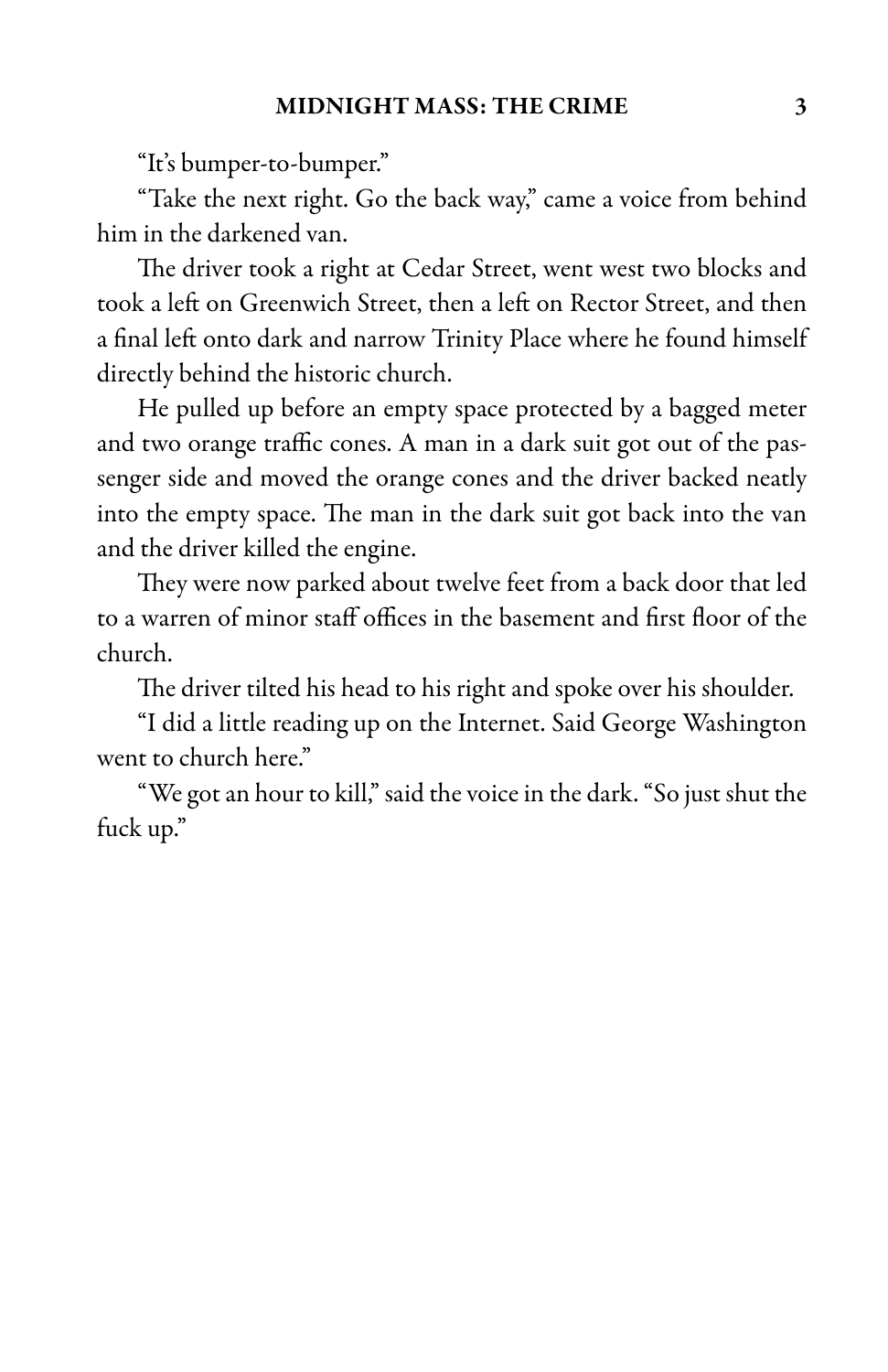### Chapter 2

Two blocks from Trinity Church down Wall Street on the seventh floor of the building occupied by the prestigious investment house of Gerard, Nugent & Company, Charles Kolsnar was in his office filling his Peal & Co. briefcase with \$200 million dollars worth of bonds made out to "Bearer" that could be negotiated on any financial market in the world for seventy cents on the dollar.

Charlie Kolsnar waschief of the Bond Security Division of Gerard, Nugent. The bonds were due to be turned over by him the first working day after the holidays, but Kolsnar and the bonds would be long gone without a trace by then.

He eased the lid of his briefcase shut and locked it, breathing deeply of its fine leather and dropping the key casually into his side coat pocket. He glanced at his Rolex Oyster Perpetual Submariner: 10:46 P.M.

Plenty of time.

Earlier, he'd ordered Gerard, Nugent's corporate jet, a G550, to be made ready for him at the Teterboro executive airport in New Jersey where it was kept, in the hangar right next to Donald Trump's. They said it would be ready by 2 A.M., so he had three hours.

Since it was Christmas Eve, he told the dispatcher to book any pilots available on such short notice so the regular pilots would not have their Christmas Eve ruined. (He hadn't wanted to use the company's regular pilots on this flight—he knew them, and they knew him, too well.) The G-5 would take him to Mexico City where the crew would be told to wait for ten to twelve hours while Kolsnar conducted "urgent company business."

But while the crew waited, Kolsnar would already be on another chartered plane, paying with cash (they asked very few questions down there) out of Mexico City bound for Lima. There, he'd take another private plane to Sao Paulo, and from there, another chartered plane to Buenos Aires. From Buenos Aires, he'd take the ferry across the Rio de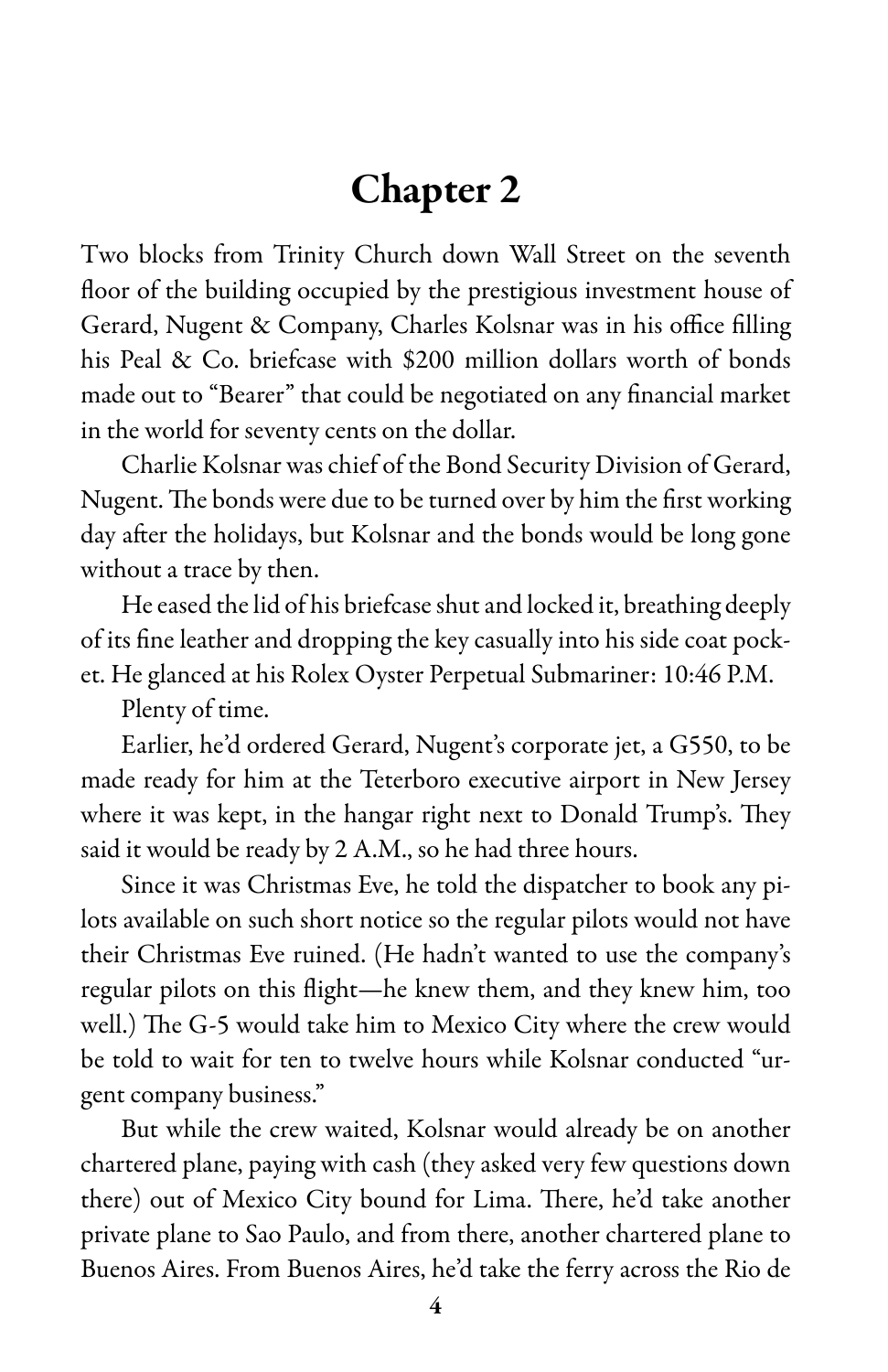la Plata to Montevideo in Uruguay. He'd pick up the car he garaged in Calle Durazno and drive along the coast toward Punta del Este, and in a couple of hours he'd be in the beach house he'd secretly owned for three years in sleepy Aqua Dulces, directly on the ocean, a half-hour north of Punta del Este.

No one would find him. Hell, it would be a whole day before the pilots realized he might not even be coming back. They'd check with their dispatcher in Jersey, who wouldn't be able to reach anybody at Gerard, Nugent until after January first.

A whole week before they even missed him, he laughed inside.

The best thing, Kolsnar thought, was his age—he was only thirtyfive. Still plenty of time to enjoy the money.

He picked up his briefcase.

Hefty.

He smiled, left his office, and moved toward the elevator.

There was no worry about the security guards downstairs. Technically, routine security came under his authority, though an assistant handled daily operations. He'd long focused his efforts in the area of bond security, which meant he knew of and trafficked in every aspect of illegal bonds worldwide. He had full clearance, of course. (He was the one who granted clearances.) No one would dare examine his briefcase. He dealt with far too sensitive issues for any common guard to shuffle through his papers.

Once he passed through the august portals of Gerard, Nugent & Company for the last time, he was home free. He'd stroll up to Broadway, grab a taxi, and head out to Jersey in plenty of time to meet the waiting plane.

For once, Christmas Day would be worth celebrating.

The elevator doors parted in the lobby and Kolsnar ambled toward the two guards by the main entrance. When they heard his heels click on the marble foyer and saw him approaching, one of them unlocked the door and pulled it open. Harry—Kolsnar knew him well—had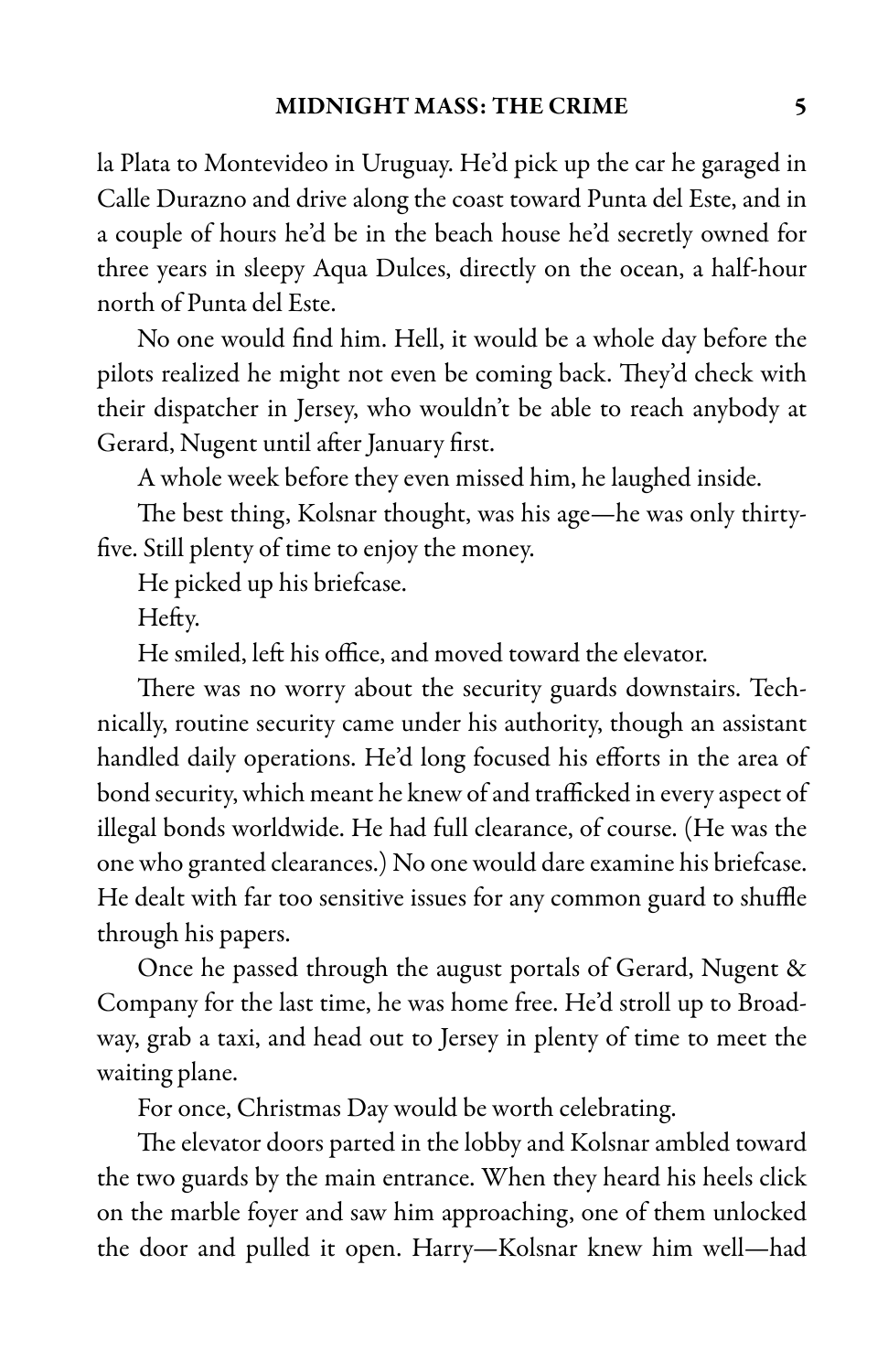been with the company for years, but he looked a little tense, worried about something. And from the queasy feeling in his stomach, Kolsnar knew the truth of the old adage that said worry begets worry. But what could there be for him to worry about?

"Take it easy, boys," Kolsnar said with a casual smile, raising his hand in a mock salute as he passed through the enormous glass and shiny brass doors onto Wall Street.

"Excuse me, Mr. Kolsnar," said Harry.

Kolsnar still had one foot behind him in Gerard, Nugent. His stomach muscles tightened into brick as he turned around sharply.

"I hate to ask you, Mr. Kolsnar, but I'm out of cigarettes, and this guy doesn't smoke," said Harry, nodding to his partner. "Could you leave me a couple?"

Kolsnar smiled and reached inside his coat to his shirt pocket and pulled out a half pack of Marlboros.

"Keep the pack, Harry. I've got more."

"Thanks, Mr. Kolsnar. Merry Christmas."

"Same to you, boys."

Kolsnar turned and braced himself against the wintry wind and walked toward the honking horns and wall-to-wall traffic up on Broadway, a fresh sweat turning cold on his forehead.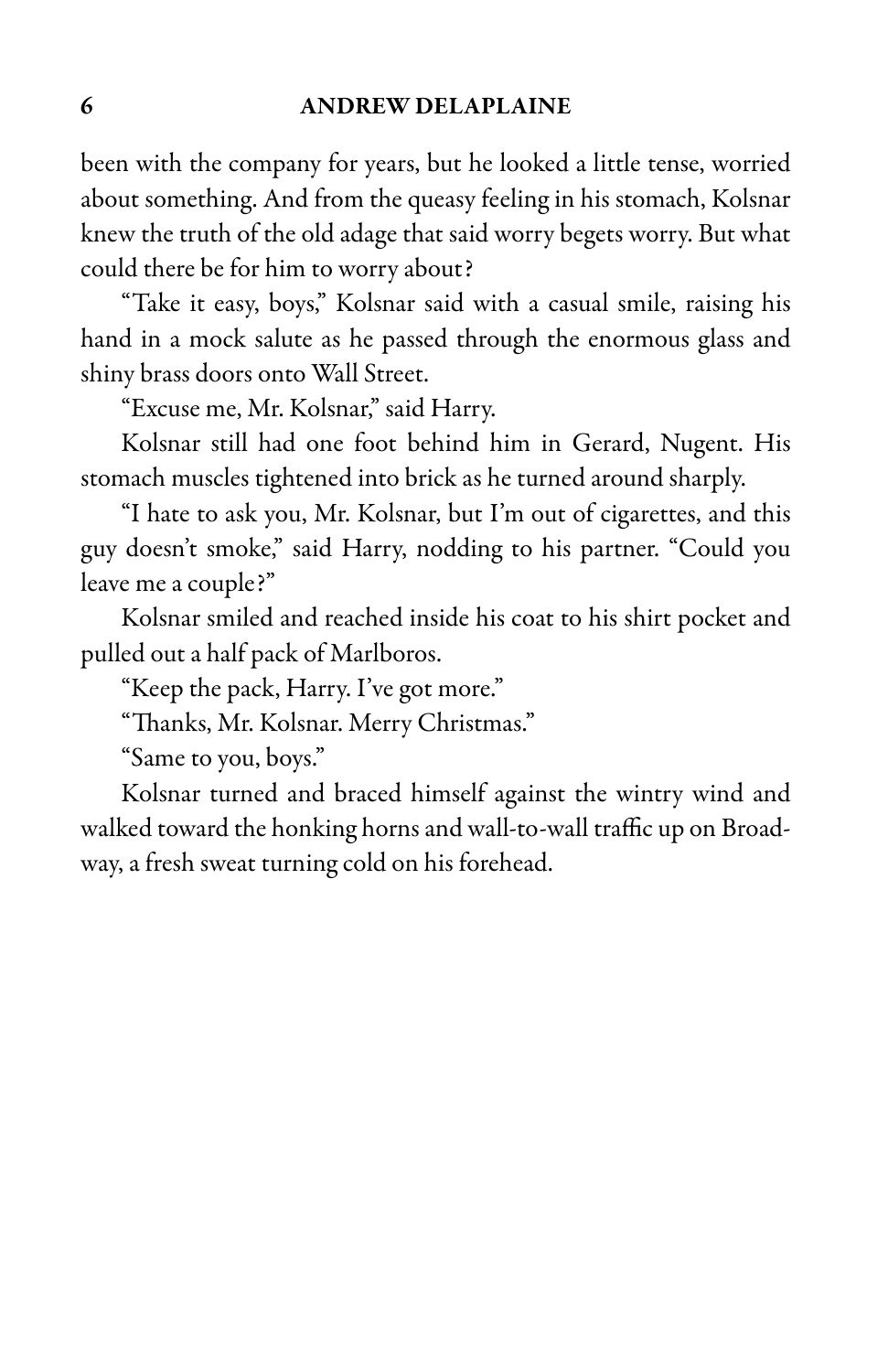### Chapter 3

The Reverend Emory Parkhurst sat alone in his quiet office in New York's Trinity Church, the single, dull lamp on his desk barely illuminating with its pale yellow light (the color of Sauternes, he sometimes thought) the varnished mahogany with which the room had been paneled for more than two hundred years, the heavy patina giving the room an aura of dignity. His chair was turned away from his desk toward the windows that looked out into the churchyard, now black, cold and bitter. How lovely it looked in the spring when flowers and blooming trees filled the yard and sweet smells wafted through his open windows, now sealed against the harshness of December. There wasn't even a fresh snow to relieve the barrenness in the darkened yard, where, since there were no lights, he could see only the melancholy silhouettes of bare tree branches helplessly resisting the buffeting winds.

There were two soft taps at his door.

"Yes?" His voice was barely audible.

The Reverend Canon Richard Whitney, his young assistant, entered and approached the dark polished oak desk behind which Parkhurst was lost in thought. The rector glanced up and raised his patrician chin ever so slightly as if to ask what Whitney wanted.

"Mr. Quigley is up front watching the demonstrators. He asked if you could come up for a minute."

"Dear Mr. Quigley will just have to wait until I come up for the processional."

Shuddering, Parkhurst thought about what was happening in front of the church right now. There was the normal holiday street bustle, the usual stream of black limos depositing the wealthy members of Trinity Church for the midnight service. And the usual knot of horn-honking hacks bringing less well-off worshippers downtown.

What was not usual was the mob of over two hundred fifty members of the Front for the Liberation of Lesbian Clergy crowding side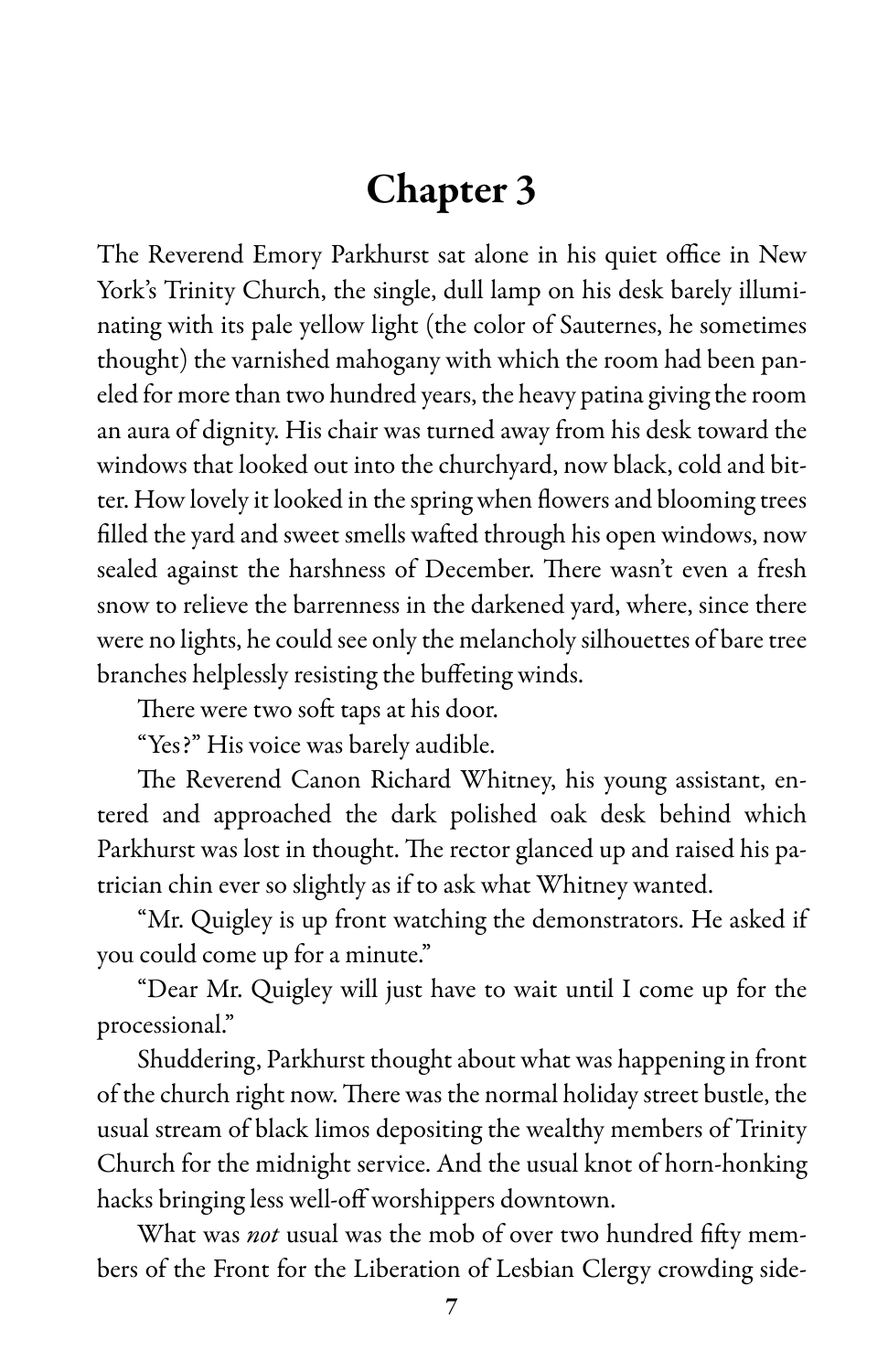walks and spilling into Broadway, loudly heckling members as they marched with high chins up the stone steps leading to the narrow narthex of the church, and dangerously on the verge of breaking past the barricades set up and maintained by twenty or so of New York's finest.

"What time is it?"

"Ten-forty-eight," said Whitney without hesitation. Parkhurst noticed that his young aide hadn't even glanced at his watch. Must've looked before he knocked. He hoped he wasn't becoming too predictable as he got older.

"It's time I robed."

Whitney immediately turned toward the small dressing room that adjoined the chamber. The rector raised his hand.

"No, Richard. I'll robe myself tonight."

"As you wish, Father."

Whitney left and Parkhurst got up and walked into his dressing room where another dim light glowed. Ranged along one wall in an open alcove were his regal vestments, some, like the royal purple of Easter, he wore but once a year.

Parkhurst went to the full-length mirror framed in carved cherrywood, took off his suit jacket and loosened his clerical collar. He certainly looked his part, he'd thought so many times as he stood before this mirror. He had the distinguished head of white hair, which showed no signs of thinning, that a man in his position should have. He was six feet two. His face had the wrinkles of a fifty-nine year old man, but, along with the collar and his normal dark garb, they gave his face character and dignity. He had cold blue eyes that members of the congregation jokingly told him could see their souls a full fifteen pews back from the pulpit. He wondered for a moment how effective they were sixteen pews back. Still, not a bad combination of features, he told himself.

He knew he couldn't afford to distract himself any longer.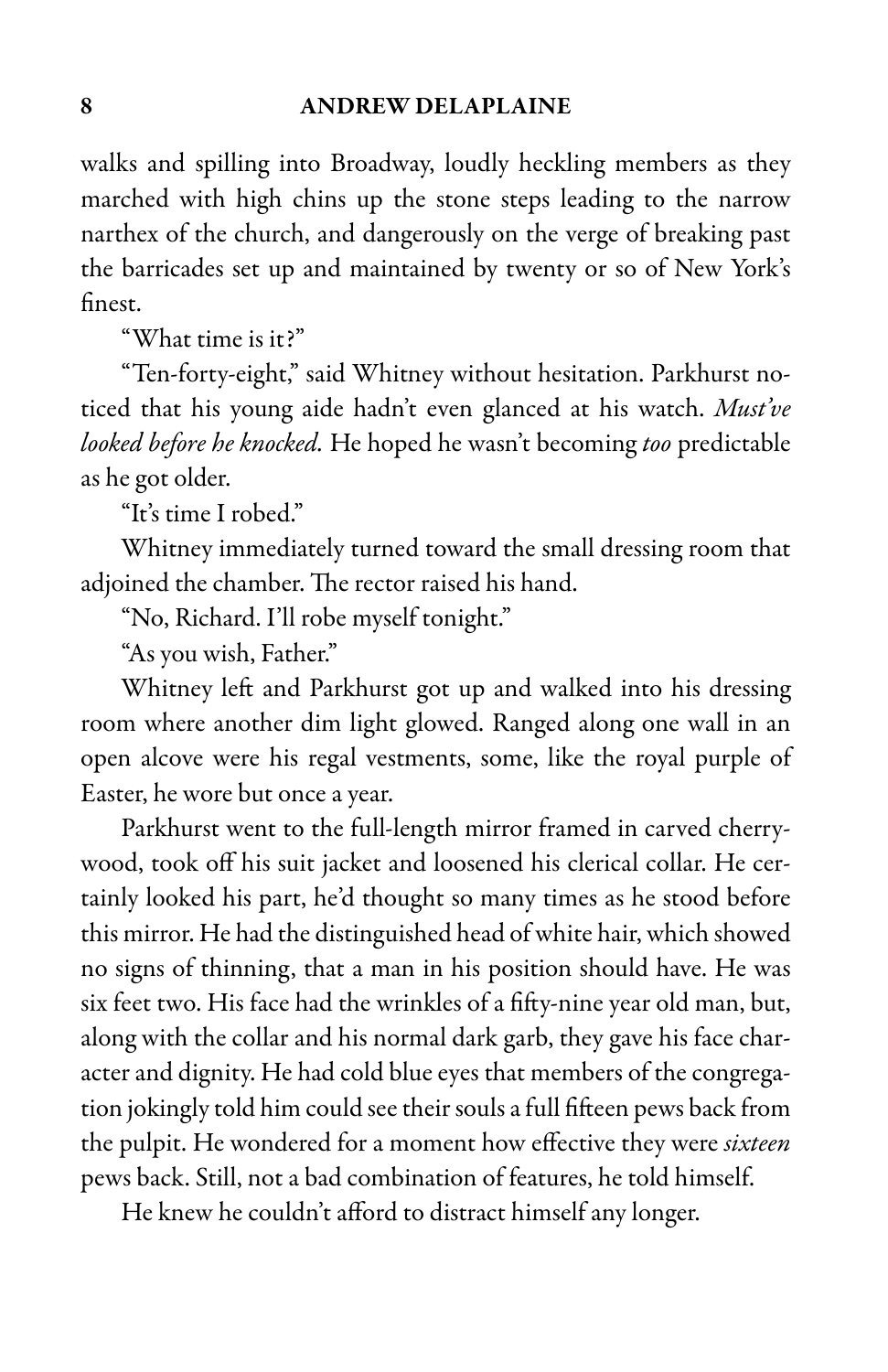Edward Quigley, head of the vestry. Parkhurst's mind drifted back to reality and the one man on earth he hated most. Or rather, disliked. He was brought up to dislike people rather than to hate them. A small distinction in this case. He knew why Quigley wanted him now, and could see the picture going on in the narthex at this very moment: Quigley venting his anger on the two head ushers, looking down into the protesters at Parkhurst's own twenty-six year old daughter Janie, a nationally prominent lesbian and founder of the Front for the Liberation of Lesbian Clergy, one of the most militant gay organizations in the country.

Until she announced what he personally preferred to call her "proclivities" over five years ago, Parkhurst had had no reason to doubt his daughter's heterosexuality. She'd spurned all his efforts to establish a bond of any sort, always rebuffing him. One day she was what he thought was a loving daughter. The next she was a militant homosexual. Period.

She'd moved to California five years back, but returned to New York two years ago with her new "cause." He hadn't seen her anywhere in those two years except in the first few pages of the *Times*, and often on the front page. He hadn't spoken to her in those two years. It had been that long since he convinced himself reconciliation was impossible.

She was causing him more trouble now than anything he'd ever experienced in his whole life. She knew it, knew he was an easy target, and she didn't care. Her principles were more important than his career in the church and standing in the community. More important than his feelings as a clergyman. As a father. Even as a person.

Quigley openly hated him, blaming him for everything Janie did, which of course brought a great deal of negative publicity to Trinity Church. Quite literally, Parkhurst wondered how long he'd be able to keep his job as rector. There was already talk in the vestry, fomented by Quigley, of getting the bishop to ship him off to a minor parish upstate,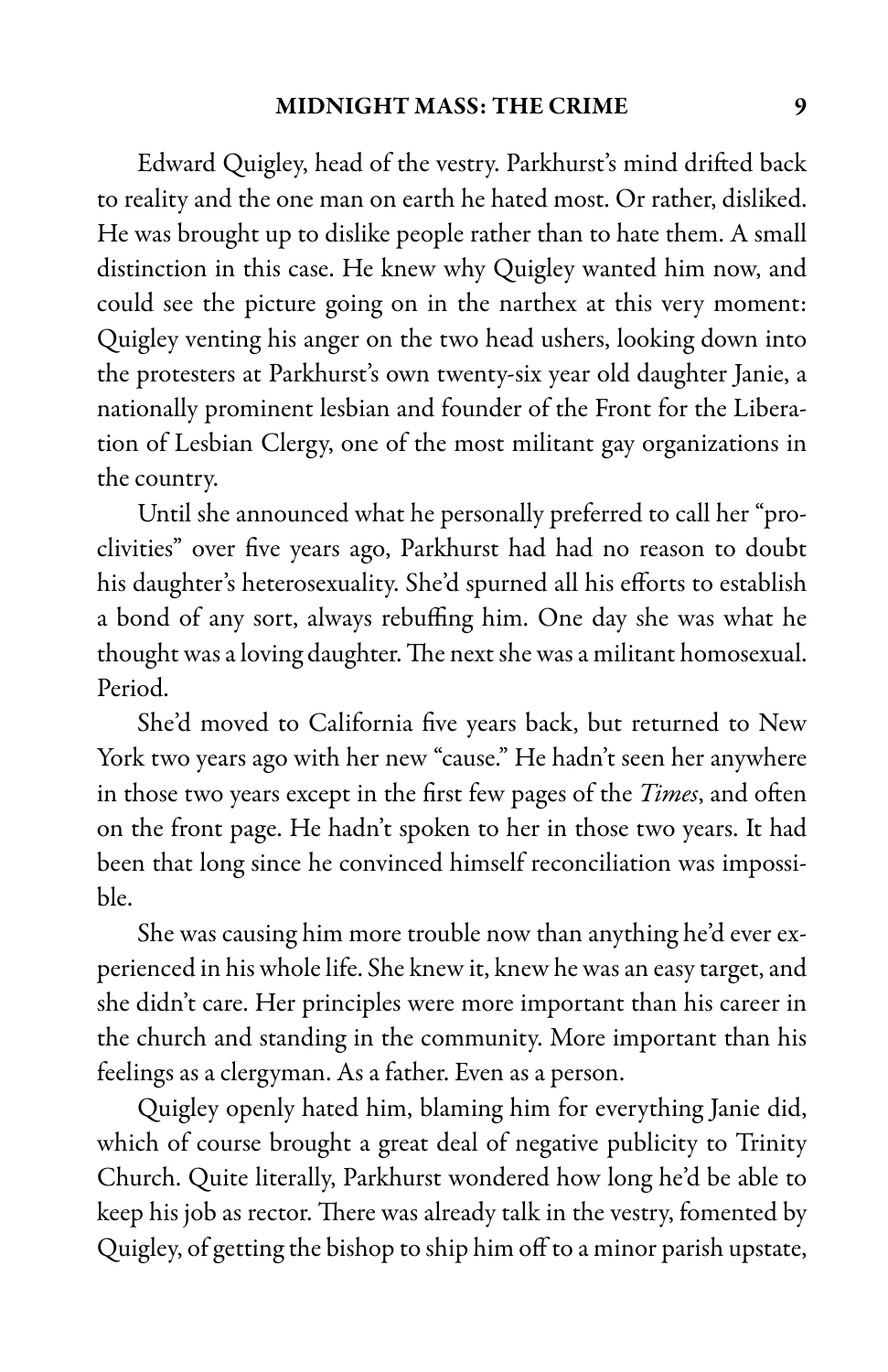there to await a disgraceful retirement into oblivion. Parkhurst could never accept such a visible demotion and would be forced to resign out of hand, and Quigley knew it. He didn't care. Did anyone?

Whitney, of course. He cared deeply.

It was fast becoming a pitched battle between him and Quigley—one the rector felt he was losing.

Well, it was time. There was no putting it off any longer.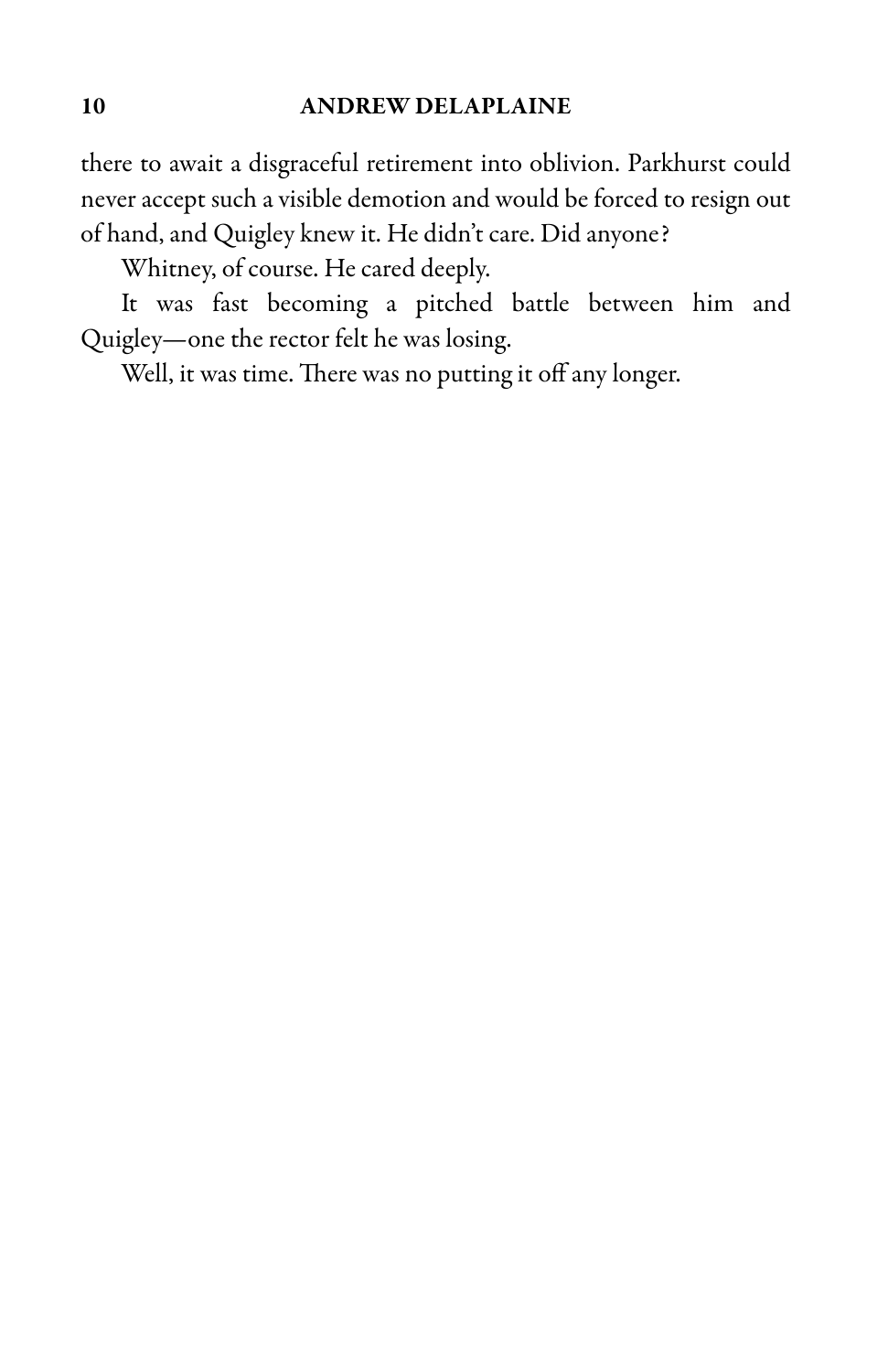### Chapter 4

Detective Lieutenant Amos Freeman hiccupped.

"I heard that!" came a shout from Big Dot at the other end of the bar where she was serving a customer.

"Fuck off," Freeman whispered, almost to himself.

Freeman knew he should be home with his wife Angie on Christmas Eve and it wasn't her so much that kept him sitting on his stool at the far end of Big Dot's Jungle Bar on Blyton Street, the last slightly sleazy street left in trendy TriBeCa.

No—his mother and father were in town.

And even that wasn't so bad. But her father and, God give the world a little peace, her mother was there, too—all the way from Cleveland to make their Christmas merry.

A wife you weren't fucking anymore, two parents and two in-laws.

"Five good reasons to get pissed," he said to the black label on the Jack Daniels bottle in front of him. An Australian dick he once worked with used that expression—pissed—for being drunk. He liked that. But he remembered the Australian dick as being a real pisser. In the American sense.

"What's that, Freeman?"

Big Dot—all two hundred thirty-five pounds of the big black mama—was standing on the other side of the bar facing him.

"Nuttin"

"How you feelin'?"

"Like Superman."

"You be lookin' more like Clark Kent, boy. An old Clark Kent."

"I'm only thirty-four."

"Goin' on ninety!"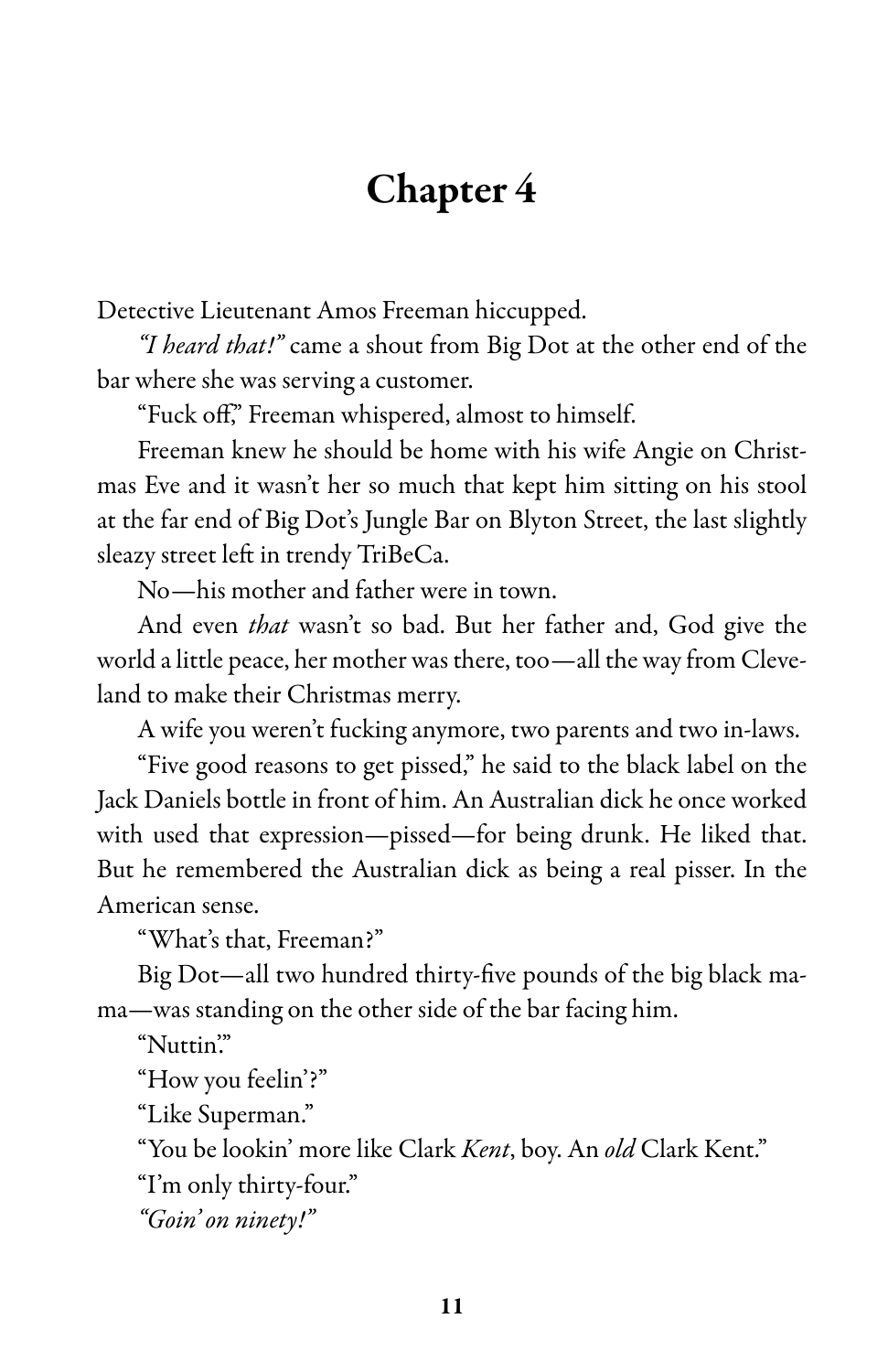Big Dot laughed one of those laughs that seemed to inch its way up from her toenails, rumble uncertainly through her stomach, and roar out of her mouth, shaking the fake Tiffany lamps strung down the length of the bar. The chocolate brown curls on her wig bobbed up and down like Christmas baubles, joining in the merriment.

Big Dot wasn't called Big Dot as some kind of throwaway endearment. She was big. Big and flabby and fleshy. When Amos Freeman first saw a Reubens in the Met a few years earlier (believe it or not, that was his first time in the Met—it was on official business, of course), he immediately thought of Big Dot. If Reubens had been American, he'd have painted Big Dot at the Jungle Bar instead of Venus at the Mirror.

Oh, well.

There were only a couple of other customers in the place this late—amazing there were any at all on Christmas Eve, thought Freeman. Big Dot, signaled by an upraised arm, moved away to mix a drink.

Actually, Freeman thought, he wasn't really drunk. True, he broke the tax man's seal on this bottle, but he was only halfway down—that far in a little over an hour.

Not bad.

When he got to the bottom, he'd be almost drunk. He was just intoxicated now, and he hadn't crossed that delicate line (What's so damned delicate about it?) between intoxication—which you could snap out of when the cards called for it and run yourself at ninety percent capacity—and a drunken stupor, when you only had about thirty percent capacity left. Below that you didn't even know what a percent was. Or care.

"Fuckin' hole," Freeman whispered dismissively, looking groggily around the room. The joint was long, narrow, dirty and dark.

Long, because the place had originally been carved out of an alley so far back in time they didn't have building codes to stop such abortions.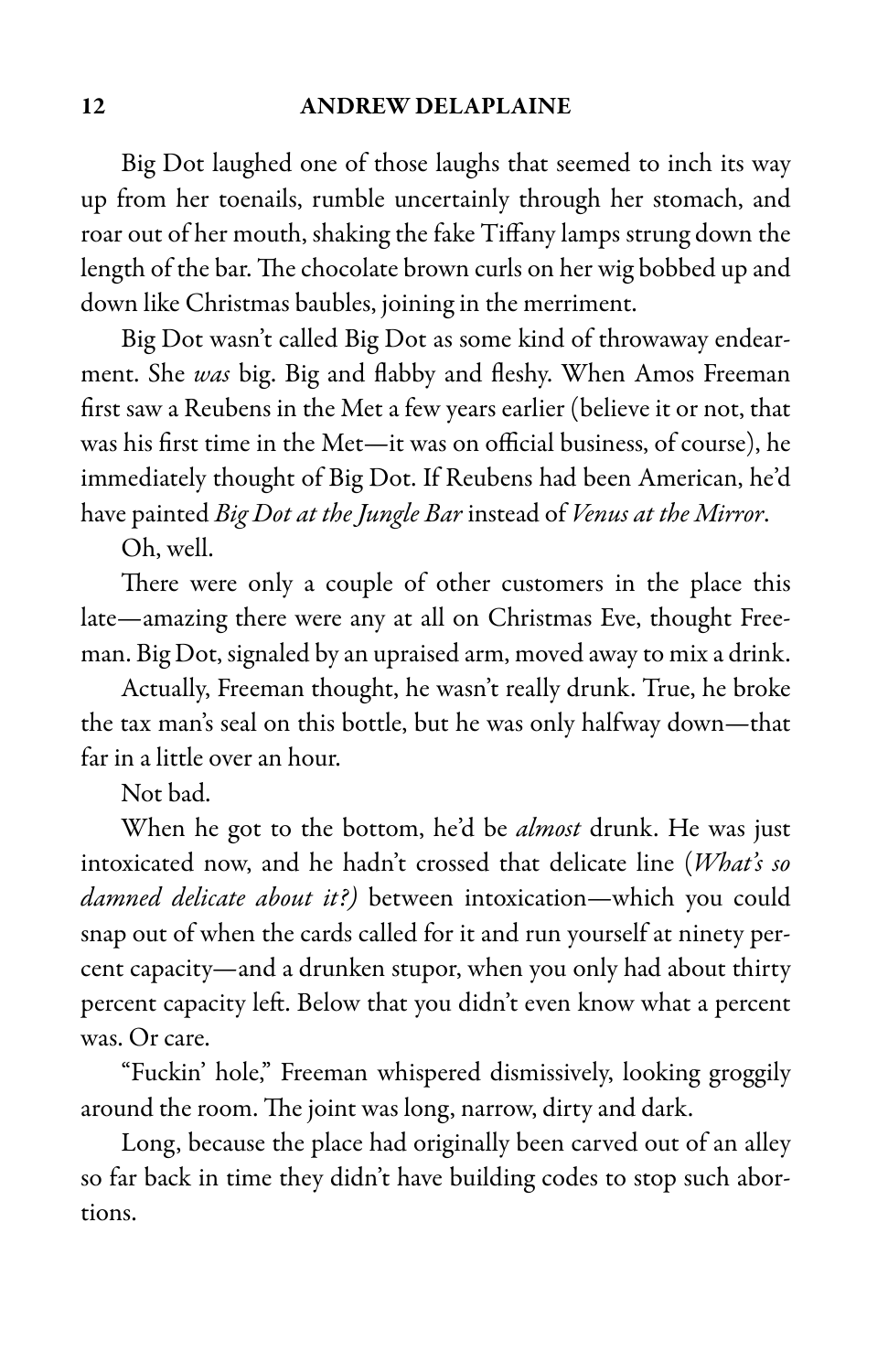Narrow, because the two Louise Sullivan-type buildings on either side squeezed it in.

Dirty, because Big Dot was a slob. As TriBeCa gentrified, Big Dot refused to gentrify with it.

Dark, because, as Big Dot put it with a wheelbarrow full of common sense, "People can't see the dirt."

To which Freeman now barely remembered replying in that halfforgotten exchange, "You mean dark because if they saw themselves in that sooty thing you calla mirror, they'd quit drinking and you'd be out of business."

But he—he liked the place. He was comfortable here. And he was a little dark and dirty himself, sometimes.

He knew it wasn't really having the in-laws here for Christmas that bothered him, annoyed him, made him drink more than he should. And it wasn't Angie. As the cheapie romance novels put it, whatever flame they'd kindled had flickered out long, long ago. It wasn't as if both of them had stopped working on it. He wondered if they'd ever really *started*—when they first married. Funny how you roll over in bed one morning and wonder, Who the hell is that person? Now, well, it didn't matter anymore.

No, it wasn't Angie—there was something else bothering him, bothering him real bad.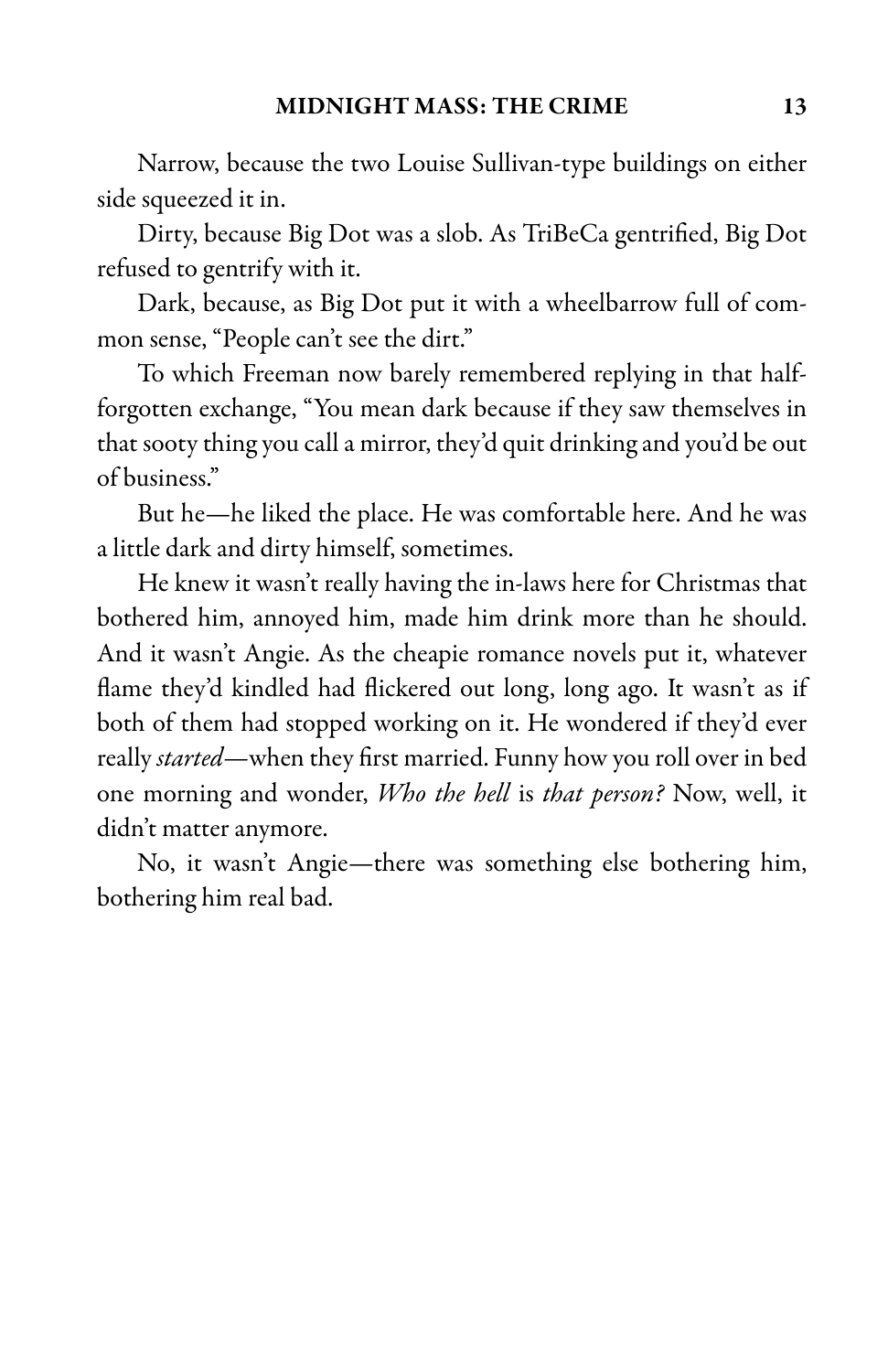### Chapter 5

Trinity Church was almost full and Parkhurst, followed by the choir, cross bearer, flag bearers, candle bearers, subordinate priests and attendants, had made his way up the side aisle to the rear of the church. Quigley was waiting for him.

Edward Quigley was a big man by Parkhurst's estimation. He was a Fifth Avenue lawyer, partner in a distinguished firm, a Yale graduate, just the right height over six feet, still blond though in his late forties, handsome and dressed impeccably in a conservatively cut three-piece blue pin-striped suit. And he was so angry Parkhurst thought saliva would begin drooling any minute between his scarcely hidden clenched teeth.

"Could I speak to you for just a moment, Emory?" Quigley asked in a voice heavy with forced friendliness, which was for the ears of the others who were busily fussing over their vestments in anticipation of the procession.

"Certainly."

Parkhurst stepped with Quigley away from the others behind one of the high columns nearby. Quigley drew close.

"Do you know what's going on out there?" Quigley said with undisguised fury, though in a low voice.

"Richard Whitney came and told me earlier," Parkhurst said stoically. His arms were folded across his chest, his hands clutching the Book of Common Prayer.

"Why haven't you been out there *doing* something about it, then?" Quigley demanded, his eyes incredulous.

"I haven't spoken to my daughter—or she hasn't spoken to  $me$ —in years. You're well aware of that," Parkhurst said, exhaustion creeping into his voice. He had to focus, forget Quigley and maintain his energy for the ceremony ahead.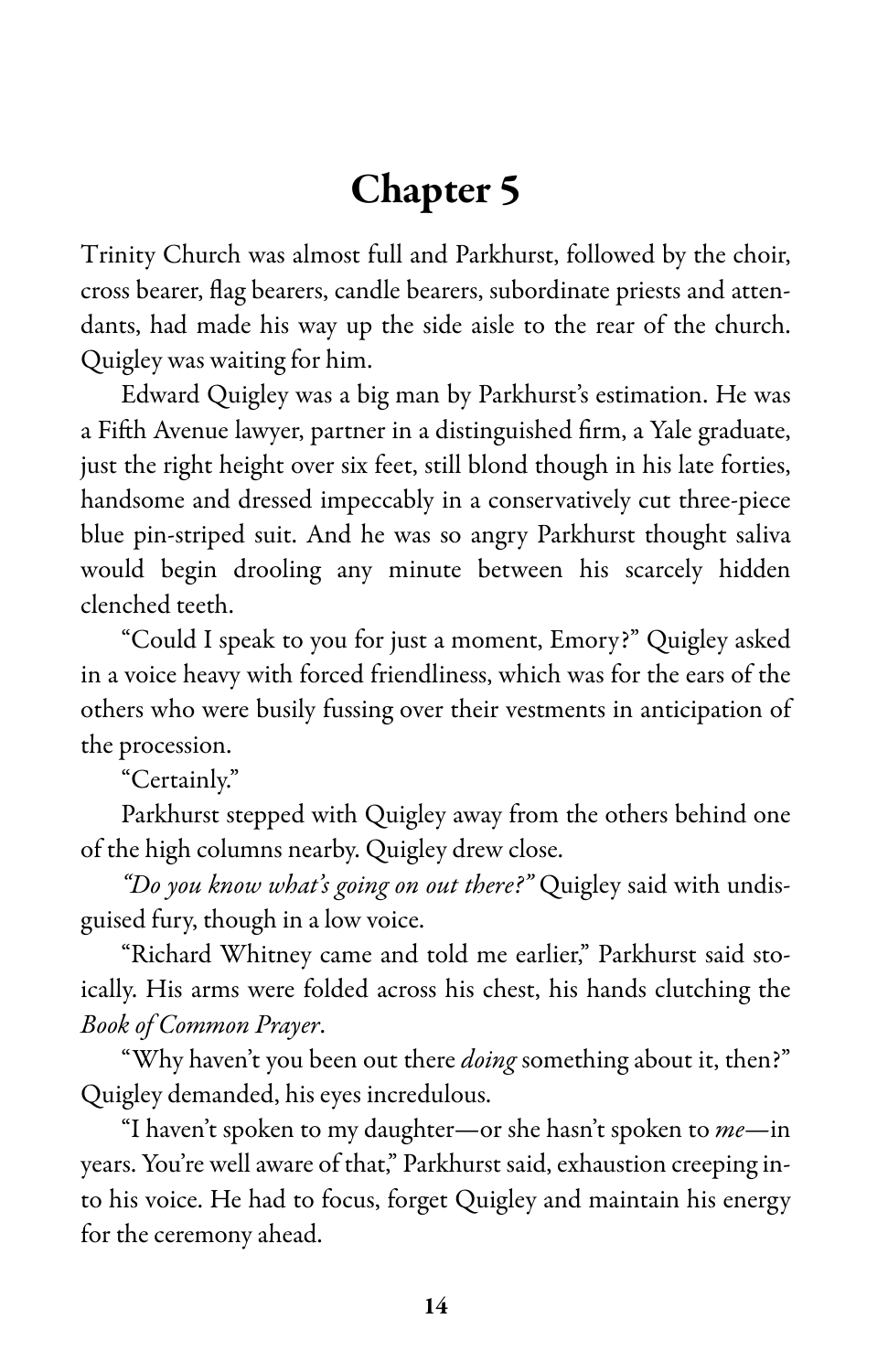"That's one thing," said Quigley, not about to be put off, "but she never showed up on our doorstep before—and especially now—Christmas Eve, for God's sake. The whole church is talking."

"I could tell that as I came up," Parkhurst said in a low, depressed voice, almost to himself.

"Well, what the hell is she doing here, tonight?"

"I haven't looked outside, but Richard tells me they're carrying signs stipulating their reasons."

"Yes, I've been watching!"

"Then you know why they're here," Parkhurst said, a gentle testiness creeping into his voice, careful not to allow himself to become angry.

"But there are a hundred other churches in New York."

"Not where I'm rector."

"It's the God damn *publicity*, and you know it!" Quigley said in a rush. "She's your daughter! This'll make the late news!"

"No doubt," Parkhurst said wearily. "It will all pass. Try to remain calm. She's just taking advantage of our relationship, you know that. This will pass."

"No, it won't!" Quigley shouted, stomping his foot like a preschooler, immediately realizing he was getting too loud, losing it. He lowered his voice. "The least you can do it go out there and *talk* to the bitch!"

Parkhurst said nothing, but sighed and walked toward the entrance, Quigley right behind him. They ran right into the mayor of New York, Frederick A. Lindstadt, entering with his wife and some aides. He was not smiling when he reached out and shook their hands. Parkhurst's expression became appropriately grave. Quigley put on a weak smile that came off more like a dunce's simper.

"This is terrible for the church," said the mayor. "I'm just sorry it's your daughter, Em."

"No more than I myself, Mr. Mayor."

"Are you going to do something?"

"I'm going to  $try$ ."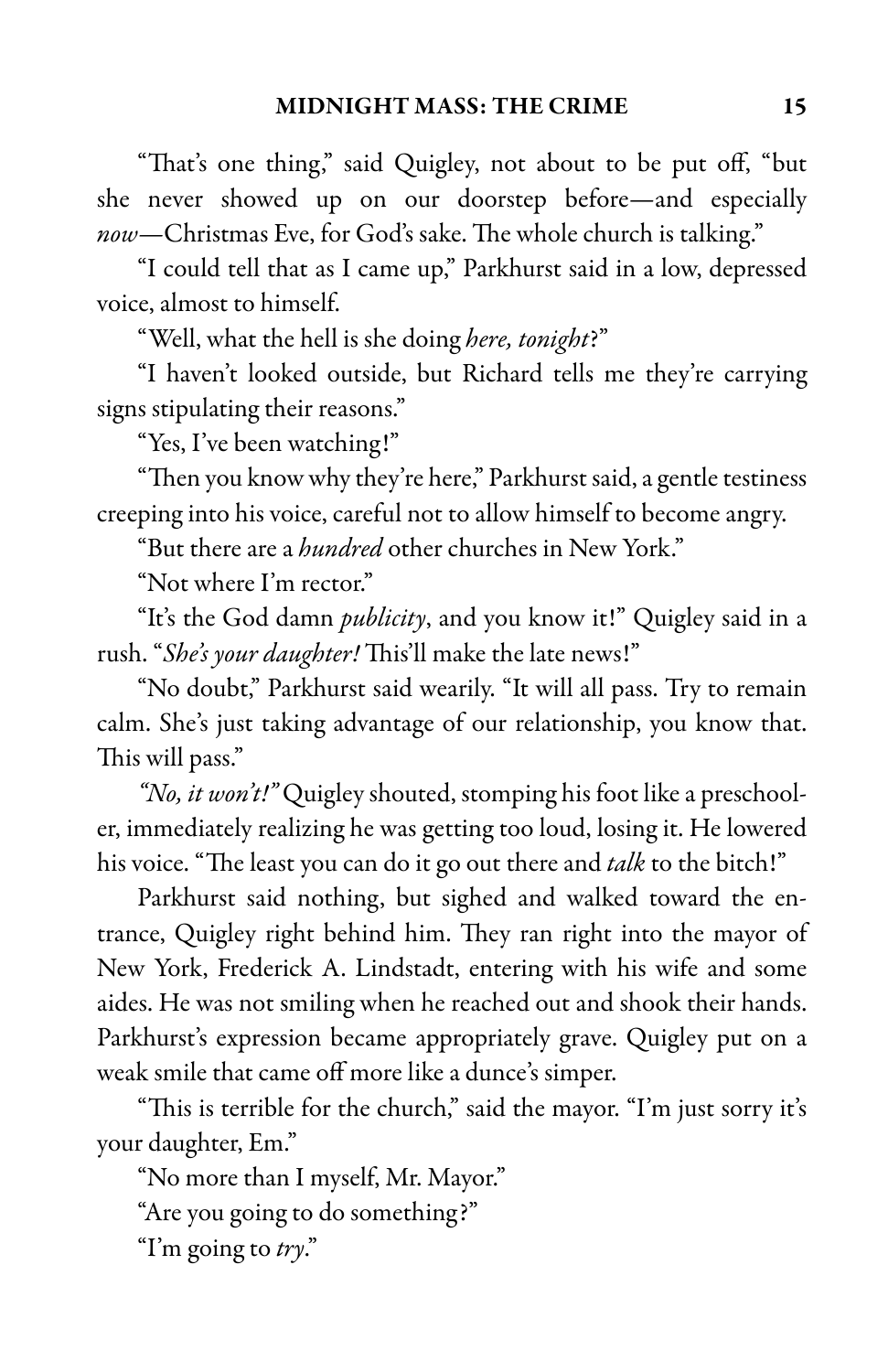#### 16 ANDREW DELAPLAINE

The inside ushers were ready to seat the mayor and his party. Lindstadt nodded and followed the ushers down the main aisle.

Parkhurst walked out to the portals and surveyed the scene, the two head ushers in their dark suits with white carnations in their lapels respectfully standing aside for him, his vestments flowing gloriously behind him in the freezing winter wind. Still clutching his worn Book of Common Prayer, he walked down the steps toward the shifting knot of protesters, spotting his daughter in the middle as soon as he drew close.

The police gathered around him without a word as he walked up to the mob and towards his daughter. Threats and screams thundered down on him. The wind was in his ear. He could no longer hear the considerably loud organ music playing inside, readying the congregation for the processional. Janie, an attractive woman from any perspective, had seen him coming and begun achant (quickly picked up by the crowd), which now drowned out the wind.

"Or-dain more les-bi-ans! Or-dain more les-bi-ans!" "Janie!" he called out. "Janie! Listen to me!"

The chant went on. Parkhurst drew closer to Janie and the police moved closer around him. Parkhurst was genuinely stunned by the force of emotion running through the women. He woke out of his momentary daze and broke through two policemen separating him from his daughter and took her strongly by the arm.

"Janie! Why are you doing this to me? You're ruining me!" he screamed, the passion and anger in him finally exploding.

"It doesn't matter!" she screamed back over the roar, not wanting to listen to anything he had to say, consumed by the emotion she'd worked up in her supporters. "It doesn't matter!" she yelled again. "Ordain more les-bi-ans!" she yelled, picking up the rhythm with the others. They were all laughing at him—pointing, laughing, having the time of their lives.

Parkhurst was trembling with fury. He still held her arm, though she was trying to wrestle away from his grip, which only tightened. He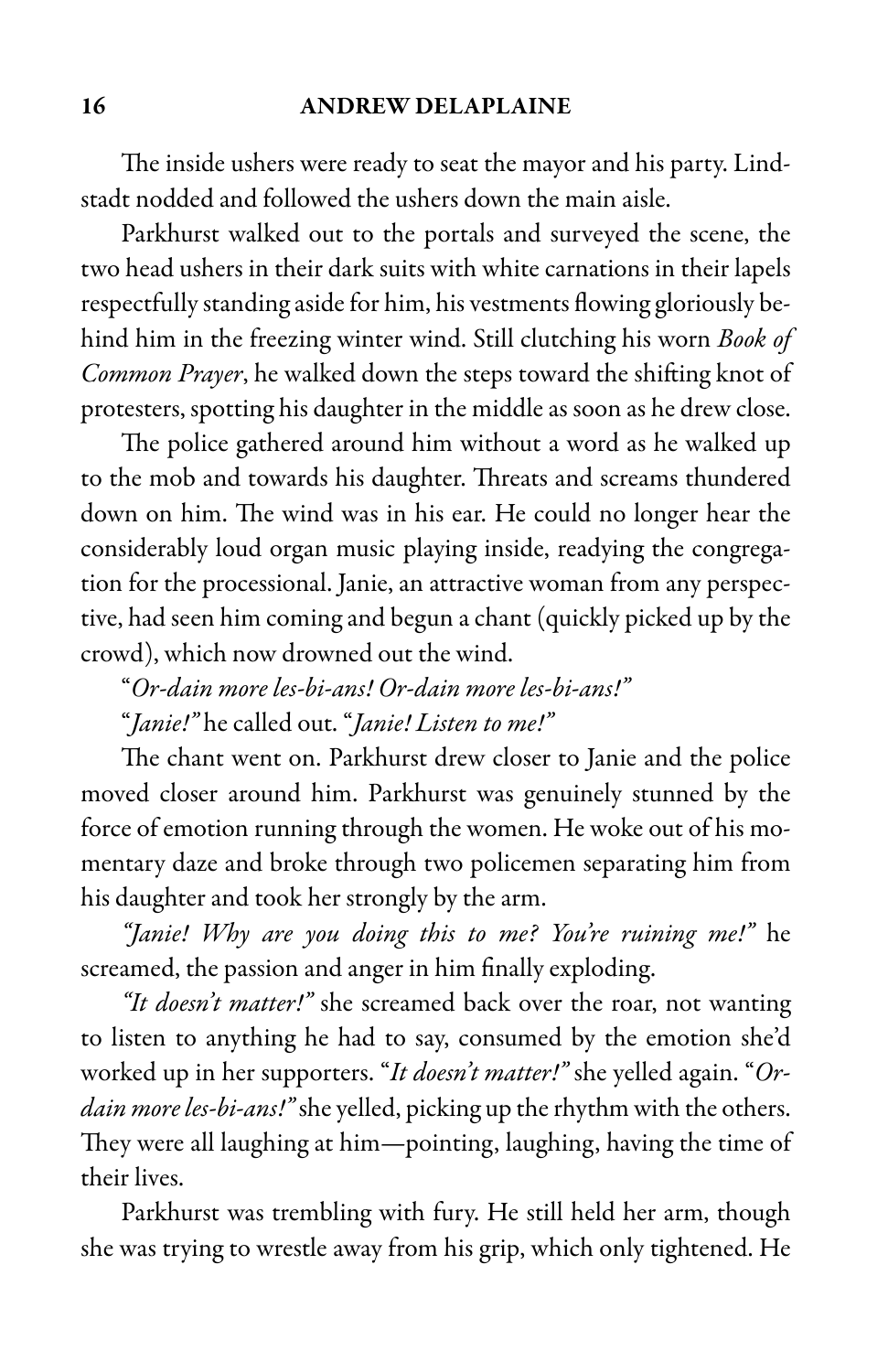raised his other arm, still clutching the *Book of Common Prayer*, and was about to bring it down on his cowering daughter when Sergeant Mike Harris grabbed his arm and pulled it down.

"You don't wanna be doin' that, sir."

Parkhurst looked at the man, and didn't even focus on his face. But slowly his sight returned. He came out of his daze, ashamed now of what he'd been about to do, and allowed the officers to back him away from the lunging mob of militant women. The police now had him by both arms, as if they were taking him away, instead of the women. He shook them off and turned to face them.

"Thank you, gentlemen. I hope you'll be able to contain these hoodlums and allow us to worship in peace."

"We'll handle 'em, sir," Harris said with a shrug. "I wish there was something we could do, but they have a permit."

Parkhurst composed himself and walked up the stone steps to the great bronze doors. Quigley was waiting. Parkhurst spoke, but did not look at him.

"There's nothing to be done about it," he said abruptly. "They have a permit. What time is it, Father Whitney?" he asked, turning away from Quigley.

"Five past, Father Parkhurst."

"We begin promptly in ten minutes, then." Parkhurst looked out on the sea of strident women outside. "It's not as if we don't have enough gay people in the clergy, is it?" he asked no one in particular, and then, looking up, caught Whitney looking right at him.

"I didn't mean it that way, Richard."

"I know, Father," said Whitney with an indulgent smile.

Parkhurst looked out over the congregation. Crowded into Trinity were some one thousand worshippers this Christmas Eve. Members were investment bankers from the best houses, important lawyers, judges, physicians, prominent educators, society people mainly, and many with money so old no one knew how far back it went.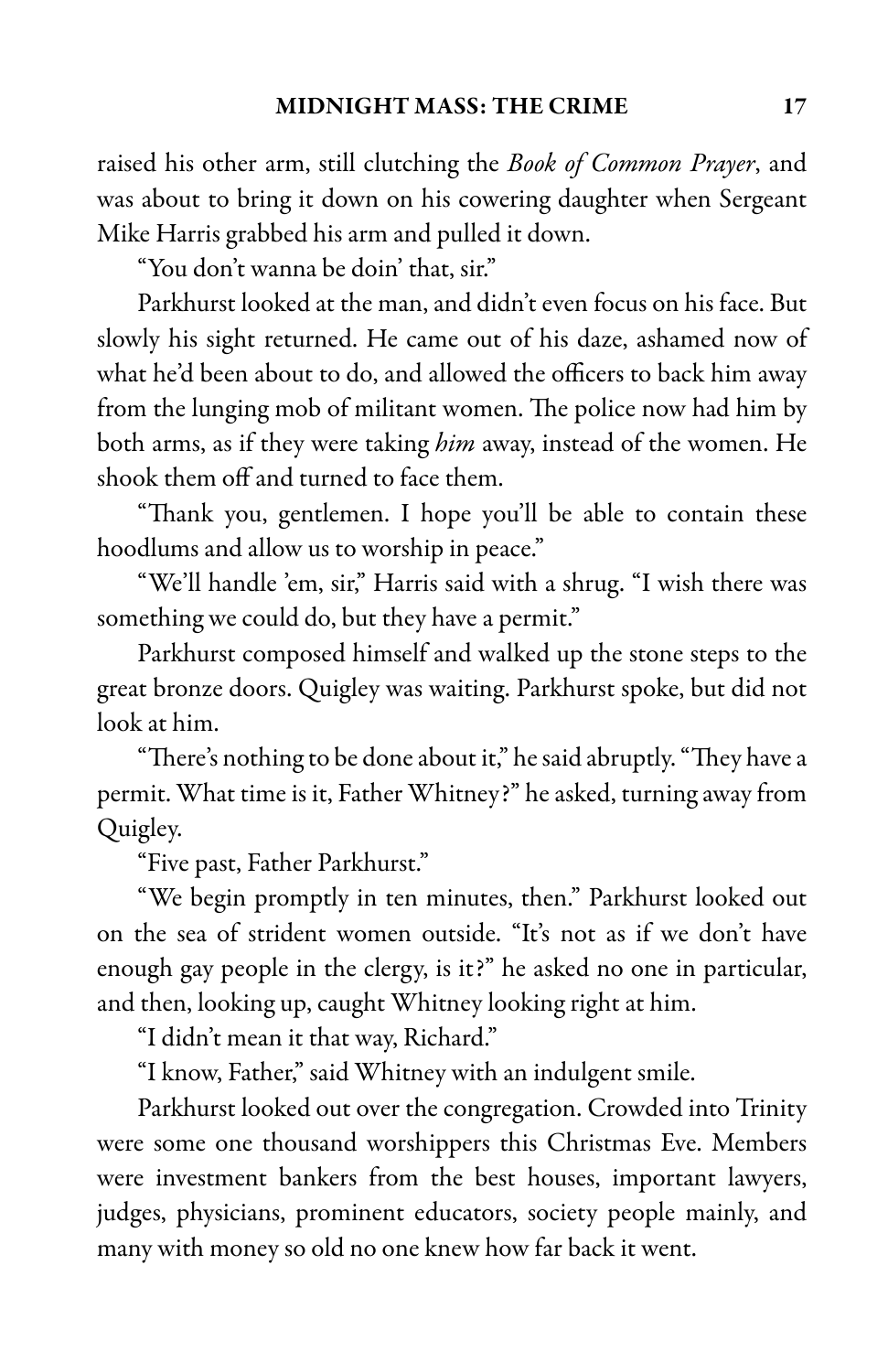#### 18 ANDREW DELAPLAINE

The church where George Washington worshipped. Parkhurst's for one more night.

The oldest church in New York.

And, as anybody in the Episcopal Diocese of New York could tell you, the richest.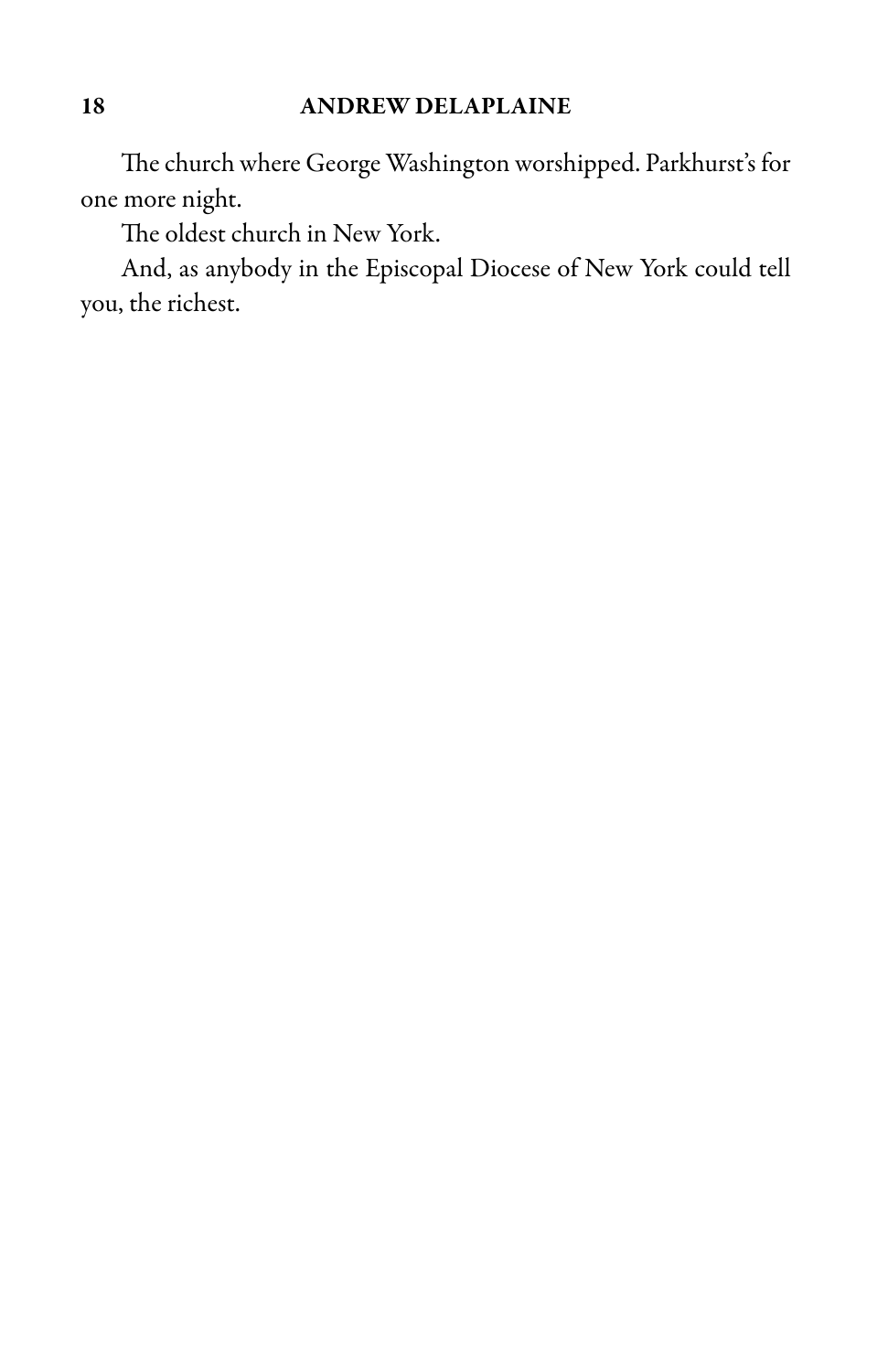### Chapter 6

Charlie Kolsnar was just turning the corner of Wall Street onto Broadway looking out for a taxi. He saw he'd have to walk a couple of blocks uptown to find a free one. The wind hit him like a quick left-right combination punch. Some dyke demonstrators were blocking traffic, causing the bottleneck. The noise was terrific. Police whistles blew. Lights atop squad cars whirled rhythmically. But all Kolsnar could think of were the bonds, the easy Eurotrash girls populating Punta del Este this time of year (where it was summer) and the warm salubrious breezes of Aqua Dulces.

So it was entirely understandable that he didn't notice Randolph Gerard, president of his firm, getting out of his limousine with his wife about twenty feet ahead of him.

"Charlie!"

Kolsnar heard his name and froze. Now he saw Gerard. His heart sank. Gerard, a portly man in his late sixties, came rushing up to him. He had thinning white hair and small bags under his eyes.

"Charlie! Good to see you!" he smiled. "You haven't been in the office tonight, have you, man?"

"Hello, Mrs. Gerard. Yes, I had some pretty important work to do." Damn!

"Ginny, look, it's Charlie," Gerald said, turning to his wife.

"Merry Christmas, Mrs. Gerard."

Bitch! He'd always hated her. She was the meddlesome kind of society woman and a royal pain in the ass who always asked you to the kind of parties you couldn't refuse to attend.

"Fine, Charlie. And you?"

"Just great, ma'am, thanks," Kolsnar said with a ready smile.

Ginny Gerard had always thought Charlie Kolsnar was one of the handsomest men she'd ever seen. He was young, just thirty-five, and had one of those "male model" bodies you saw on every street in New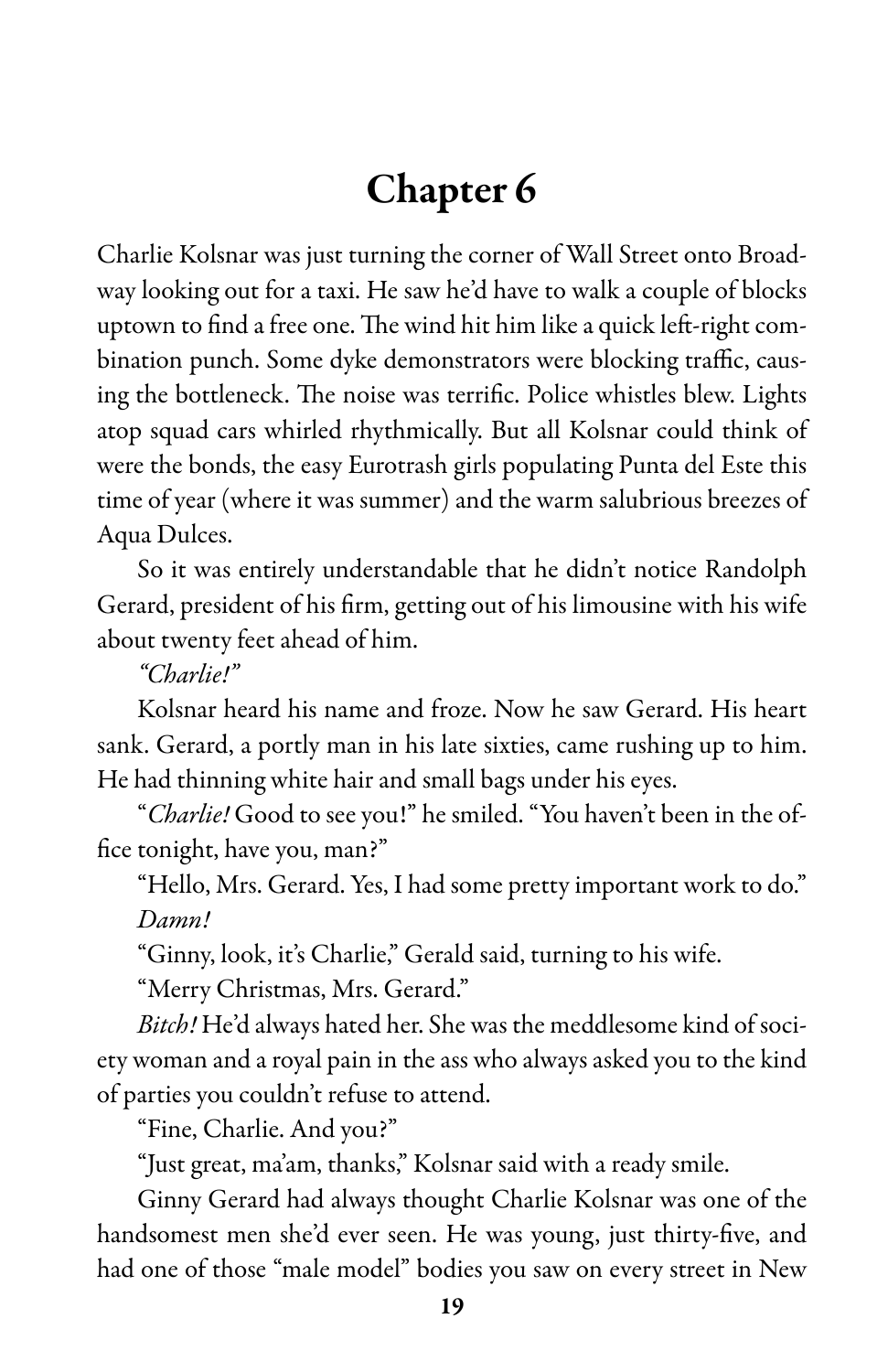#### 20 ANDREW DELAPLAINE

York. A dazzling smile, perfect white teeth, a finely shaped nose. Black hair. Bedroom blue eyes. He wore clothes beautifully. They just seemed to hang off his taut, lean torso. A couple of years ago at a pool party at their house in Southampton, she'd seen him in his swim trunks, and he looked just absolutely fine. He had salt and pepper hair at the temples, prematurely, and this made him even more attractive. His wife, Loretta, was a bit of a stiff, and one could tell she was a bit uncomfortable in the rarefied atmosphere of excess that the Hamptons had become the last twenty years. She knew Loretta came from money. Her father was big in agriculture upstate. And one could tell she wanted it all—the "society" part of it all—but she wasn't really at her ease when she found herself immersed in it.

One could always tell.

Her husband was blathering on.

"Ginny, this man works the longest, oddest hours of anybody in the firm. He could tell you stories about the bond market that would curl your toes. By the way, Charlie, we're late for church," Gerard said, glancing toward Trinity across the street and down half a block.

"Don't let me keep you, sir." Unless you want to hear a story about bonds that will really curl your toes, he thought with a silent laugh.

"Damn crowd of punks! Look at 'em—jamming the streets. Disgusting!"

"I'll let you make your way in," Kolsnar said. "You don't want to be late.

And neither do I!

"Walk over with us, Charlie. I want to ask your opinion on the Harmes estate."

Gerard slipped an arm through Kolsnar's and his other arm through his wife's, and led them both across the street as he rattled on about the Harmes estate.

Fuck this shit! Kolsnar thought, but he saw little choice but to go along. He had plenty of time.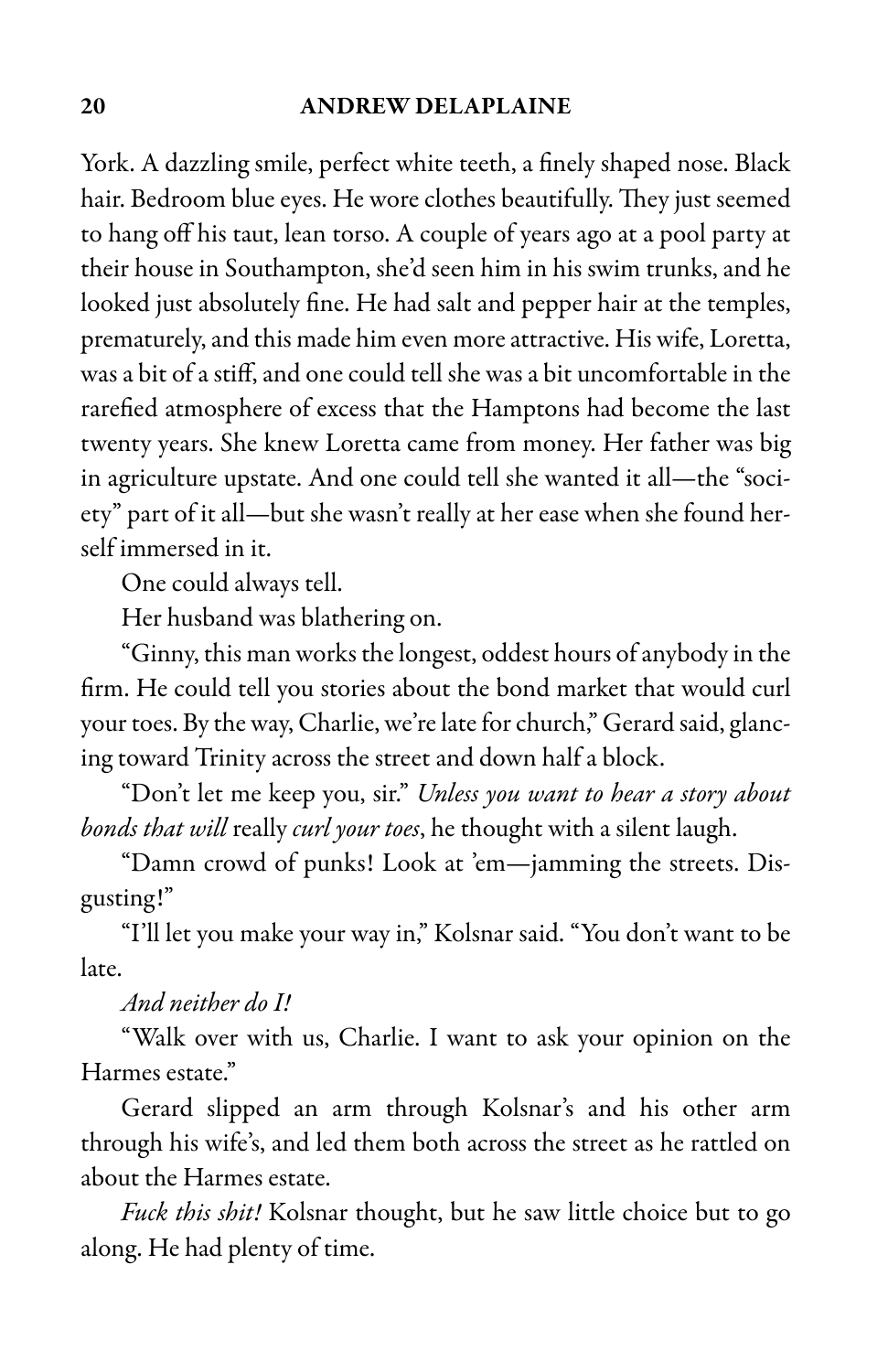They made their way through the barricades and up the steps. Parkhurst was standing just inside greeting the last few parishioners to arrive.

"Hello, Randy," said the rector with a thin but genuinely friendly smile.

"Hello, Em. Nasty business out there," Gerard said, jerking his head over his shoulder. "What's it all about?"

"I'm not sure, Randy. Ginny, Merry Christmas."

"Merry Christmas, Em," said Ginny.

"I suggest you go on in. We're about to begin."

"Thanks, Em." They moved on.

"I'd better leave now," said Kolsnar, trying to get his arm away from Gerard, who still had a fatherly, and firm, hold on him. To Kolsnar, it felt like a vice grip.

"Have you ever sat through a service in this church, Charlie?"

"No, sir, I..."

... don't really want to!

"Well, it's high time you did! This won't take all that long. Forty minutes. And this is the prettiest service of the whole year, isn't it, Ginny?"

"Only time I can get him in here," said Ginny Gerard. "You'll really enjoy it, Charlie."

Right, lady!

Kolsnar had his mouth open to say something about getting home to put a bike together for his oldest son, but both Gerards pulled him abruptly down the aisle.

"I really have to go," be bleated finally.

"It can wait, Charlie," Gerard said forcefully. "It's Christmas Eve!" "But my family..."

"Charlie, you're working at midnight on Christmas Eve, for Christ's sake. They can wait a few minutes longer. The kids'll be asleep, anyway."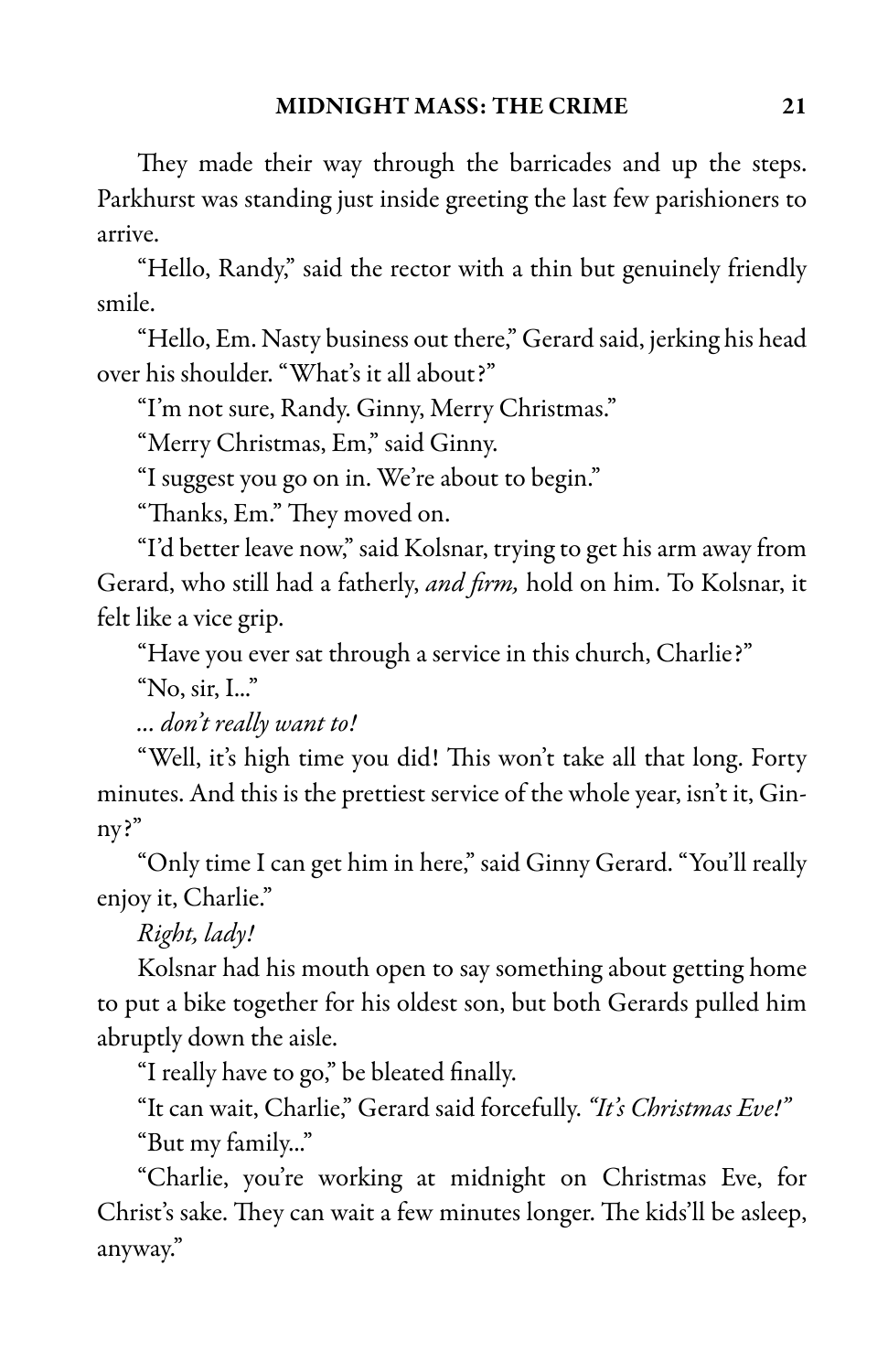"But..."

"You can slip out in a few minutes if you like, Charlie. Just stay for the processional," Ginny urged. "It's really special."

"Well, for the processional, all right, but then I really have to go." Fucking bitch!

"We understand, Charlie," said Gewrard.

Exactly one minute after they were seated near the rear of the church, the organ played the introduction to O Come All Ye Faithful and the whole packed room rose as one to sing out. Kolsnar placed his briefcase beside him and picked up a hymnal. He couldn't believe it. Well, he'd stay for the processional and slip out a few minutes after the service began. He still had plenty of time—three hours to catch the plane in Jersey, and the pilots wouldn't exactly leave without their only passenger. He was cool. For what he was getting, he could afford to be polite to the old man from whose firm he was stealing \$200 million dollars. Give or take.

Parkhurst stood aside while the choir filed slowly down the center aisle leading the congregation in song. The processional, steeped in ritual, always made Parkhurst feel a little better.

... joyful and triumphant, O come ye, O come ye to Bethlehem ...

Parkhurst brought up the end of the column. As those participating in the processional moved down the aisle in a stately fashion, clearing the rear of the church, the head ushers closed the inner glass doors separating the narthex from the nave. There were still a few empty seats in the last two pews. The great bronze doors—with one panel depicting George Washington entering the church to worship—would be gently pushed shut when the last pews were filled with stragglers.

Ah, thought Parkhurst, finally feeling a sense of peace coming over him, now we can begin.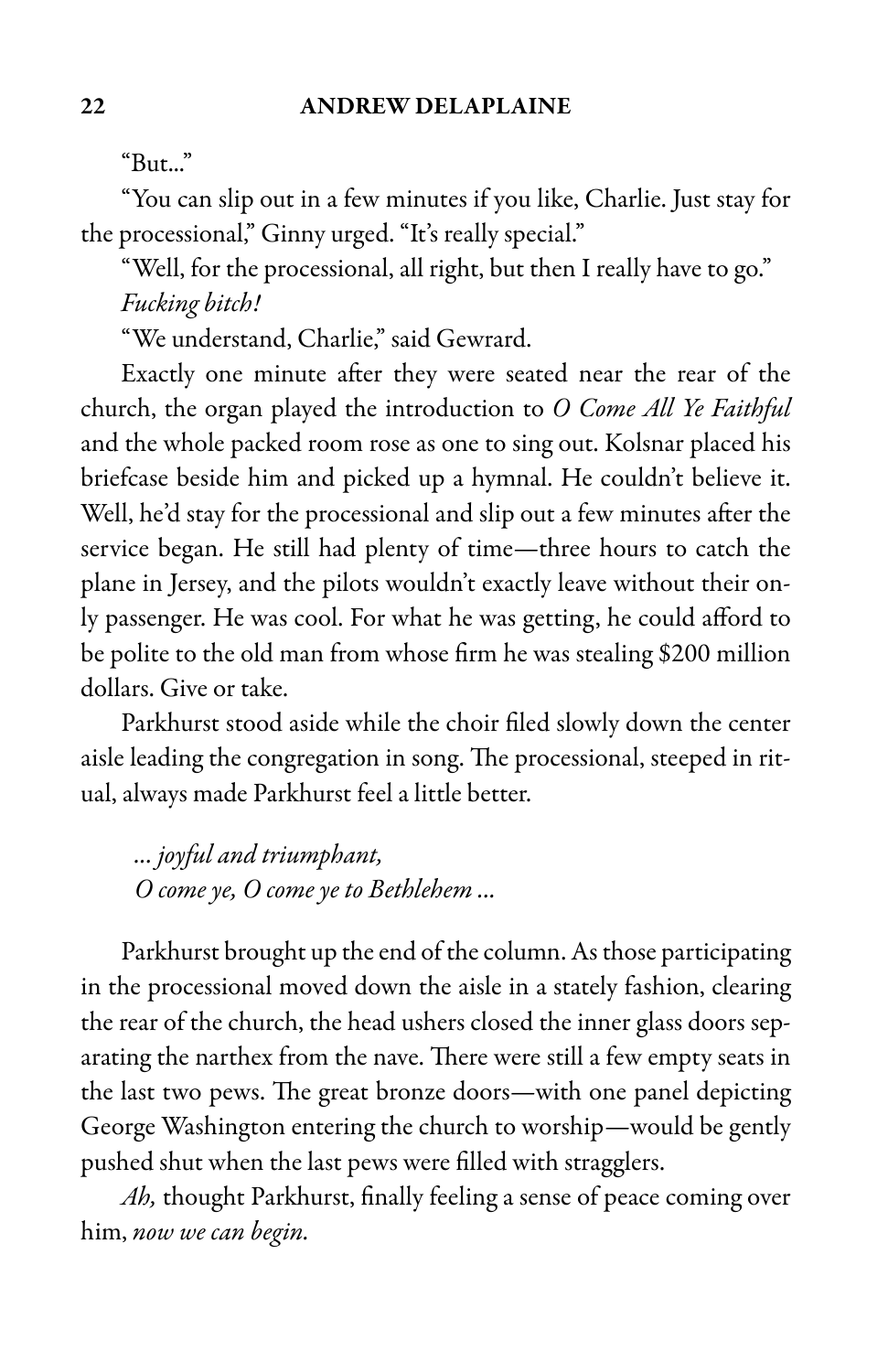### Chapter 7

Just about the time Parkhurst started down Trinity's long center aisle, a man dressed in a dark suit got out of the rear door of the paneled van. He glanced quickly around him and, seeing no one, walked over to the door, inserted a key, opened it, and walked in, careful to adjust the white carnation in his lapel. A few seconds later, another man left the van and followed him into the church. He was dressed in a free-flowing full-length monk's cassock with the hood pulled down over his face.

The man in the dark suit made his way deftly along a labyrinthine corridor in the bowels of the church until he came to a spiral stone staircase leading up to the main chamber, just to the side of the sanctuary. Light filtered down the stairwell and the sound of a thousand voices raised in song was clear and strong. By now his companion in the monk's robe had come up behind him and suddenly gave him a sharp nudge in the back. The man in the dark suit looked over his shoulder at the monk, but the hood completely obscured the man's face. He turned and started up the staircase. The hooded man waited thirty seconds before following him.

The man in the dark suit, whose name was Jimmy Simon, found himself in short order at the top of the staircase to the side of the sanctuary. Thirty feet away, directly in front of him, was an aisle that led beside the pews all the way to the front of the church. It was as bare as an airport runway, narrow, separated from the pews by a long row of huge columns holding up the structure. Between each of the massive columns was thick and intricately carved latticework installed in the Nineteenth Century. The latticework rose a full seven feet between each column. He could thus walk along the aisle almost entirely unnoticed by the congregation—except for the thirty-foot distance between where he was now and the first column.

Jimmy Simon took a deep breath and started walking, carefully, but as nonchalantly as he could, watching the congregation out of the cor-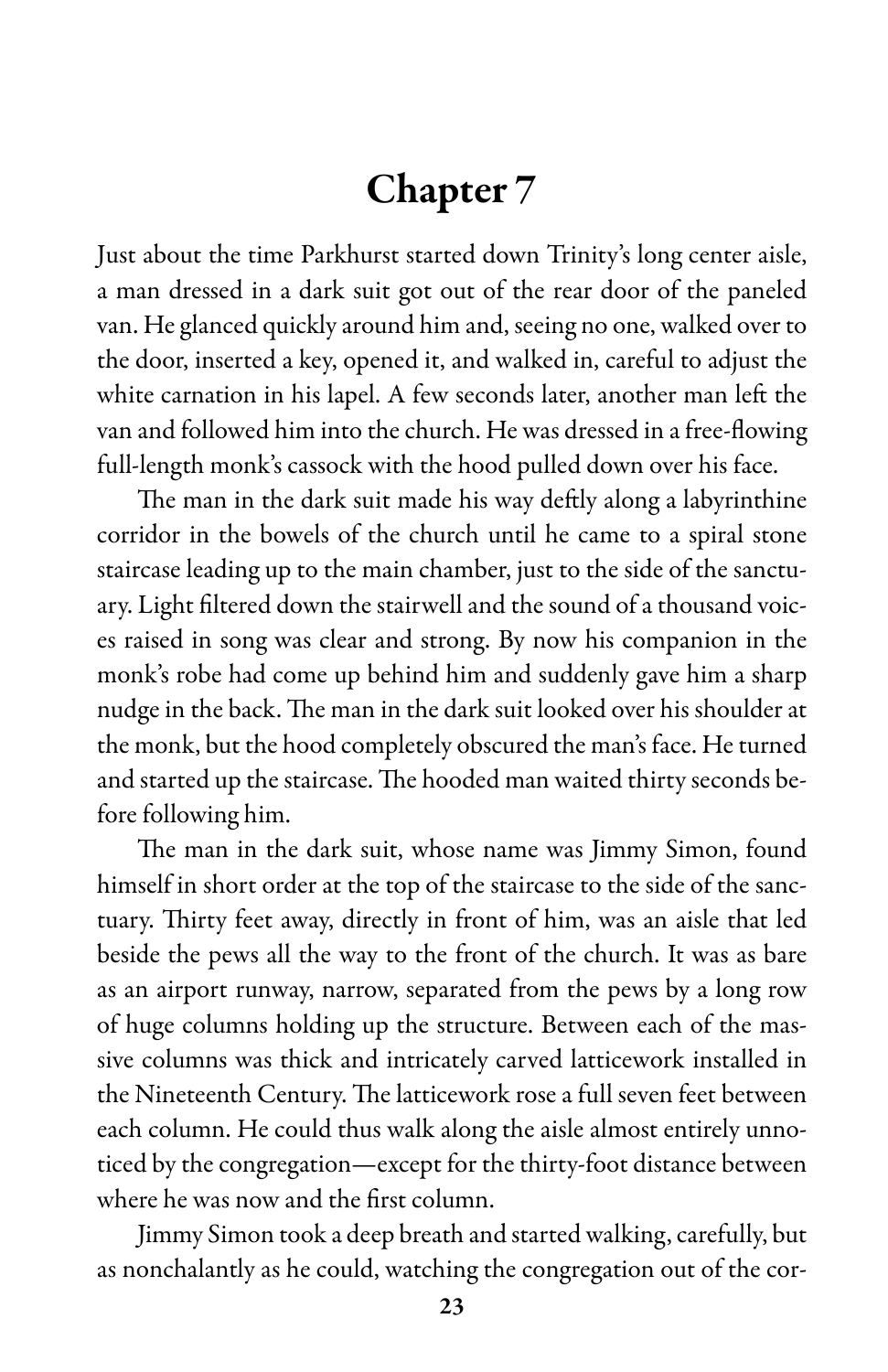#### 24 ANDREW DELAPLAINE

ner of his eye as he moved. He saw only one person look his way, but he'd been told beforehand he'd cause no excitement. He was dressed exactly like a head usher. Everyone was busy looking at the processional down the center aisle, watching for the cross. As the cross came to each pew, the worshippers briefly dipped their heads in respect, as was the custom.

The aisle was dark behind the heavily varnished latticework, and as Simon walked with an even, unhurried gait toward the entrance, his eyes uncontrollably shifted toward the congregation, the members of which he could see in quick snatches through the thick pattern of oak leaves into which the latticework had been fashioned. The light from the main chamber crept through the wooden oak leaves, creating thousands of small shadows that passed methodically over Simon's face as he moved steadily down the long aisle. He suddenly realized he'd been humming the hymn and pacing his stride to the music.

When he reached the last column, he turned around and saw the monk about halfway down the aisle behind him, heading his way.

#### Perfect!

The monk had caused no ripple of attention, either. Their leader, Manny Branch, had told them that while people would think it unusual to see monks in Trinity Church, if they noticed them at all, they would be too busy singing to think consciously how unconventional it really was.

So far, so good! That Manny Branch was a genius!

\* \* \*

At this moment outside the church, six other men led by Manny Branch and garbed in the same manner as the first monk, got out of the rear of the black van and dashed into the church, scurrying through the door in a rush.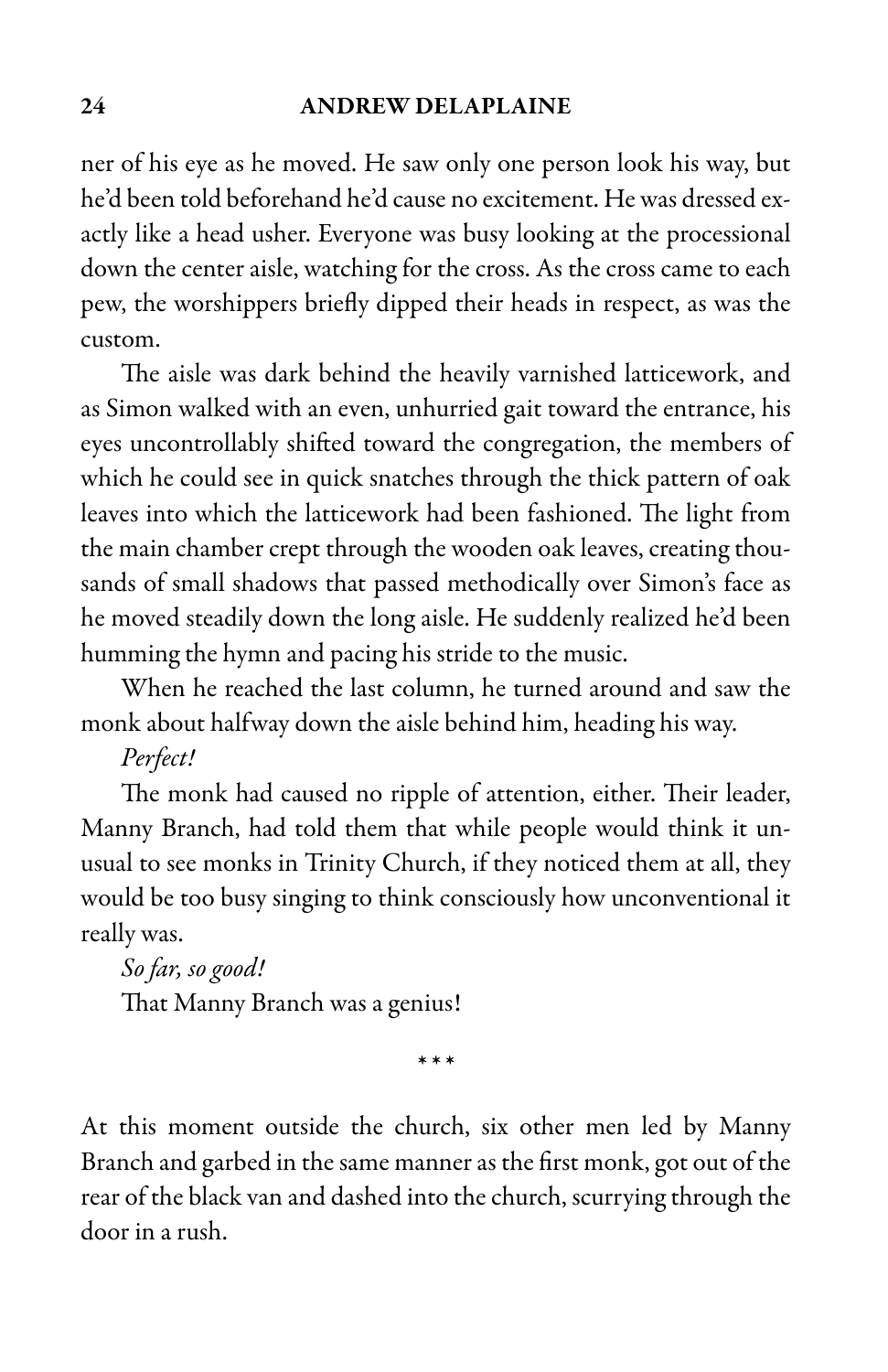The last to go through was Ernie Domasky. He'd taken off one of his soft gloves so he could take the wrapper off a piece of mint-flavored chewing gum he'd been tangling with, and had been putting the glove back on as he got out of the van. His hands were stiff with the cold; he fumbled and dropped the glove, but in the rush left it behind.

The hell with it! You can buy those gloves in any hardware store in America.

Manny Branch led his six men (another remained in the van) to the bottom of the stairwell.

\* \* \*

And waited.

Meanwhile, Jimmy Simon reached under his coat and felt for his gun. He knew it was secure because he could feel it pressing lightly into his back, held by the waistband, but he felt better just touching the butt. Simon had a haircut for the occasion. He felt clean and refreshed after a bath three hours ago, but he was very tense and sweated heavily. The monk was beside him now. Simon looked at his wristwatch and gave a silent thumbs-up to his partner. Then he left the cover of the latticework and stood for a moment behind the backs of the whole congregation. He saw the priest was just now mounting the few steps to the sanctuary. The last verse of the hymn was being sung.

Everything was going perfectly.

He moved quickly—but quietly—through the inner glass doors. In the narthex, just a few feet from the great bronze doors that led outside, he could hear the chanting and yelling of the protesters out front—an element they hadn't counted on. The two head ushers were admitting a man and his wife. Simon stood aside and offered them a discreet bow from the neck. He looked out towards the bronze doors. One of the ushers was looking at him with a puzzled expression.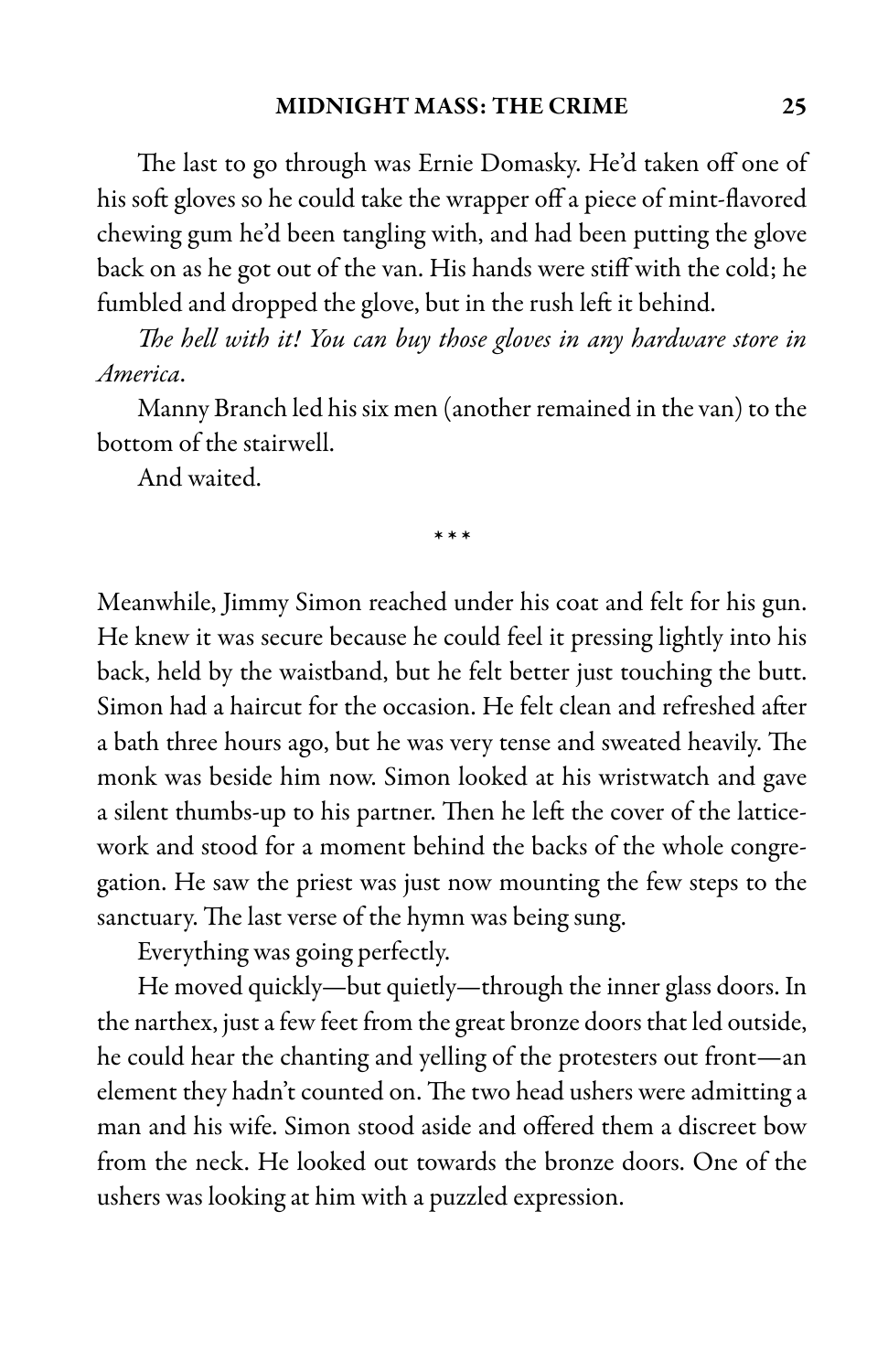Simon quickly walked up to him. There was no time to waste. If he was going to be the one to fuck up everything, he wanted to get it over with fast.

"I don't believe I know you, sir," said one of the ushers with mild concern. The other usher walked over. There was no one on the steps behind them.

"Mr. Parkhurst asked me to tell you something, but these people out here...," he said, raising his voice and pointing to the demonstrators.

"Let's step inside," said the second usher.

Simon backed into the narthex and over to the side away from the open bronze doors, reached behind him and pulled out his gun.

"Not a word," he said quickly, pushing them against the wall, pressing his gun into the first usher's side, staying close. "Take it easy, don't get excited, and do what I tell you." He looked over his shoulder toward the glass doors. "Go through those doors and take a left. I'm right behind you. Not a word, now!"

The shocked expressions on the ushers' faces froze there, but they moved ahead, going to the inner doors, unable to keep from looking over their shoulders at Simon.

"Go, on! Go on! Hurry it up!" Simon urged them in a hard, tense whisper and in an accent that made both ushers think the man was from the Bronx.

The three of them passed through the inner doors and walked left. The two ushers found themselves being pushed around the corner of the first column right into the muzzle of a MAC-10 machine pistol stuck into their faces by the monk. As they opened their mouths in a natural reaction of horror, Simon and the monk stuck handkerchiefs in their mouths. The monk pushed them up against the column, holding the ushers' necks with one huge beefy hand, the end of his weapon pointing up their noses. He could feel the men, one in his early fifties, the other in his late sixties, trembling like children. The older man almost fainted, but the monk held him up.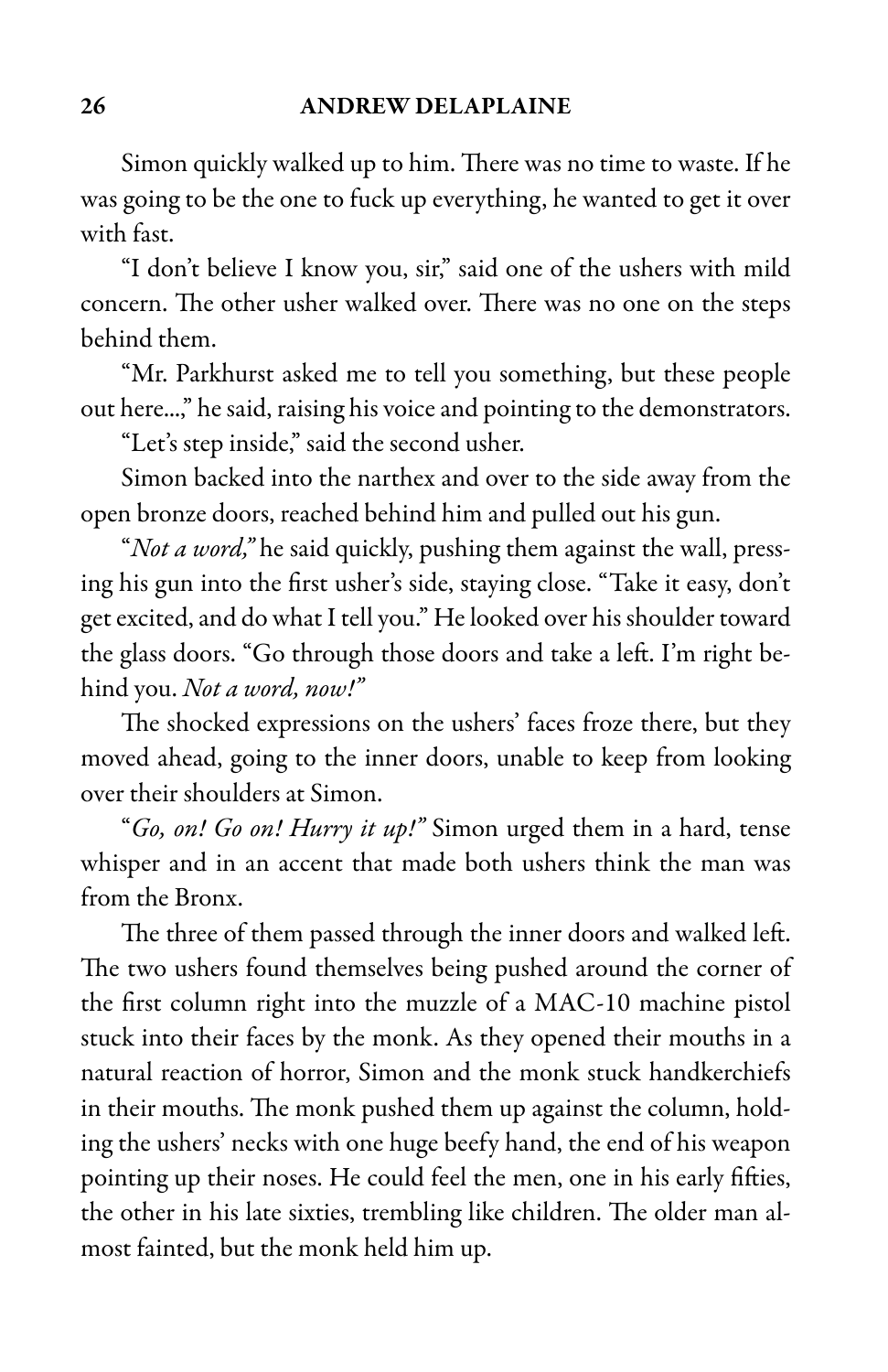Simon casually walked back through the inner glass doors, out to the top step and gently pushed the heavy bronze doors closed, remaining outside to prevent anyone from entering.

As Parkhurst mounted the last step into the sanctuary and turned, he looked down the center aisle and saw an usher go out through the inner doors. He continued to sing the hymn as he watched three ushers come back through the doors and go behind the concealing latticework. But the hymn was over and it was time to begin with the Collect:

"'Almighty God, unto whom all hearts are open, all desire known, and from whom no secrets are hidden; cleanse the thoughts of our hearts by the inspiration of thy Holy Spirit, that we may perfectly love thee, and worthily magnify thy Holy Name; through Jesus Christ our Lord."

The congregation joined to say: "Amen."

Manny Branch waited with his men in the shadows below the spiral staircase.

"The Epistle is written in the second chapter of Titus, beginning at the eleventh verse: 'The grace of God that bringeth salvation hath appeared to all men, teaching us that, denying the ungodliness and worldly lusts, we should live soberly, righteously, and godly, in this present world; looking for that blessed hope, and the glorious appearing of the great God and our Savior Jesus Christ; who gave himself for us, that he might redeem us all from iniquity, and purify unto himself a peculiar people, zealous of good works. These things speak, and exhort, and rebuke with all authority. Let no man despise thee.'" Parkhurst looked up and said: "Here ended the Epistle!"

The organ immediately struck up the introduction to O Little Town of Bethlehem and the congregation rose with their hymnals.

Far down the center aisle near the back of the church, Kolsnar whispered to Gerard.

"I think I'll slip out now."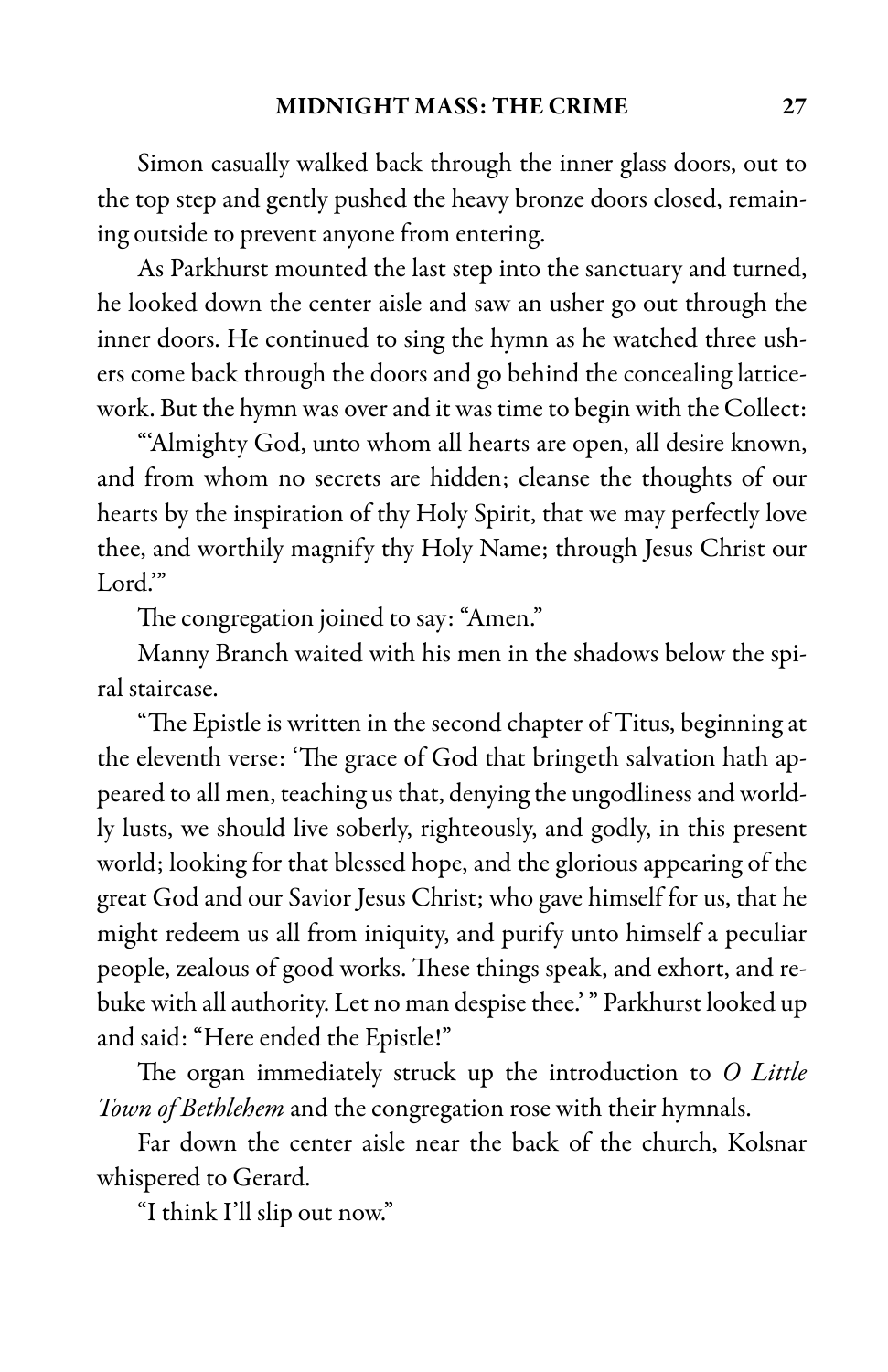"Oh, Charlie, stay for just one more hymn," Ginny Gerard begged him in a pleading whisper.

He smiled a dazzling smile, while thinking he wanted to bite the bitch's fucking head off and watch the blood spurt from her wrinkled neck.

"One more hymn," he winked playfully.

She smiled back radiantly. He was so handsome, Charlie was.

\* \* \*

As the congregation began to sing, Manny Branch motioned to his followers with a flick of his wrist. They moved like a sinister coil up the spiral staircase.

Once they reached the top, Manny Branch and Louis Pate moved to the side of the sanctuary behind the choir, concealed by an ornate carved wooden screen that rose dramatically in front of them. Through an opening in this screen Branch could see Parkhurst and Whitney, and the two other ministers participating in the ceremony. Parkhurst remained standing in the center of the sanctuary, occasionally taking a step this way or that. The others were standing above their seats. The choir was divided, half on either side of the sanctuary.

Marcus Riley made his way around the back of the sanctuary to cover the other side.

Ben Scaglione was already in place at the far end of the church watching the two ushers. Next to him was the staircase leading up to the loft where the organist played on.

Ernie Domasky went down the aisle to guard the ushers while Scaglione moved up the stairs to the loft. Domasky stayed at the bottom and waited until he could see Luis Amagno opposite him across the church.

Amagno had followed Marcus Riley around the sanctuary and had moved up the other aisle concealed by latticework.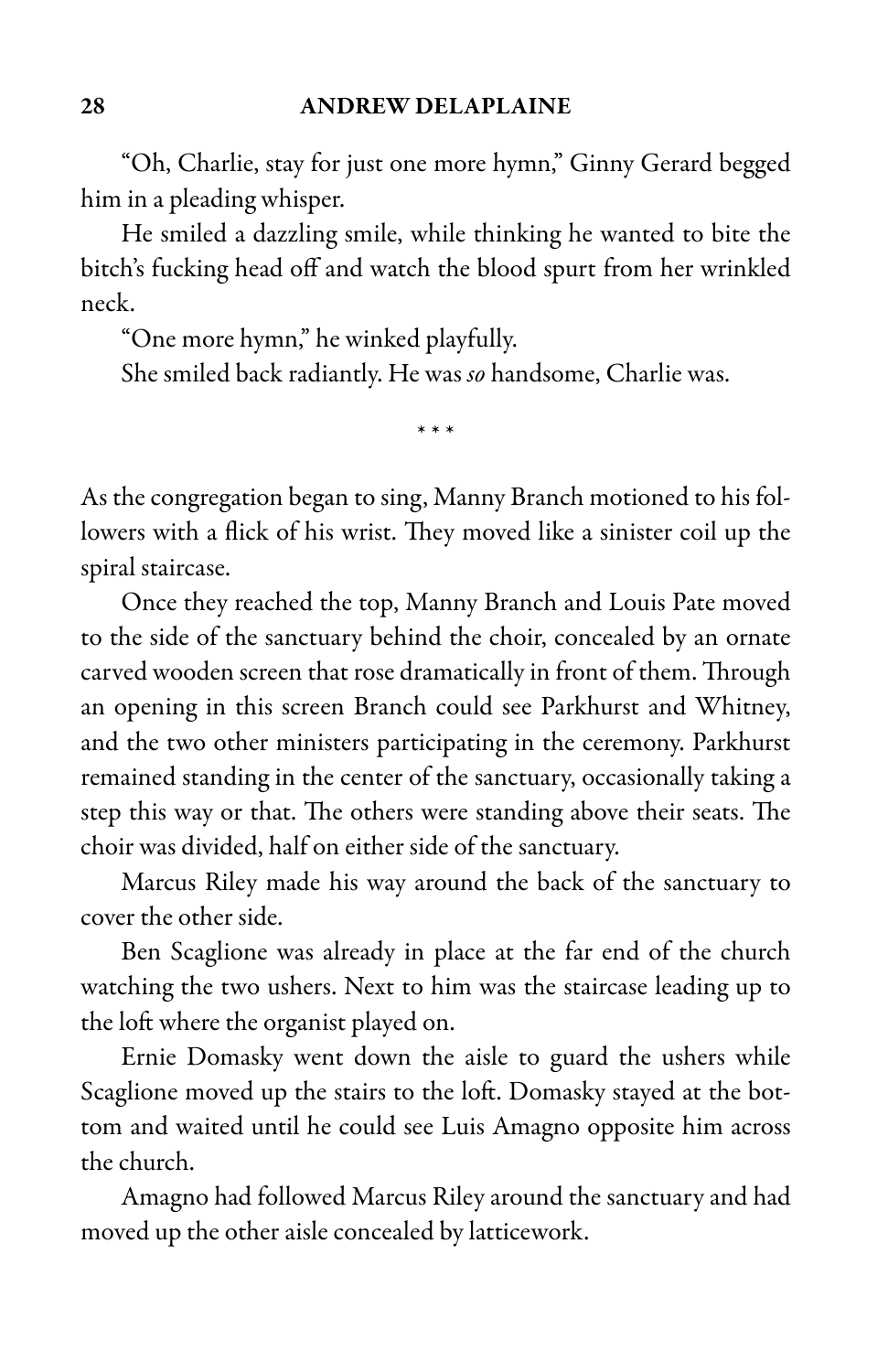Nick Ritter stood between Branch and the spiral staircase, ready to block anyone who might try to escape through the opening between the side aisles and the sanctuary.

All were wearing monks' robes. All kept out of sight. All kept their hoods far down over their heads, completely concealing their faces. All carried powerful MAC-10 machine pistols hidden up their roomy sleeves. All were waiting for Branch to make the first move. And all in the meantime listened to the hymn.

And sweated.

O Little town of Bethlehem!

How still we see thee lie!

Above thy deep and dreamless sleep

The silent stars go by;

Yet in thy dark streets shineth

The everlasting Light;

The hopes and fears of all the years

#### Are met in thee tonight.

At this point Manny Branch pulled the hood off his head and walked through an opening in the carved screen into the strong floodlights bathing the sanctuary in a full bright light. His men were in place. It was time to begin. He slipped the safety catch off under his sleeve.

The congregation had moved into the second verse. Those who looked up first saw a man in a monk's robe who seemed to appear from nowhere. He was walking directly toward Father Parkhurst, slowly, gracefully, peacefully. Parkhurst faced the congregation, and did not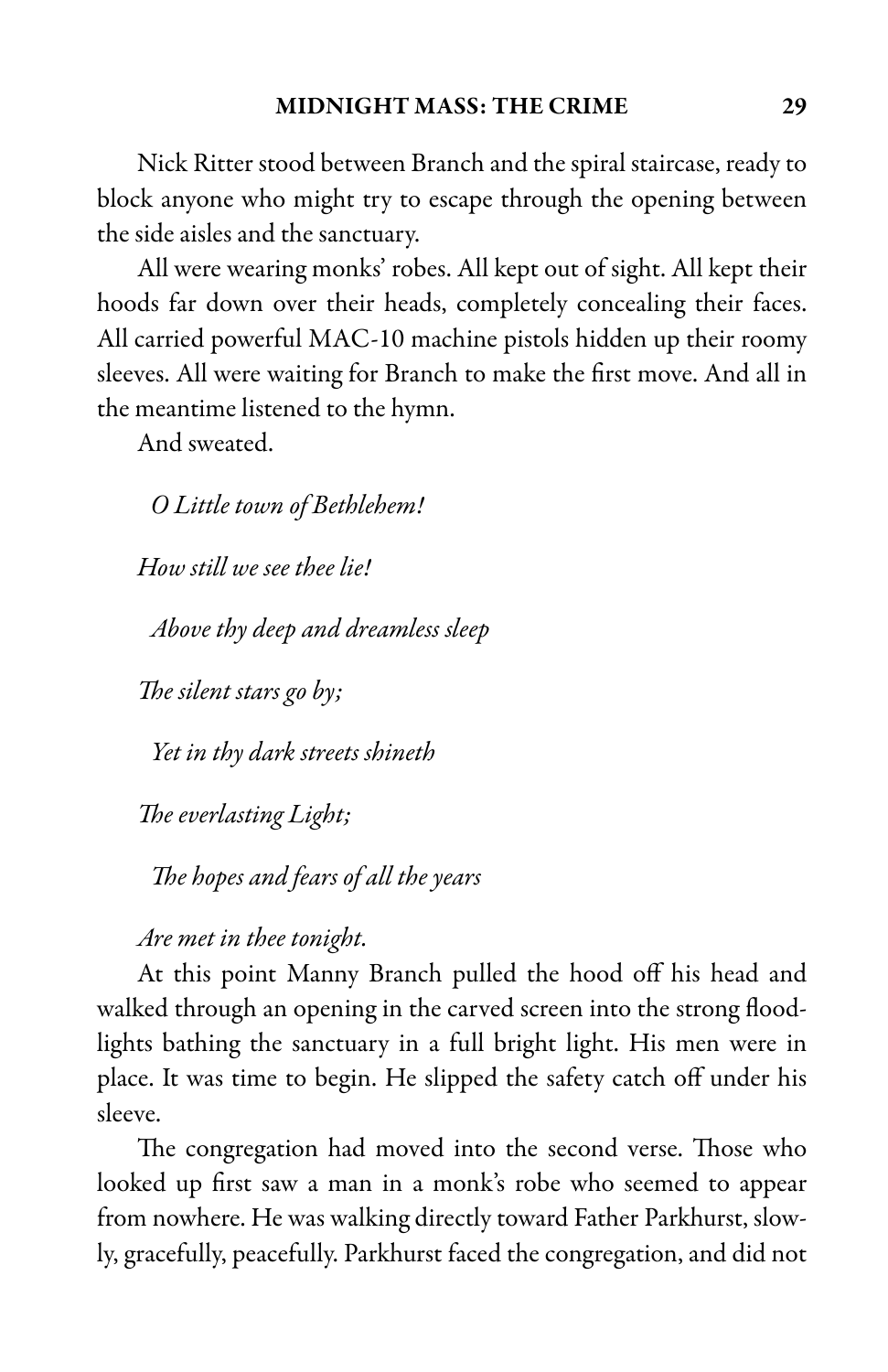#### 30 ANDREW DELAPLAINE

notice him at first. He rocked back and forth to the music, lost in the hymn, swaying ever so slightly from the knees, as was his habit. He had a sentimental weakness for this hymn, and chose it specially for this occasion.

More and more people looked up and more and more people stopped singing when they got a better look at the monk. Parkhurst noticed something and looked into the congregation. Seeing their eyes fixed to his right, he turned and looked at the monk—no, it looked like Jesus Christ himself—coming towards him.

The monk wore a plastic mask of the face of Jesus Christ, the face that showed him looking like a hippie, the dime-store version of him with long flowing brown hair and an expression of beatific peace for all. He walked carefully, directly, his arms not moving at all, but held rigidly to his sides, no emotion coming through the serene mask over his face.

Parkhurst froze.

Members of the choir, Whitney and the other attendants didn't know what to do when they saw Jesus Christ in their midst because they didn't know what to think. It confused some of the choir so thoroughly that they kept singing about Bethlehem.

Parkhurst's expression was unreadable. He just stood there looking at the man walk with frightening premeditation toward him. The singing continued fitfully, but it was rapidly on its way to dying away completely.

Manny Branch walked up to Parkhurst, whipped out his weapon and brought it quickly to the minister's right temple, holding it in both hands. "Lift your arms up high, Mr. Parkhurst," Branch said calmly to the priest.

Parkhurst raised both of his arms toward heaven, still holding in one of them his Book of Common Prayer. He said nothing.

The singing stopped at once and alarm spread through the congregation more rapidly than the angel of death moved over Egypt.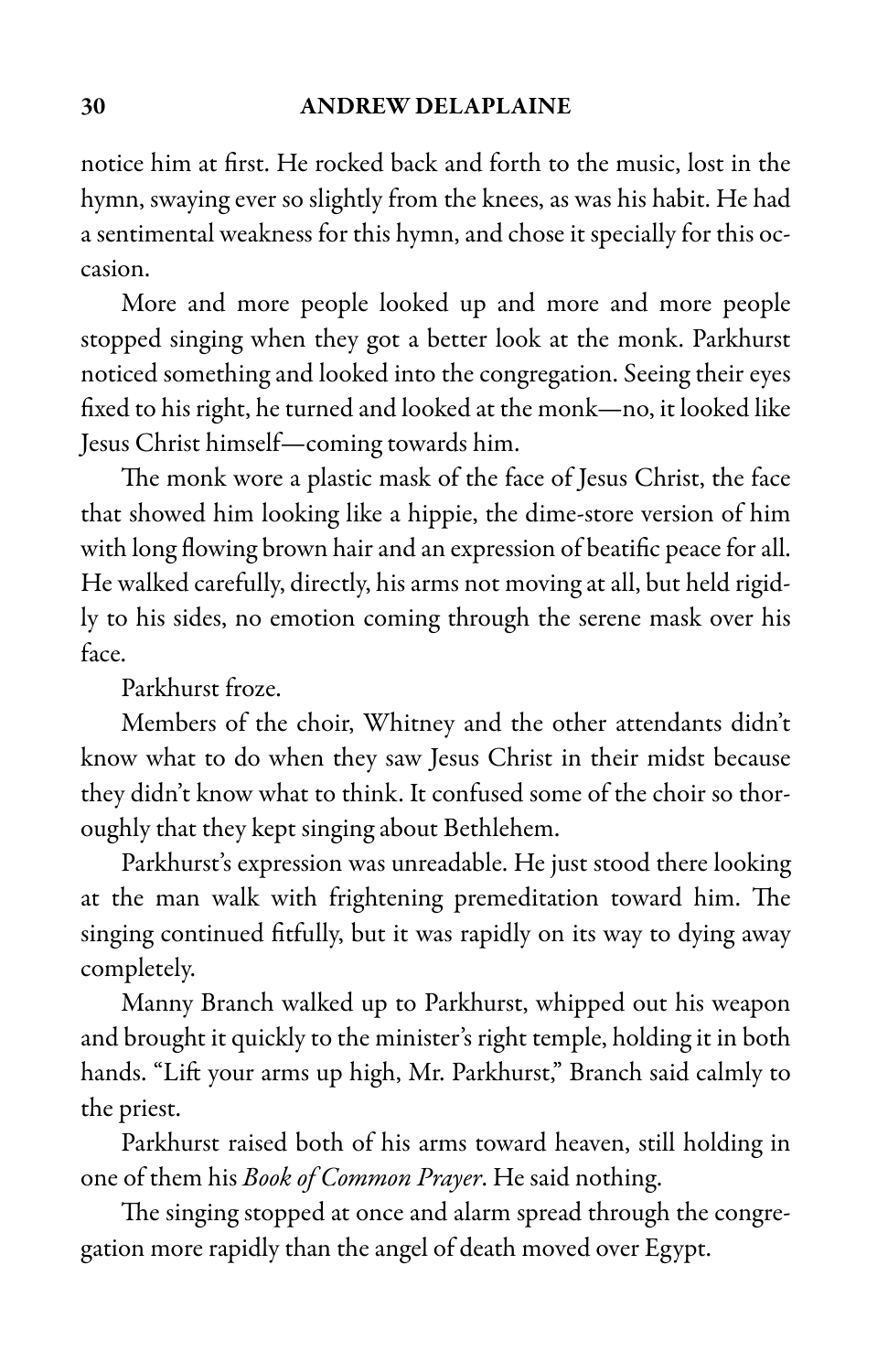But before anyone could move or had what was a brief opportunity to leave his pew for the open aisles, the other monks, hoods back and identically masked, jumped into position to hold everyone in place. Domasky appeared at the rear of the church holding his weapon on the crowd. Ben Scaglione aimed his machine pistol at the organist in the gallery, and stood on the rail for all to see. Nick Ritter and Marcus Riley appeared at the gaps on either side of the sanctuary. The high wooden latticework between the pillars along the whole length of the church on both sides prevented anyone from moving to the sides. Louis Pate appeared directly behind Branch in the sanctuary, his MAC-10 trained on the choir and attendants. The congregation was boxed in tightly within five seconds of the appearance of Branch's weapon.

There was a tense moment as this tableau held, but in a moment women began to scream and men's voices raised an indignant protest. People started yelling, calling out, but the monks kept everyone in place. No one moved, no one knew what to do against such weapons.

In the sanctuary, Louis Pate moved over to the other side of Parkhurst and put his machine gun to the priest's head. Branch lowered his gun and moved toward the congregation. He held his hands up for silence, but no one would pay any attention to him and the shouting continued.

"Come down here," Branch said, turning to Parkhurst. "Talk to them, get 'em quiet."

Parkhurst walked down.

"What is the meaning of this?"

"Get 'em quiet or you'll have big trouble, mister," was all Branch said to him.

Parkhurst held his arms high.

"Brethren—ladies and gentlemen—please be quiet!" Parkhurst had to yell at the top of his lungs to be heard. "Please! Be silent immediately!" He began drawing their attention. "Listen to me!" Parkhurst called out.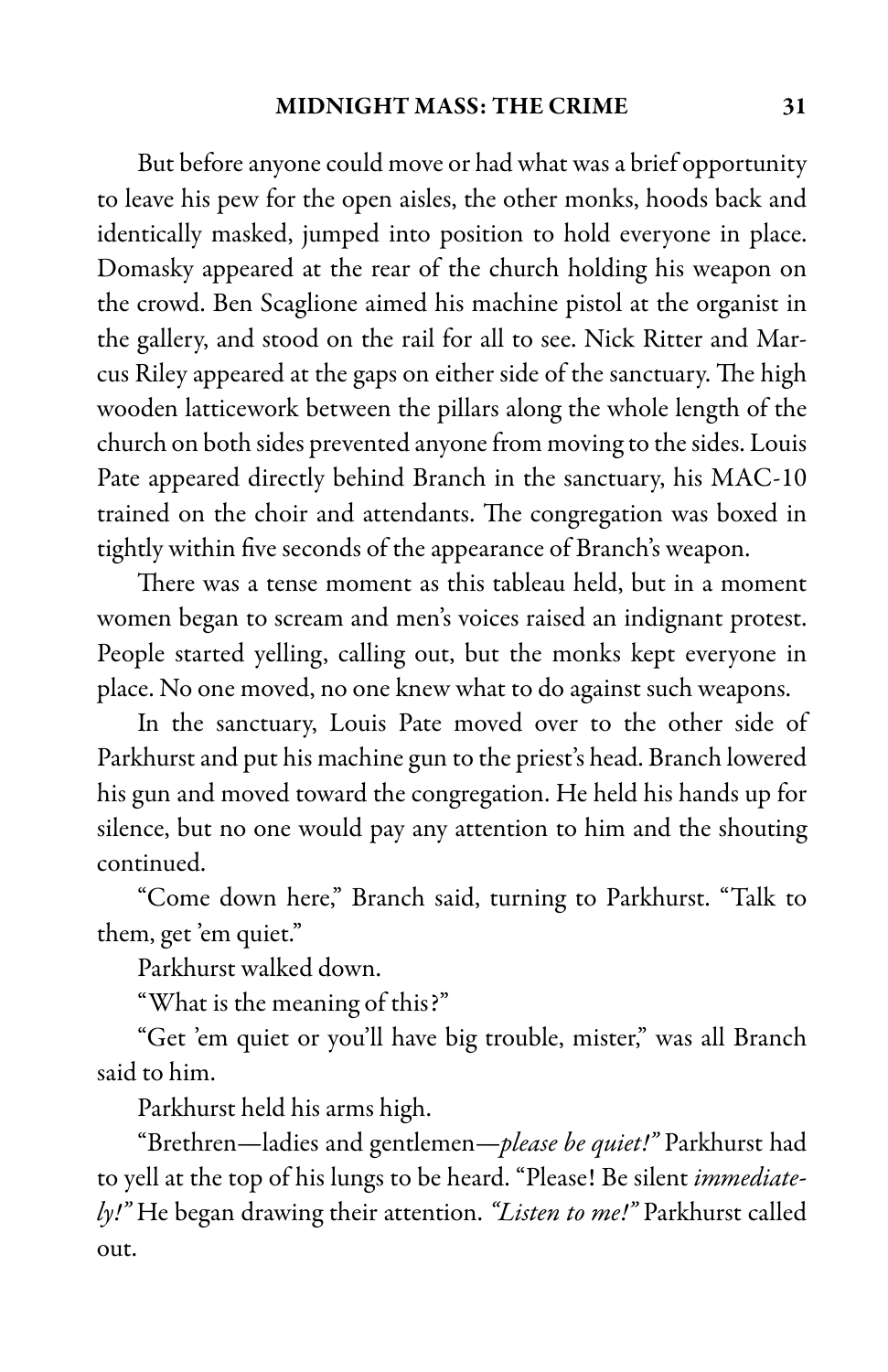#### 32 ANDREW DELAPLAINE

Slowly order began to return and people looked up to Parkhurst for guidance. No one knew what was going on, but everyone could see they were all in some kind of great danger. A mild form of hysteria seized the congregation, but surprisingly, it did not develop into panic. One vastly overweight women in the seventeenth pew looked around desperately, clutched her breast, screamed like a train whistling its arrival into a station, and fainted, sinking like the Titanic, stunned at first by her own weakness, hesitating grandly and trying unsuccessfully to recoil, and finally collapsing as speedily as a model boat caught by an untimely powerful ripple on Central Park Lake. The men around her tried to revive her and made room in the pew for her to lie down. Someone collected a couple of thick red velvet cushions to support her head.

"Look around," Branch urged Parkhurst, who quickly saw they were all trapped.

"Listen to this man!" Parkhurst said. "The church is under their control. Do not try anything foolish, please! I beg you!"

Louis Pate still had his weapon at Parkhurst's head. The rector moved back with a glance to Branch, still holding his hands high above his head. Finally, he got a measure of quiet, or about as much of it as he could reasonably expect to get from a thousand people scared out of their skins. Branch spoke to the people in a voice full of calmness, successfully designed to frighten them into accepting their situation.

"Listen to me very carefully," he began, noting the huddling groups of parishioners and dozens of whispering twosomes. He couldn't stop all the chatter.

"The church has been sealed off. We have a man outside who is dressed like an usher. Your ushers are here," he pointed down the center aisle. Domasky pushed the two real ushers halfway down the aisle and left them there, looking around embarrassed, as if people were staring at their nakedness, or as if this were the Coliseum and the lions were due any minute. Both ushers kept wanting to tell everybody that all this wasn't their fault. They looked as if they thought people would start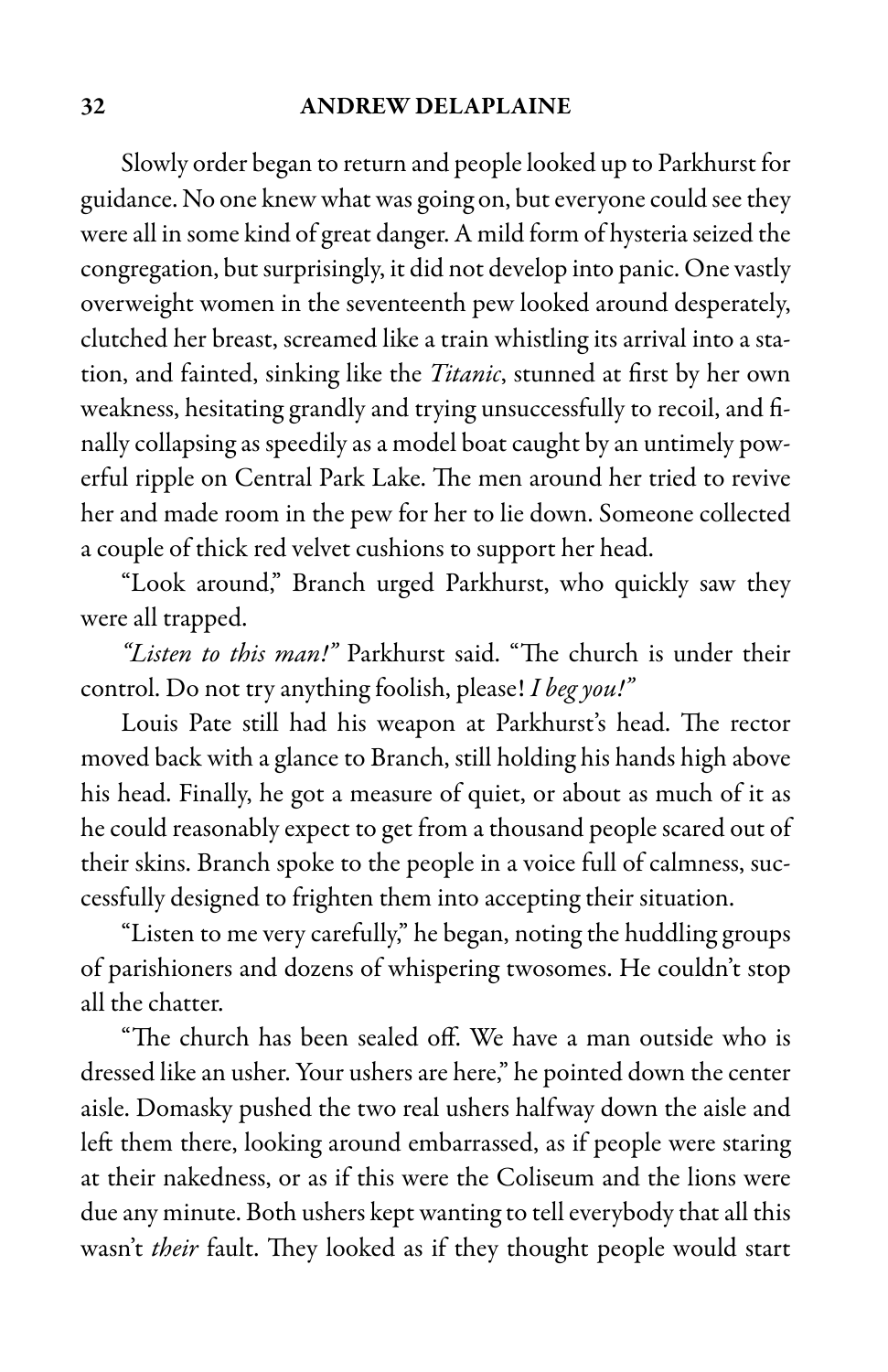casting stones any minute. But of course they said nothing, finally edging their way toward a pew and squeezing in among the others, as if by melting into the congregation they could avoid some prearranged fate, or at least not suffer any worse than the other sheep in the flock.

"We are here to rob the church, or more exactly, you. We are not, I repeat, not, terrorists. We only want your money and your jewelry. We are staying here until the job is done and as long as it takes us to gather your personal belongings. There's no point in resisting. You'll only drag this thing out, and nobody wants that."

Branch turned around to Parkhurst, who was starting to sweat heavily under the strain and the hot lights pouring into the sanctuary.

"And don't forget about your Mr. Parkhurst. If there's any serious trouble here, he'll be the first to get it. I don't want to see the color of his brains any more than you do, so he's in your fucking hands, okay?"

\* \* \*

Frederick Lindstadt was blind with outrage. He could just see the papers tomorrow morning. And two days ago he had publicly cited the entire NYPD for consistently high performance during his administration. Tinged with the public outrage at the robbery, he knew people would sneer that he had got caught with his pants down, and they'd laugh.

Mayor Lindstadt, five-seven, with the only hair on his head a wellkept fringe around his ears meeting at the base of his skull, barely circling his shiny crown, with his eyes a little "too far apart," according to Women's Wear Daily, had reason for hating it when people laughed at him.

But, like everyone else in the church, he didn't see anything he could at the moment to stop what was happening.

\* \* \*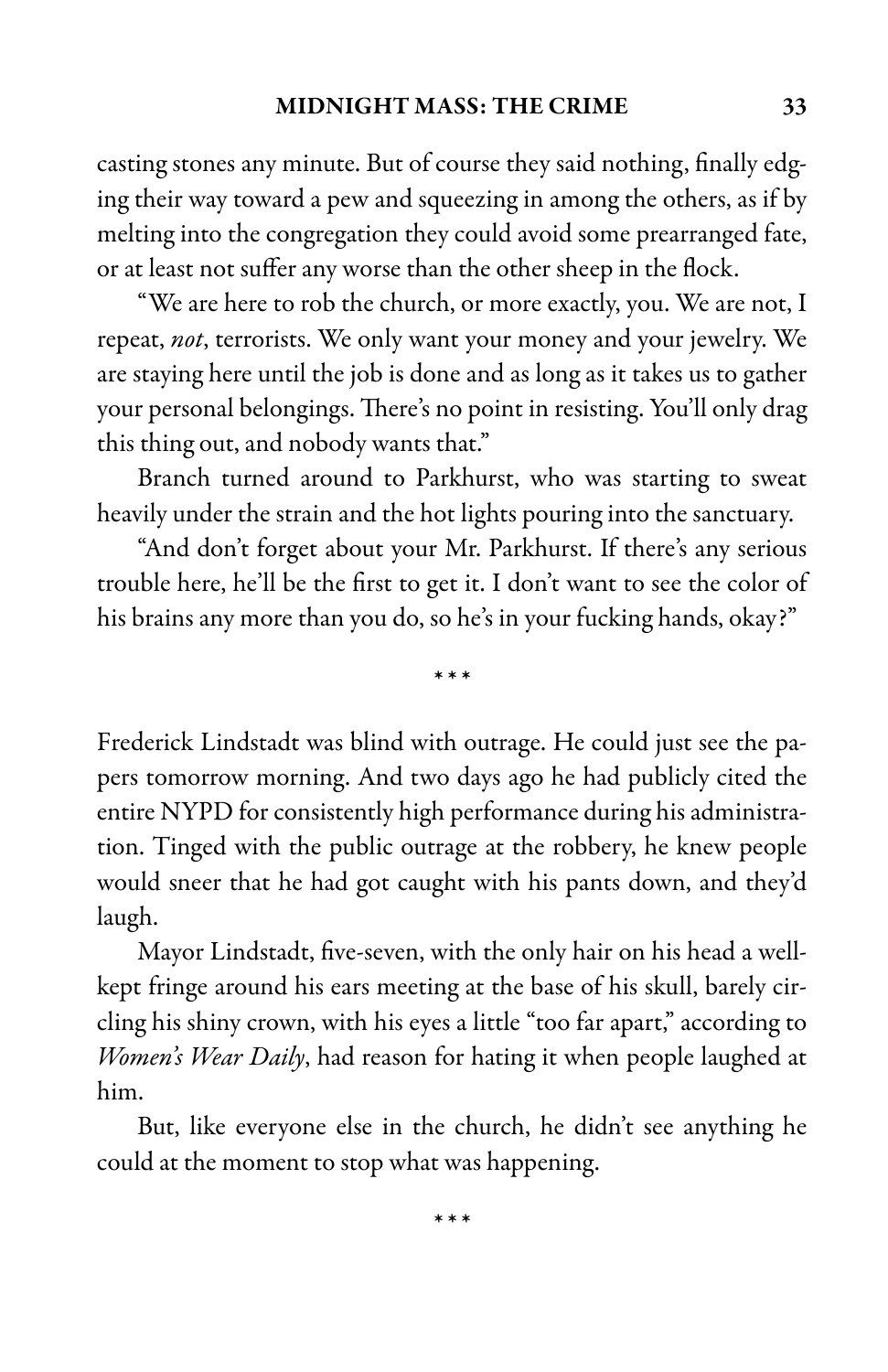### 34 ANDREW DELAPLAINE

Quigley was aghast, but all he could wonder at this moment was how this latest insult to the church would affect its public relations. Though he knew he had no reason for suspecting it, and felt petty for thinking it, he couldn't help but feel Parkhurst and the problems he had caused the church were somehow responsible for this. He was more furious with Parkhurst—God knows why, he thought—than he was with the robbers.

\* \* \*

Ten-year-old Johnny Barkett, on the other hand, about twenty pews back, was enthralled with the excitement the robbery created. He hoped the robbery took all night. *Wait until they hear about this at* school!

\* \* \*

But the look on Charles Kolsnar's face had to be the most interesting of all. He simply shook his head in utter, consummate disbelief.

What the fuck am I going to do now? Shit! Of all the God damned churches in Christendom, they have to pick this one on this night. I am so fucked!

"I don't understand why they're doing this," Mrs. Gerard said in a cloud, turning to Kolsnar for an explanation.

Kolsnar just looked at her and saw a stupid fucking asshole bitch.

"Clear as day to me, lady," he said, making no effort to be polite.

"But why would they seize the *church?"* she cried hysterically.

"Thieves!" was Gerard's single outraged comment.

"Because ... well," Kolsnar said, taking Ginny's hand and showing her a heavy multi-carat diamond on her finger. He glanced up at the congregation and nodded. "Take a look for yourself. How many of these do you think are in this fucking church tonight? A God damn shitload!"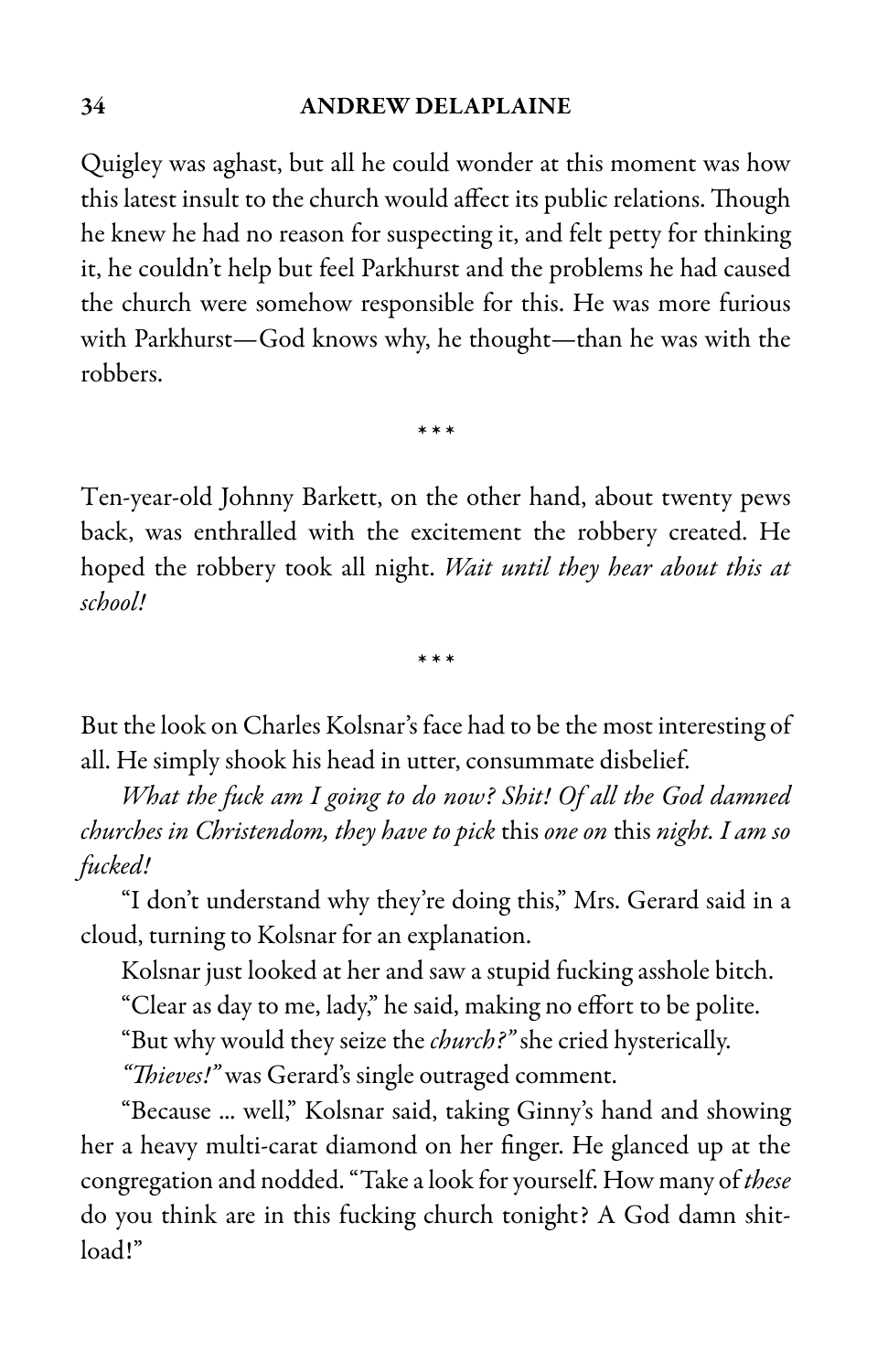"Let's try to maintain some dignity, Charles," Gerard ordered pompously.

Kolsnar waved him away as if he were a some punk who was not to be bothered with when something really serious was up.

"Oh, listen, just fuck off."

 $"Wha$ -?"

"Just shut up," Kolsnar said in a slow and deadly whisper, his eyes intense and focused, which had the desired effect.

Gerard told himself to remember this insolence when they were past this ordeal.

Kolsnar had more serious things on his mind than the two Gerards. He ignored their prattle the next few minutes and examined the building with a professional eye. The latticework at the end of each pew stretching almost the whole length of the church neatly prevented any escape to the sides. Even if he could get to the end of the pew by crawling on his hands and knees, once there he would have had to go either to the front of the church or to the rear. There were machine pistols down front, one overlooking him in the gallery, and sealed bronze doors about two feet thick at the rear. His eyes noted the placement of the robbers.

### Perfect.

He wouldn't get far if he tried anything. He looked at the whole picture—and saw not a single weakness in the setup. He also appreciated the irony of there being two dozen cops controlling a demonstration on the other side of those bronze doors without the faintest clue what was transpiring here inside!

### Beautiful!

In a way, he had to hand it to the man who organized this thing. Somebody did a super job. Left nothing to chance. Nothing overlooked. He and his gang would get away with plenty. The diamonds alone on a crowd like this would fetch a pretty penny on any black market anywhere. And unless he could figure a way out for himself and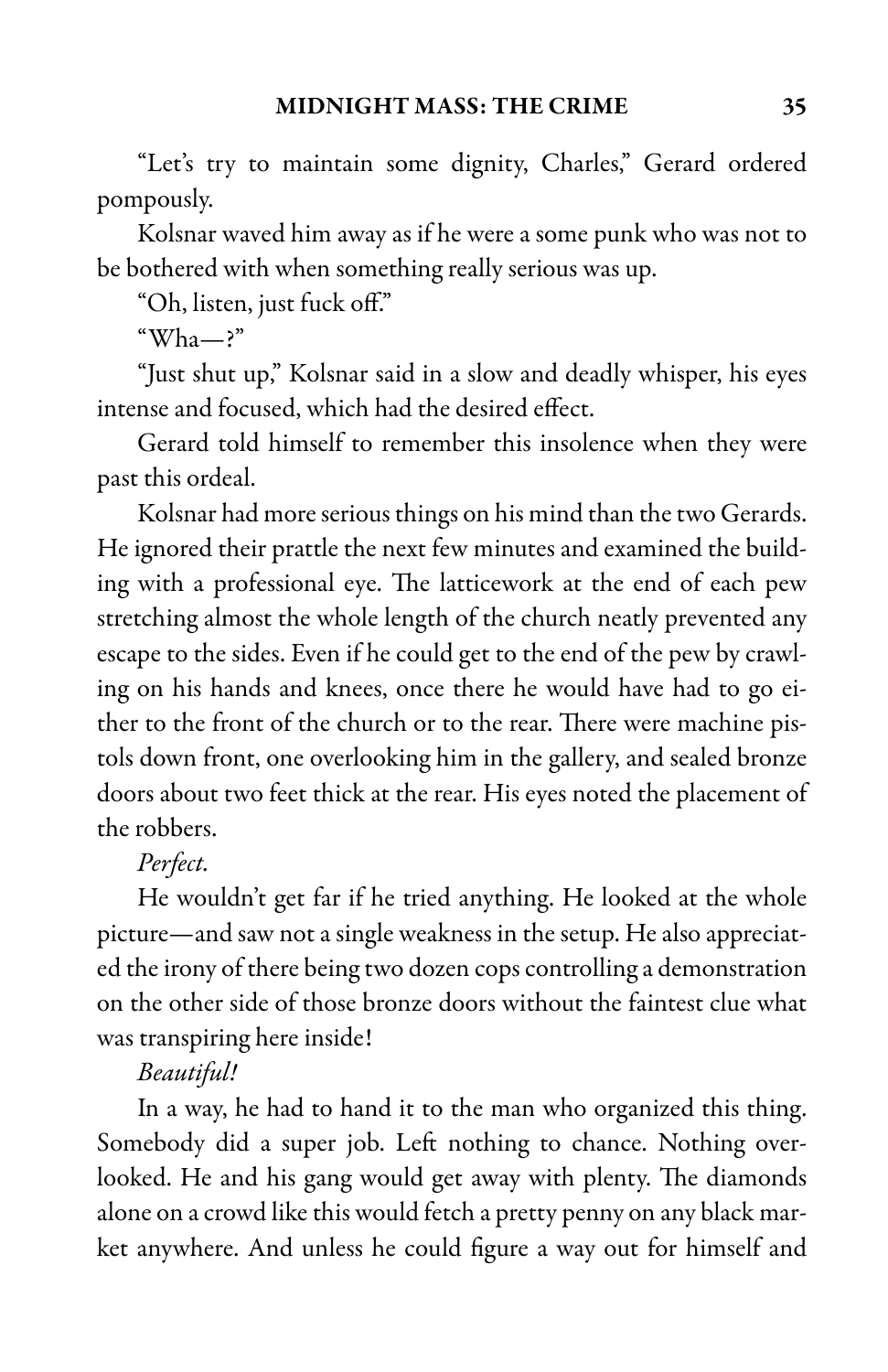his Peal & Co. briefcase, they would get away with \$200 million bucks more than they'd counted on.

Talk about icing on the cake!

Kolsnar saw at once his only advantages. He had two of them: (a) his gun, which he always carried; and (b) the surprise element his having a gun gave him, for no one connected with the robbery would ever imagine one of this ritzy crowd coming to church packing iron. Since he was near the back of the church near the sealed bronze doors, there might be an opportunity to make a dash for it. The lone monk between him and the doors would not be expecting him to come out of his pew firing his gun. The only question was how fast the monk above in the organ loft would react, spraying him with automatic fire from that very nasty MAC-10 in his grip.

He saw his only choice was to play it by ear and wait.

\* \* \*

"This is how we'll do it," Branch was saying. "You'll be told when to file down the aisle, just like you were coming down to get Communion. Here at the rail you'll hand over your valuables. And I want them all," he emphasized with a finger pointed in warning.

He sighed and continued.

"Let me tell you *now* not to try to hide anything in the pews, under the pews, or anywhere else. As you move out, one of us will move in and search behind you. We'll find whatever you're hiding, don't worry."

Ernie Domasky nodded. He would search the pews.

"I want you to look above and behind you"

Everyone did, and loud whispering began as they saw Scaglione perched in the gallery.

"We are serious. We mean business, we're not afraid to kill any of you, so the more you cooperate, the better it will be for all of us and the faster it'll all be over. Believe me, I wouldn't be here if I knew there was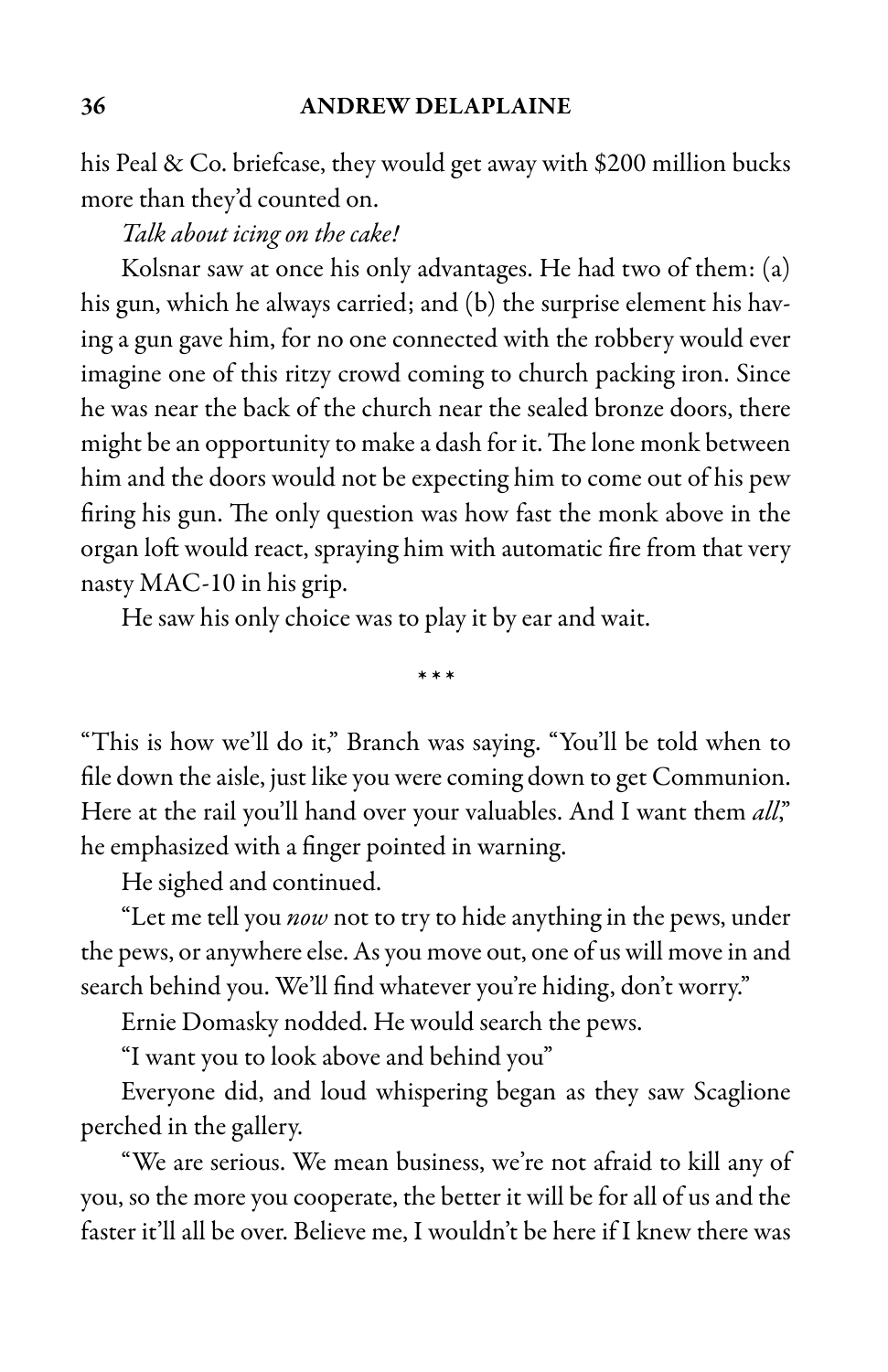anything you could do to stop us. You can't, so accept it and let's get it over with."

He turned to Parkhurst.

"Do you want to say something?"

Parkhurst moved forward, eyeing Branch with astonished, pained disgust.

"I have never seen greater disrespect foranything in my life," hesaid evenly, looking at Branch's eyes showing through the mask. They were blue, like his, but colder. "It's sacrilege of the highest order."

Branch was impatient.

"What I meant was, do you want to say anything to *them?"* he nodded toward the congregation. "Don't talk to me. Save it for the reporters and the cops later on."

Parkhurst looked to his people.

"I see no choice," hesaid in aloud voicefull of resonanceand a fine timbre, "but to cooperate with these men to the fullest degree." The worshipers were hanging on his words."I urge you all to remain in your places and to do precisely as you are instructed."

"Okay. Let's get started." Branch added.

Domasky and Amagno in the center aisle began at the front of the church, one pew at a time. As each pew emptied and the people were sent down to the rail, Domasky, his weapon shoulder holstered over his robe, moved into the pew and searched it thoroughly. The people filed in an orderly fashion down one side of the aisle, guarded by Amagno, and returned up the other side. Louis Pate continued to hold his MAC-10 to Parkhurst's head as an example to everyone else who could clearly see he was at the robber's mercy. Marcus Riley moved away from the gap he had been covering and helped Branch collect valuables. Nick Ritter brought out bags to hold the loot. He would ferry the stuff to the van out back.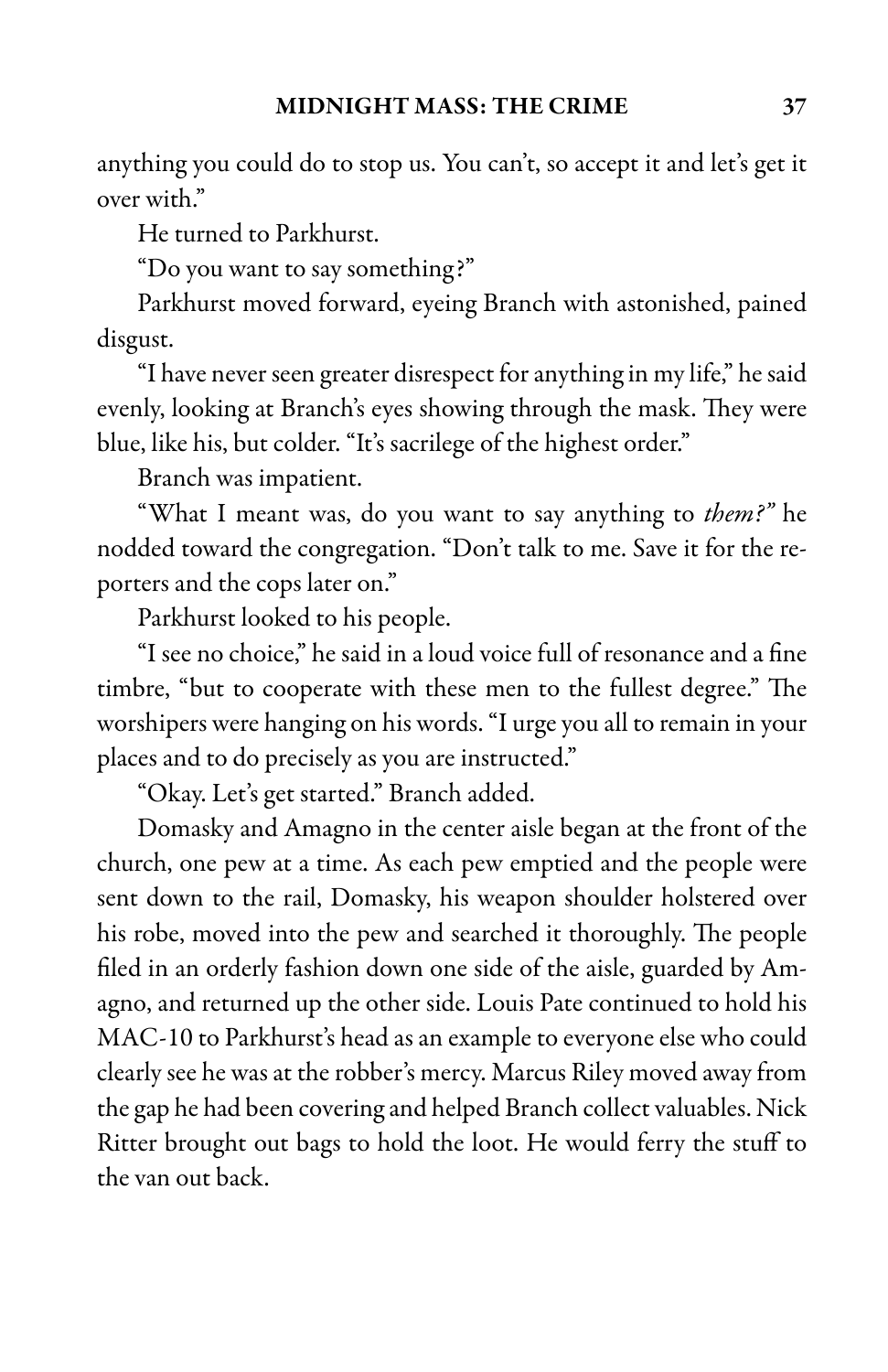As the people came down, Branch and Riley frisked every third or fourth person after they first dropped their belongings into a bag. But they couldn't frisk everybody. That would take too much time.

About seventy people had given over their belongings without too much trouble and returned to their pews when one woman came up not wearing her engagement ring or even a fake.

"Where is it, lady?" Branch demanded roughly.

"I didn't bring it tonight. I never do when I go out in public."

"You're tanned. Where've you been?" Branch smiled, though she couldn't see his smile behind the mask.

"Aruba," she replied, her tense mood lightening a little.

"I always wanted to go there," said Riley with a laugh.

"Shut the fuck up," Branch snapped. He grabbed the woman's hand and showed her the circle of white skin around her ring finger.

"Let me have it!"

She fumbled between her ample breasts and dug out a beautiful emerald-shaped diamond ring and dropped it into the bag.

"I'm certain it's insured," Branch said with mock-sympathy. "Now move on. I haven't got all night."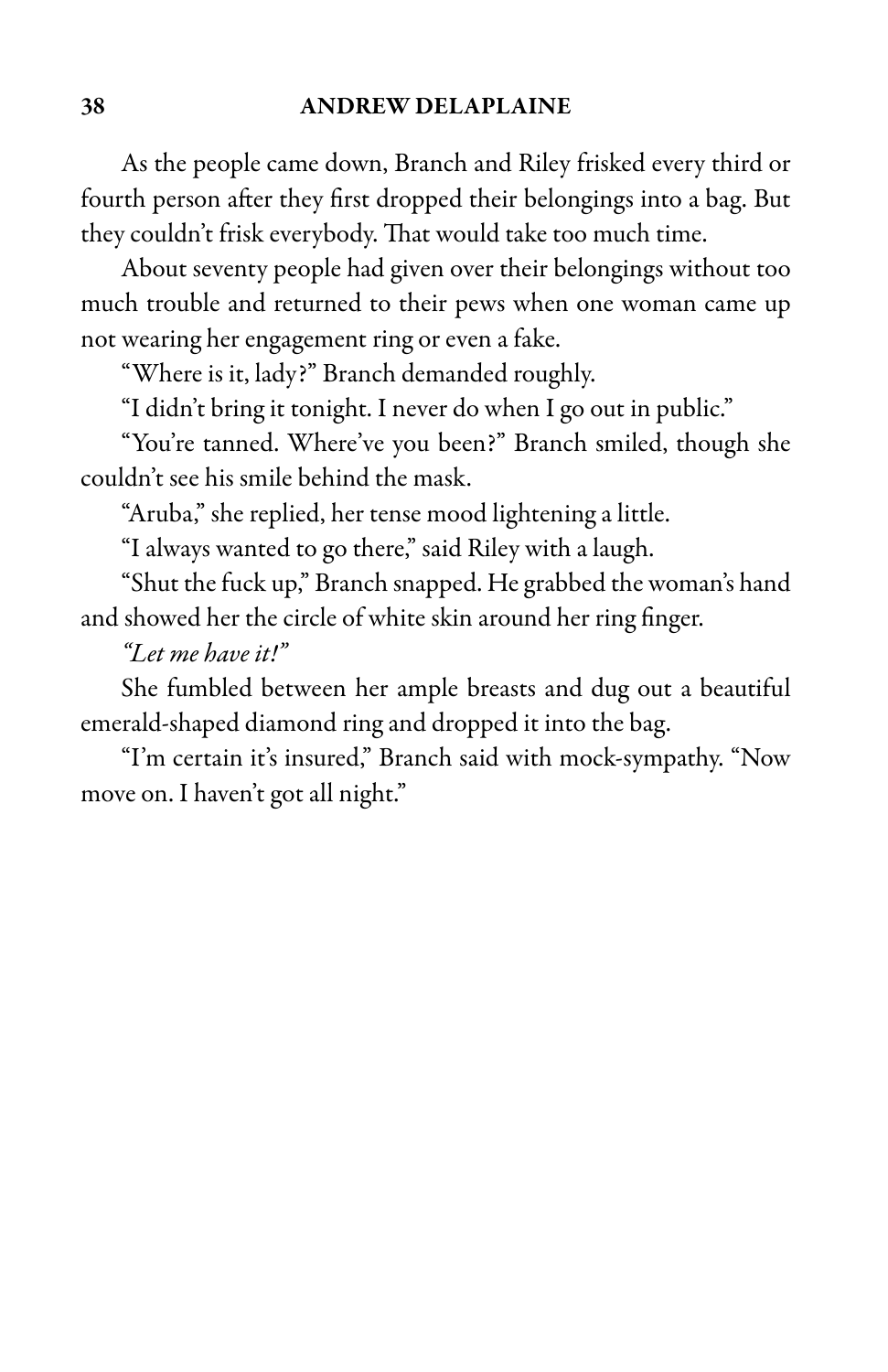# Chapter 8

Sergeant John McTaggart, Homicide, watched as the people in the white jackets slid the gurney holding the corpse of Bobby Dakers into the ambulance before driving off to the morgue, sirens blaring. He said a few words to the other cops on the scene, went back to his unmarked car and got in.

He was under the Brooklyn Bridge on the Manhattan side, and the water could be heard lapping noisily against the cruddy sea wall encrusted with slime and barnacles. Dakers's body had been found earlier by a patrol car on its normal beat.

Simple enough: a spotlight scanning routinely through the impossible darkness created by the bridge's ancient pilings and other supporting structures. A cop who thought he saw something but wasn't sure. Backing up to check it out again. Finding the right place. Throwing the spot into the blackness again. Finding the bulge against some brickwork that didn't quite look right. A bulge that was the body of one Robert George Dakers. Checking it out. Calling it in.

John McTaggart knew that his former senior partner, Detective Lieutenant Amos Freeman, had been looking for Bobby Dakers for two months, and the scent had been getting warm. Now it was cold all over again, thought McTaggart, unless Amos could sniff nothing and somehow smell a hunch—he could do that sometimes with the uncanniest results. Though McTaggart didn't work with Freeman anymore—they'd become good friends, and McTaggart had come downtown hoping to see Freeman, but nobody could locate him.

"This is Homicide two-two. Over."

"Go ahead, two-two."

"Heard anything from Freeman?"

"Still not responding, two-two. Out of his car."

"All right," said McTaggart, wearily signing off.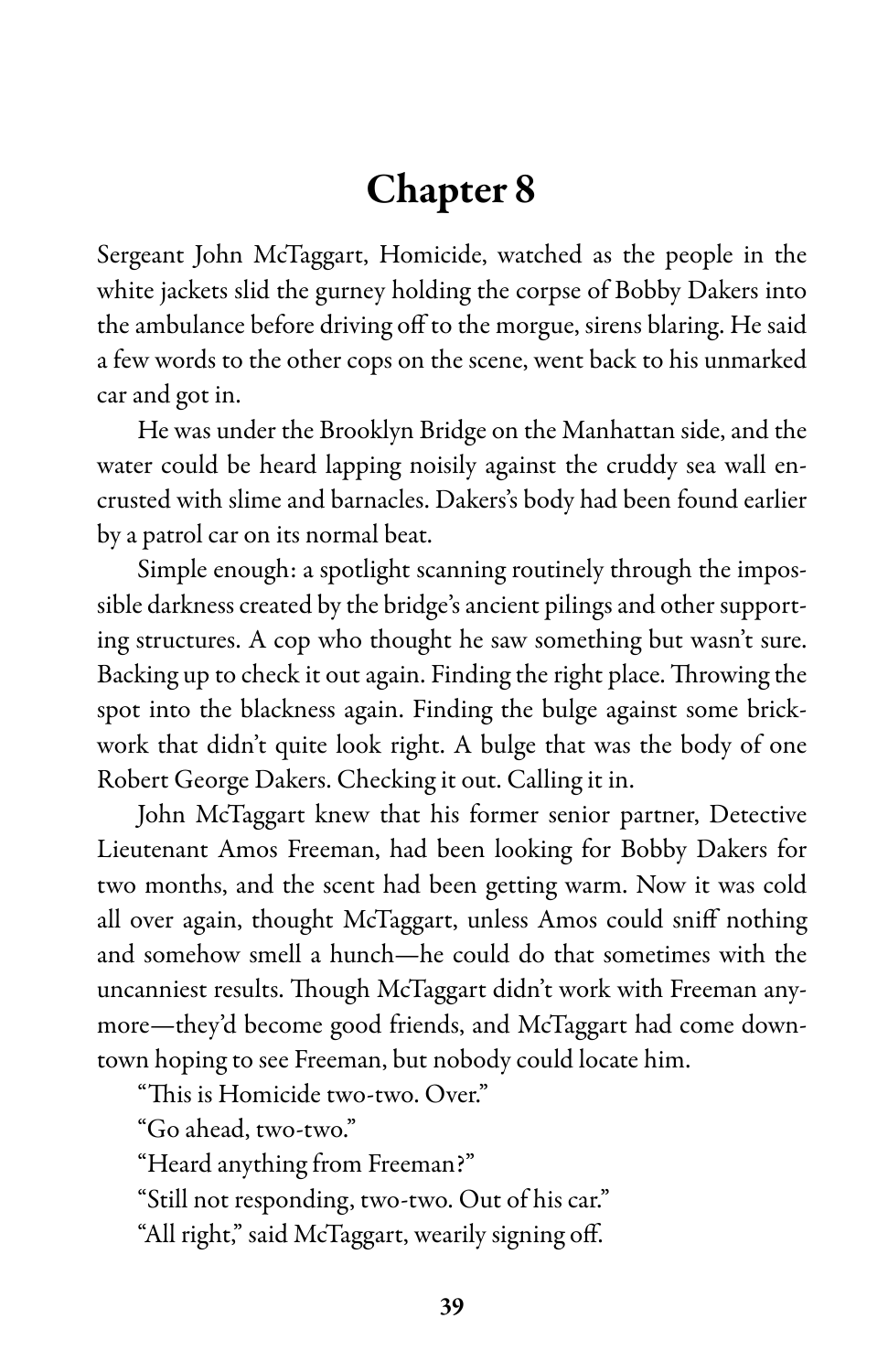#### 40 ANDREW DELAPLAINE

He knew—everybody in the Division knew—that Amos Freeman did all of his Christmas shopping—all of it—on Christmas Eve. His cell phone was off. So when the call came about Dakers's body, McTaggart had called the one place he thought he might find Freeman, and, not finding him there, had come down alone. But it was midnight now. Amos couldn't still be shopping. No, he would be where he hadn't been earlier—at Big Dot's Jungle Bar.

Yeah, McTaggart thought as he lit a Salem in the mustiness beneath the old bridge, Big Dot's. And yeah, Amos would be there, propping up the bar from the very last seat at the far end of the room, his stool, no one else's, even when he wasn't there. Big Dot never let anyone sit on that stool. It was Amos Freeman's, she'd say, if the offending party knew Freeman, or it was saved, somebody would be back in a minute, she'd say if the offending party did not know Freeman. And she would get very violent if someone tried to demand sitting on Freeman's personal barstool.

I'm not used to talking to you there, Big Dot would say. I'm used to talking to Freeman there. So you move over here where I usually talk to you, or you move out the door, where I don't have to talk to you at all!

Freeman respected Big Dot, in a peculiar way, perhaps, but respected her nonetheless.

"It's like this, y'see," Freeman would say as he gestured with a sleepy hand, rolling it from his wrist, "Big Dot's got her views on things, all kinds of things: the Democratic Party, life and death, the shape of my nose, Aretha Franklin, my stool at the end of the bar, whatever."

McTaggart was proud to have been Amos's partner.

He'd considered himself lucky a year ago when he got assigned to Freeman and his then partner for orientation after three promising years in uniform.

"Orientation," Freeman had spit that first day."How do you 'orient' somebody?" he complained dramatically. The chief had told him Free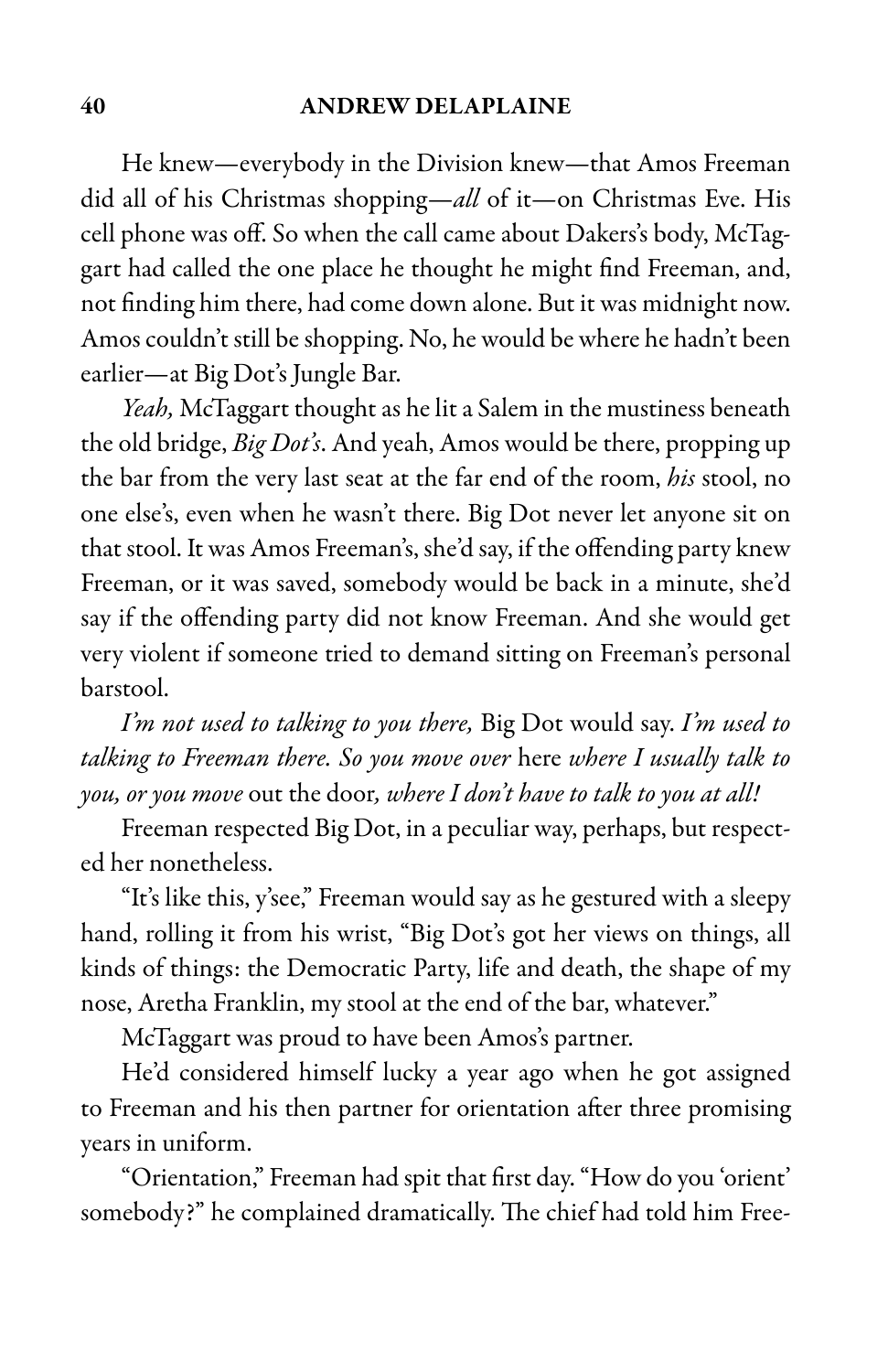man was one of the best trainers New York had, and one of the top five detectives on the force, "for an asshole."

"What would you call it if it's not 'orientation,' then?"

"You train somebody, you don't orient 'em."

"Same thing."

"Uh-uh," Freeman shook his head. No.

"What's the difference?"

Freeman had frowned, closed one eye and looked at him through the other. And took a shallow breath.

"Don't talk to me," was all he'd said.

McTaggart had been with them nearly three months before the three of them were up in the Bronx chasing down a lead on a fellow who'd killed three people in the robbery of a Murray Hill grocery. And when they hooked up with him in a run-down apartment house where he was visiting a piece of regular ass, Freeman's partner was shot four times and killed in the alley behind the place after Freeman and Mc-Taggart flushed the shooter out from the front. Freeman later caught the guy. He was doing time now. Freeman seemed to take his partner's death stoically. He kept a little close to himself for a few days, but after that seemed normal enough.

Then the chief called him in and told him Freeman had requested him as his new partner. He had just come out of training (or orientation) at the time. But the chief said if he didn't give Freeman his way, Freeman would make his life a living hell for months. So that was that.

"Why'd you want me?" McTaggart asked him later.

"I don't want to get saddled with a loser, see?"

"No, really."

"Really."

McTaggart had looked at him, demanding more.

"Well, crazy brains, fuck if I know. I figured if the soup ever got too thick, you'd be stupid enough to get in front of me if a little lead was coming my way. Thoughtful. Aren't I?"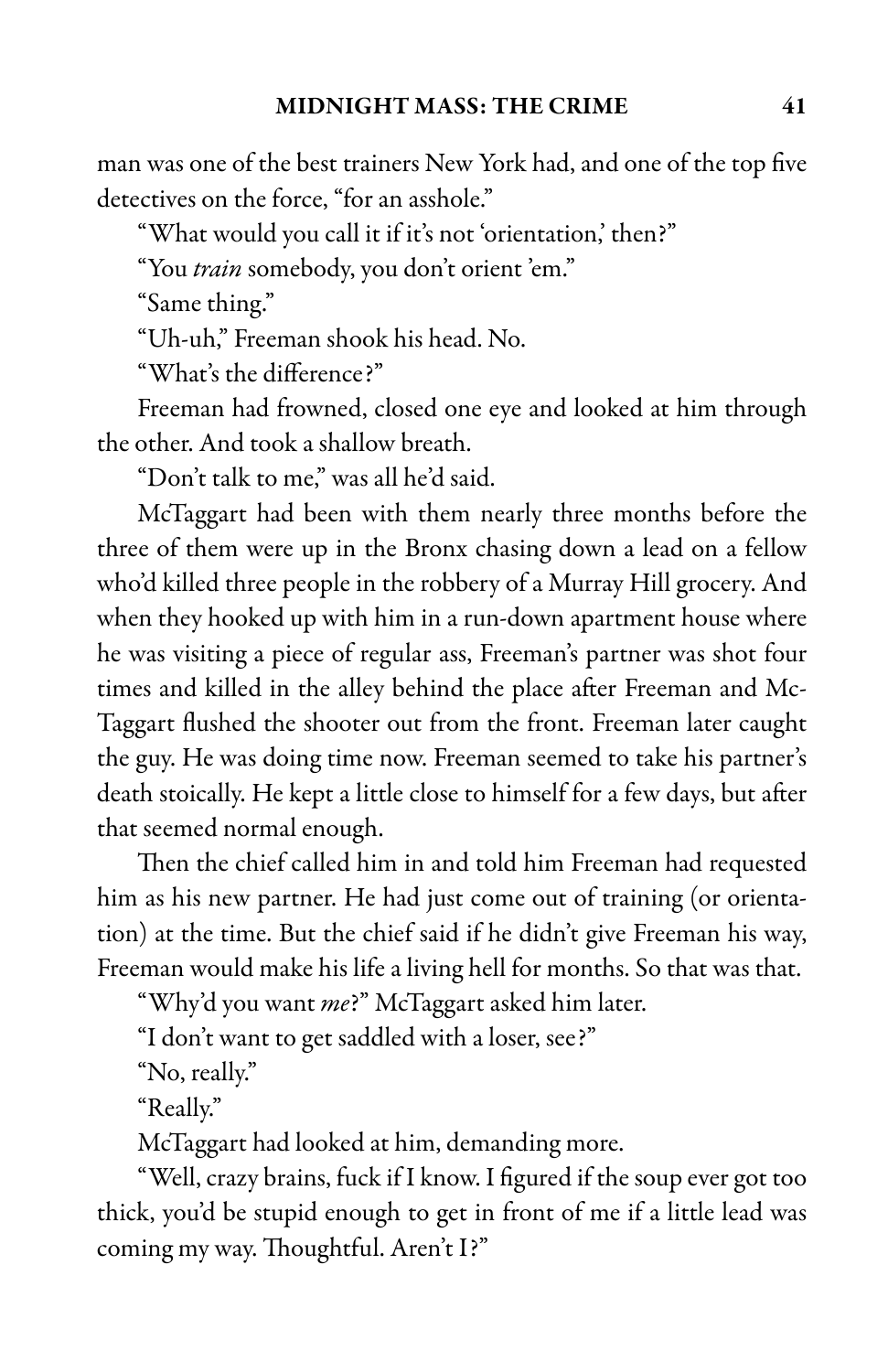"What's the real reason?"

Freeman got up and put a hand on his shoulder, looking at him seriously.

"I'm in love with you."

They'd had a good laugh ever since whenever McTaggart reminded him of that day.

They were good friends by now, and Freeman knew McTaggart inside out-just like a good detective. Freeman was friendly with his wife, Patricia, and their two boys. McTaggart couldn't say the same about knowing Freeman, though. Freeman had a wife, Angie, and the marriage half-worked, McTaggart assumed, but he didn't feel as close to the Freemans as Amos felt to the McTaggarts, he knew that much. Amos always got the boys presents. Angie was a quiet woman, distant in her own way as Amos was in his. She was a senior flight attendant for American Airlines at Kennedy. So she traveled a lot. They seemed to live entirely separate lives. They had no kids, so that didn't get in the way. Maybe that was their problem, McTaggart mused—they each had such separate lives that they'd left behind whatever common ground they used to have and now had less and less to share or build upon. He knew something was wrong with Freeman beyond a"marriage gone stale" routine. It happened to a lot of marriages when the man was a cop, especially a good cop like Freeman. He noticed Freeman had been drinking more lately. He'd heard the talk about how Freeman had conquered a bad drinking problem in the past, but now it was coming back. He didn't know what was nagging at Freeman, eating away at him, but John knew he'd be a better detective when he got to the bottom of it.

McTaggart found himself thinking—hoping, that is—that he and Patricia never got that way. He was glad he had two kids. And he could tell—when he saw Freeman with them—that Freeman knew he was missing something. Of course, whether he admitted it to himself was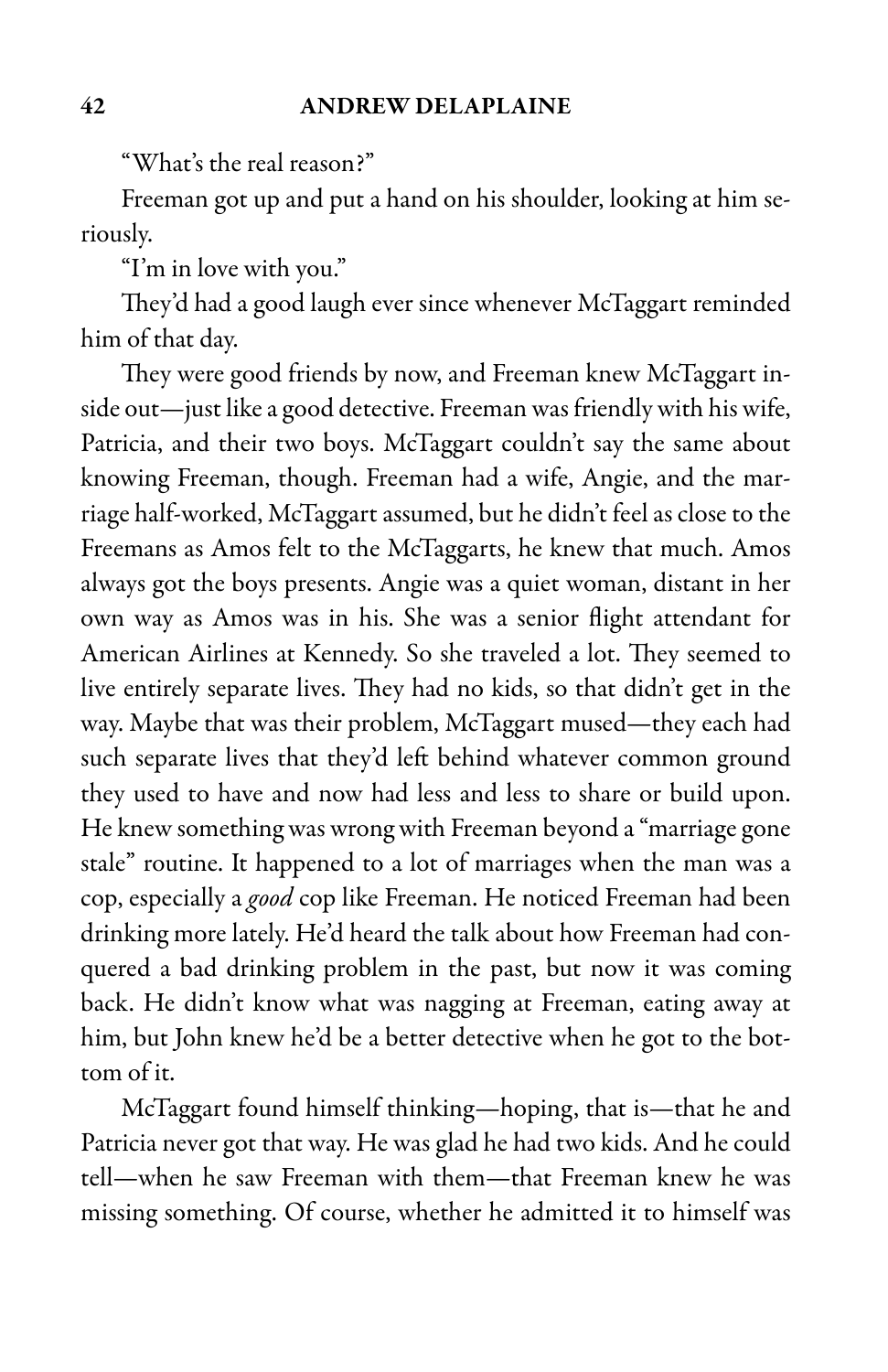another matter entirely. Freeman was like that. Stubborn. Whatever made a Good Cop did not necessarily make a Happy Person.

There was one other thing. Freeman had a birthday coming up (and not at all happy about it). McTaggart was twenty-nine—"and one half"—Freeman never failed to add.

McTaggart smiled and lit up another Salem as he threw his car into gear and headed over to Broadway, which he planned to take to Tribeca and Dot's.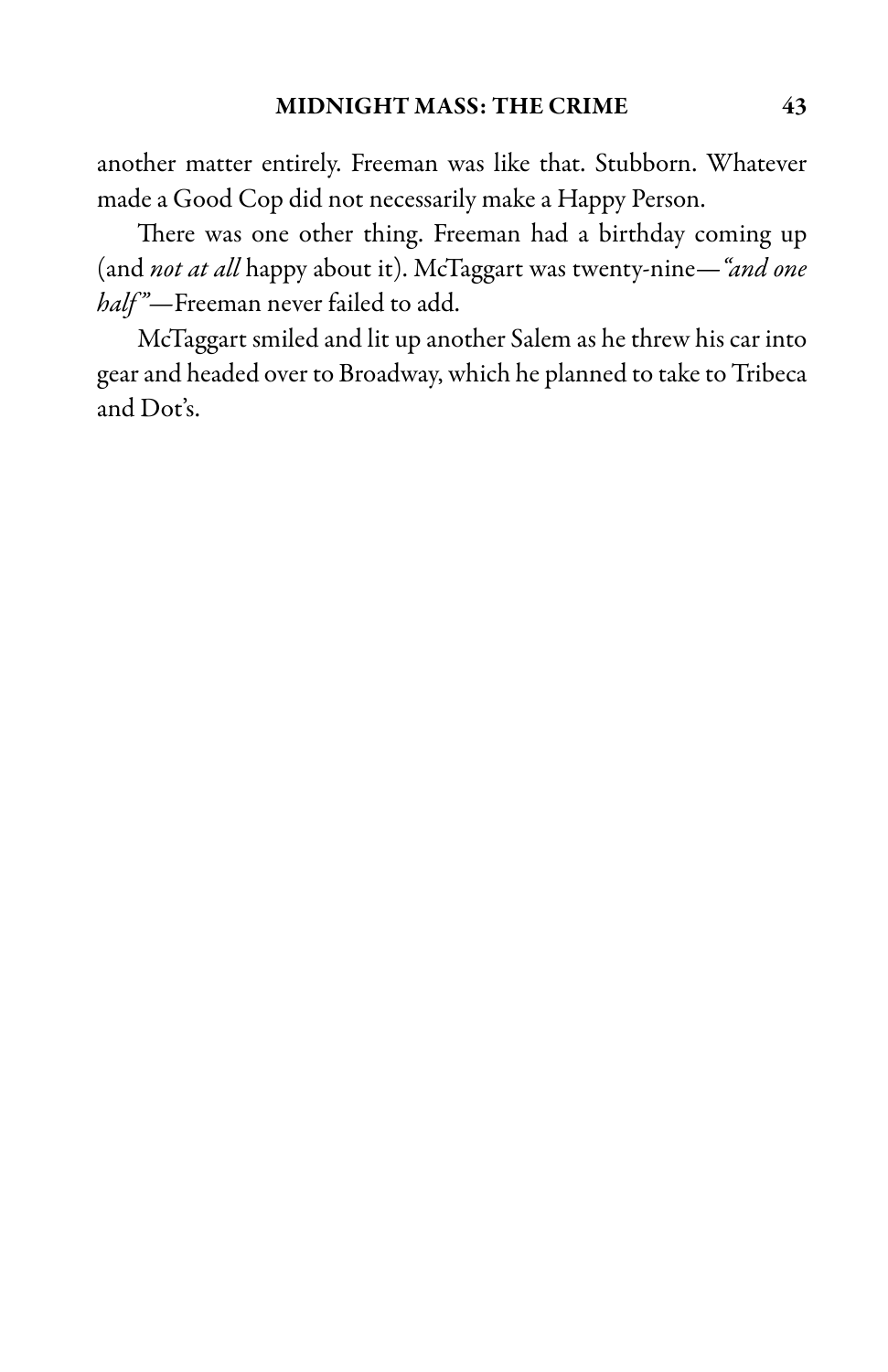# Chapter 9

Jimmy Simon was nervous out in front of the church. He couldn't help it. The protesters were becoming increasingly belligerent and the police had called up reinforcements to keep them behind the barricades.

\* \* \*

Inside, things were moving rapidly. Domasky occasionally would find a ring, or a wallet, or credit cards, cash, a bracelet, necklace, earrings, and other items stuffed under cushions. He found \$900 in a hymnal, but only because he happened to see one C-note sticking out slightly. He didn't have time to check each prayer book and hymnal. When he found something of value, he'd take it to the aisle and give it to a member of the congregation on his way to the rail. He wished his robe had pockets.

There was a constant low rumble of whispering, murmuring, quiet worried conversation among the congregation. Branch knew the building would have the same effect as being soundproof if you considered the traffic and the protest going on outside. Too, the bronze doors were closed tightly, and the only windows to speak of were very high up and small. Still, the people were getting restless.

Domasky and Amagno occasionally had trouble getting people to leave the pews rapidly. They roughed up a few of the women and shoved them with their weapons into the aisle and this produced speedy results with the others.

But when the flow got to His Honor the mayor of New York, there was real trouble. Lindstadt adamantly refused to move.

He couldn't go without putting up *some* resistance, no matter how futile it might be. Everyone in the church was watching him, tensely waiting to see what he would do now that he'd taken the first step to resist by folding his arms. Now he firmly shook his head when Domasky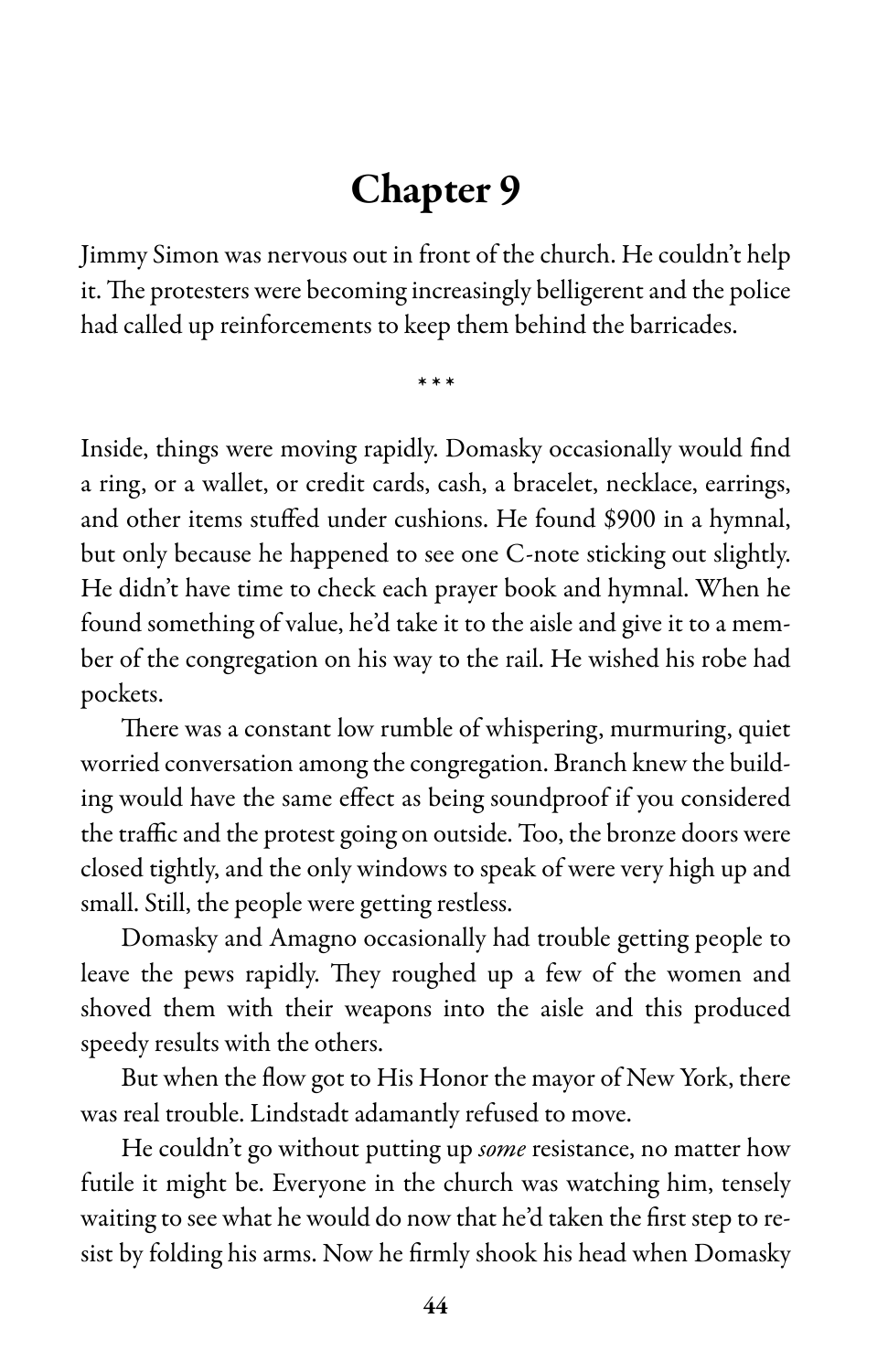told him to move down the aisle. He was as intimidated as everyone else, but he had to think of tomorrow, and of what people would say and think about the way he acted tonight.

"Are you walking down the aisle, buddy, or you gonna get pushed down?" Domasky demanded in a hurry.

"Don't you know who you're talking to?" said Mrs. Lindstadt, indignation written all over her wrinkled face.

"You can't talk to the mayor of New York like that," said a nearby aide.

Domasky raised his weapon.

"With this, I can talk to anybody any way I like, see?" he glared at the man.

And then to the mayor: "Move!!"

"I'm not budging," Lindstadt said flatly, tightening his folded arms for whatever good that would do. He was standing first in the pew right next to Domasky in the aisle.

Domasky nodded meaningfully to his partner. They could hear complaints coming from Branch and the others down front as the aisle began to clear.

"Move!!" Domasky roared at the top of his voice. The mayor looked straight ahead with no acknowledgment.

Domasky raised his gun in a wild gesture and brought it down in a quick arc on the mayor's back just below the neck with a loud crack. Mrs. Lindstadt screamed.

Lindstadt gasped for air, and doubled over with the impact. Domasky took hold of a small hank of the mayor's hair circling his bald crown and swirled him out into the aisle for all to see. The mayor looked like a child a schoolyard bully was shoving around. Domasky turned Lindstadt in a wide circle three times, still holding him by the hair. Women were screaming. The pint-sized mayor flailed him arms in a hopeless effort to release the big monk's grip, squealing like a pig the whole time.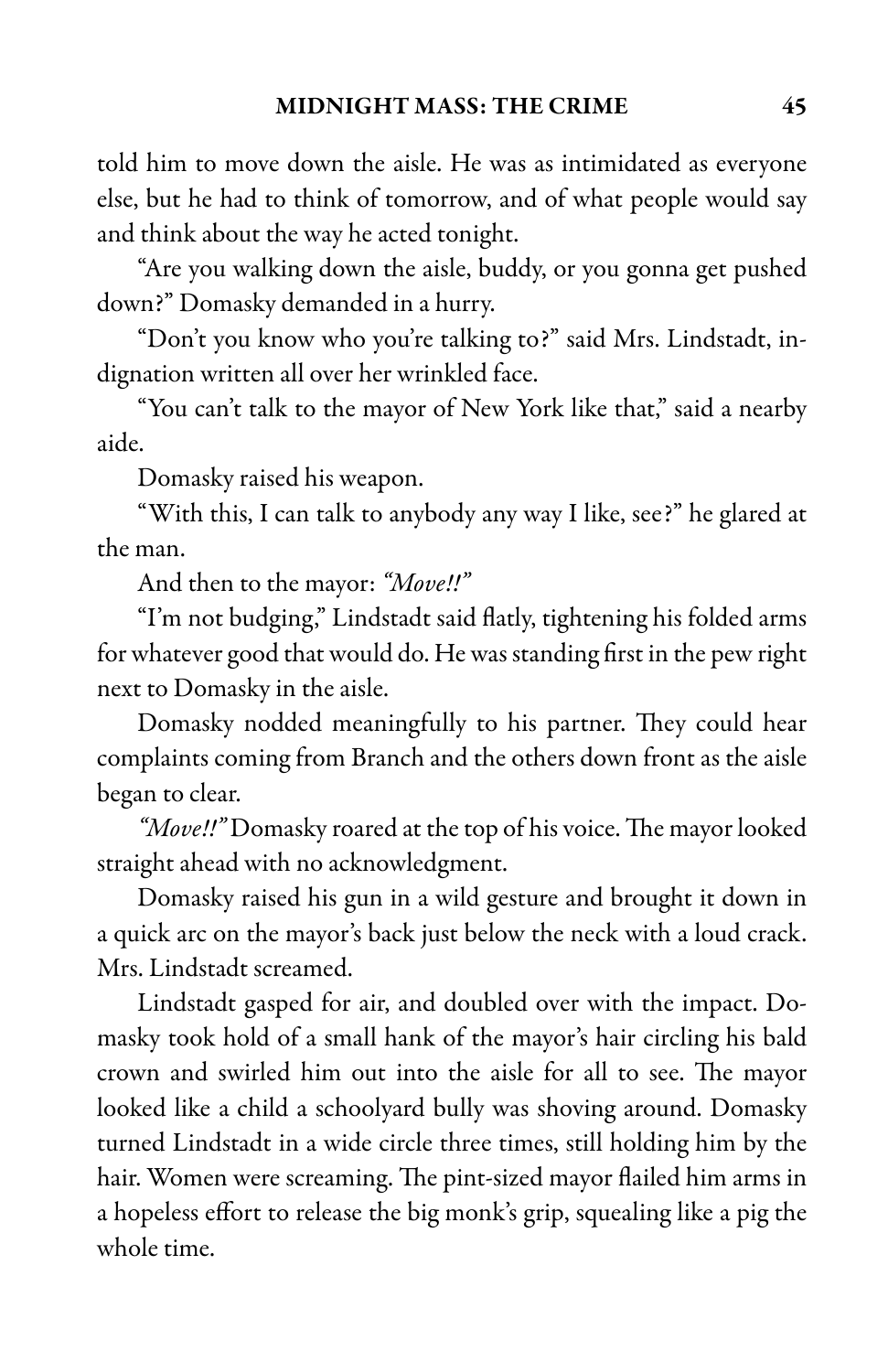On one circuit, Amagno reversed his weapon and held it like a baseball bat, butt out, and slammed it into the mayor's stomach with all his strength. Domasky let go his grip and the whole congregation watched as Lindstadt slid on his ass fifteen feet down the marble aisle.

"Now get up and walk, you son of a bitch!" yelled Domasky, pointing his gun at Lindstadt. The mayor painfully got to his feet and looked at his friends in the congregation, none of whom had made a serious effort to help him. Lindstadt saw his wife, swallowed his pride and turned in pain toward the altar. Amagno motioned for the others in the mayor's pew to follow. Mrs. Lindstadt was sobbing now. Amagno pushed her forcefully down after her husband.

"And think about us the next time you raise the subway fares, you cocksucker!" Domasky couldn't resist yelling after the mayor.

Though no one had helped the mayor, many men in the congregation were furious. A few minutes later, Domasky and Amagno were emptying yet another pew, with Domasky standing beside the pew herding people out, his weapon slung over his shoulder, while Amagno stood back a bit, guarding those coming out as well as those returning from the rail. His attention wandered from one group to the other.

With no warning, one of the men who had just passed Domasky turned in a stunning whirl and grabbed at Domasky's weapon, totally surprising him. Domasky raised his arm to resist, but by so doing, gave the man enough slack to yank loose the gun and pull it off his arm. As the man pulled, however, Domasky shot a quick look over his shoulder to his partner, who was standing ready, and shoved the man off balance onto the floor before he could use the gun or get it under control.

But the gun went with him. No matter. Domasky dove for the aisle as half a dozen other men who had already left the pew jumped over him to help their friend with the weapon.

Branch saw all of this and started running down the aisle.

Amagno started shooting—he'd been waiting all night for this moment—gunning down six men in four seconds in a blaze of smoke and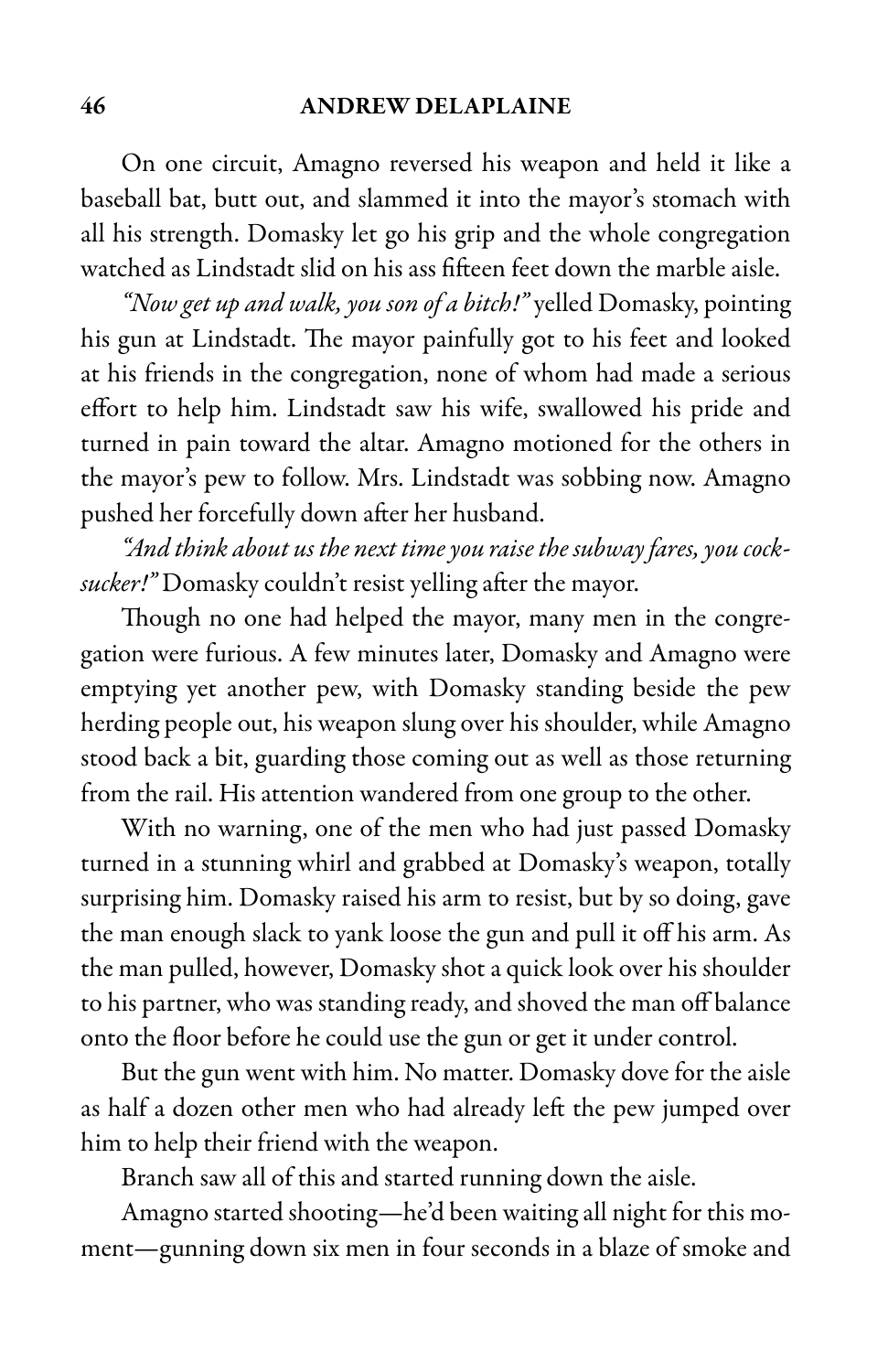sound that echoed through the church. Dozens of rounds skipped off the marble floor and flew into the congregation huddling in the pews, killing and wounding a couple of dozen more.

\* \* \*

Outside, Jimmy Simon jumped in his skin when he heard the muffled shots. But he relaxed a little when he saw no reaction from either the police or the crowds on the street, still a good distance away from the portals.

He had been listening for the slightest irregular sound. They hadn't. And he had been able to hear the shots only barely.

Now the sounds were gone. The honking traffic, tied up by the demonstration, was getting noisier by the minute. For the moment they were still safe, but Christ, you'd think they had more sense inside than to start shooting up the God damn place. Something must have fouled up. How long would this go on?

Simon was watching the traffic and noticed the mobile unit from WNBC worming its way down Broadway. He closed his eyes to think. Just what he needed. A film crew. They were here to cover the protest, he knew, and when he thought about it a minute longer, it was funny. They would be filming a bunch of dykes getting it on in front of the church while all the time the real story of the night—of the year—was happening inside behind two heavy—and Simon now knew, almost soundproof—bronze doors.

\* \* \*

Inside, chaos followed the shootings. Hundreds of people, forced to stand throughout the ordeal, plunged, hiding between the pews when the shooting started. Those few people still left in the aisle on their way back from the altar dropped to the floor faster than those who were killed.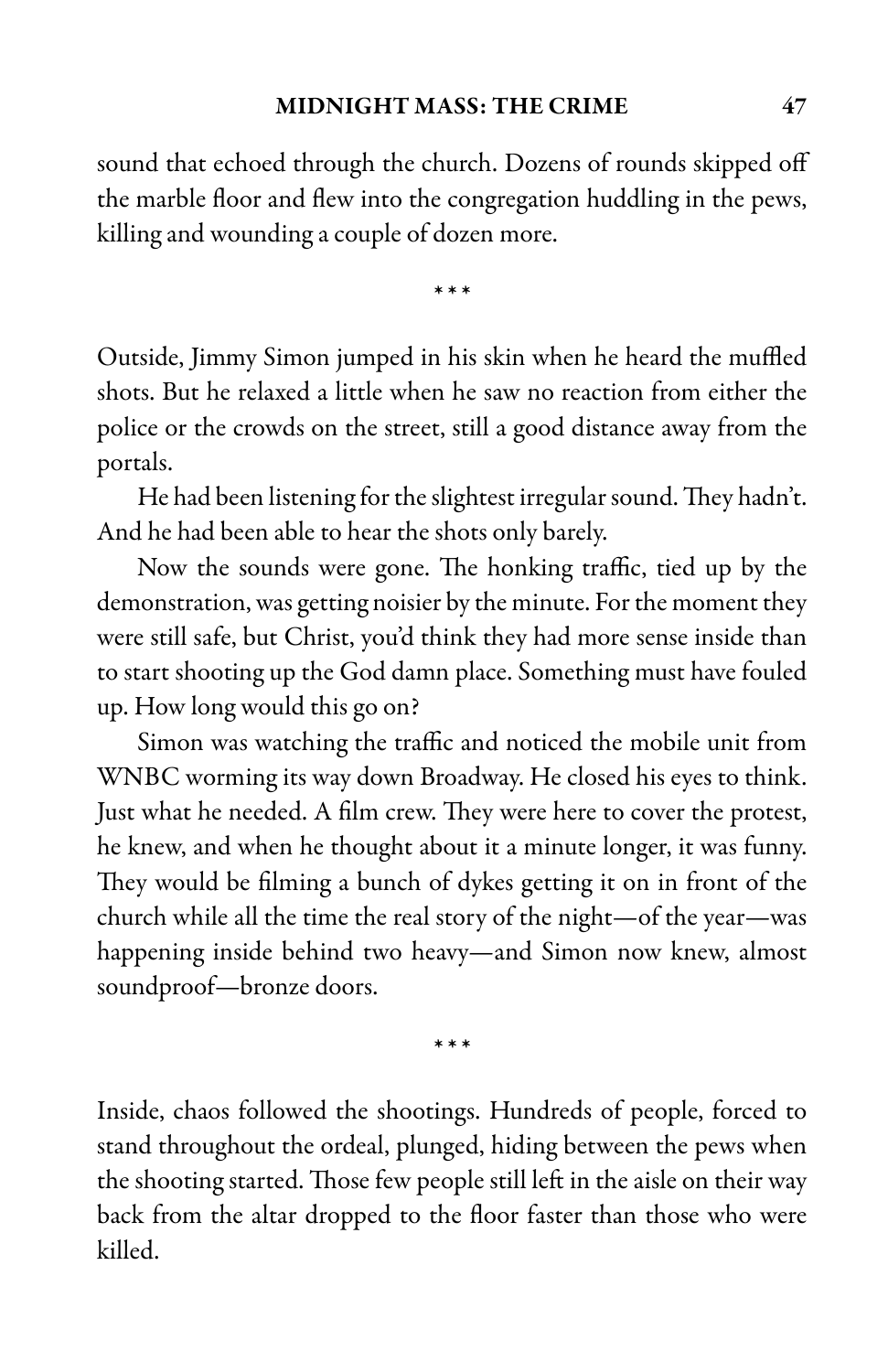Scaglione, perched in the gallery, remembered his instructions in case something like this happened, and as soon as the shooting started and the organist jumped, Scaglione was pointing his weapon at the musician.

"Play! Loud, too, or you're as dead as they are!" And instantly after the shots died, the music soared up to help cover it all.

In the aisle, Manny Branch had taken over. He had his machine pistol out and ready, pointing it at two bystanders.

"You two! Pull those bodies over to the side," he ordered in a fast voice, nodding to the dead men.

When the aisle was cleared, Branch raised his arm in a signal to Scaglione, who stopped the music.

"Now listen to me!" he said, trying to keep the emotion and tension out of his voice. "You saw what happened. These men didn't do what they were told. That's all I'm going to say." He walked over to Domasky and spoke to him in a seething whisper: "What the fuck are you *doing*, you shithead?"

"He surprised me. What can I say?" Domasky pleaded.

Branch turned without a word and jogged down the aisle. When he got back, Parkhurst walked down to him. He was trembling with anger, fear, emotion, unable to repress any of it.

"You've got to stop. Please! Now!"

"Sorry," said Branch, almost kindly. "We have to finish."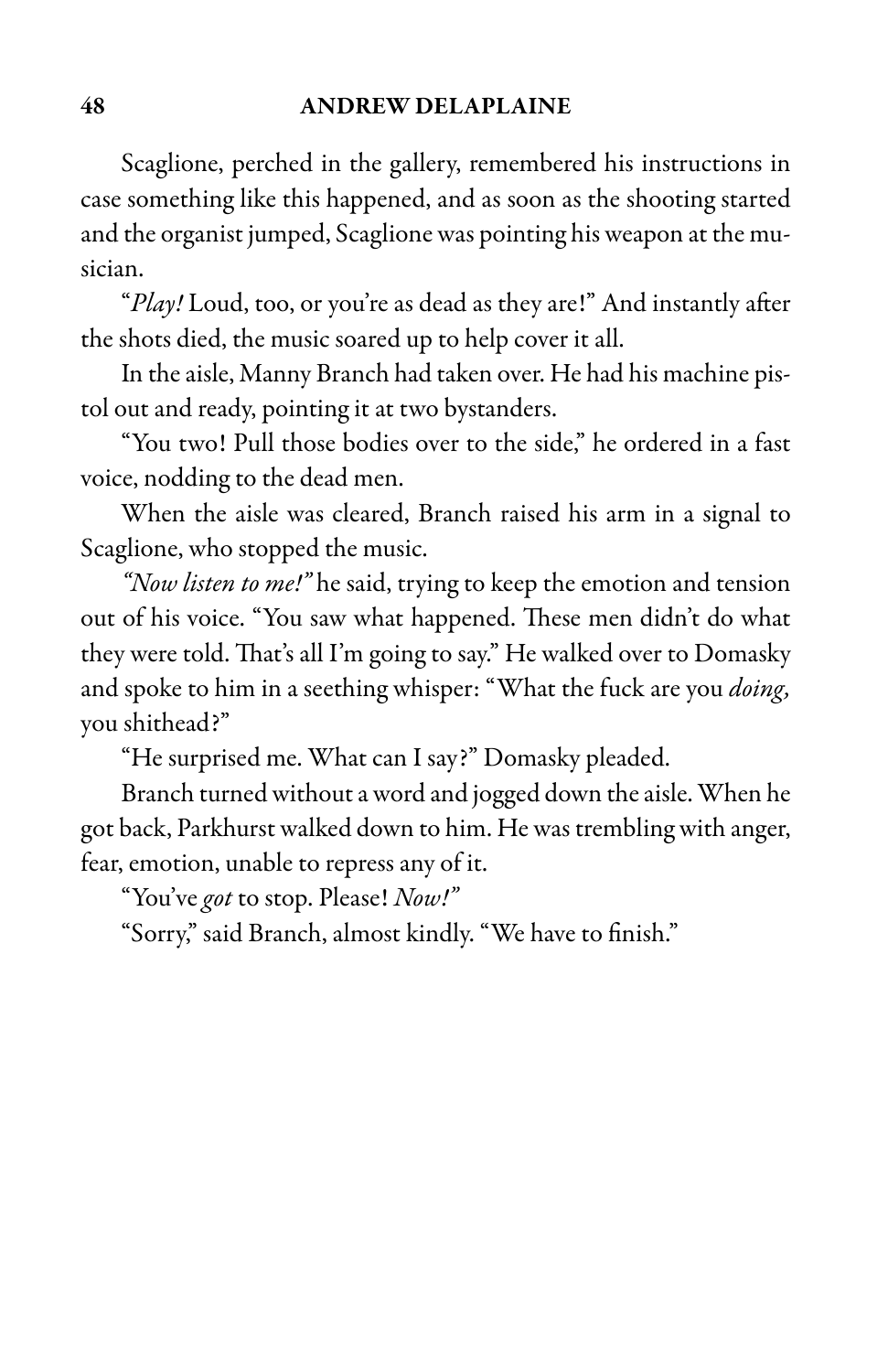# Chapter 10

"Haven't you finished?" Big Dot asked as she waddled toward Freeman and glanced at the bottle of Tennessee sour mash whiskey.

"Fuck off," said Freeman, his lids too heavy even to look up. In the near darkness, Big Dot looked closely at the bottle.

"Well, you're sure gaining on it."

"Fuck you."

Indifferent.

"You drunk?"

Unimpressed.

"When I'm drunk, you'll know it!"

Belligerent.

"You've been drunk before."

Knowing.

"Not in this sinkhole!"

Triumphant.

Big Dot jabbed at the bar a couple of times with her index finger. "Yeah—here."

Definite.

"Well, I'm not drunk now."

Defensive.

"Almost," Big Dot smiled. "Hell, I remember one night you was in here—one of them times you feelin' sorry fer yerself—"

"My analyst," said Freeman so quietly Big Dot didn't even hear him.

"—and you put one bottle of black Jack on the canvas and had the second one beggin' for mercy—'bout halfway down, it was—and mister, you was drunk!"

"Then was one of the few times, you asshole."

"Shiiiiiiiit," Big Dot drawled, cocking her head to one side. "You was blind!"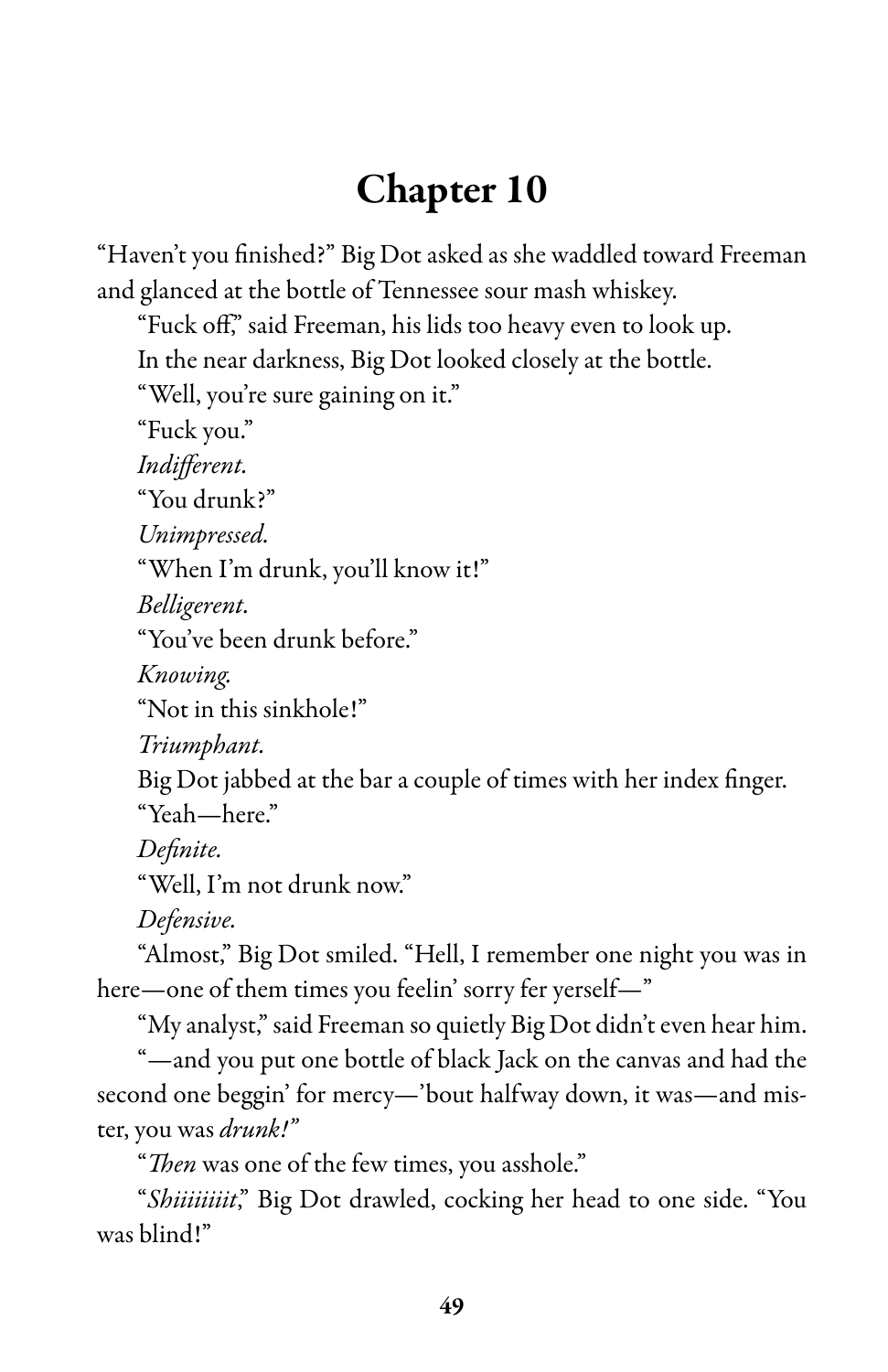Freeman's back straightened. A certain note of pride crept uncertainly into his voice.

"When I'm looking for it, I can *always* see it. I'm a cop, remember? One of New York's finest."

"Riiiight," Big Dot said with an open but friendly, maternal smile. "Blind as a bastard buzzard."

There were those rare occasions, Freeman admitted to himself, when each eyelash felt like a two-inch thick cable. That's when you were really drunk.

"By the way, Freeman," Big Dot's voice intruded its way into Freeman's wandering train of thought, "I been wantin' to ask you a question."

"The floor is yours, senator," answered Freeman with a bobbing head.

"How come you slipped back with the drink? You was doin' good there fer a while. Club soda with lime. Two wedges o' lime. An' ever now and then a Campari an' soda."

Freeman's lips twisted into a wry smile.

"Campari and soda," he said softly. "I never really liked Campari. I started drinking it at Helen's parties."

"How *is* that sister o' yours?"

"Sitting pretty up there on Park Avenue."

"Sittin' pretty on Park Av-e-nue!" Big Dot laughed. It was as far away from Dot's world as the moon, Park Avenue."So tell me, what was it got you back on the Black?" Big Dot leaned toward him.

"Maybe it's none of your God damned business, Big Dot. It's good for business, right, me drinking?" Freeman replied sleepily. "What do you care why?"

Big Dot stood up, a little put back.

"Well, ex-cuse me, prince! Can't a lady be curious? I thought we was friends."

"We are friends, Dot," Freeman said a little sadly.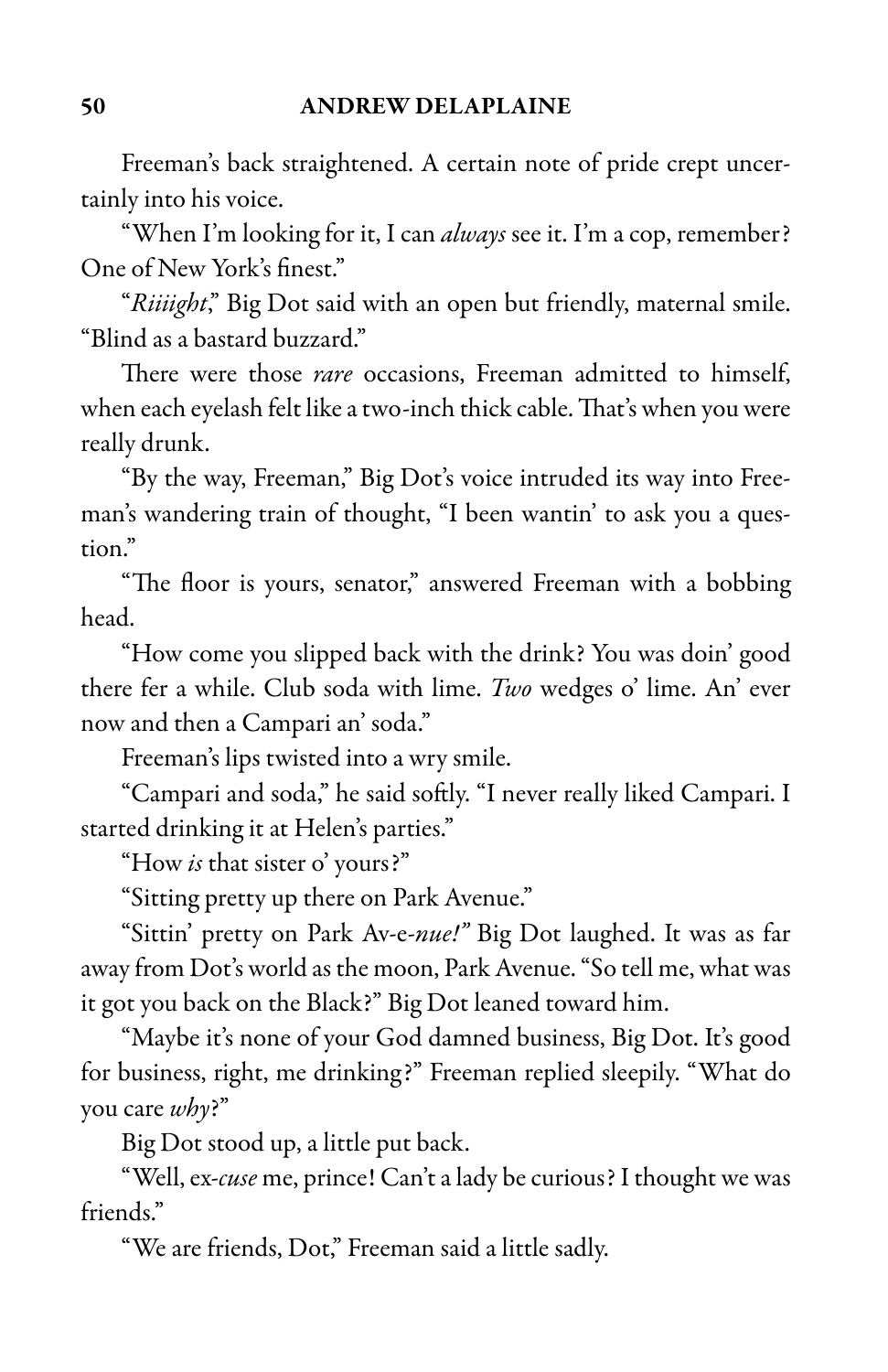"Rumor has it you're one of the best homicide cops in the city, for—"

"—for an asshole," Freeman finished up the thought out loud with a crooked, rueful smile.

"Hey, for a *person*, not just an asshole," Big Dot went on. "Good record. A little off the wall, sometimes, they say, but it looks like you got everything goin' fer ya."

"Maybe I'm miserable, Big Dot."

"Aw, you got a good life."

"All right, Big Dot, I'll tell you why I've been comin' in here for so long."

"Why?"

" 'Cause I'm waiting to sweep you off your feet and take you to Florida," Freeman gestured wildly. "Frick and Frack. Off to the Keys!"

"Yer silly, Freeman, but I love ya anyway," Big Dot smiled broadly. "Ya know, always wanted to take me a ride in one o' them convertibles. Never did, though," she added, pursing her lips and shaking her head dismissively.

"You're too busy in here serving shit to bums."

"Girl's gotta make a livin," Big Dot said defensively.

Freeman jabbed himself in his chest with his index finger.

"This guy's gotta keep living. Maybe this stuff helps me out a little. I always thought of bars as a kind of community service, ya know?"

"None of my business why the customers be here. Especially good ones like you that's been comin' in fer so long."

Freeman nodded with a smile and fired up a Winston.

"No smokin' in the bar, Freeman," said Big Dot nonchalantly as she wiped water beads off a glass absent-mindedly.

"So call the cops."

They performed this charade every time Freeman lit up.

"Liquor can be enjoyable in moderation, Freeman, you know that?"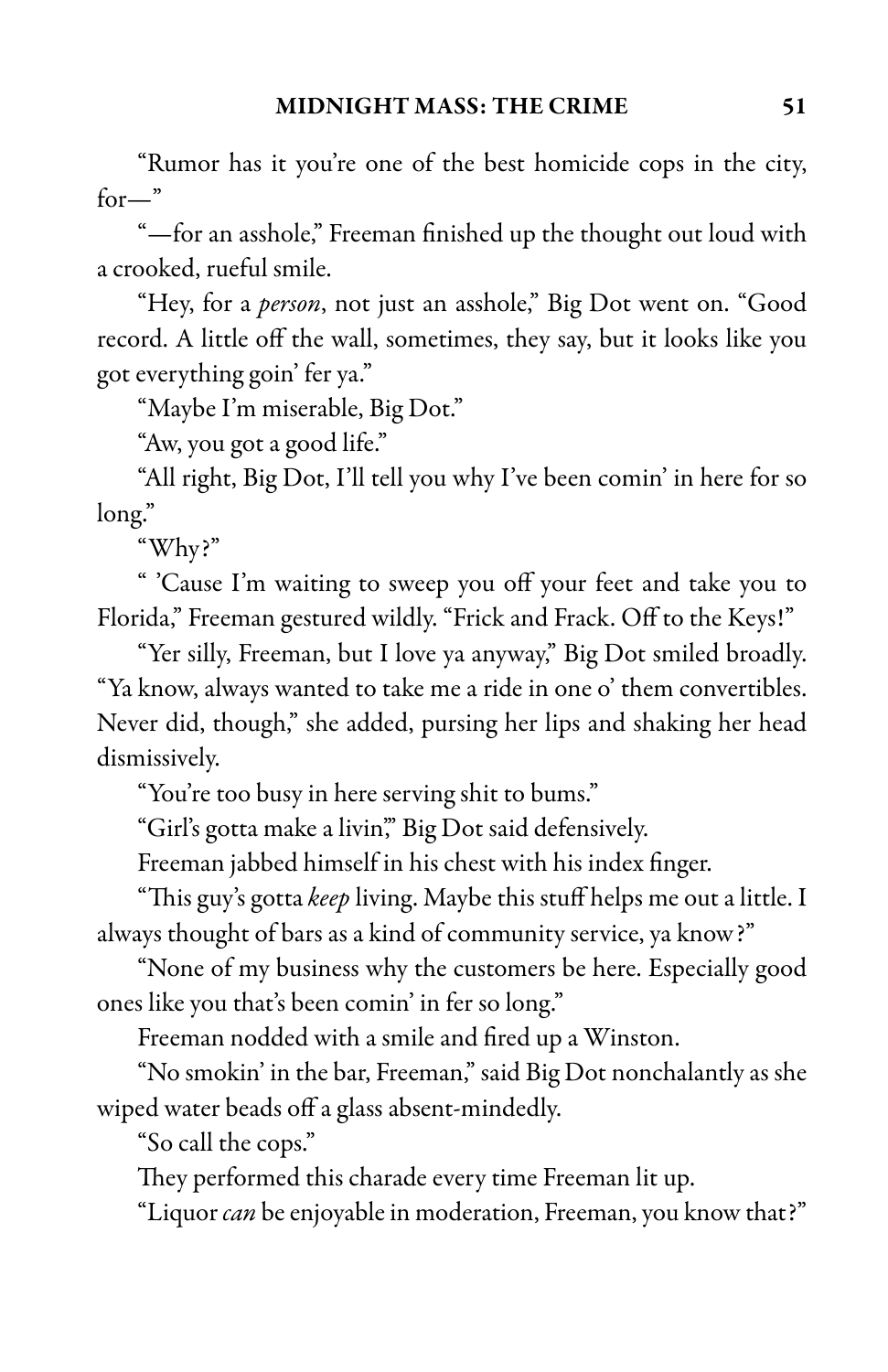"Oh, I enjoy it, Big Dot, I enjoy it. And it's legal, you know. I am a cop."

"Why ain't you home with Angie, Freeman? It's Christmas Eve." Big Dot had never met Angie Freeman, but she felt like she'd known her for years.

"I know what day it is, God damn it."

"Oh, wait. Your in-laws, right? Can't say's I blame you, Freeman. What a pain in the ass they can be. Thank God, mine are gone to the Lord."

"You could be home with your cat, too, you know. You don't have to stay open Christmas Eve. It's a fuckin' crime they let you. What would Jesus say?"

It always riled Big Dot when Freeman said "God damn" or anything else remotely sacrilegious.

"Don' you be talkin' 'bout the Lor' that way, child." Big Dot yanked out a damp cloth tucked somewhere behind her apron string and started wiping the bar between them. "Neeeeaaah. You know why I stay open on Christmas."

For a flashing moment, Freeman had forgot that the original Big, Dot's husband, had been killed on Christmas Day. No one had ever been caught. He'd been working extra hours and holidays, saving up for a winter cruise in the Caribbean on one of those cheap package deals on a liner out of Miami.

"I used to sing in the church choir Christmas Day service," Big Dot mused, half to herself, "but that was when my man Big was alive. In fact, I was *at* the service when he went down. After he passed, just didn't have the same meanin' fer me, Christmas. So I'm here 'stead o' church."

The joint had been called Big's Jungle Bar, and when her husband was killed, Dot took over, tacking up her name after the faded word "Big" out front when she got tried of telling the same story over and overabout how her man had died. Now, nobody asked anymore. It'd al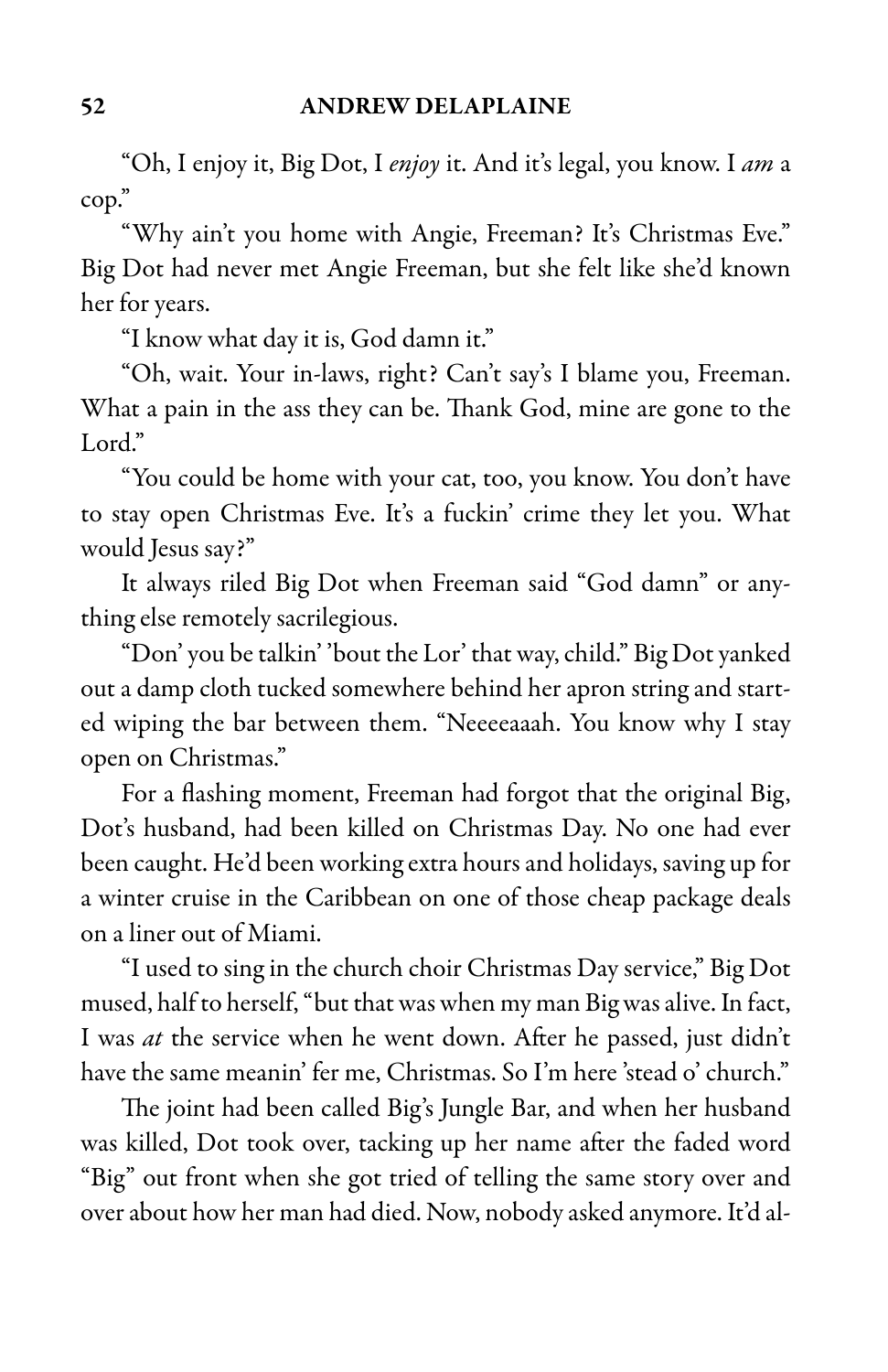ways been Big Dot's Jungle Bar to the young professionals moving into the area and cleaning it up, driving up the rents.

She had ason she worked hard to put through college. He did well, got recruited by Microsoft, which shipped him south to Atlanta. He'd been after Big Dot to move down and retire, but she wasn't ready.

"He got a life o' his own, two kids, the wife's all skinny an' pretty, college girl, ya know?They don' need me down there gittin' in the way."

"Hmm," mumbled Freeman. All was clear.

Freeman turned his head toward the bottle of black Jack, fought with himself for a heartbeat and a half, then poured another drink.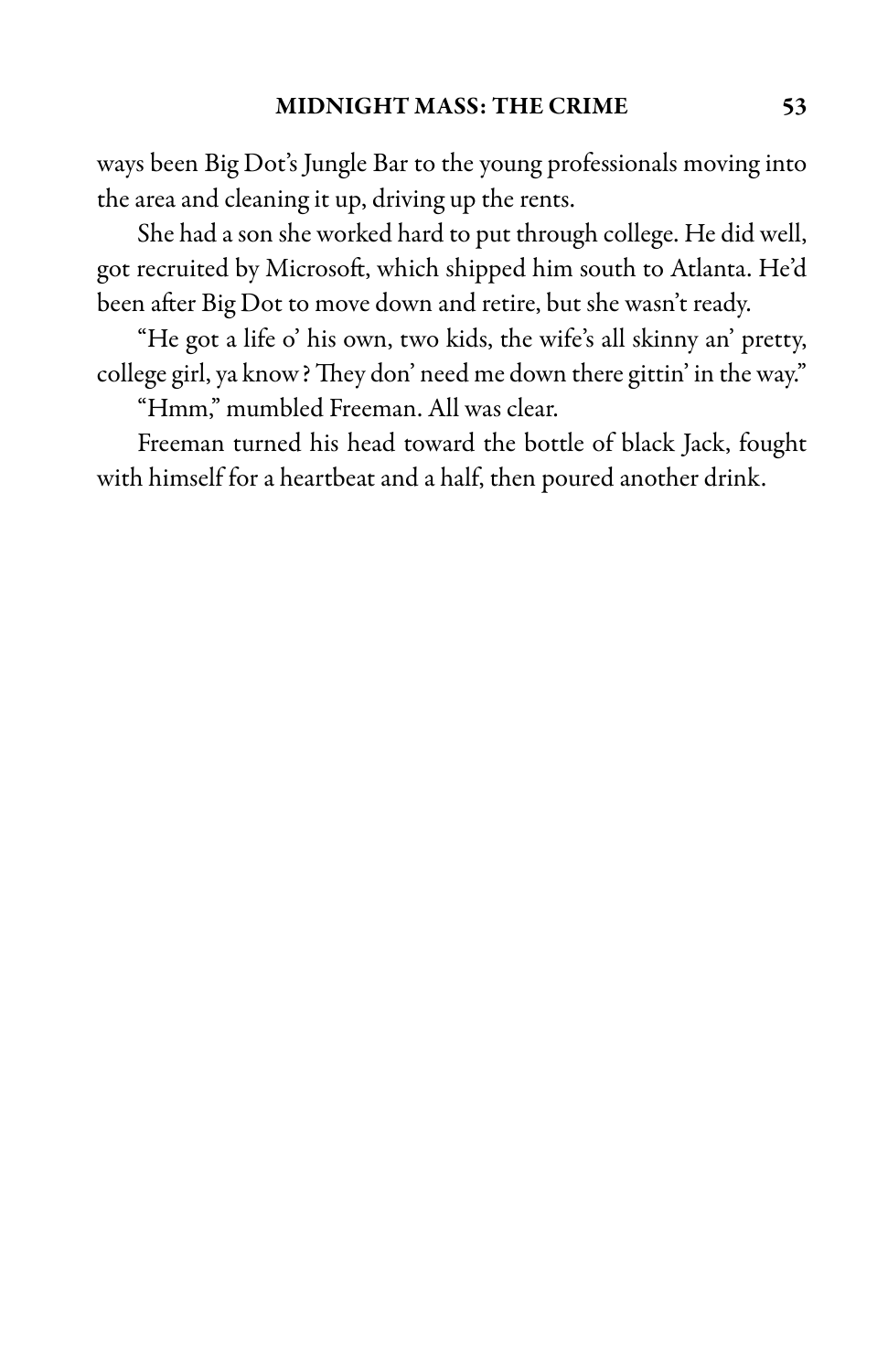# Chapter 11

Even little Johnny Barkett was taking matters more seriously now. After the shootings, it came home to him that there would be no more fun and games about *this* robbery. These men meant business. Johnny was stuffed in at the end of his pew, next to the narrow aisle at the side of the church, next to the columns with the latticework between them. He wondered if there was any way they could break through the latticework to the protected aisle on the other side, but even he could see how strong the thick oaken leaves were.

There was no escape.

Being shorter than everyone else, he could not see anything that happened until the shooting started and everyone plunged for cover. He had hesitated, just for a chance to see something happen firsthand, without having to hear from his father, who all evening had been too distracted watching events to pass on their substance to his son in any detail. But even as Johnny saw the two robbers in the center aisle shoot down their victims, he didn't get to see much more because his dad pulled him with a firm swift yank down under cover.

That was that.

Now they were all standing again, singing *Faith of Our Fathers*, which was beginning to make Johnny sick. He already knew it by heart and wished they would change their minds and make them sing something else—anything else.

At least now he might get to see *something*. They had come to his pew and people were starting to turn and file out into the center aisle. Johnny's heart began to beat faster. His dad turned to him.

"Give me your hand, Johnny."

"Oh, Daaad! I can take care of myself."

This was embarrassing.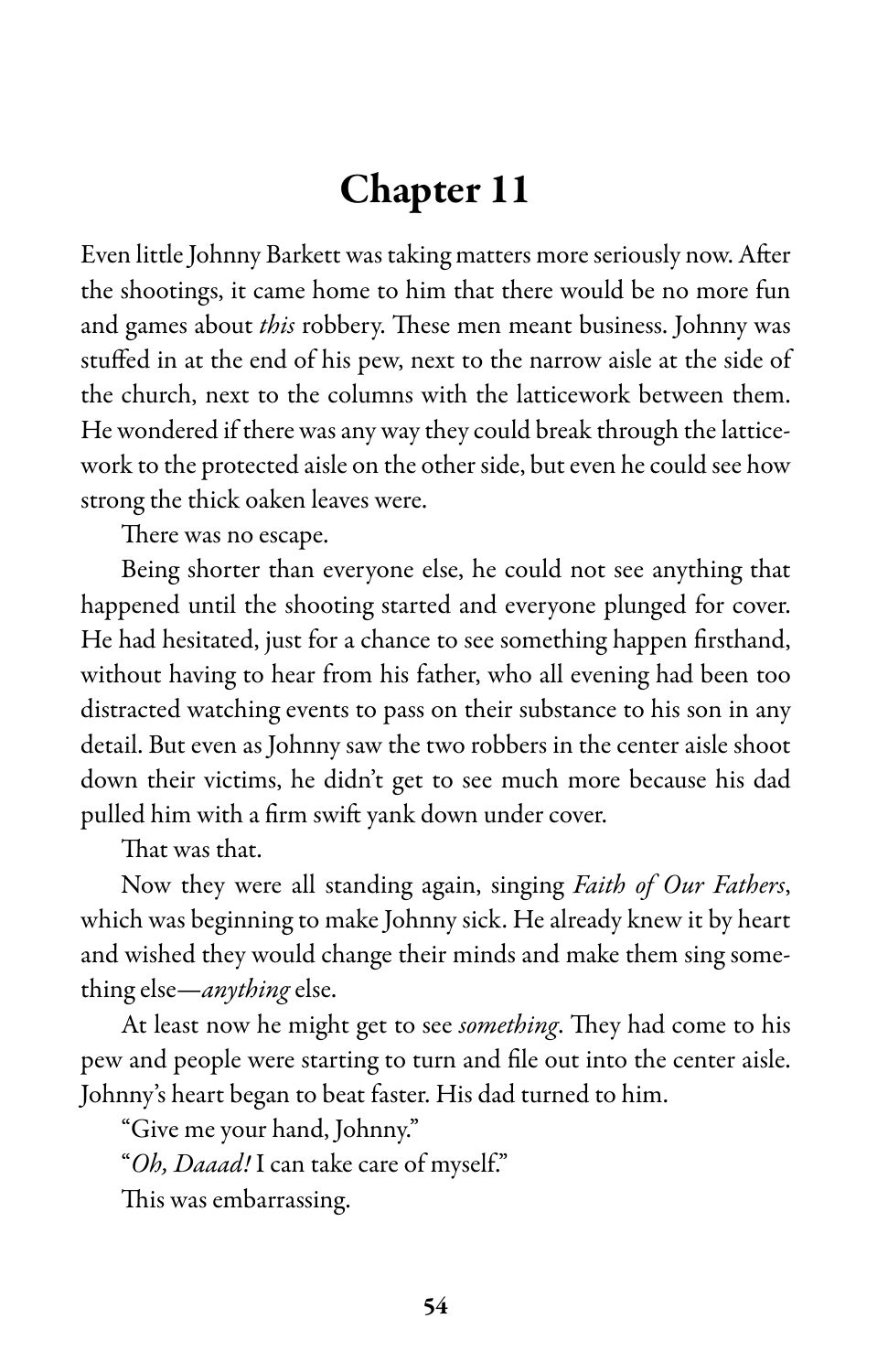"Don't talk back to me, son. Give me your hand. This is serious." Mr. Barkett reached down and took him by the hand and held it tightly as they began to move out.

The robbers were crowding more and more people into the aisle—faster now than their companions at the rail could search and send them back—so the line was starting to back up and stall. There were about five people still in Johnny's pew when the flow to the rail stopped dead and there was nowhere convenient to put anybody else.

Domasky was in a hurry, however.

"Hurry it up, get on out here!"

He pulled the people out, herding them into the aisle.

"Stay in line!" Amagno snapped to them, but the line was bulging and getting too fat to call a line anymore.

Domasky put his hand on top of Johnny's head and pushed him out of the pew not-too-roughly, squeezing behind him to get inside the pew.

God, one of them touched me! Johnny thought as a chill ran down his spine. The line wasn't moving now, and Johnny was standing in the center aisle, the last person in the long line that extended back from the sanctuary. He was still even with his pew, and he couldn't see down to the front of the church, so he watched Domasky as he searched the pew, still mouthing the words to Faith of Our Fathers. Domasky had gone all the way back to where he'd been sitting, and started back, occasionally leaning down to look under the pew, checking the prayer books, hymnals, brackets, turning up the cushions to glance beneath, but he was finding very little in the way of valuables left behind.

Johnny noticed that the man was wearing only one glove, and he wondered if the police would be able to find fingerprints. But then he realized that with the thousands of fingerprints on each pew, the police would never single out his.

Then he saw something that made his eyes go wide. And he was sure he was the only one who saw it because of the peculiar position the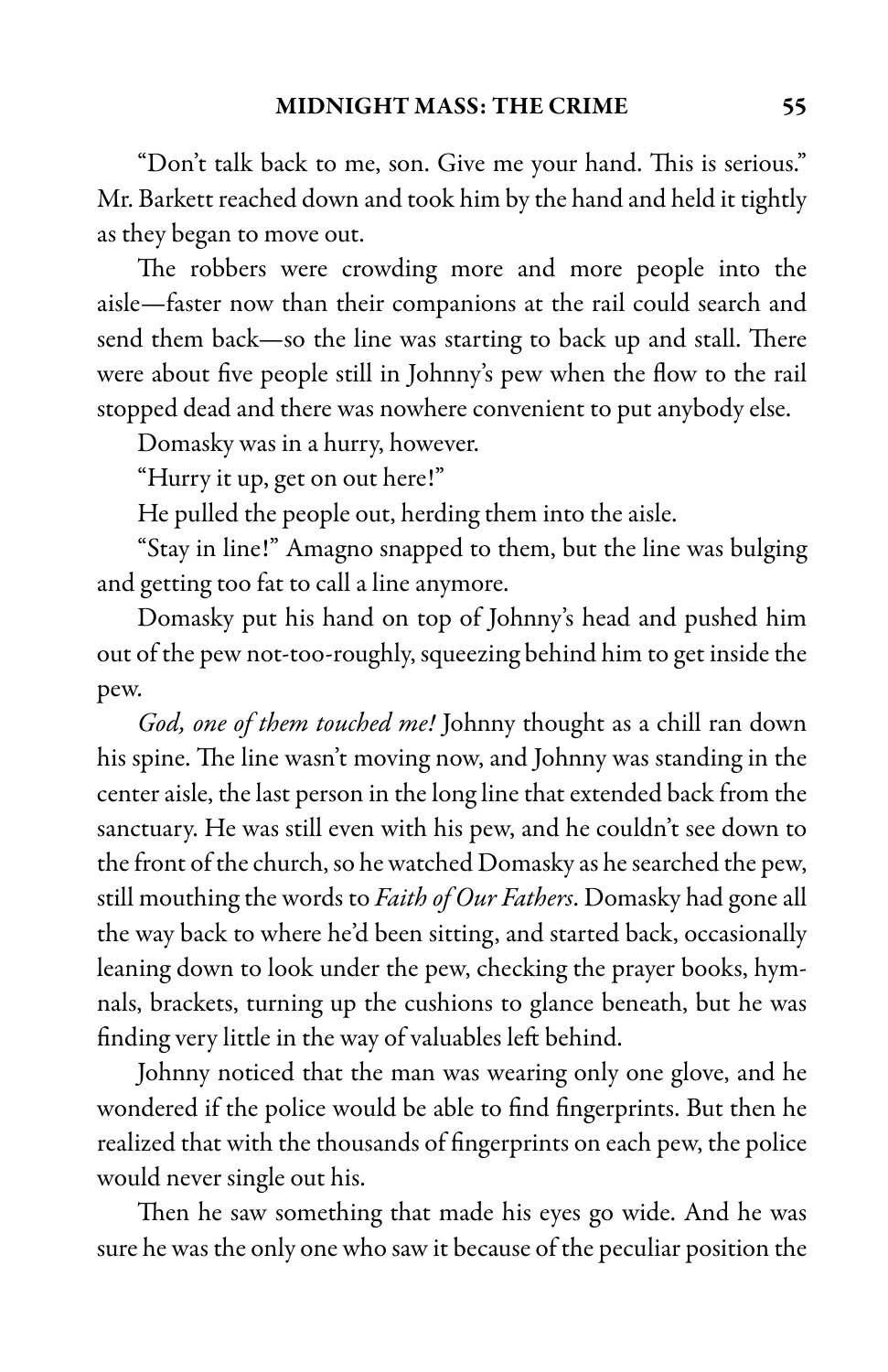#### 56 ANDREW DELAPLAINE

robber was in when he did it, and the perfect position Johnny was in to see him do it. Everyone else was looking straight ahead, looking at the action down by the Communion rail, halfheartedly singing, not looking at the man in the pew for fear they would draw his attention.

The man was halfway down the pew kneeling on all fours looking underneath. His head was bent over. With his ungloved hand, he took a piece of chewing gum Johnny had noticed he'd been chomping out of his mouth and stuck it underneath the pew. Why he didn't just throw it on the floor, Johnny couldn't figure out. Maybe it was just a habit to stick the gum there, like he did in school under his desk when the teacher wasn't looking. Everybody did that. It was habit. Reflex. Second nature. You did it without really thinking about it. His dad was still clutching his hand, and when the robber got back to his feet, Johnny quickly turned his head away and concentrated on the back of his father's suit, singing Faith of Our Fathers with a renewed urgency as loud as he could.

At this point, they started moving—and pretty fast, too—as the line loosened up. In a minute, there were others in the line behind him as the next pew was emptied. But Johnny kept thinking about the gum. It was all he could think about.

The gum.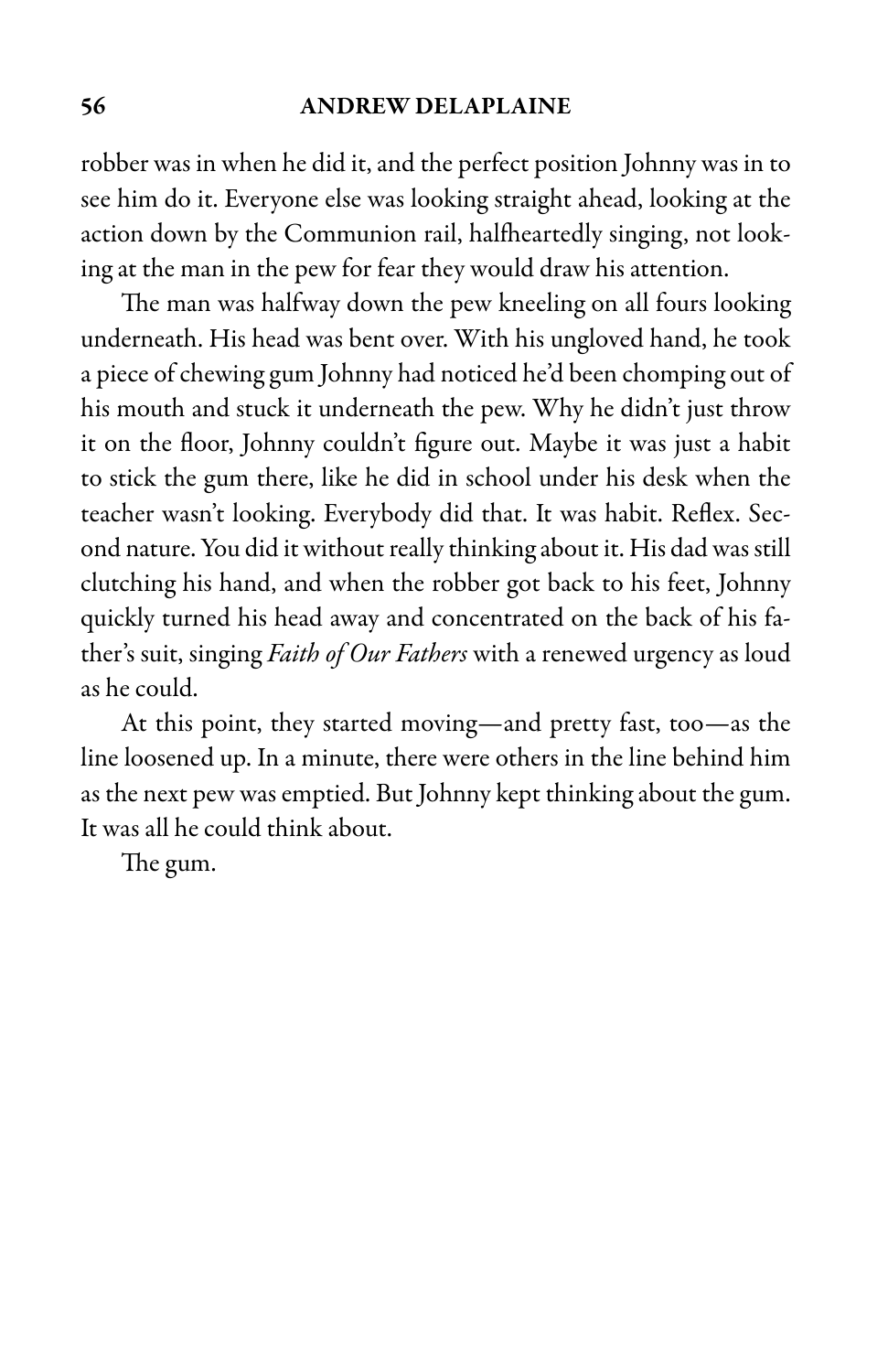## Chapter 12

"The police seem to have the demonstration under control again," said the WNBC newscaster. "For a moment there, it looked like the women would break through the barricades and storm the church."

The TV crew had worked its way through the barriers and were now set up between the main entrance on one side and the police and chanting women on the other.

Simon was behind the crew, on the highest step—as far away from them as he could get—under the portals of the main entrance. There was nowhere he could hide, not really, and there wasn't much else he could do but stand there and try to look inconspicuous, which, when you think about it, is pretty impossible when you're wearing a white carnation, thought Simon. How do you blend in with a crowd when you look like somebody at a wedding? Simon kept watching the news people out of the corner of his eye—corner of his eye because though they were right in front of him, he kept looking to the left or right—anything to avoid looking  $at$  them. The last thing he needed was to attract *their* attention.

The reporter, Brian Anderson, was facing the church, looking at the camera, which was pointed at the mob behind him.

"The purpose of this group—the Front for the Liberation of Lesbian Clergy—is spelled out by its name. They stand for equal rights for all women, but more particularly, gay women. Their leader is Janie Parkhurst. We've already talked to her once and will try to get her on camera again shortly."

The reporter started circling around his cameraman, who pivoted to follow him. He continued talking, and they slowly switched positions, with the newscaster's back to the church and the camera pointing up the steps toward Simon under the portals.

"What makes this a dramatic confrontation is the fact that Janie's father is the Reverend Emory Parkhurst, rector of historic Trinity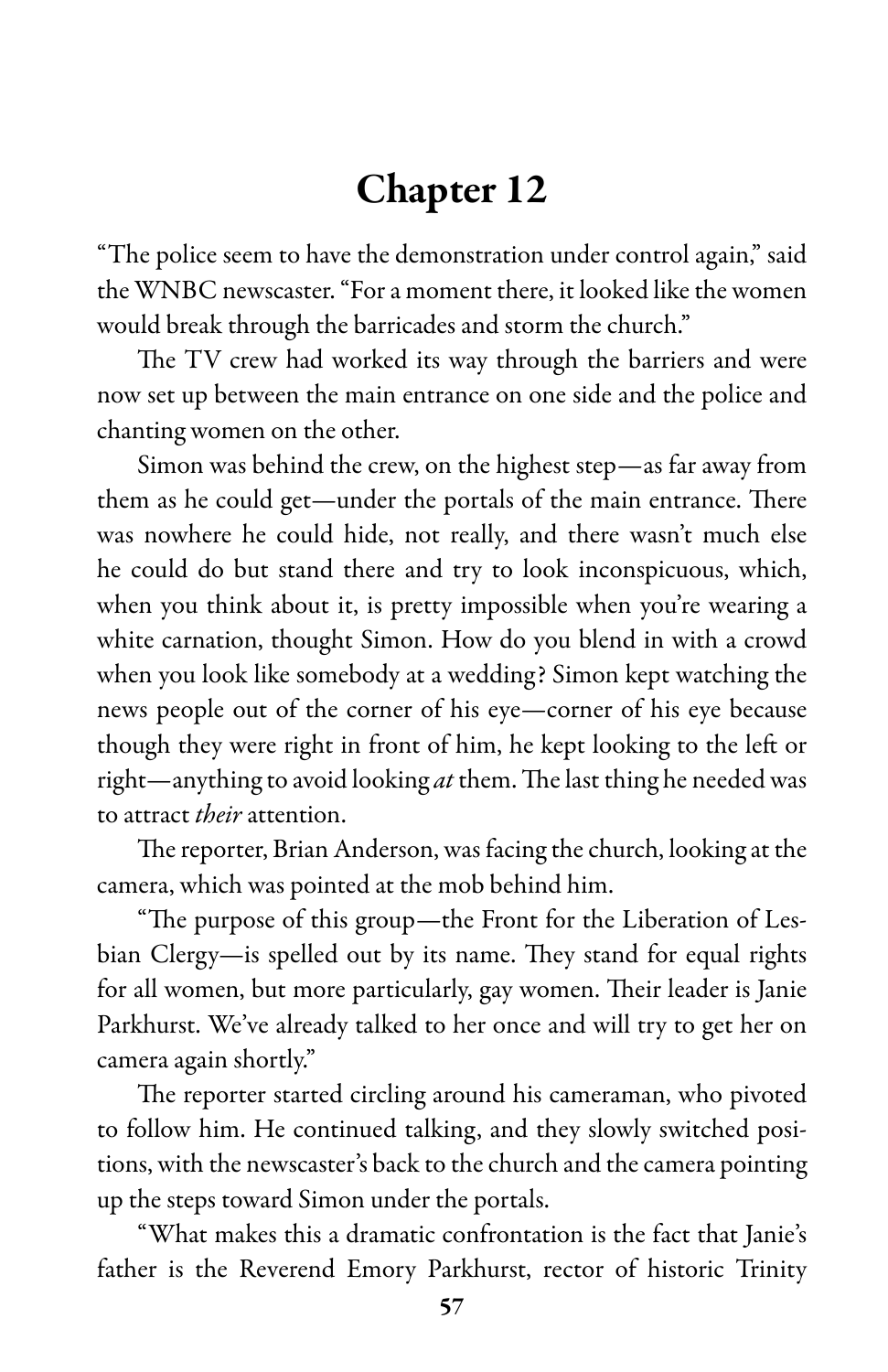### 58 ANDREW DELAPLAINE

Church." Anderson turned and looked toward Simon and the church's facade. "Inside, midnight mass is being conducted by Father Parkhurst, who now has nothing to do with his daughter, although publicly he has issued no comment and refuses all interviews with the media."

Simon was watching them—still out of the corner of his eye—but wasn't able to hear the reporter's words. Then the dazzling, artificial light atop the handheld camera died out and the reporter turned and was walking up the steps toward him, the cameraman and other crew right behind him. Simon felt a fluttering sensation in his stomach, approaching nausea.

"What do you want?" Simon demanded a little too nervously.

"We'd like to get some official reaction to the demonstration."

"What's that got to do with me?"

"You're an usher, aren't you?"

"Uh, of course I am."

The reporter nodded.

On went the light with a droning sound as it powered up. Simon's mouth dropped open as the light blinded him and he realized he was being *filmed*, for Chrissakes.

"But I'm not official, nothing I say's official, you see? You have to talk to the PR department, the uh, maybe Mr. Parkhurst, but not me! I don't know anything."

"Your reaction as a member of this church will do," said the reporter with a smile, looking into the camera, and holding his mike up. "We have here one of the ushers of Trinity Church," he said.

Then the mike was under his nose.

"What is your name?"

Simon felt this was what the quiz shows must be like.

"Uh, ... Fletcher, ... John Fletcher." What was he supposed to do? Smile? Look concerned? He hadn't been told about this possibility. It scared him. And if they had him on tape, couldn't he prove to be a burden later on the others would be anxious to unload? Nothing had been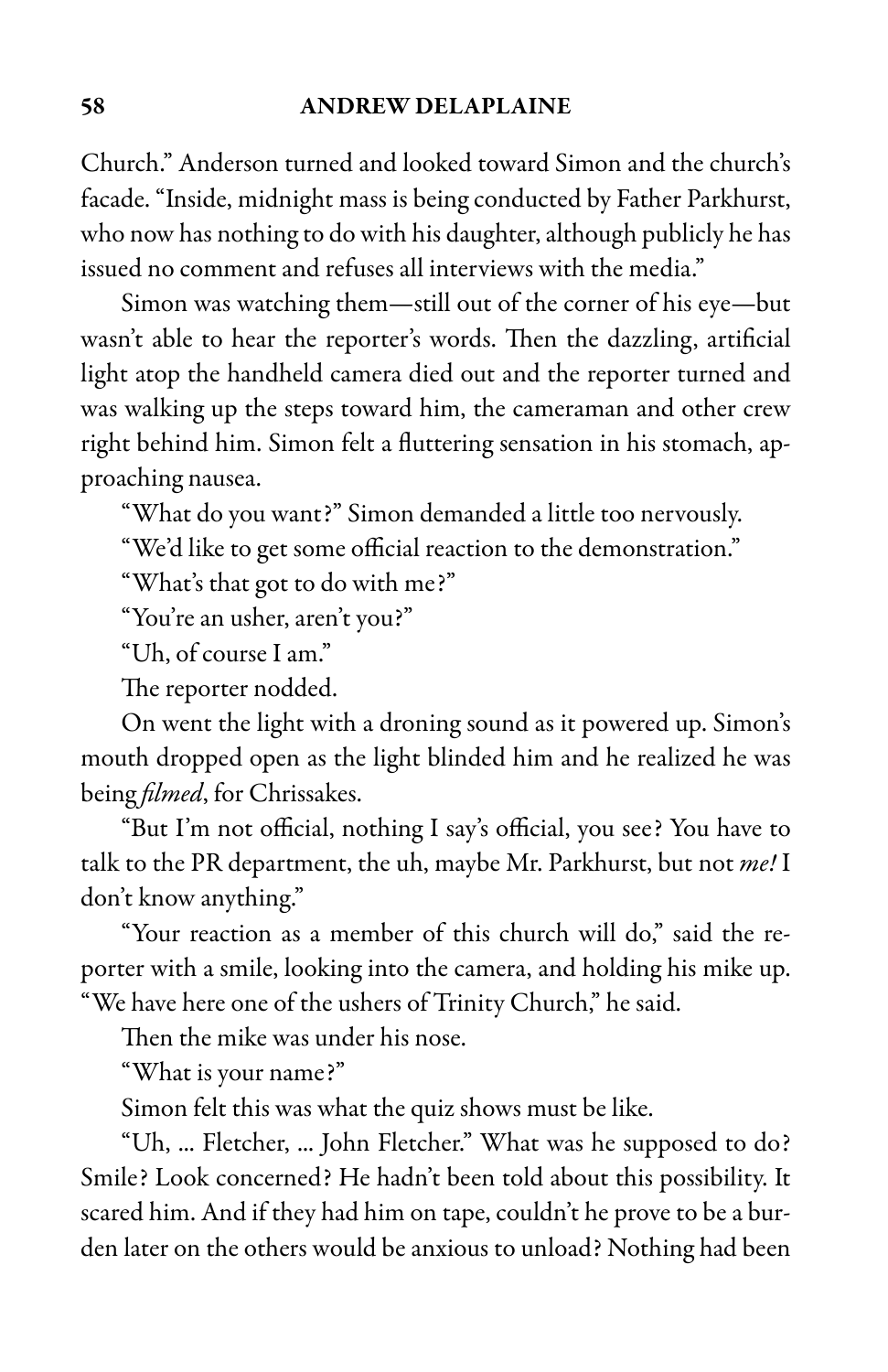said about protests, bull dykes and lipstick lesbians, *cameras*, for Chrissakes.

Jesus. Branch would have runny shit when he found out about this.

"John Fletcher. I'm assistant head usher."

Sounded reasonable.

"What is your reaction to this demonstration by the Front for the Liberation of Lesbian Clergy?"

"Well," said Simon, "they have their rights, I guess—"

No, that's wrong!

"But they haven't got any right to make it tough, uh, I mean, they shouldn't be out here making ass—"

That, either!

"We have our rights, too, to, uh, worship, you see? And they're trying to stop us."

He looked away from the camera—he hadn't been able not to look into it for some reason—and looked at the reporter. Simon was really sweating it now.

"What do you think about the ordination of gay women into the priesthood?"

Christ! What do I know?

"Uh, into the priesthood?"

What did ordination mean? Exactly? He didn't know for sure.

"Yes. Should gay women be priests?"

"I don't know," he said flatly.

Did any of this *matter?* he wondered. These days, who *cared* about either one, dykes or priests?

"Has this demonstration disrupted the service inside?"

Simon looked at him sharply.

"No! Everything's going on like normal!" Then quickly: "You can't take a camera in there! *You can't do that!*" He was beside himself.

"That's not necessary, thank you."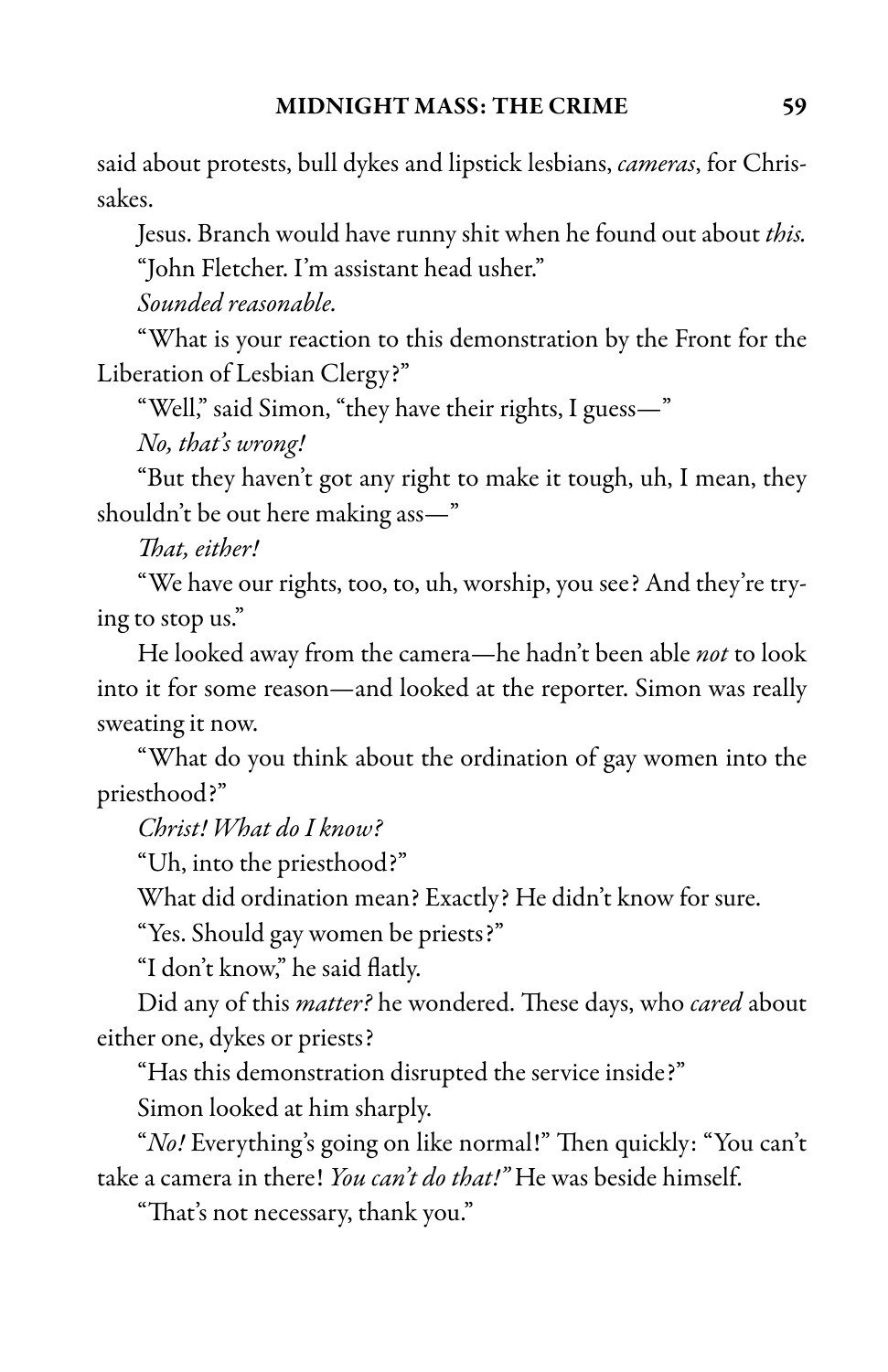All of a sudden a man, his wife and an adolescent son appeared beside them.

"Can we get in?" the man interjected.

Simon was having trouble keeping his cool in front of the camera and not blowing the whole operation. Now this!

"No, no more. We're full up." He was beginning to worry about his English grammar. He knew it wasn't the greatest under the best of circumstances.

"But we've come all the way from uptown."

"Sorry. We're full."

"We've waited all year for this service. Please!"

"Orders. I can't let you in."

By now Mike Harris had come up to see if everything was all right. The man turned to him.

"Officer, this man won't let us in. We've come all the way downtown for this service."

"Why can't he go inside?" Harris asked.

Simon remembered what he'd been told to say.

"Fire regulations, that's why. We're up to capacity now, probably over. The fire marshal won't let any more in. Mr. Parkhurst told us to stand by this, no matter what."

"But I know Father Parkhurst personally. He'll let me in," protested the man.

"He can't right now," said Simon heatedly. "He's doing the service," and pointed over his shoulder with his thumb. "What do you want me to do? Call him out here to talk to you?"

"You don't have to be rude," said the man in a huff, turning back to the officer.

"Can't you squeeze three more people in, just to please this man?" Harris asked, trying to moderate.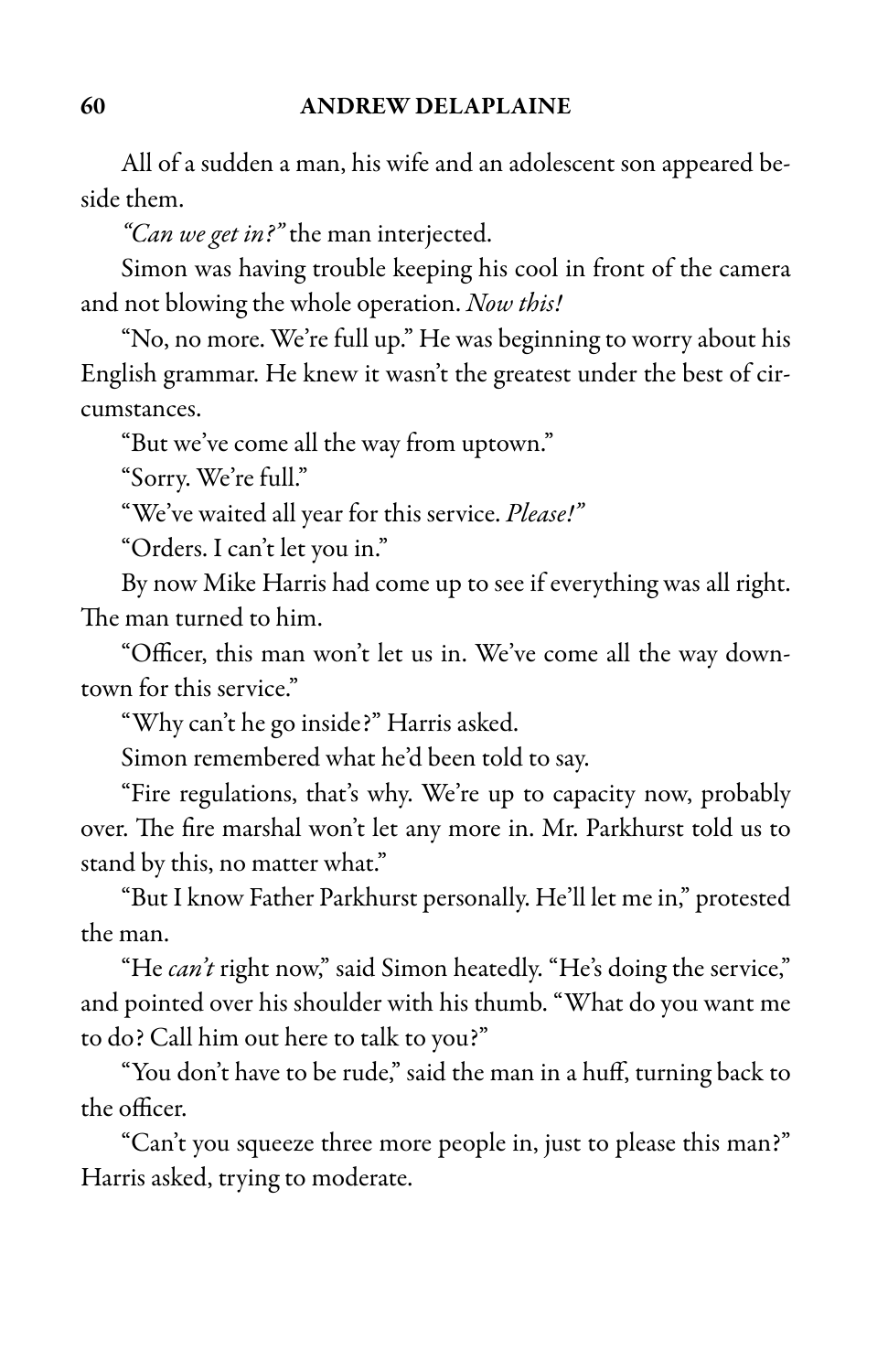"And break the law? Not me," Simon said finally, folding his arms. "And I'll report you if you try to make me let 'im in. I'm not supposed to let anybody—and I mean *anybody*—in this church."

"Sorry, mister," said the cop. "It's the law. You know the law."

"I'm going to have a talk with Father Parkhurst about this. What's your name?"

"John Fletcher," said Simon with a tad more confidence this time than he had said the name before, thinking:

Oh, God! The lights! The camera! The man! The cop! Just then the reporter stuck his mike between them.

"Excuse me, sir," he said to the man, "I understand you're a member of this church."

"That's right," he replied, beaming with newfound importance as the light above the camera was turned directly on him.

Simon breathed more easily—but not much—and tried to sort out everything in his head. He kept thinking there would be hell to pay when Branch found out about the camera and the news crew. Especially the camera. But he'd done his best. What else could he do? He wondered if it would be possible to get his cut and split before Manny found out about the camera.

"What do you think of the demonstration?"

The man turned for a brief nasty look at the crowd of militant women.

"Disgusting. That's all I can say. They ought to be locked up."

"What does your wife think?" the reporter asked, angling toward the suddenly self-conscious woman.

"She agrees with me," the husband said pointedly, stabbing his own chest.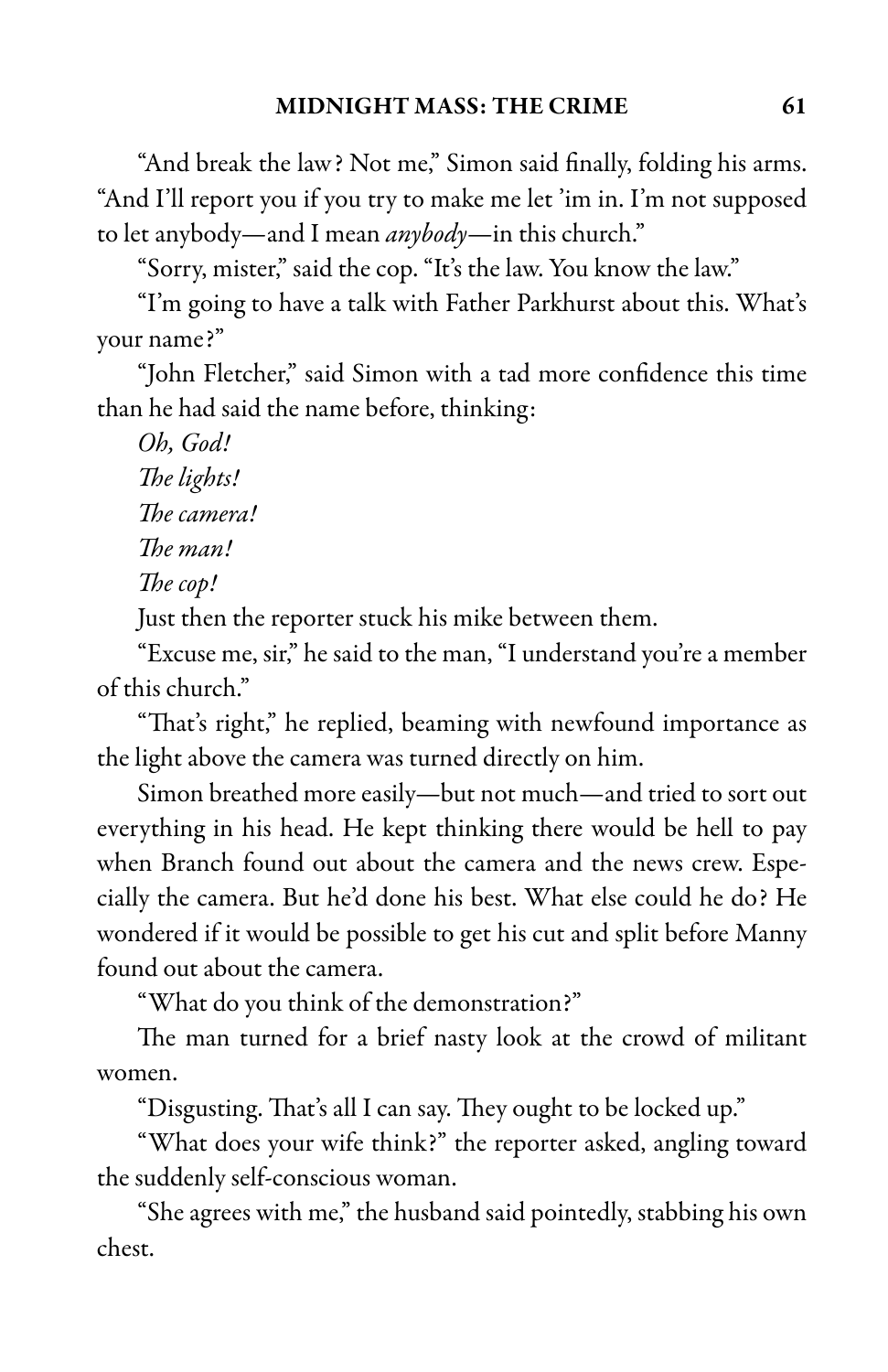An arched eyebrow indicated very clearly what the wife thought. "Don't you?" hubbie half-demanded.

"I don't believe gay women ought to be in the church," she said, adopting the same serious tone she used when she addressed the PTA.

"No, they ought to be in jail, if you ask me," her spouse volunteered.

The reporter tried to show by his indifference that he wasn't asking him.

Simon rolled his eyes to heaven, wondering when in Christ's holy name this would all end.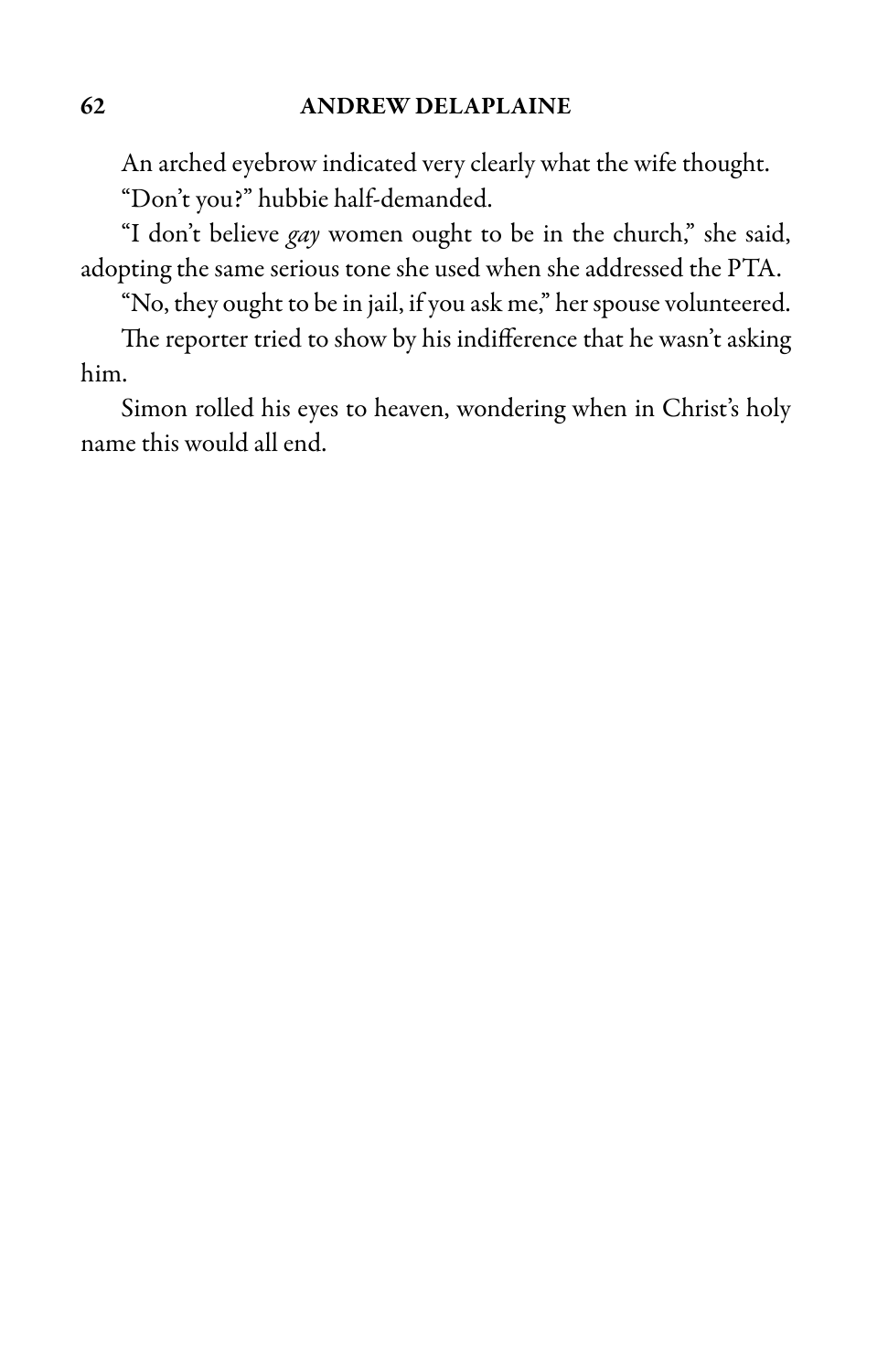# Chapter 13

Kolsnar and the Gerards were at the very aisle end of their pew, originally with Kolsnar wedged between the two Gerards. When the robbery was well under way, Kolsnar made Gerard switch positions with him so he could have a look at the way the gang was handling the traffic flow down to the rail.

As the parishioners made their way down to the rail—pew by pew—Kolsnar saw that what they wanted mainly was the jewelry, plus whatever cash they could snatch. They were taking wallets, however.

So Kolsnar and the Gerards were the first to leave their pew when the flow reached them. Domasky was standing in front of them as they made their way out, but before anyone else could leave, Domasky saw the briefcase Kolsnar had edged beneath the pew, just the corner of it sticking out.

"Waita minute," hesaid, raising his hand and stopping the flow. He reached down, hauled the briefcase out, and tossed it to Gerard, who caught it without realizing it would be so heavy. "Take that down front, mister."

"Yes, of course," said Gerard to the robber before he turned to Kolsnar as they began moving in line. "I hope there's nothing of value in here, Charlie."

Kolsnar was doing his best. He didn't think he was showing any emotion now, just as he tried not to when he saw \$200 million bucks sailing through the air into Gerard's outstretched arms.

"Just routine papers. They probably won't even open it."

That was hoping against hope, he knew, but there was nothing else he could do. He was already resigned to losing the bonds, accepted it as inevitable, and was looking ahead to the time when he would see some of these men without their dime store masks. He felt the bulk of his gun in his shoulder holster. A lot of good that would do him in this set up.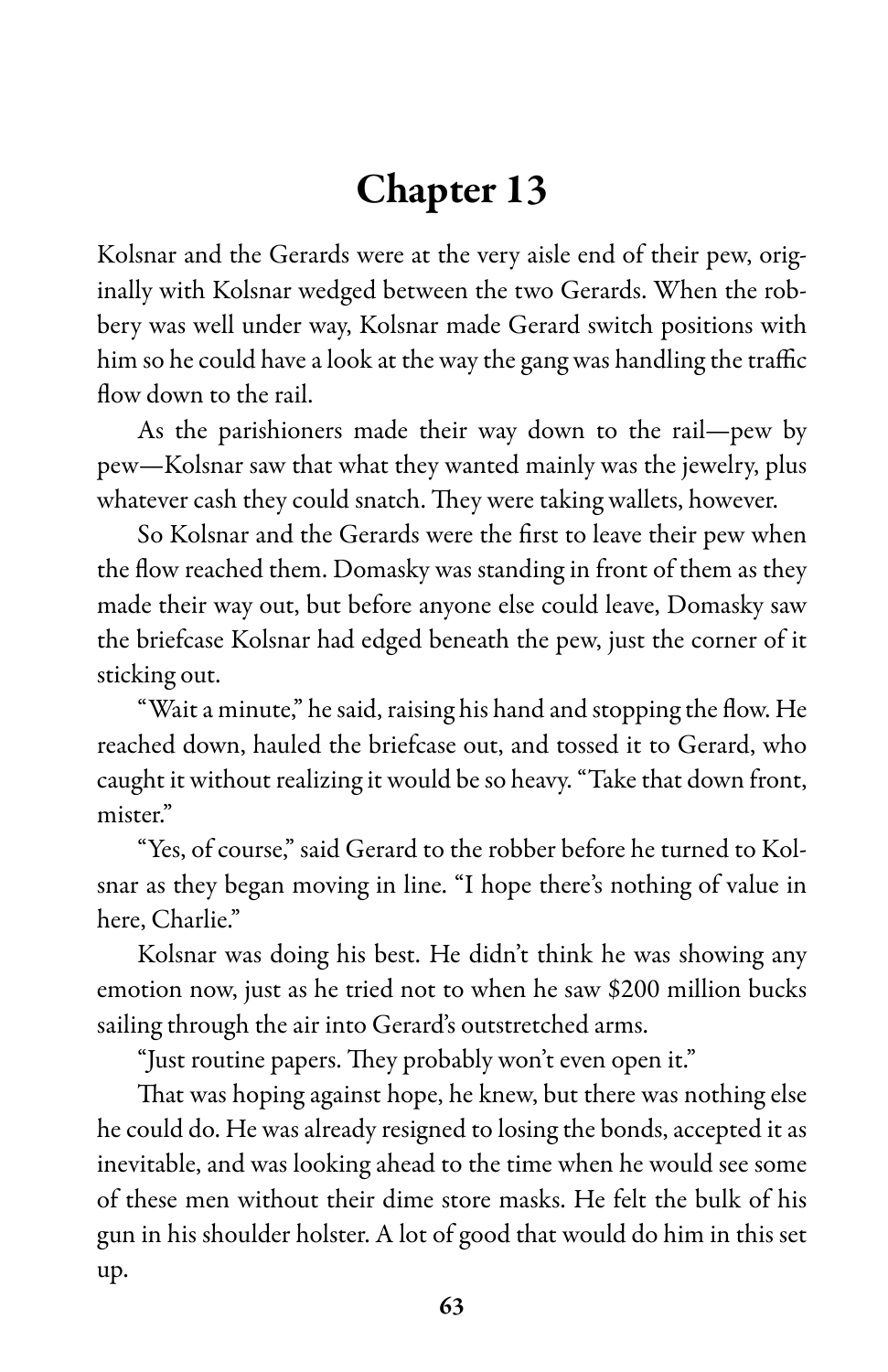\* \* \*

Outside, Jimmy Simon looked at his watch. It wouldn't be too much longer now. It *couldn't* be too much longer. Time was short.

\* \* \*

Manny Branch was looking at the time, too. If everything went on as planned, they would finish about ten minutes behind schedule, excellent on the whole, he thought. He'd ordered his men to stop frisking the victims about twenty minutes earlier. The haul was much larger than he'd expected. It just remained to be seen how many of the diamonds were fakes.

"Hurry up, Ginny," Gerard said calmly when they got to the rail. "Give them everything."

"Yes, dear." Mrs. Gerard looked up at Em Parkhurst, heavily sweating and still under guard, and felt sorry for him.

Kolsnar was emptying his pockets—rapidly. With his pistol just under his jacket, he didn't want to invite a complete search.

He tossed \$15,000 in C-notes into a basket and Branch immediately picked it up.

Branch had just picked up the briefcase when he saw the huge wad drop.

"Quite a roll, mister," he said to Kolsnar.

"That's a lot of money, Charlie," said Gerard.

"Expenses."

"No one's had this much on him," said Marcus Riley, the robber helping to sort and bag the loot.

Branch held up the briefcase and nodded toward Gerard.

"Hey, dude, what kind of business do you do on Christmas Eve?" he asked Gerard.

"It's not mine. It's his," Gerard said,aiming athumb in Kolsnar's direction.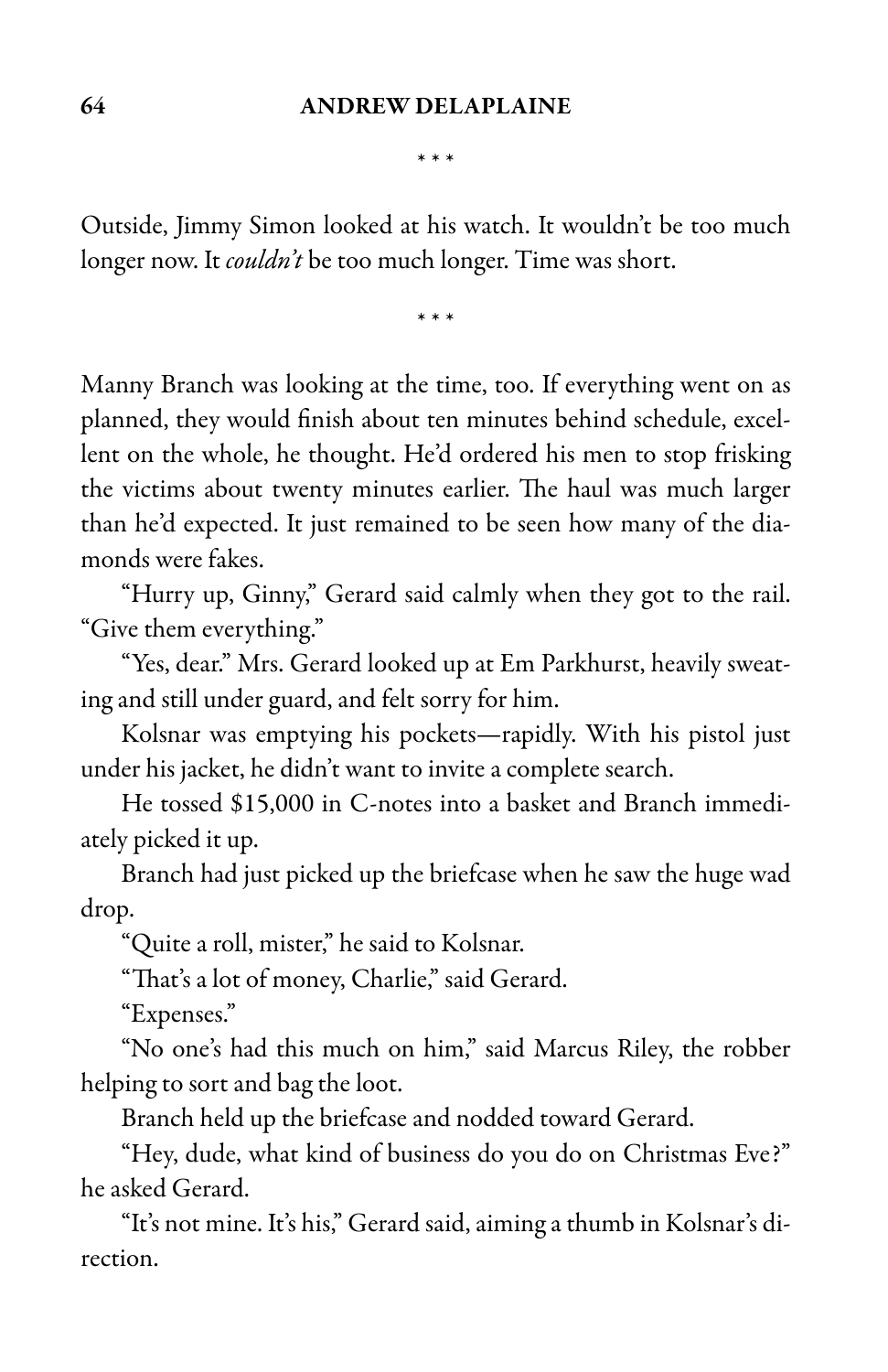"Just paperwork from the office," Kolsnar said calmly, remembering how easily he'd passed Harry and the other guard back at the office.

He reached out to take the case from Branch.

Branch pulled it away—out of his grasp.

Kolsnar noticed the man guarding Parkhurst now had his machine pistol trained on them.

"It's just routine paperwork," he said again.

Branch was turning the heavy case over in his hands.

"Maybe."

Branch tried to open it. No give. He looked at Kolsnar and held his hand out.

"Keys." Kolsnar searched his pockets, felt the key, but looked up to the man and shook his head. No.

"Sure," Branch smiled behind his Jesus Christ face.

He propped the briefcase against his thigh and slipped out a splendid long-bladed knife from beneath his robe and pried away at the locks on what was basically a work of art in leather, a \$2,500 item from Peal & Co., a gift from his wife two Christmases ago.

Kolsnar thought quickly about his gun, but decided against trying anything because another man was also standing guard at the rail with a MAC-10 on them. He didn't have a chance. His hands felt clammy.

Both locks clicked loose.

Kolsnar closed his eyes.

The locks had a fast spring action and snapped open just-like-that. The lid flew open before Branch could catch it and \$200 million dollars in negotiable bonds tumbled out onto the floor for all to see.

Mute, Randolph Gerard stared at the bonds. The searching stopped as robbers and members of the congregation huddled around the rail stood like stone, their eyes transfixed on the bonds.

Branch knelt down and examined them closely, then looked up to Kolsnar.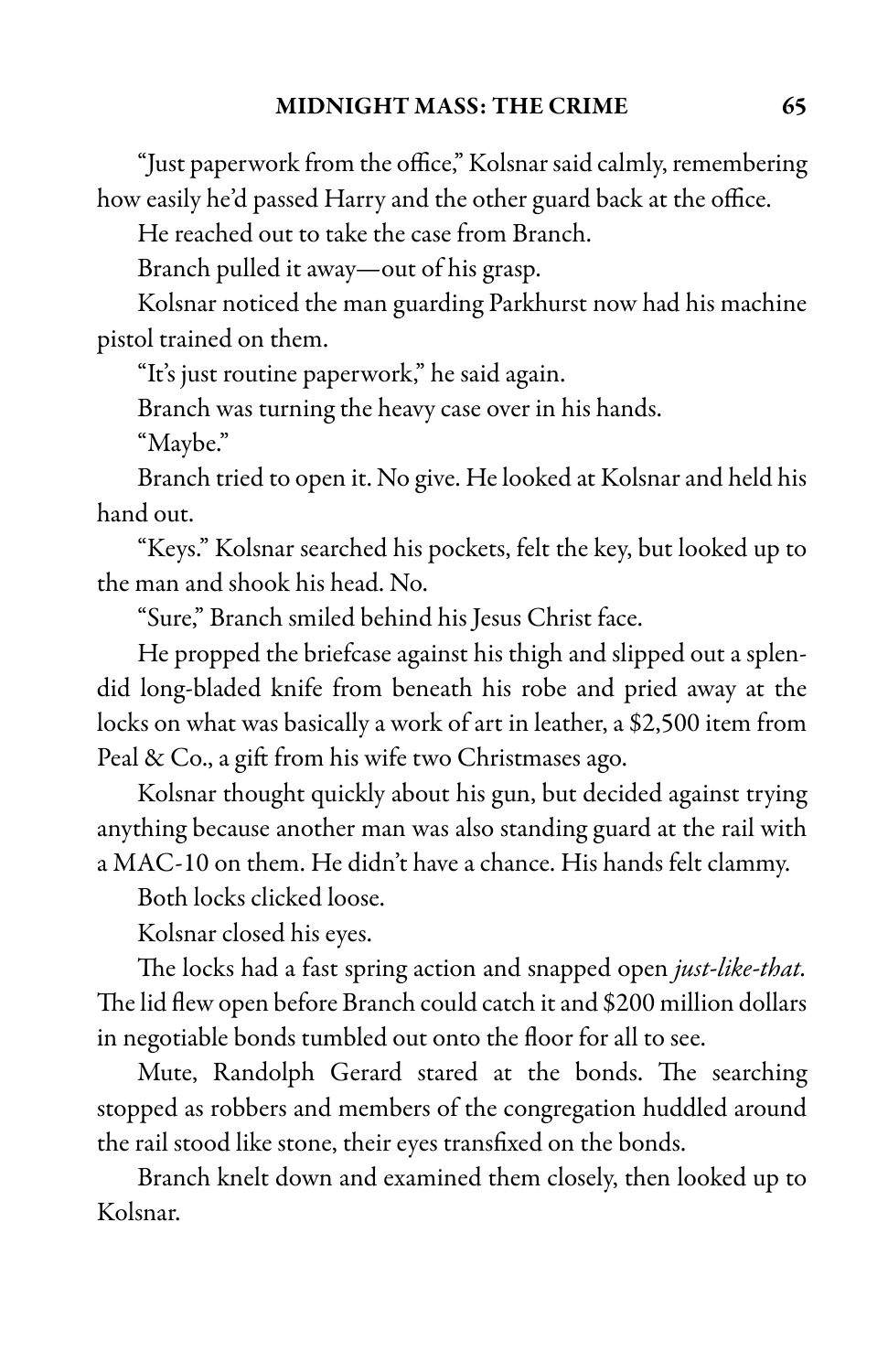"They're made out to ... 'Bearer.' " There was an uncomprehending—and then knowing—tone in his voice. He looked admiringly at Kolsnar. "Nice night's work, buddy. What is this, a Christmas bonus?"

Gerard's mouth slowly got wider as it dawned on him. But he turned to Kolsnar, shaking his head, not willing to believe what the evidence told him was the truth. He could not conceive a senior member of his firm being capable of something like this.

"And we just happened to run into you," Gerard said in a low whisper, dumbly.

"Yeah, how 'bout that?" Kolsnar said with an edge, an acid tone of bitterness curling round his words.

"How much is here?" Branch asked as he got back to his feet.

"Hundred forty or fifty million net, give or take, and," he added with importance, "depending on who you deal with." Kolsnar had a sour I've-been-had expression on his face. He wasn't really angry with the robbers. He had a refined sense of fate. This was just one of those things. But it was one of those BIG things.

The enormity of the embezzlement had finally sunk into Gerard's thick head, and if a head is a stack, Gerard was about to blow his.

"You rotten, lying, swine of a crook," he said to Kolsnar.

Kolsnar had too much on his mind to worry about a pansy like Gerard now.

"Listen, asshole," he said with condescension, "if I can live with losing the bonds to this guy, you ought to be able to live with the idea of losing them to me."

"Either way, my company loses."

"Either way, you've got insurance. And either way, you can afford it." Kolsnar smiled impatiently. Gerard was now speechless with anger.

"You guys work it out later," said Branch, abruptly interrupting, leaning down quickly to scoop the bonds back into the briefcase. He handed it to Ritter when he closed it and looked at Kolsnar.

"Tough luck, dude."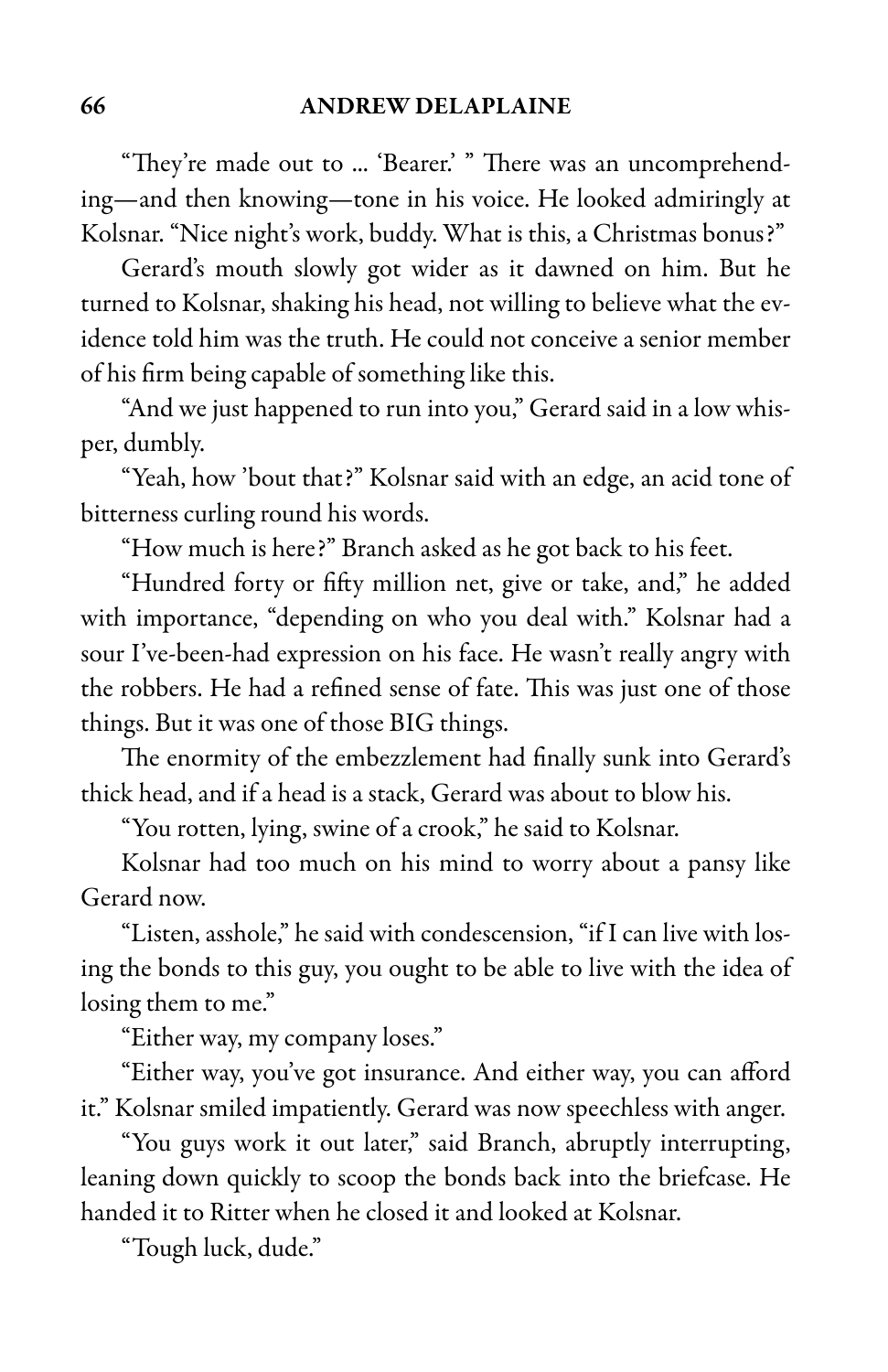"I'd certainly call it that," Kolsnar smiled like a cobra.

"Okay, move on, both of you," Branch gestured.

Gerard turned to Branch.

"But wait! This man works for me!"

"Not any more, I have a feeling," said Kolsnar, scratching his head. Gerard ignored him.

"He stole those bonds—embezzled them—from my company!" Gerard was in a blind rage now. "Those are my bonds! I want them back!"

"Sorry, bud." Branch was unemotional. "Now move on." Branch held up his weapon. Gerard didn't even see it.

"But he stole them from me!"

"And  $\limsup$  stealing them from him, understand? If you want something done about this guy, mister, you're talking to the wrong guy. Get it? Now  $MOVE!$ "

Gerard started stammering as Riley, laughing, pushed them away. On the way back to their pew, Gerard could contain himself no longer and raised an arm to strike Kolsnar, who deftly blocked the swing down and twisted Gerard's arm behind him. He was pissed off at Gerard now, and let him know it by pulling his arm back hard. He knew it wasn't the robbers' fault he was there to begin with. It was Gerard's.

"Start a fight with me, Gerard, and they'll shoot you down just like the others. How'd you and your little cunt Ginny like that?" he sneered.

"Control yourself, Randy," his wife, who was right next to them, implored. "Please!" she'd seen the other side of Charles Kolsnar, and she didn't like what she was seeing.

Gerard fought his own strong emotions and brought himself down from his personal mountain of fury, breathing hard from the effort and labor. They went quietly back to their pew as Amagno bore down on them to break up the fisticuffs.

Domasky had emptied the last two pews.

They were finished.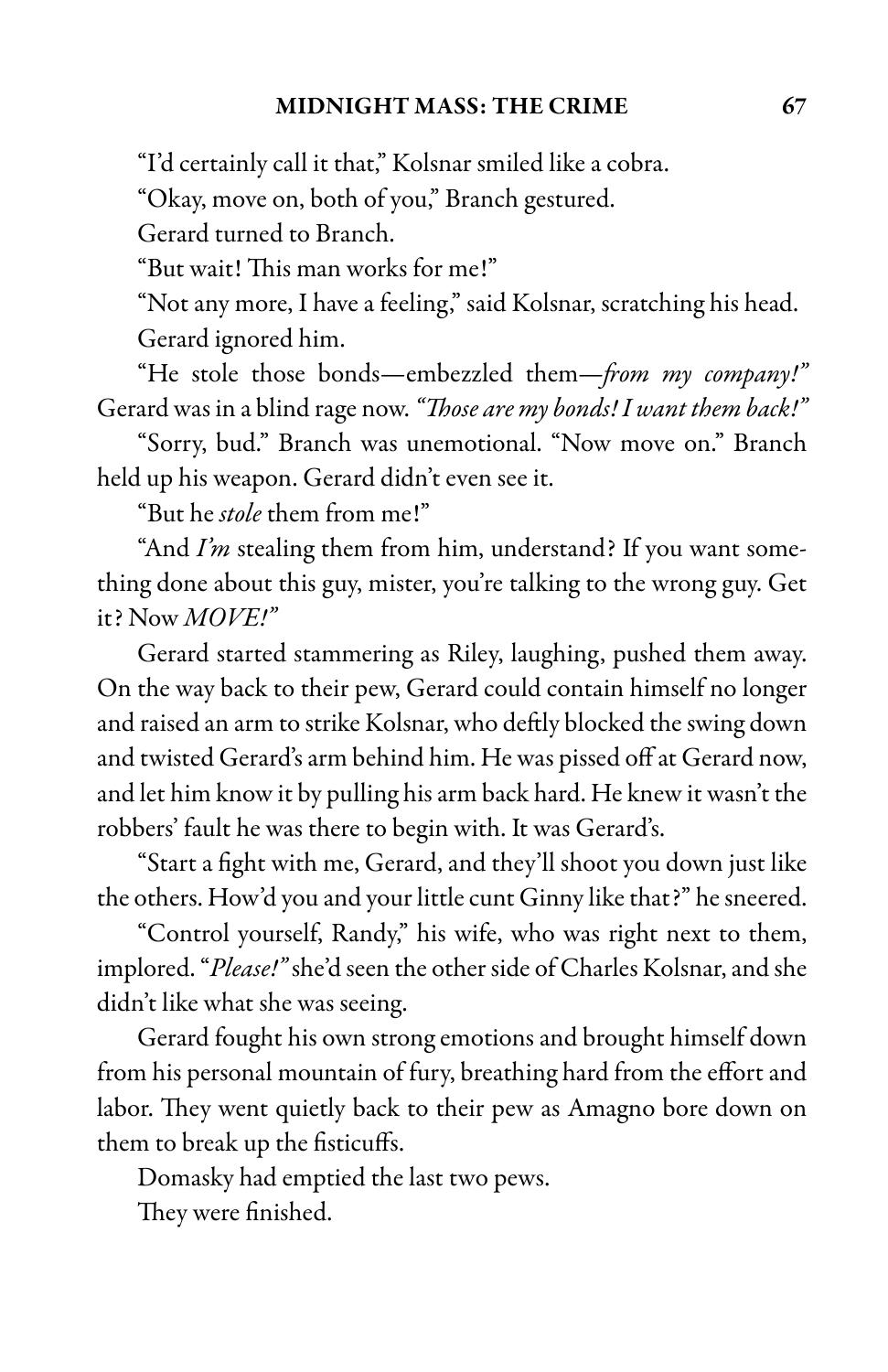### 68 ANDREW DELAPLAINE

Branch signaled to Scaglione in the gallery. The music stopped at once. The last few people were giving over their possessions. The congregation looked up at Branch.

"You will all sing It Came Upon a Midnight Clear, and sing it all the way through. At the end, you're free to go, but not before. Anybody trying to be a hero will get the same Christmas present they did," he motioned toward the bodies in the center aisle roughly rolled up against the pews. Branch signaled Scaglione again and the organist started playing.

Now they moved fast.

As the singing started, Scaglione swept down the stairs from the gallery and ran down the side aisle toward the sanctuary. Amagno and Domasky and the others collected at the rail and each grabbed two sacks to carry away. Riley and Branch watched the congregation from the top of the spiral staircase as the others descended quickly and scuttled along the corridor at the bottom. Then Riley went down. Branch waited a few seconds longer, then dipped into the well, reached the bottom ...

... and RAN!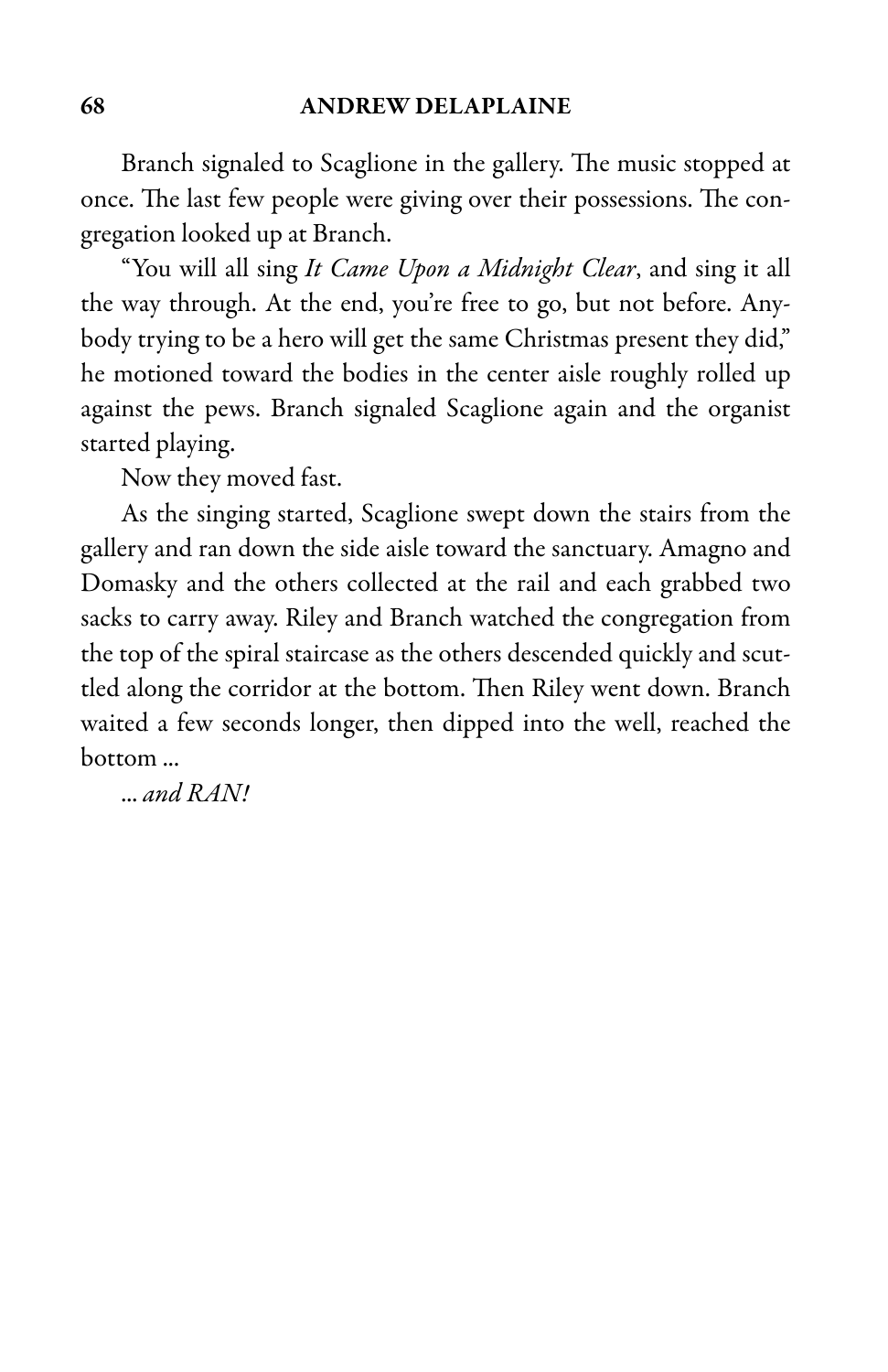# Chapter 14

Jimmy Simon looked closely at his watch, and then nervously at the demonstration, which had lost its power; the women seemed to be tiring, weakening, getting ready to break it up, but this was deceptive. They were just hanging around to heat up again when the people came out of the church. The police during this lull were steadying themselves for another assault on the church as its members came out. Simon was listening carefully to the music. He could only faintly hear it. Now it stopped. Good, he thought. That was the way it was supposed to happen. A few minutes later it started again, but it was a different hymn now:

It Came Upon a Midnight Clear. His cue.

He examined the cops. They were all facing the dykes. He walked out onto the top step, quickly reached up and took the carnation out of his lapel and held it within a closed hand. Then, very smoothly, very unobtrusively, and entirely unnoticed, he walked down the steps, flush against the heavy stone of the building, and around a column, dropping the carnation to the street as he rounded the corner, out of sight.

He got into the van about the same time Marcus Riley did. Forty seconds later Manny Branch—the last one—hopped into the van through the open rear door, slammed it shut and Al Galati, the driver, hit the gas and skidded off with a painful high-pitched squeal into the murky darkness toward the Hudson River.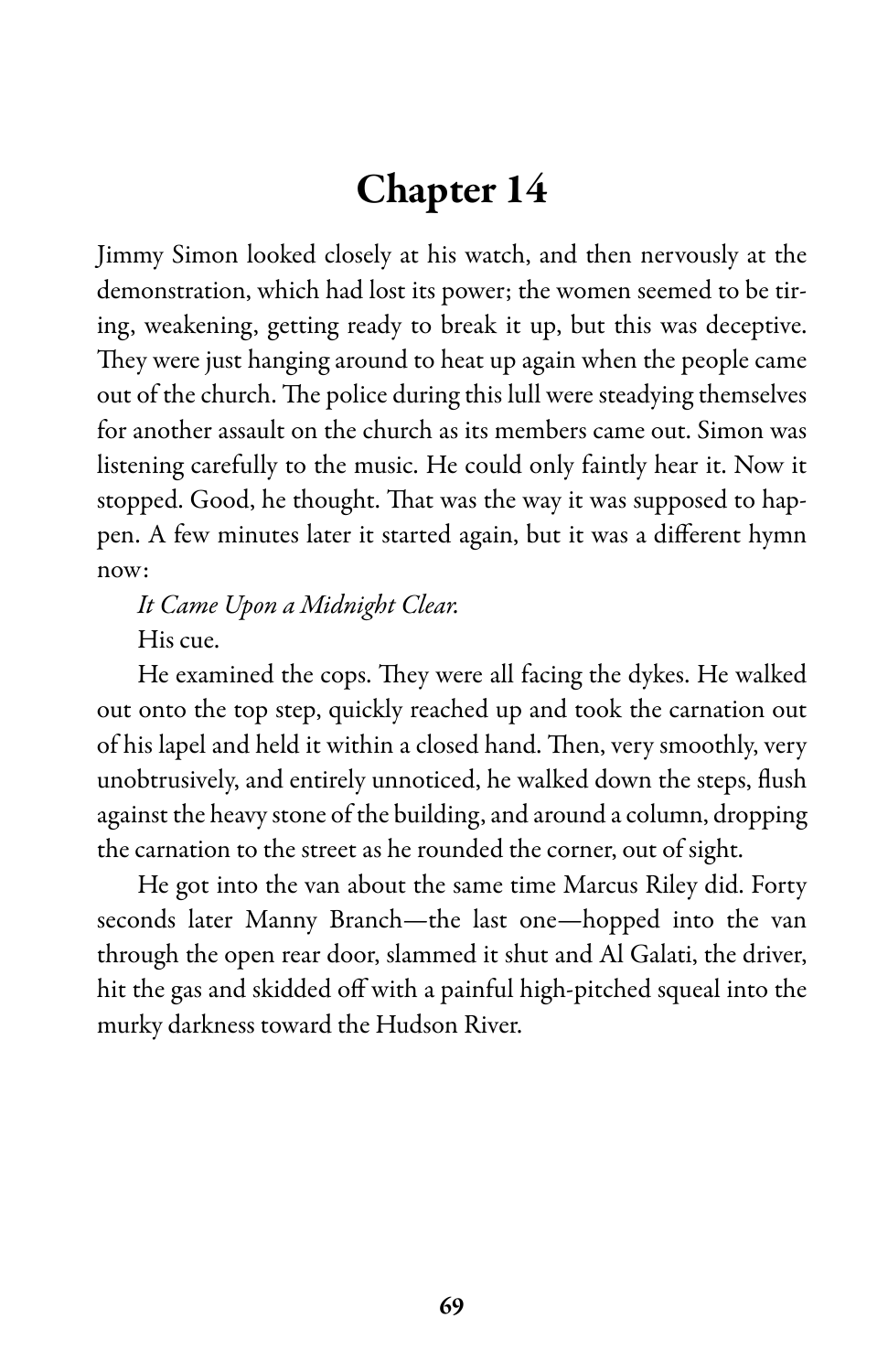\* \* \*

John McTaggart had called the Jungle Bar and Big Dot told him Amos was sitting at the end of the bar feeling sorry for himself, and John said he was on his way, not to tell Amos he was coming.

But he decided Amos could manage his life an extra few minutes without knowing the fate of Mr. Robert Dakers, which, now that he was dead, would hold up for months the case Amos had been working on.

He'd been listening to the radio reports about the congested area around Trinity caused by the demonstration, and wanted to drive by to have a look. He had to go over to the West Side anyhow.

Traffic was terrible leading up to Trinity Church. Limousines and taxis, along with squad cars, police vans, barricades, a riot unit, rescue vehicles and a couple of ambulances (just in case, thought McTaggart) created an impossible tangle. He knew from experience that the streets on either side a block away were most likely empty, and you could go seventy miles an hour uptown if you wanted to. But now he was pretty much trapped by the traffic, so he edged over to the curb about a block and a half from the church and got out to walk.

Nearing the church itself, he made his way through the barricades and bumped into Sergeant Harris, a uniformed man out of his precinct he'd worked with many times before.

"Got your hands full," McTaggart said.

"Sure do, John. If we can just get everybody out of the church without any trouble, it'll be all over."

McTaggart looked at the disorderly front line of regular officers who were holding the barricades in place against the surging protesters. Behind them stood the iron-straight line of special riot police with their white sticks, ready to move on command to disperse the crowd if and when ordered.

They were impressive.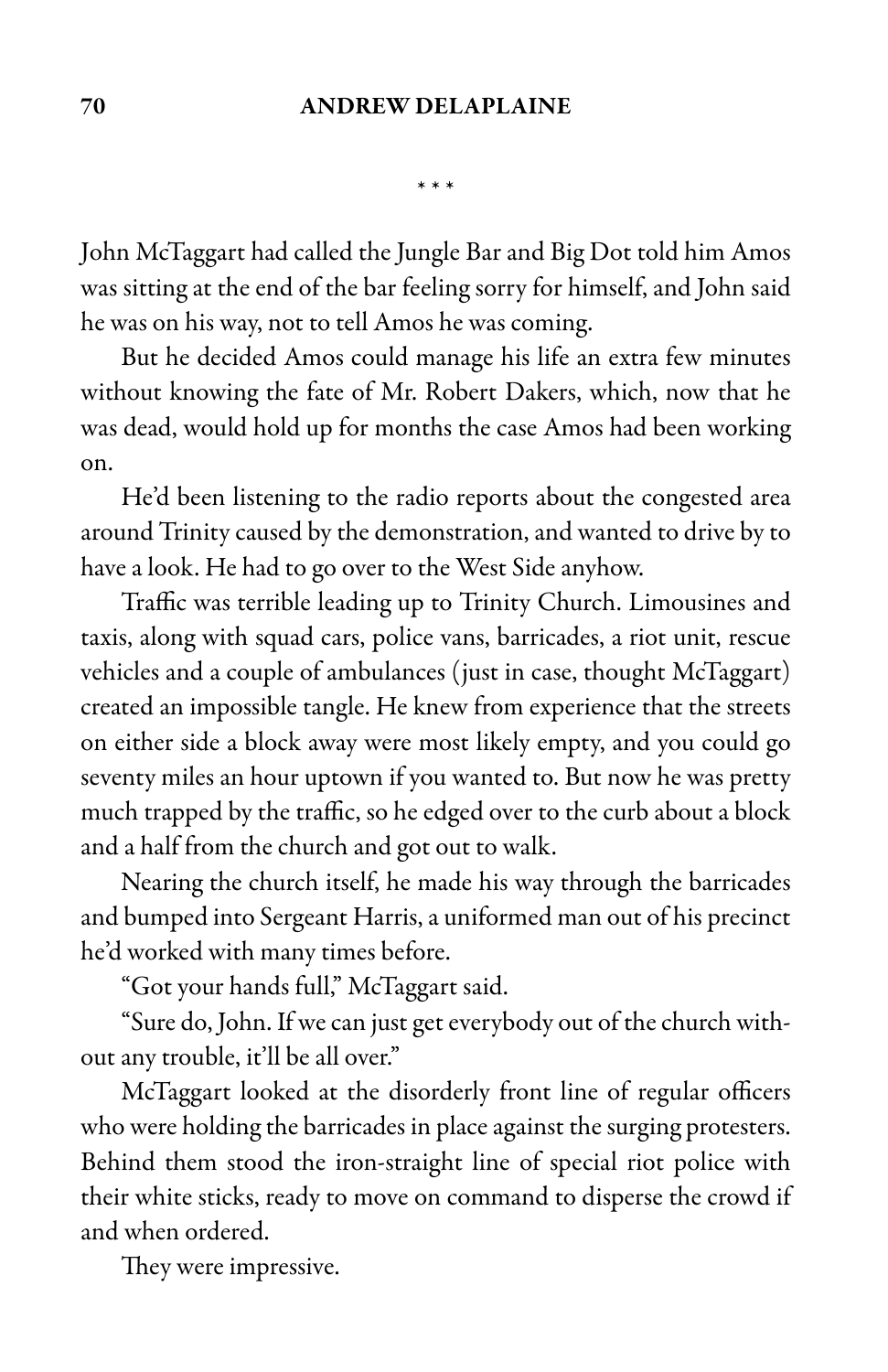### MIDNIGHT MASS: THE CRIME 71

"How much longer before it's over inside?"

Harris looked at his watch.

"Can't be much longer. They're running late as it is."

"Christmas Eve," McTaggart explained with a nod.

"Yeah, it's always longer, I guess."

Harris looked over his shoulder at the church.

"They had an usher out here most of the time, but he's gone now."

\* \* \*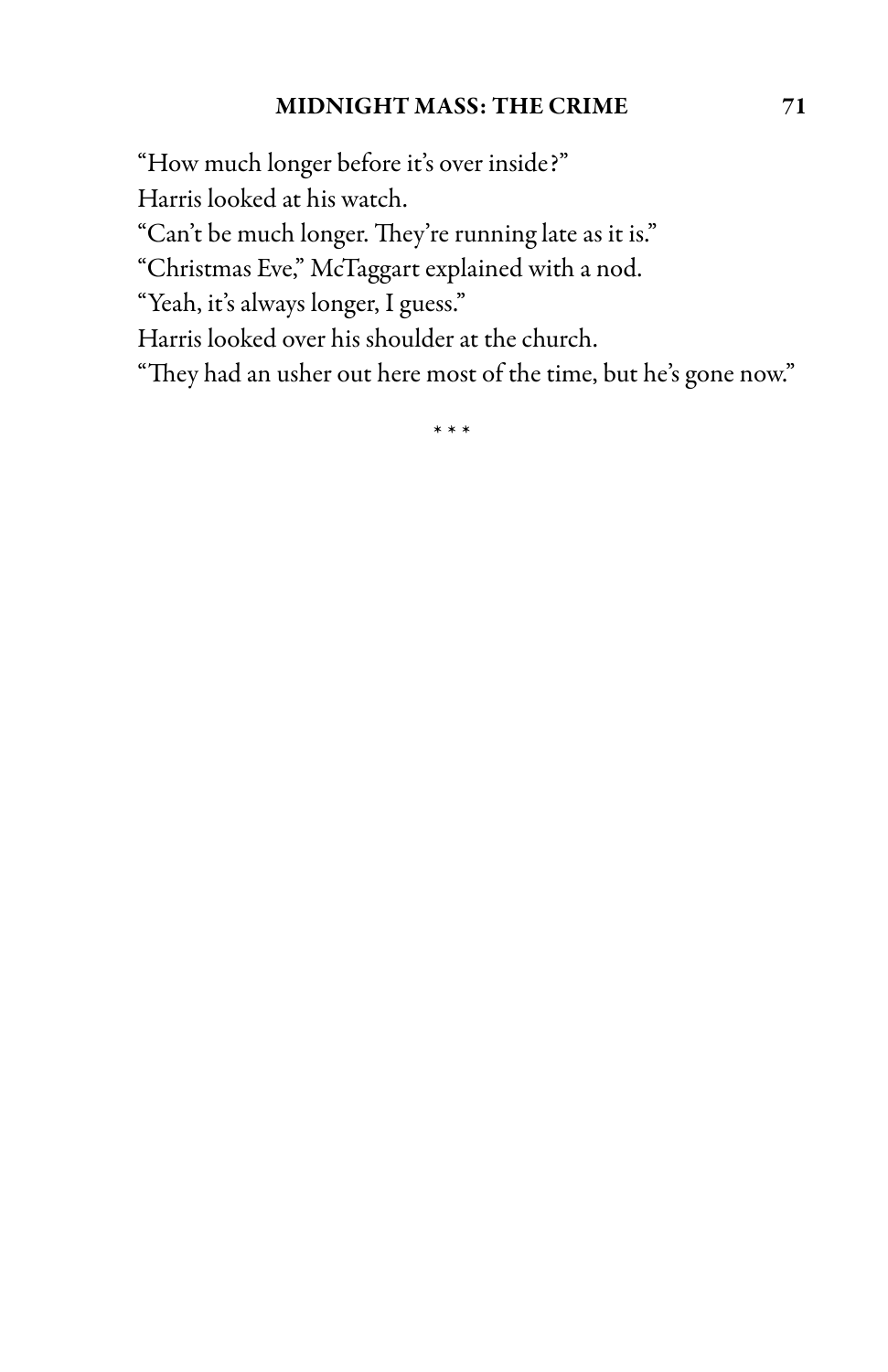The Reverend Emory Parkhurst sang It Came Upon a Midnight Clear with his congregation. After the bandits were clearly gone, a few people stopped singing and made tentative moves to leave, but Parkhurst raised his arms and they stayed in their pews. No one left. And everyone continued singing until the Christmas carol was fully finished.

When it was over there was an eerie silence throughout the church, in the choir, among the attendants, and in the congregation. No one moved or spoke and all—all—looked at Parkhurst, who stood where he had stood throughout the agonizing ordeal—in the center of the sanctuary.

Instinctively, it seemed to the congregation—Richard Whitney was almost moved to tears—Parkhurst raised his hand and gave the benediction:

"The Peace of God, which passeth all understanding, keep your hearts and minds in the knowledge and love of God, and of his Son Jesus Christ our Lord: And the blessing of God Almighty, the Father, the Son, and the Holy Ghost, be amongst you, and remain with you always."

Then there was that silence again, creeping through the whole church like a living presence. There were the dead men who had tried to fight, and others killed by wild bullets while cowering in their pews, now crumpled and piled in the aisle against the pews, the staring faces, some stifled sobs—and the silence.

It didn't last long. It just seemed like it. Within ten seconds of completing the benediction, Father Parkhurst strode hesitantly toward a few steps, now holding the cross around his neck in his fist. He dropped it and pointed to the rear of the church.

## "Now, for God's sake, break open the doors!"

Then the rush started, the madness came out, the panic and fear for so many long minutes repressed, spread—and people began to move, to inch forward at first, and then to surge. No, they began to run, push, shove, with more power and urgency than the robbers had used...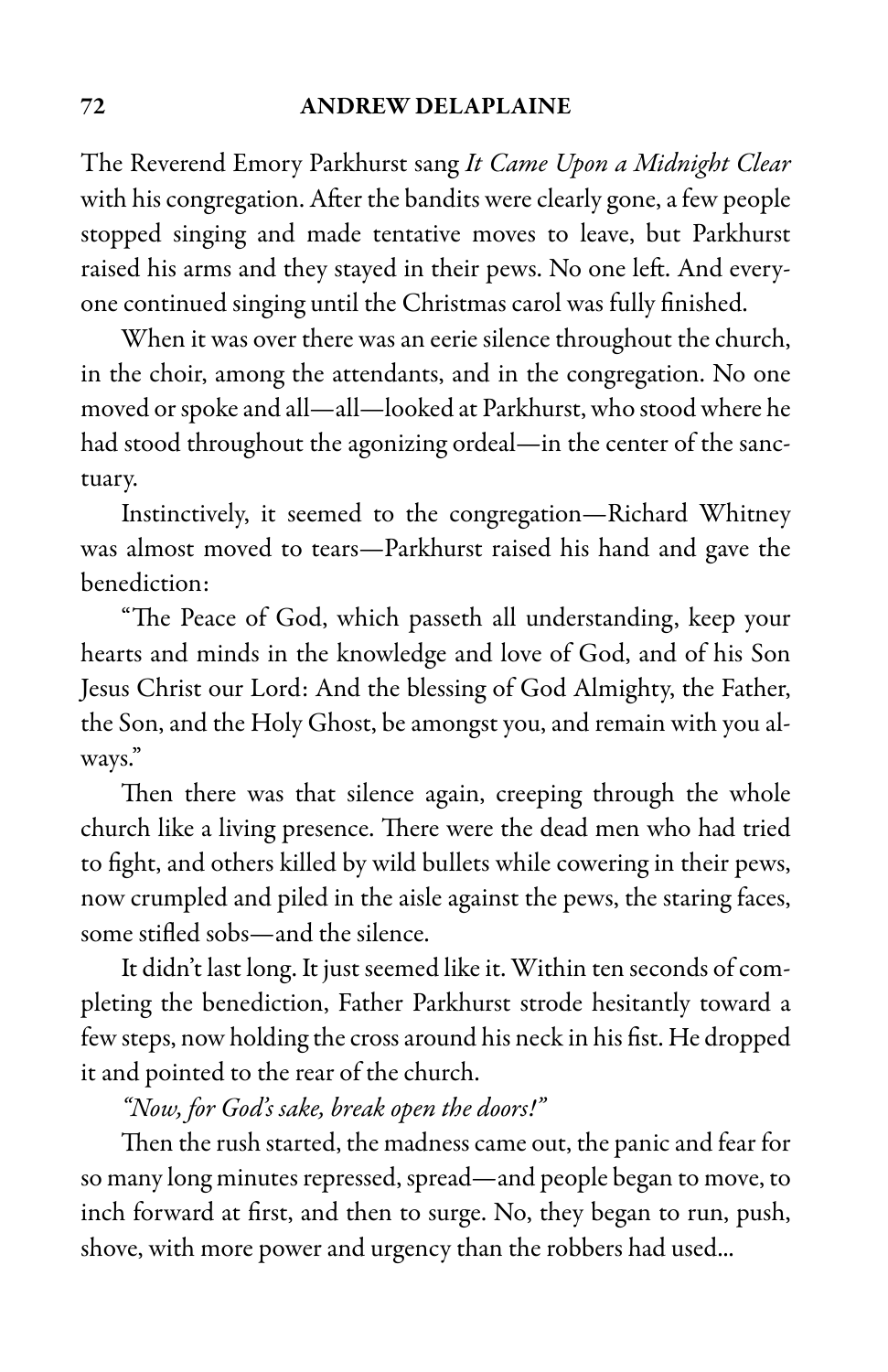### ... to get out!

That was all that mattered to everyone in the church: GETTING OUT!

A gaggle of men converged at once on the great historic bronze doors of Trinity Church, worked at the huge handles, and with one mighty, hysterical effort, breached the doors open wide.

The center aisle was simply stuffed with human bodies, flailing arms, screaming voices. The slave ships were not as crowded as that center aisle, as everyone pushed and squeezed as they edged their way from the pews into the middle aisle. When the doors were finally opened wide, the people shot out of the church like water backed up, pouring out under the high portals, cascading in waves down onto the stone steps of the church, ignoring the side steps, using only the ones leading straight down and out—and into the backs of the parade-straight line of riot police, which broke apart instantly as the human breakers fell upon it, submerging the riot police as effortlessly as the Red Sea swallowed the Egyptians on Moses' command.

\* \* \*

"What the fu-?" Harris started to say as he turned toward the people pouring down on them.

"What's the matter?" asked McTaggart.

"Hell if I know, hell if I know! Something fuckin' awful!"

Kolsnar had just reached the inner glass doors of the church before he heard Gerard's voice rise in a lordly howl above the noise and screaming.

"Stop him! Stop him! Kolsnar! He's a thief! The bonds! He took the bonds!"

Then, miraculously, thought Kolsnar, the old man got to him through the melee and grasped his shoulder. Kolsnar did not want this, but he had no choice now. As Kolsnar allowed Gerard to pull him around by the shoulder, he dug under his jacket for his gun. When he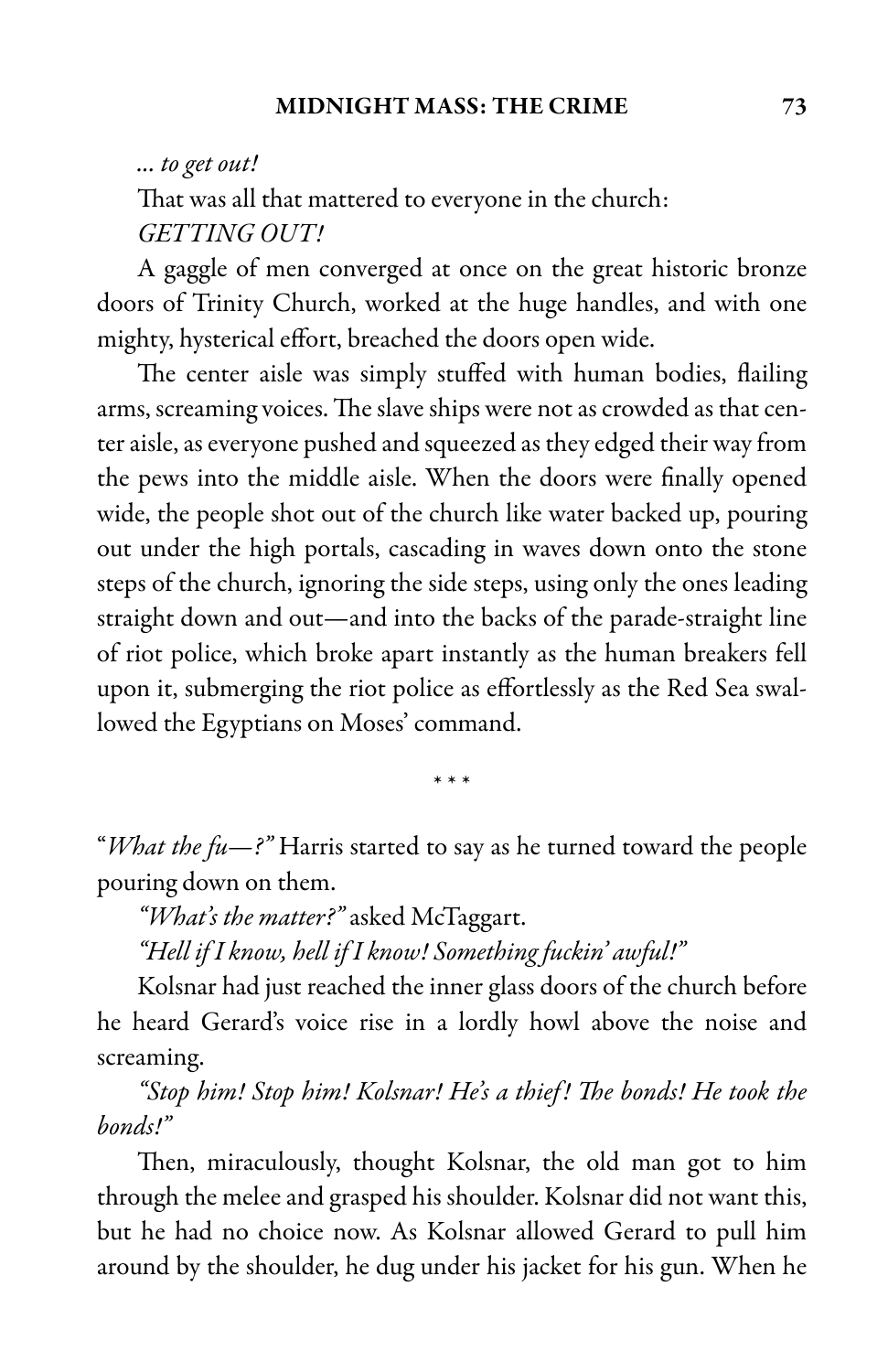### 74 ANDREW DELAPLAINE

was facing Gerard, he grabbed his bossaround the waistand pulled him close in a tight hug, sticking the gun deep into the banker's soft, fat belly. Gerard was looking Kolsnar in the face, felt the metal jab him deep, and his eyes went wide as a madman's scream escaped from his mouth before Kolsnar fired once.

Only the few people immediately around them heard the shot in all the confusion, but no one seemed to care when Gerard slumped to the floor against a column behind one of the glass doors. Kolsnar dove back into the flood of crazed worshippers and let the momentum carry him to freedom.

\* \* \*

Johnny Barkett was being pulled through the madness by his father, held to him only by the fast grip of his dad's hand. People got in his way and his dad's grip was stretched, hurting the boy to the point that he wanted to cry out. His dad wouldn't let go, either.

Finally, Johnny was up against his father. "Dad, I saw something, dad! DAD!" "Shut up!" he was ordered. "But it's important!" "Not now! God damn it!"

\* \* \*

The police didn't know what to think.

Much less, what to do.

The front line of riot police turned to see what was going on and the line weakened as the protesters pressed against it. The riot boys were caught in the middle. Within a minute of the first flood of people through the doors, regular officers and protesters had mixed and mingled with members of the church, crushing the riot police between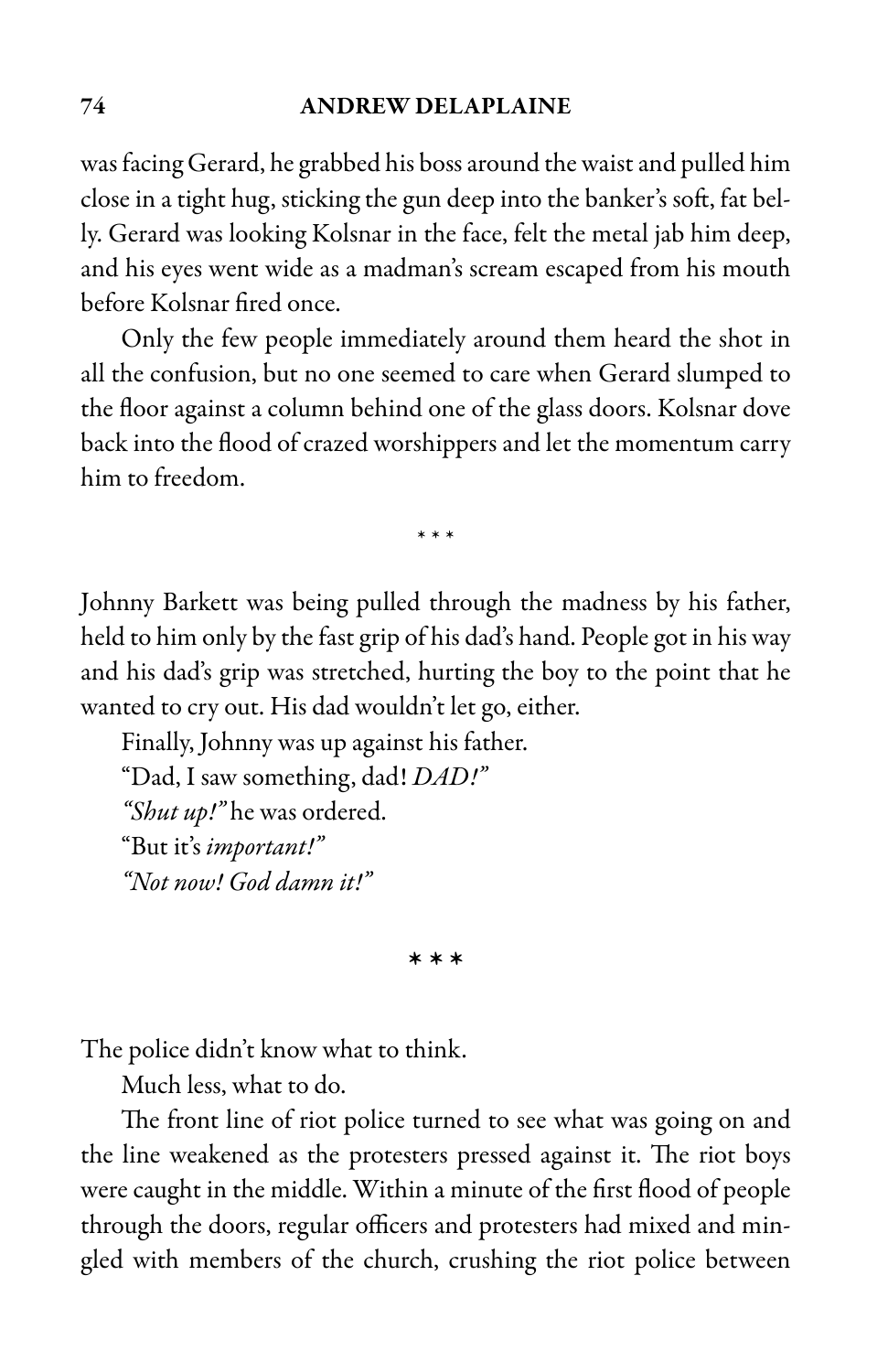them. It looked like a Marxist revolution had occurred, mixing high and low in one great swirling basin of humanity.

McTaggart, separated at once from Harris in the confusion, grabbed the first worshiper he could hold still for a few seconds.

"What is it? What happened?"

"Robbers!" screamed the middle-aged man he was holding by both shoulders. The man was hysterical. "We were robbed! Right in the church! A dozen masked men! They killed a dozen, maybe two dozen, I don't know!"

"Robbers?" McTaggart asked, incredulous.

"Yes, robbers!" the man stared at him. "They took everything, killed a bunch of people!"

Helet the man go and started working his way to the portals to get inside the church, having to fight every inch of the way against frenzied people trying to get out.

Who would rob a *church*? he asked himself. And with all these cops right out front? Somebody had guts. McTaggart was just thinking as he pushed his way through the people how a salmon must feel churning its way back upriver during mating season, when he saw a man not fifteen feet away from him break out of the flow of the people and run down the side steps no one else was using—toward a dark street that would take him behind the church out of sight. It wasn't this that caught Mc-Taggart's eye, however. It was the glint of iron in the moonlight as the man moved a pistol across his chest and stuffed it into his concealed shoulder holster.

The man was running down the steps toward the darkness beyond, out of sight, out of reach.

McTaggart fought his way through, working against the flood of people, already reaching for his own gun.

He broke free and the words came from deep within his stomach. "STOP OR I SHOOT!"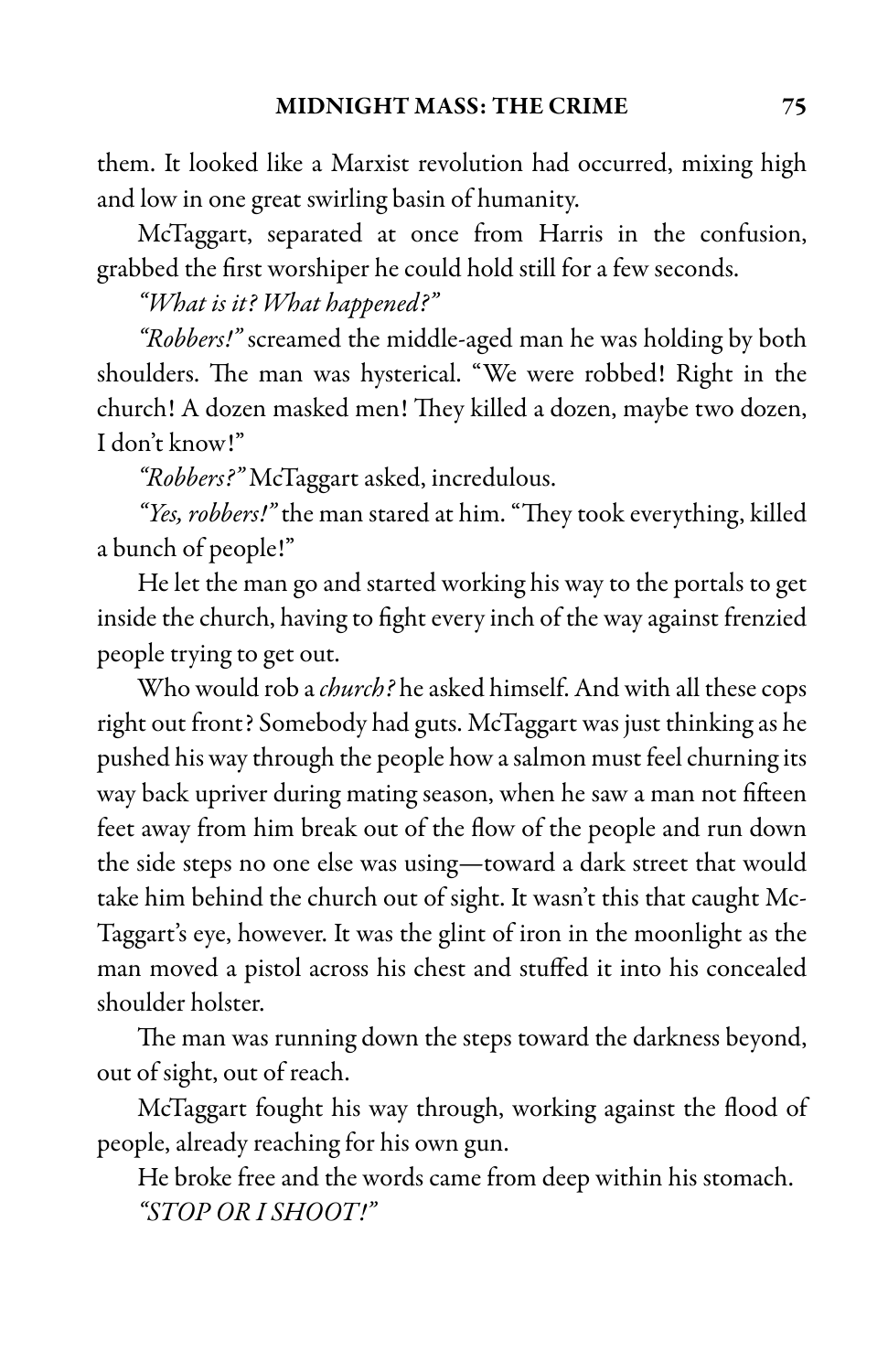He was on the edge of the crowd now, holding both hands on his pistol, aiming it at the man's back.

Kolsnar stopped and turned.

Just then someone in the crowd speeding past brushed against Mc-Taggart's back hard enough to make him trip on the top side step. He stumbled and rolled over, trying in the very fall to roll around in the right direction and get a shot off.

Kolsnar smiled.

He had his gun out in half a second, less than a heartbeat, and got off two rounds, turned and ran for the safety of the darkness.

Sergeant John McTaggart continued to fall down the cold, hard granite side steps of Trinity Church, but he was no longer trying to cushion his fall, because he no longer could see the steps, no longer feel himself fall, no longer hear the hair-raising noises coming from the people around him.

One of Kolsnar's two very lucky shots entered McTaggart's neck two inches below his right earlobe, penetrating deep enough to all but sever the spinal cord. The other shot could not possibly have been luckier. It slammed into McTaggart's right eye on a tiny upward angle, tunneling through the soft flesh and a million delicate nerves like a flash fire of light—so swift it was painless—and crashed into the cerebrum, digging its way with ease through the mushy body of the brain and penetrating the corpus callosum, the network of fibers holding all the parts of the brain together.

And while Kolsnar disappeared as he found his way into the shadows cast by the looming edifice of Trinity Church, John McTaggart found another kind of darkness.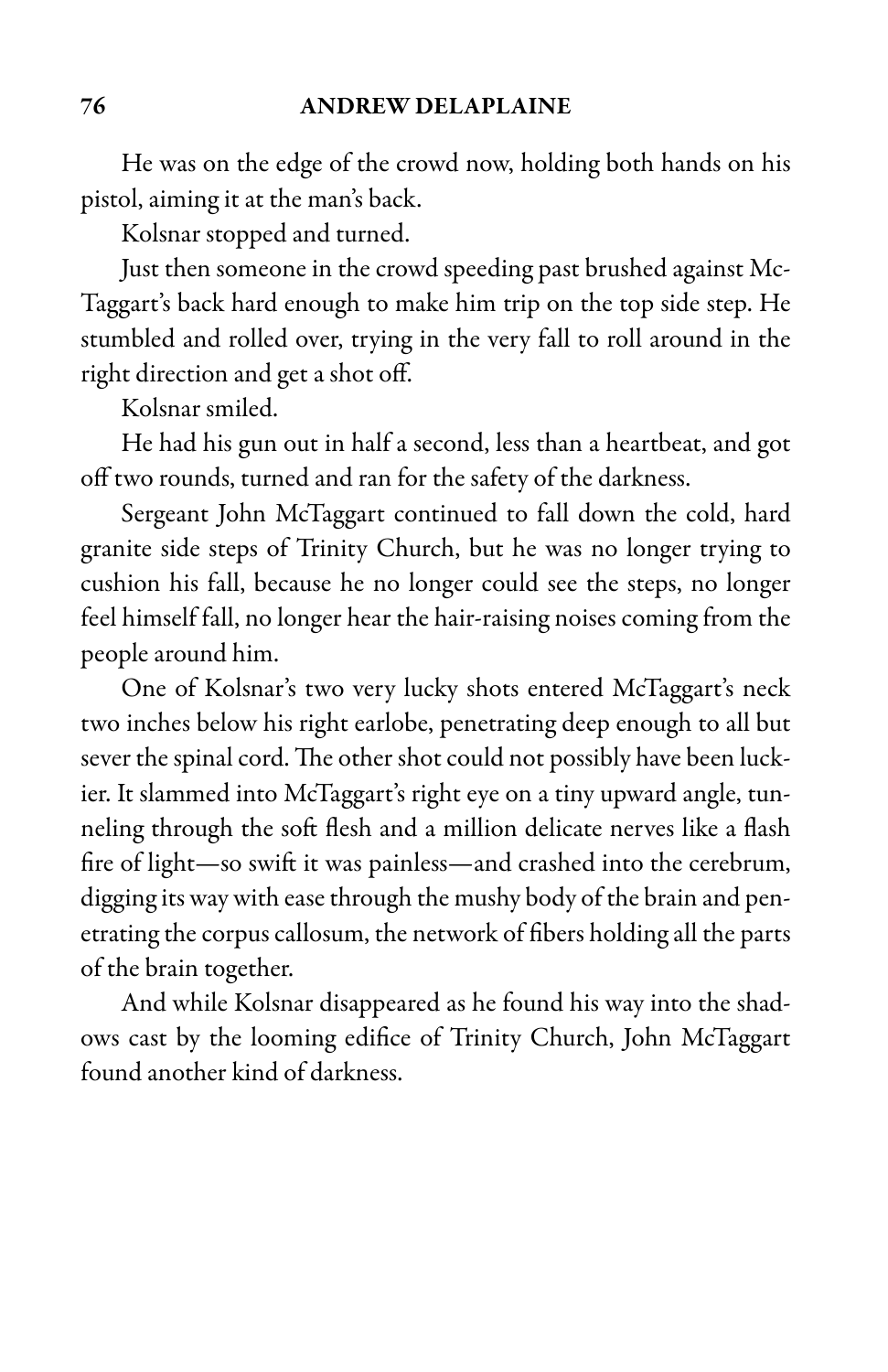# Chapter 15

There had been somewhat of a rush at Big Dot's Jungle Bar. A merry band of five people had come in at the same time. But they had drifted away after a single round of drinks and things had pretty much gotten back to normal—now there were only a couple of other patrons besides Freeman.

Big Dot slowly made her way down the bar toward Freeman.

"By the way, where's McTaggart these days? Haven't seen him lately."

"Who knows?" He was quiet for a moment, musing about nothing in particular, lost in a reverie. "Think I'll pack it in, bossman," he added, pushing the bottle away with a pat on the neck and shoulder. "Keep this one warm, now."

"He'll be here."

"See you next week."

That meant tomorrow.

Freeman got up, shook his shoulders down, and walked along the line of barstools toward the street door, the bar on one side, a few empty booths on the other. Mottled wax was still on the tabletops of the booths—a remembrance from the days when Big Dot had candles in the booths in a pitiful effort to create "atmosphere."

The only sign in the decor of any connection with the name Big Dot's Jungle Bar was the scruffy, roach-eaten thatching applied eons ago to the "hood" above the bar. It ran the length of the place. The older regulars often talked of the days when Dot would sing Gospel music while her husband Big tended bar. It had been a festive little joint. The thatching was thin now, and Freeman often noticed dirt in his drinks—when he could see them, that is. He knew where it came from. Roaches loosening the thatching, dry as tinder, when they moved around.

Dirty black bastards.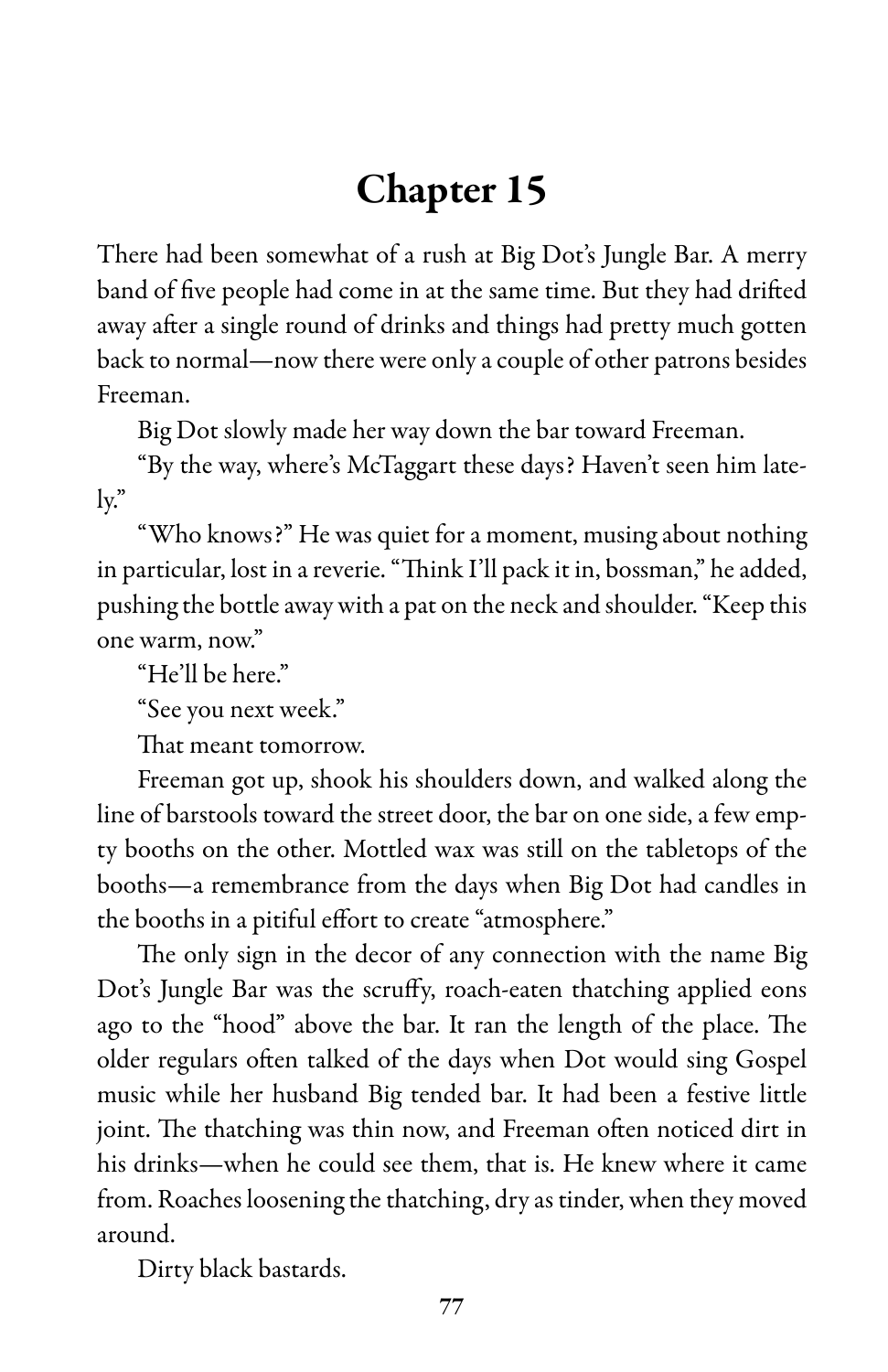"By the way, Big Dot!" Freeman turned near the door, roaches on his mind.

"Yeah?" Big Dot raised her voice from the other end.

"This place is a  $sty!$  A filthy hog hole!"

"Eat it, Freeman. You might drive all my business away," Big Dot said with complete unconcern.

"The God damn roaches are using this joint as a jumping off place to invade the fucking city! You could film a horror movie in here."

"Yeah, starring you! Anyway, I raise roaches as a hobby."

"And the john smells like shit! Not piss. Shit! Doesn't anybody but me piss in there? Did I ever tell you how much this place stinks?" "No."

"I'm telling you now," Freeman nodded, not too soberly.

"You want gardenias? Move to Westchester," Big Dot smiled, cleaning a glass. "Merry Christmas."

Freeman smiled back and waved goodbye, and started to turn when he noticed the two customers at the bar looking at him with expressions just this side of shocked. He bent himself in their direction, his manner concerned and confidential.

"Don't worry, folks. I'm an officer of the law. I can call myself up and arrest me and throw me in the slammer where it only smells like piss."

The customers turned back to their drinks.

Freeman went out onto Blyton Street. If TriBeCa could be said to have a lousy block in it that hadn't yet been gentrified, Big Dot's Jungle Bar was on it. Tiny Blyton Street, just off the West Side Highway. Dot'd had plenty of excellent offers for her place, but she had a long lease and wasn't budging, even though the newer upscale residents were not what you'd call her ideal demographic. Freeman told Big Dot—warned her all the time—that she'd get mugged sooner or later in this location. Just like her husband. Okay during the daytime. But too quiet at night. Ought to move the bar to Queens where she lived. All Big Dot had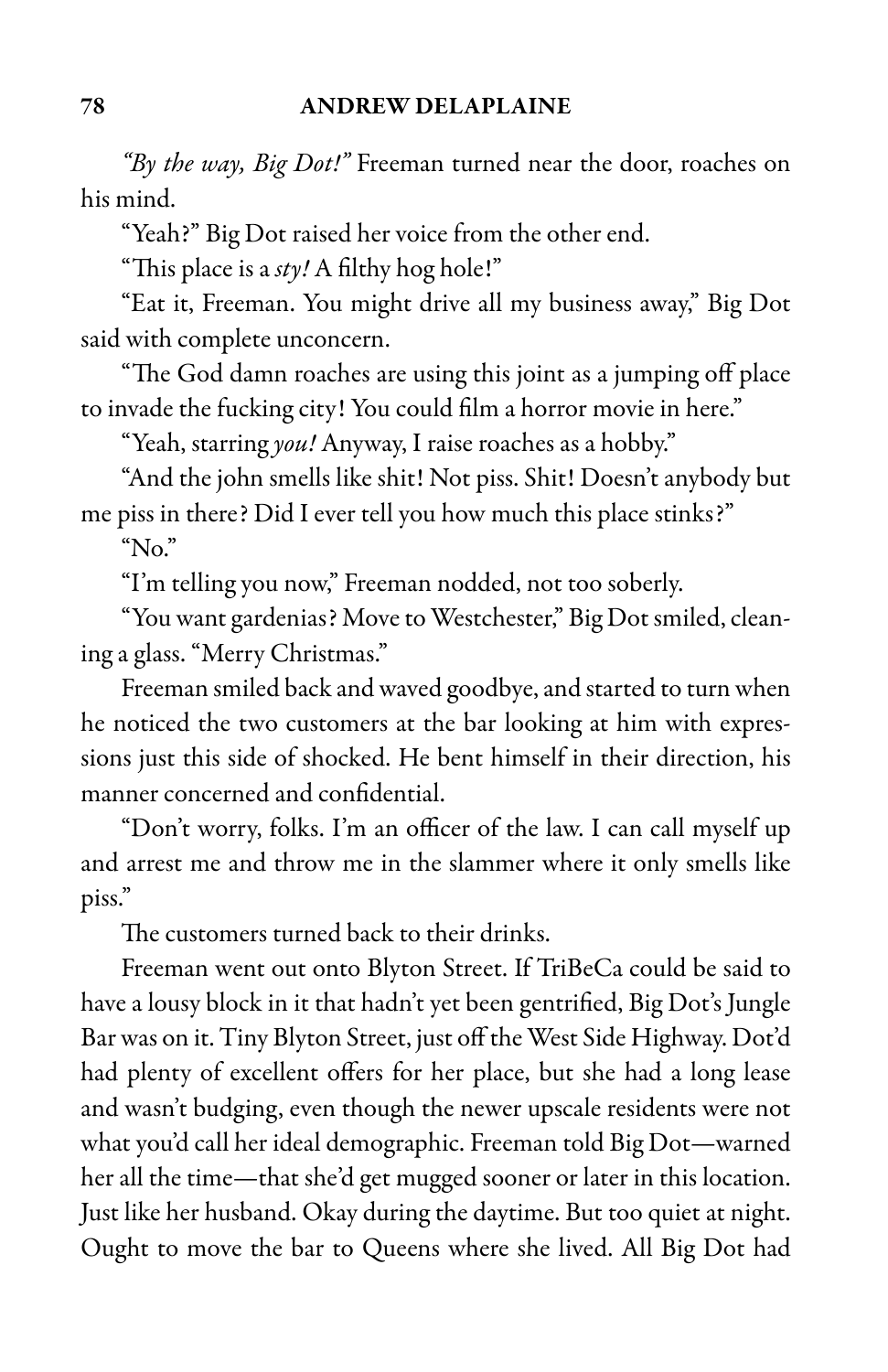done was make some shitty-ass slurabout the crummy-paid-under-thetable cops in this fucked up town.

Or something to that effect.

Freeman caught his reflection in the Jungle Bar's grimy storefront windows that hadn't been cleaned in months. It was too dark to see his periwinkle eyes. "Actually, a tad more purple than blue," his mother had always told people, embarrassing Freeman.

His hair was shaggy, too, falling just above his collar. Dot had been after him to work on his hair. Go to a proper hair salon instead of a cheap barber shop and get a good job done. "You'll look like a movie star," she'd said. Freeman wore pretty much his standard uniform: a Navy blue blazer, white dress shirt, the same tie he wore every day with a tiny mustard stain on it he thought nobody ever noticed (but everybody did), gray slacks. His badge and gun were strapped to his belt.

He crossed Blyton to get to his car.

On the passenger's side of the front seat of Freeman's unmarked car were the presents: one each for his parents, for the in-laws, for Angie, for his sister Dahlia, who was married to an accountant and lived, idiot, in Green Bay, Wisconsin, where, Freeman was absolutely convinced, they had the Cold Weather Market cornered, and one for his sister Helen and her Park Avenue husband, Bert Eglamore, one of those suddenly wealthy British hedge fund managers who got out with all his cash intact before the fund he managed went south. Needless to say, all his former cronies who lost billions hated his guts.

Then he smiled when he saw four very special presents, two each for Speedy and Pat, the nine-year-old twins belonging to John and Patricia McTaggart. He loved those boys.

He always did his holiday shopping on Christmas Eve. It didn't take long and he could devote himself to that task and it alone, and he could get the damn business over with.

As he looked woozily at the boxes, though, he couldn't remember what was in any of them. He looked at them closely for a minute in the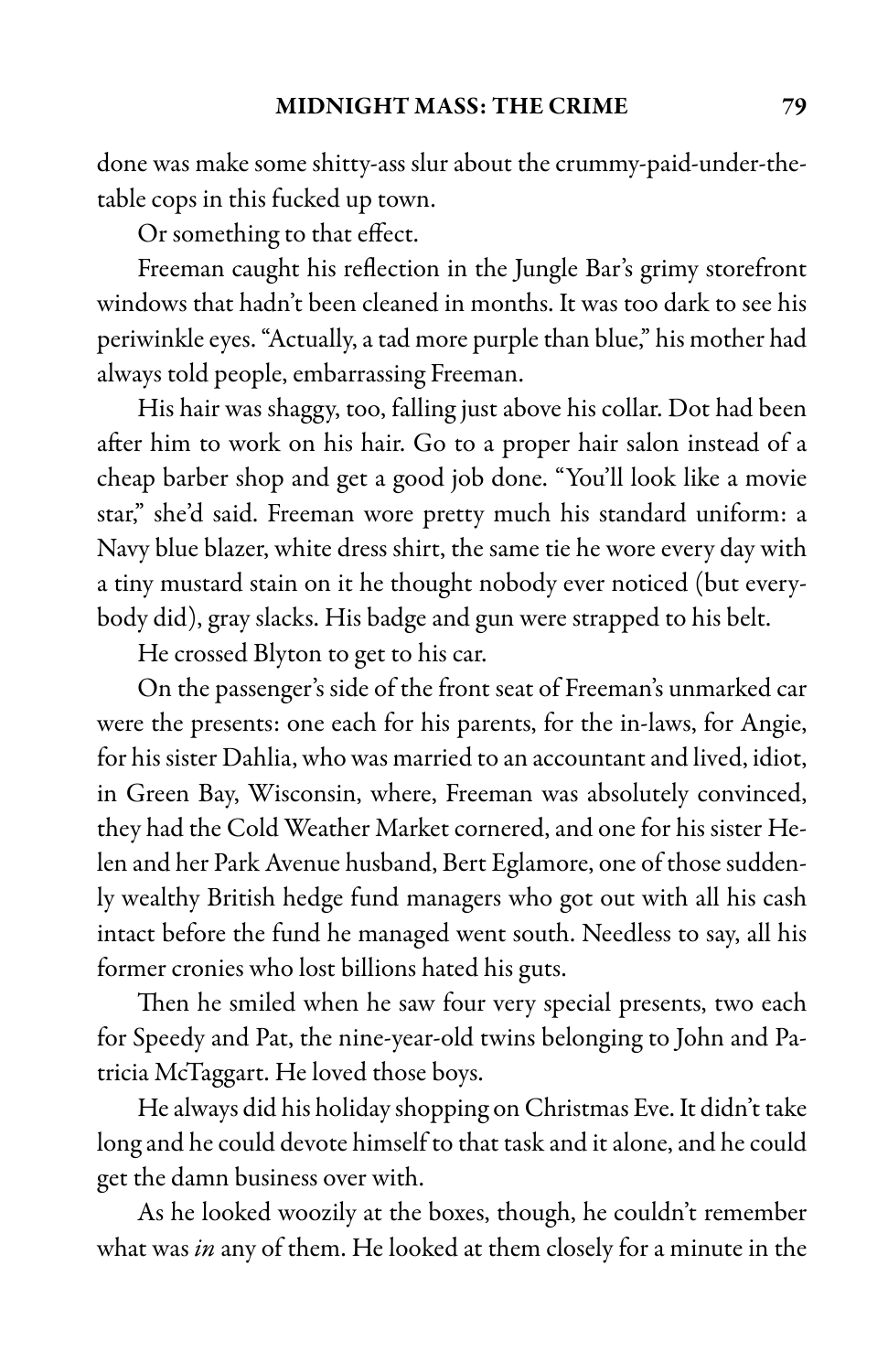#### 80 ANDREW DELAPLAINE

dappled light thrown by the street lamp coming through the branches of a poor dying tree in front of Big Dot's. They were all gaily wrapped in the greens, reds and blues of the season. Bright, curly ribbons were tousled over the boxes. The design on one of the wrapping papers was a laughing, wholesome face of Santa. A hundred identical faces on the paper laughed merrily back at Freeman, tongues showing and eyes crinkled shut in mirth.

All he could think about as he looked into two hundred identical crinkly Santa eyes was his upcoming birthday and how he'd screwed around and let thirty-five years slip away with nothing to show for it. He was convinced he'd ruined his life, that it might be too late to turn it in another direction so all would not be lost. Did he have the courage it would take? He had his doubts.

"Bullshit," he said aloud.

Freeman burped a little burp and felt incredibly crude, like a country hick, a rube, uncouth, unmannered. Burping, belching, hiccupping in a joint called the Jungle Bar. What kind of asshole is that? And what kind of asshole lived a life like the one he was living now?

He reached inside his suit jacket and pulled out his cell phone, turned it on, saw there were several messages from McTaggart, but decided he was too much of a mess to deal with anything or anybody right now. He ignored all the voicemail alerts.

He started his car and put it into gear and headed over to Hudson and then downtown. He passed the expensive restaurant Nobu at Franklin Street and saw the Christmas revelers coming out into the freezing night. He had his window cracked and so heard the laughter. The stores and restaurants were all decorated for the season.

A few blocks further down he passed one of Daniel Boulud's places. He'd never been to any of them, but he read about them in the Times, even though he was more of a *Post* person. John's wife Patricia always read the Times. So he'd recently begun reading it every day. The restaurant critic was a little prissy for his taste, but whatever. In one review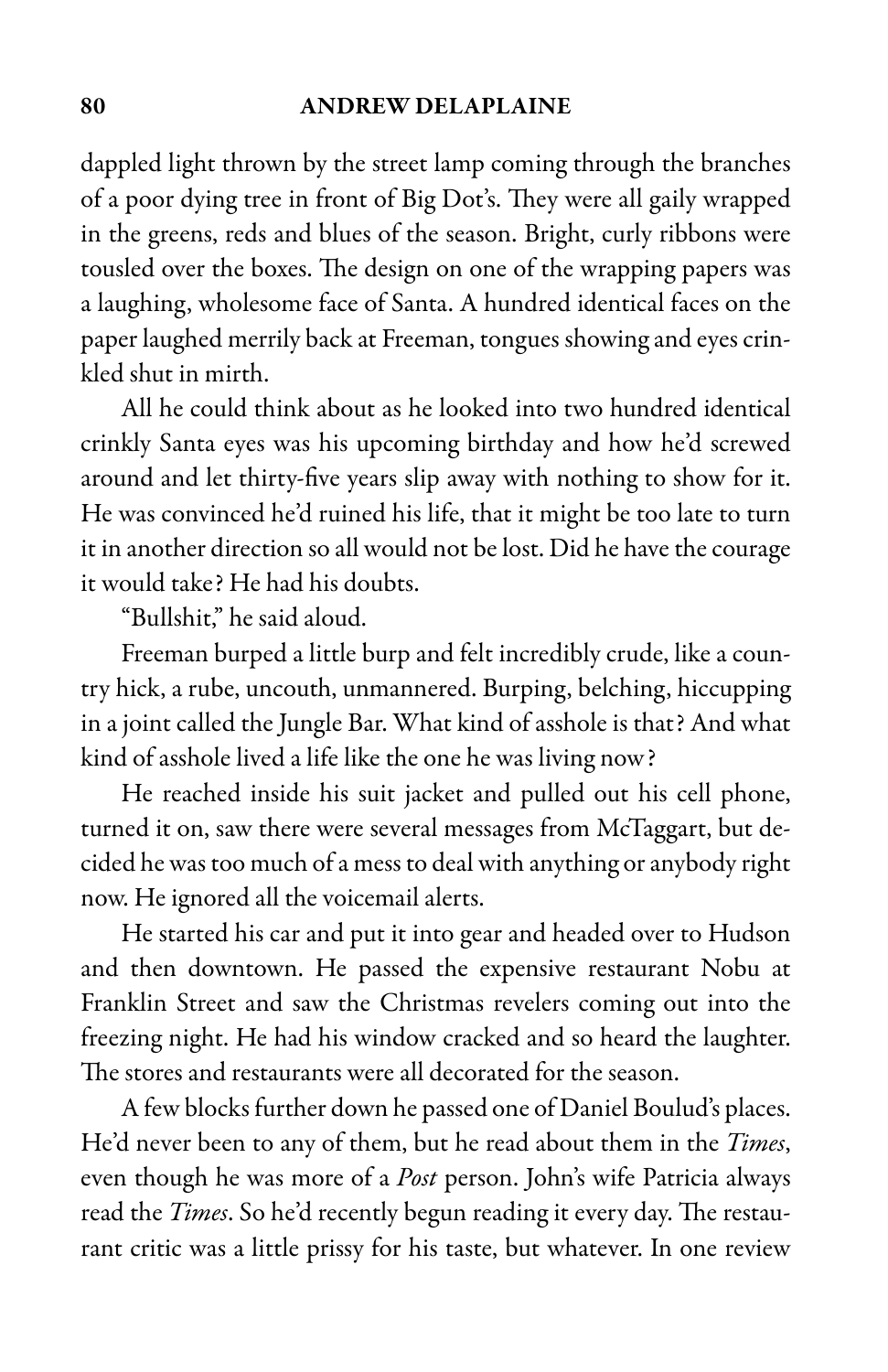he'd gone on for three paragraphs about *fennel*, for Christ's sake. What was fennel, anyway? Who the fuck were the people who ate it? The wine critic didn't write like that. He was sure the restaurant guy must be one nasty queen.

He felt his eyes moistening as he thought of Speedy and Pat, of a life he didn't have. Never would have.

Some of the busier downtown clubs and lounge would just be cranking up, not that it was after midnight. Traffic was light.

Suddenly, his radio burst into activity. There was static. Voices overlaid. Reception was shitty. There were orders. Repeats. Counter orders.

Confusion.

But he heard the call for squads—traffic, rescue, lab. Homicide. Everything. It was coming from the street cops handling the demonstration in front of Trinity Church. Then his radio made a sputtering noise and died like a whining squirrel.

"Wake up, you radio bastard motherfucker!" Freeman screamed at the thing, banging it with his fist.

"Fuck!" he spat in desperation.

He reached for his belt radio to switch it on. (He'd had it off along with his cell phone while at Big Dot's.)

He hit the dashboard flasher and siren as he turned onto Broadway coming off Warren for a direct shot down to the Battery. He hit the floorboard with a dull thud. The car lurched forward with the squeal of a slaughtered pig, and  $... f$ -l-e-w!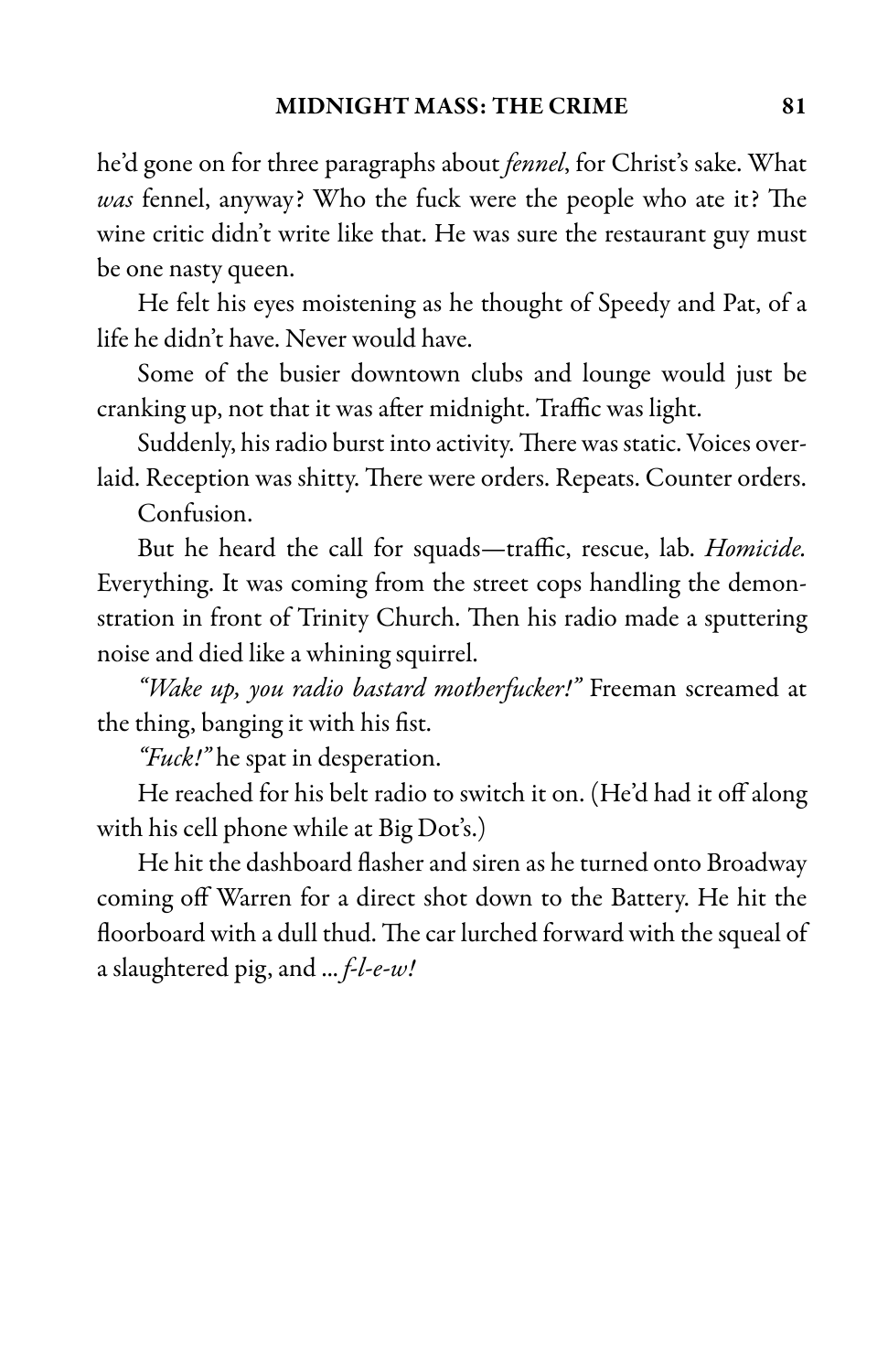# Chapter 16

A badge couldn't get you through the traffic blocking Broadway. A miracle might have worked, but Freeman didn't have one on him at the moment, so he got out and ran the rest of the way after slipping his car through every hole it would fit through, resorting at times to the sidewalk until a hydrant or light pole forced him back into the street.

As for the noise, the horns, shouting, people dodging everywhere, the confusion caused by a mass of hysterical people—Freeman hardly noticed at all, other than to take initial stock of the whole situation. It was a matter of professional calm.

### Experience.

But as experienced as he was, there was something that always happened to him when the rush of adrenalin ran through him: he had the uncontrollable urge to pee. He squeezed it back, but it was there nonetheless.

Freeman finally reached Trinity and shook his head when he saw hundreds of people milling about out of control. He was trying to get his precinct on the phone, but couldn't hear. The uniformed people on the scene had done their best trying to keep together as many people who'd been in the church during the—whatever it was that happened. He still wasn't sure. Fuckin' radio, he thought. But he did know that some people had been killed, apparently during the service. This was all he knew from the sketchy reports that came to him over the radio before it crackled and went *psssssst*. But he couldn't in his wildest imaginings construct a set of circumstances that would lead to such a thing. And that this should happen in his precinct—the Twenty-eighth—was another layer of salt on the wound. His commanding officer, Captain Alan Ferguson, would turn green when he found out, if he didn't already know. He could see the captain at home now, making friends with his pillow for the night, dreaming of sugarplums, when the telephone rang.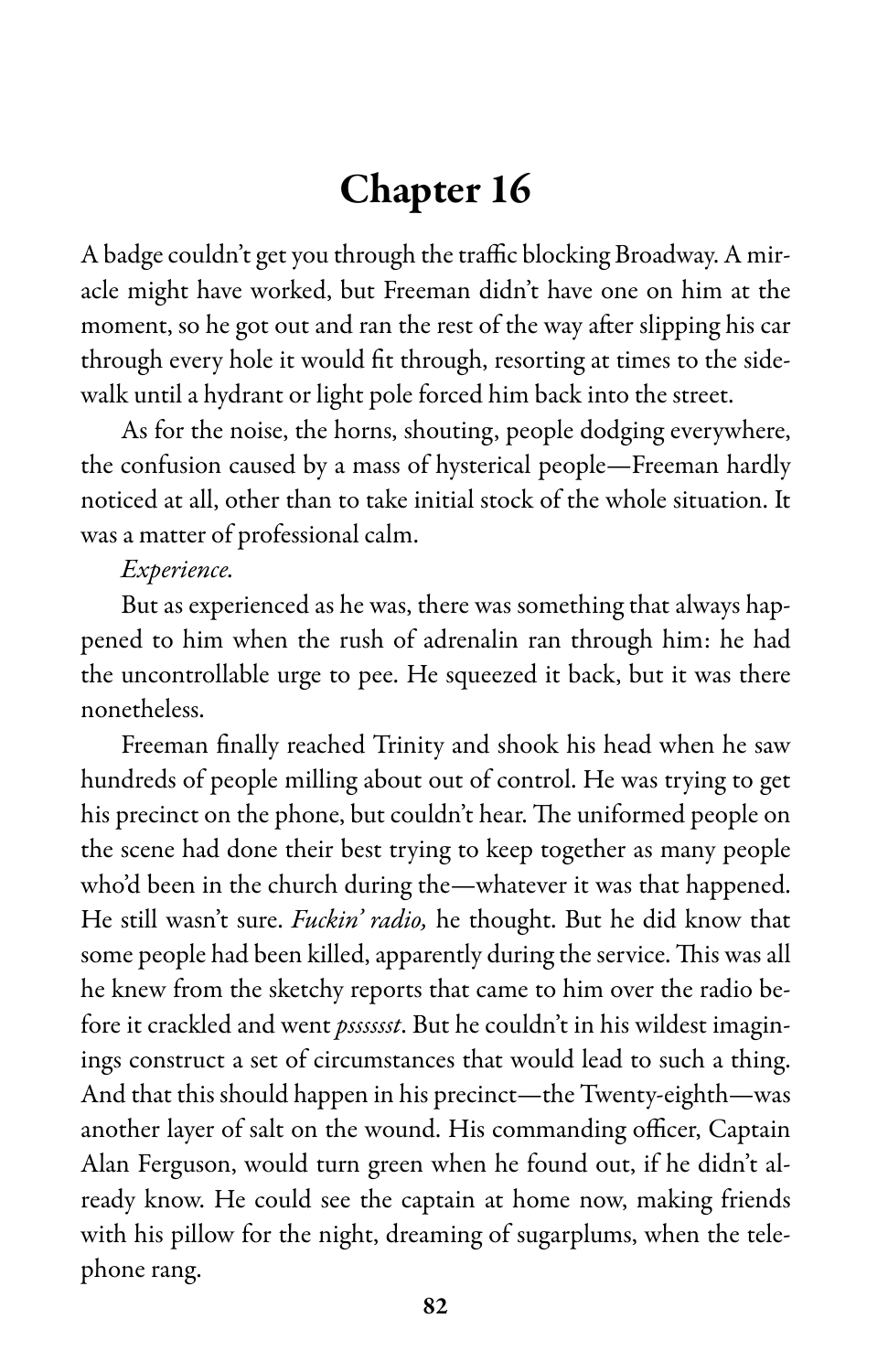Looking around as he approached the church, Freeman saw Sergeant Mike Harris of his precinct, the man he knew would have been in charge of the force controlling the demonstration earlier.

"Sergeant!"

Harris was holding a gaggle of witnesses together with some of the other men, trying to keep them calm until reinforcements arrived, but it was tough work. Everyone wanted to leave. It was cold, the wind particularly biting, swooping over the Battery not far away and through the financial district with a vengeance. And, in these cases involving over a hundred witnesses, people just wanted to get the hell out and leave the cops to solve it on their own.

"Lieutenant!" came Harris's reply. He left the others and came over to Freeman, who now realized that he was the first detective on the scene.

"What the hell happened here, Mike? I heard something on the radio, but it died on me coming down here."

"Lieutenant," Harris began, and Freeman could see the clear expression of incredulity on the cop's face, "ten guys just robbed Trinity Church!"

### "Robbed!?"

"Ten men wearing masks. They all looked like Jesus, or something," Harris tried to explain, bewildered.

"What the fuck?" Freeman said. "Where's the men's room?"

Harris pulled back and gave him a look like no one had ever given him.

"The men's room?"

"Never mind."

The news crew was still on the scene broadcasting live reports. They saw Freeman and Harris conferring and converged on them in seconds. Harris saw them over Freeman's shoulder and shook his head.

"Lieutenant Freeman will have to answer your questions, boys."

"Lieutenant, I'm Brian Anderson."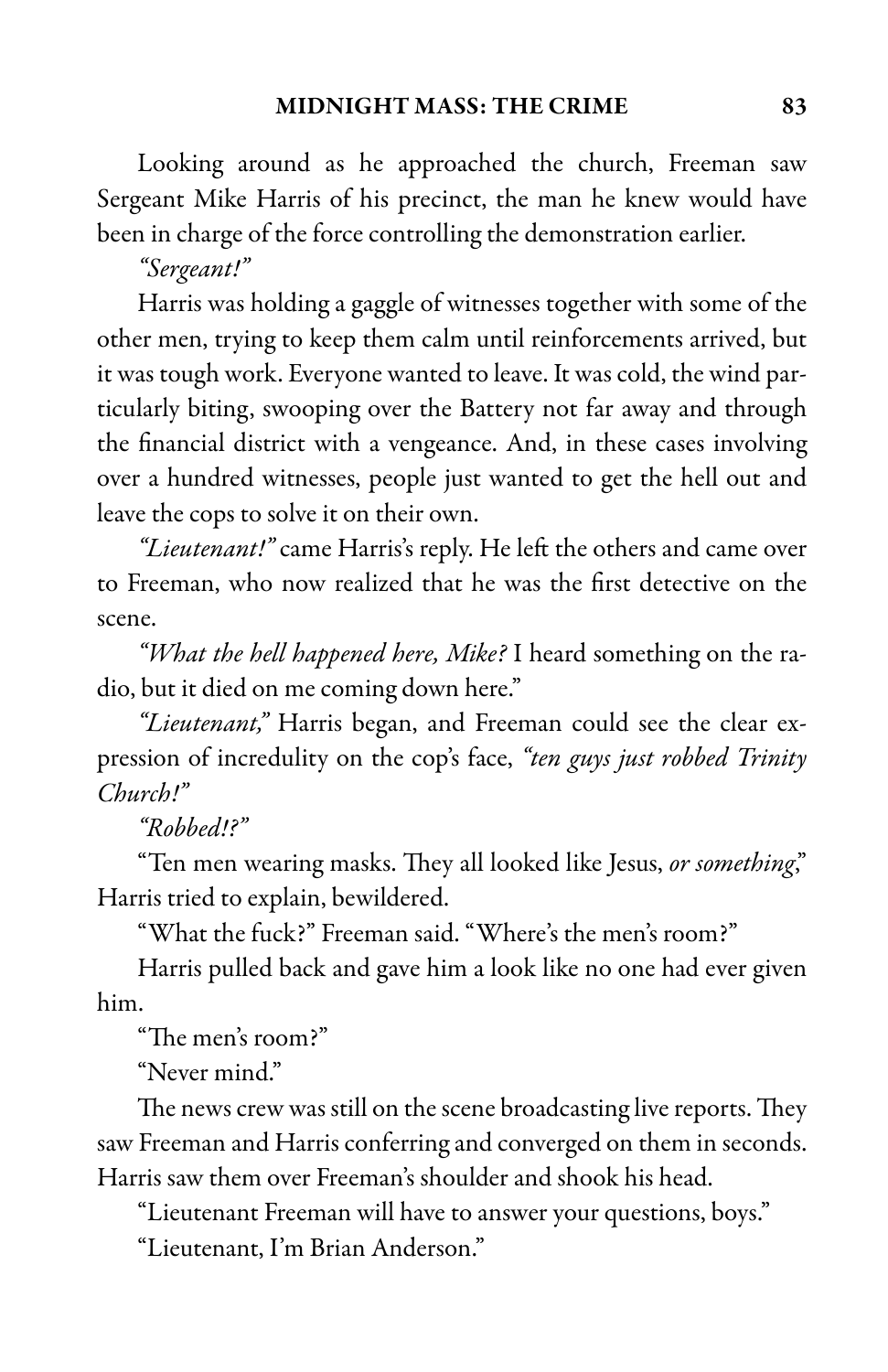"Yeah, I know, I recognize you. From TV."

Anderson smiled. He always felt like the celebrity he knew he was when people recognized him.

"What exactly happened here, Lieutenant?"

Freeman still had to pee like a motherfucker. He ignored Anderson and turned to Harris

"Hold it together till I get back, Mike. I've got to pee."

"Pee?" said Harris.

"Pee?" said an incredulous Anderson, looking around him at the chaos.

Freeman looked at him scornfully.

"It's something you do with your dick besides jerk on it, asshole. Be right back."

Freeman moved as fast as he could, but he was walking pigeon-toed and even holding his knees together the way aschool kid would, trying desperately to hold it in.

With grunts and moans of agony, he had just mounted about half of the granite steps leading into Trinity Church when his bladder just gave way and he felt the humiliating sensation of warm piss running down his right leg.

He looked down and watched as the urine gushed out of his pants leg into his shoe and pooled around his feet. The pungent smell wafted up to him—warm pee smelled not a little unlike movie house popcorn, he'd always thought. Something about the salt in it, he supposed.

Freeman breathed out a deep sigh of relief and turned around. At least it was over and the excruciating pain was gone in a flash.

Mike Harris and Brian Anderson and others around them all looked at him with a mixture of horror and unrestrained amusement. Some were even sniggering.

He made his way back down the steps and over to the little circle, a cocky attitude in his stride

"Oh, well, I'm back," he smiled.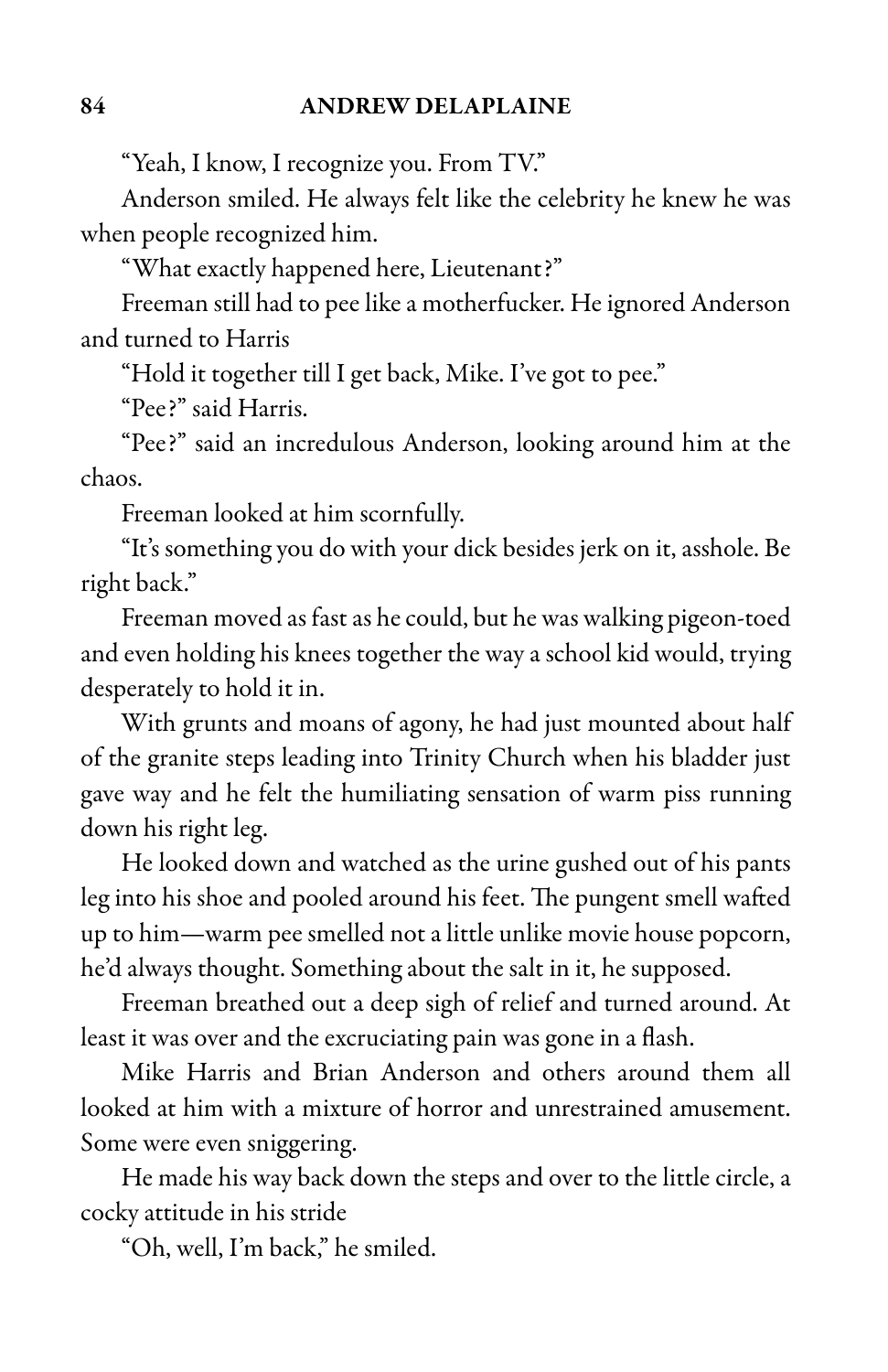"You just pissed yourself, Lieutenant?"

"For a reporter, I can see that you're not just another pretty face, Anderson. You don't miss a thing. Very astute."

"What are you going to do about all this?" Anderson asked, waving his arm around at the scene.

"Hell if I know, right now. Get out of here with that thing," he pointed to the camera.

"But, Lieutenant—"

"Listen, you butt wipe, what just came outta me was 98.6 degrees, but I'm getting hotter every minute."

```
"But -"
```
" $OUT!$ "

Anderson and his crew still hesitated. But Freeman had things to do. He grabbed two uniformed men from a nearby circle holding witnesses together.

"Get these guys across the street."

"But, Lieutenant," Anderson complained, still on the air. "I'm Brian Anderson!"

"I know. From TV." Freeman turned to the uniformed cops: "Now move their asses OUT!" he commanded.

"Ladies and gentlemen, we're being escorted across the street. Apparently the New York Police Department, embarrassed by this unusual crime, and surprised by it, are trying to choke off freedom of the press," his voice trailed out of Freeman's hearing. Everybody from his precinct captain to the commissioner would be after his ass tomorrow, he thought.

## Fuck 'em! Fuck 'em all!

Freeman could now hear the wail of approaching sirens, but knew it would be more than a few minutes before extra units got to the scene through all the traffic. Harris told him where the mayor was, and Freeman made his way through the crowds to find him.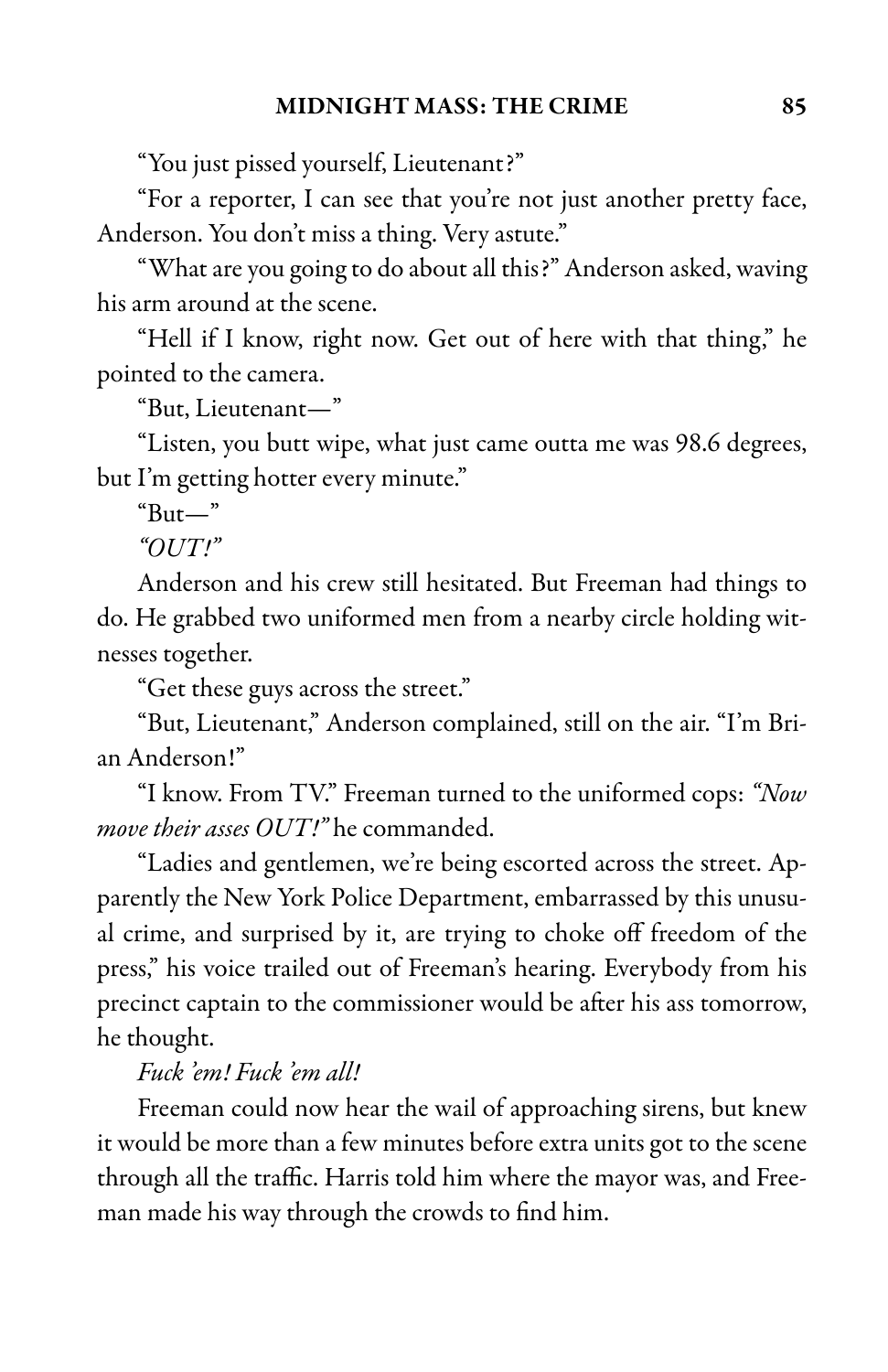Lindstadt and his wife were surrounded by aides (who stood there doing nothing) and several uniformed men in addition to the crush of people who were naturally drawn to the mayor in the aftermath of the crisis. Freeman walked up and ordered one man to go find the mayor's car and somehow get through the knot of other cars blocking the street.

"But I don't know how to get it through, sir."

"Then you better find a way, boy, or I'll have your ass. Now MOVE!"

The officer moved.

"Who are you?" Lindstadt demanded.

"Freeman, Detective Lieutenant, Twenty-eighth Precinct, Mr. Mayor."

"How'd you get here so fast? We just broke out a few minutes ago," Lindstadt was covered with bruises. Freeman could see the anger in the man boiling just beneath the surface.

"I heard about it on my radio. I happened to be, well, just north of here"

"You're the senior person here, then?"

"Yes, sir, and if you'll excuse me, I'll start acting like it."

With that, Freeman turned away from His Honor to the cluster of uniformed men who had gathered around them.

"Until someone else gets here, you take your orders from me," he said in a loud voice that did not mean to be contradicted. The sound of the sirens from reinforcing units was getting louder, slowly and steadily louder, and Freeman guessed they were having to back cars up and clear a path through the traffic to get through. They were coming from the downtown side, rather than from the way Freeman had come, but it was bad from both directions.

"You: set up a command post from those two squad cars in the street by the barricades. Get in touch with headquarters and keep in touch. We'll be relaying information and giving instructions all the time.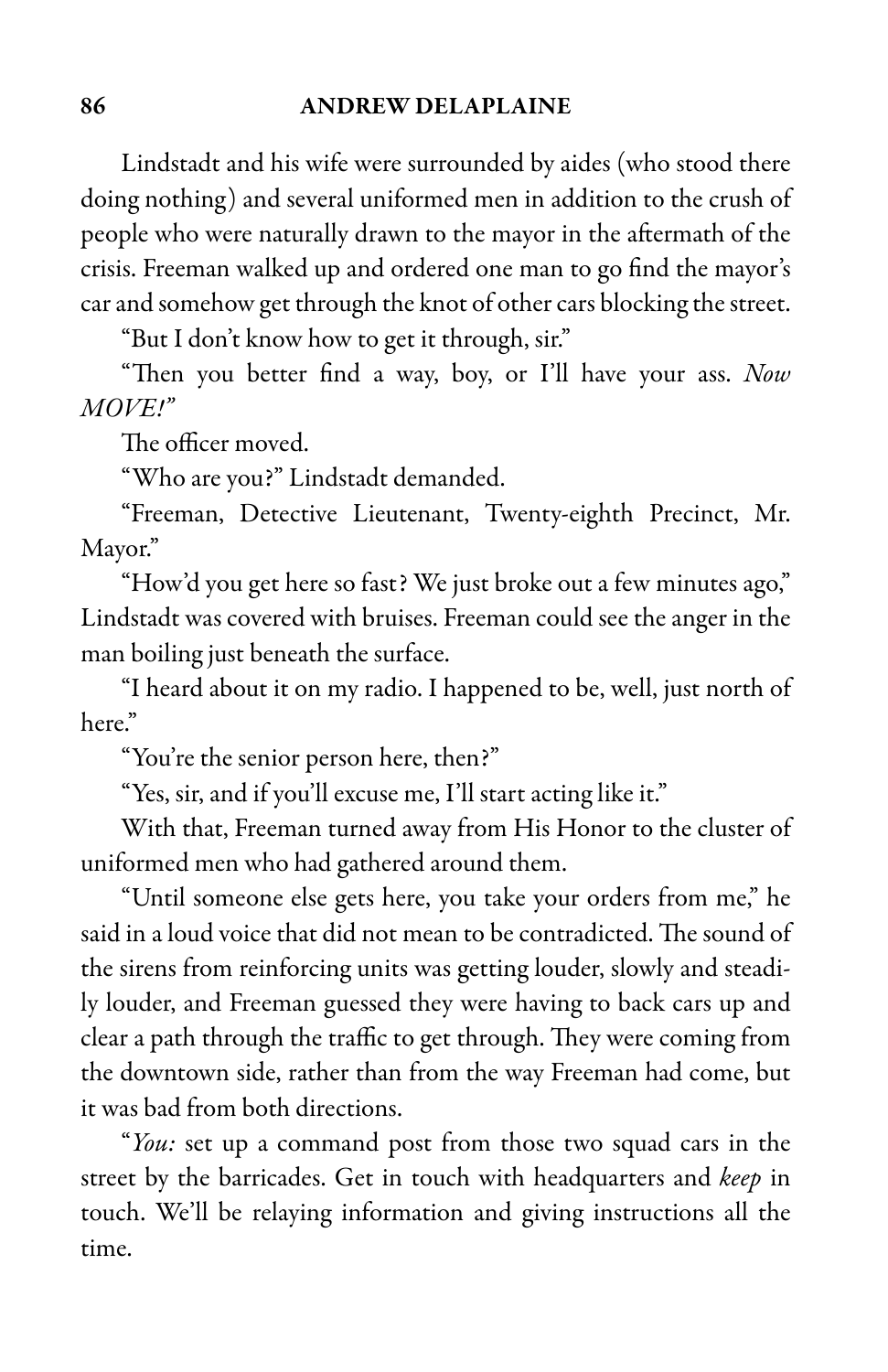"You, you and you: circle the church and start looking for anything on the ground these robbers might have dropped. Find out where and how they got inside.

"You, you, you, you and you: get back to the people who were in the church. Keep them together. We haven't got enough men holding them.

"You and you: go to those cops over there and tell them to start taking names and addresses of anybody who was inside."

As Freeman churned out commands like a machine gun spewing bullets, uniformed cops left on the run to do as they were told. Sergeant Harris came running up.

"Sergeant, have you taken care of the bodies yet?"

"I've got 'em inside, Lieutenant."

"Guarded?"

"No, sir."

"See to it. Use only one man for it. We need every man we can get out here."

"Yes, sir!" Harris trotted away.

"You: take another man and go inside the church. Start looking around for any evidence left behind. But don't touch anything you find and keep these other people away.

"You: go find the minister." Freeman turned to Lindstadt, "What's his name, Mr. Mayor?"

"Parkhurst," Lindstadt said, trying to be helpful. He was impressed with the way Freeman was handling not only himself and the street cops, but the entire situation.

"Right." Freeman turned back to the uniformed cop. "Parkhurst. Go find this Parkhurst guy. Get notes on exactly what happened from him, from start to finish, but make it quick. Then report back to me. I'll need those notes when the brass from the Department get down here and start swinging their dicks around."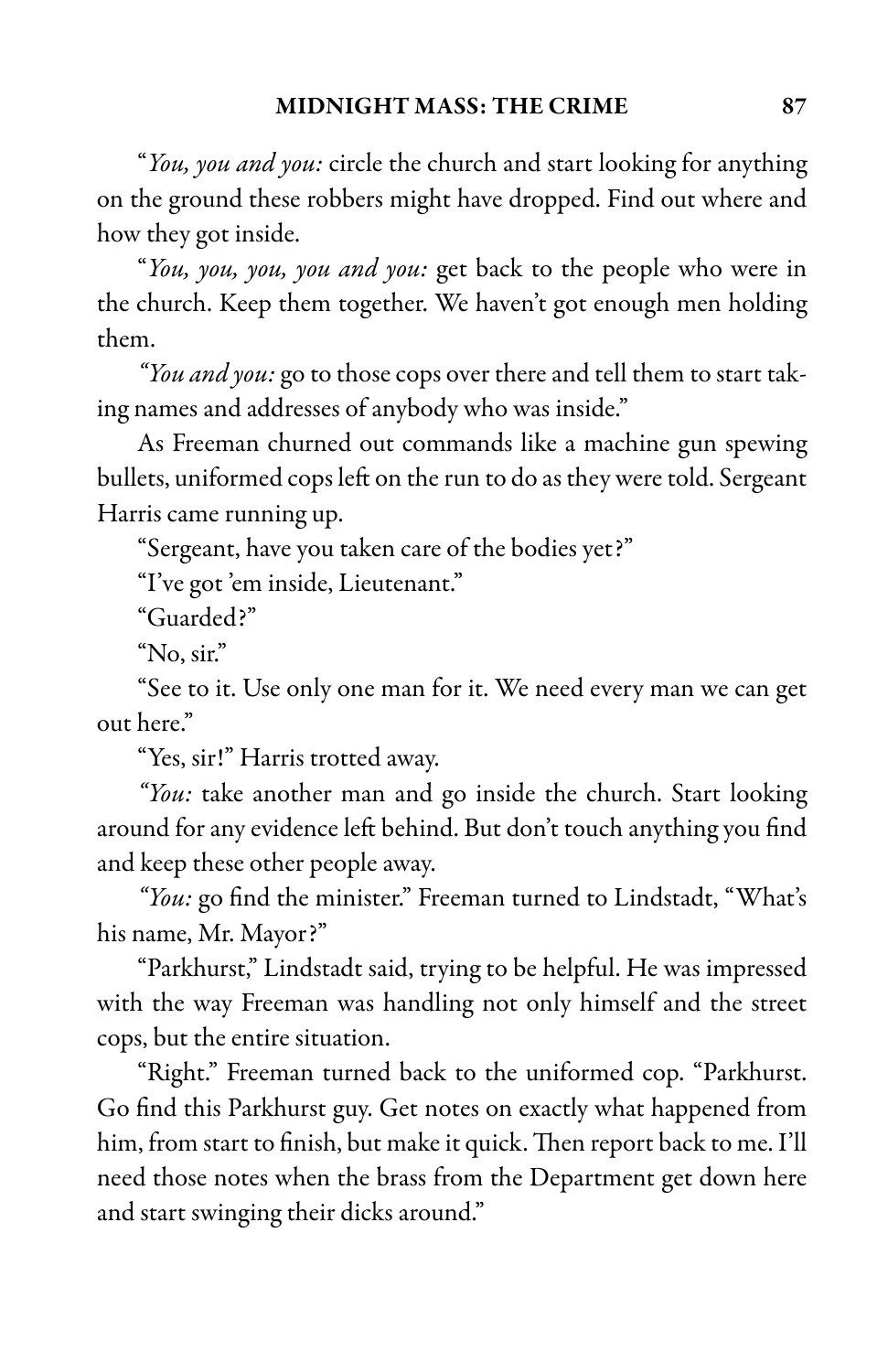#### 88 ANDREW DELAPLAINE

Freeman noticed that the uniformed man glanced over his shoulder at the mayor, but then he looked back to Freeman and saw in his eyes that he didn't have time to coddle the mayor. The cop turned and did as he was told.

Anyway, the sirens were getting closer now. Some men came back to make their initial reports, but Freeman gestured to them to wait.

"You: hop over to the command post, use my name, get plenty of coffee and sandwiches down here. Maybe we can get more out of some of these witnesses if we warm 'em up. We have to start taking statements. MOVE!

"You: tell Harris to start moving the people back into the church. They won't wanna go, but force 'em. It'll be warmer there and we'll keep 'em longer."

The sirens had made it through, and screamed into the night, their blue and red flashing lights digging ominously into the darkness. Freeman began to realize how cold he was. Moments later, Captain Alan Ferguson, C.O. of the Twenty-eighth Precinct, moved toward Freeman, who saw him coming.

"Freeman, how'd you get here so fast?"

"I was just above here when it happened, I guess. Heard it on the radio, Captain. Came right down."

"Good thinking."

There wasn't any thinking to it, thought Freeman.

"I've been very impressed with this detective, Captain," Lindstadt interjected.

Ferguson just now saw the mayor behind Freeman and his face filled with shock when he saw the condition the mayor was in.

"My God, Mr. Mayor, what did they do to you?"

"Not as much as they did to some of the others, Captain. Don't worry about me. I'll heal. What's your name?"

"Ferguson. Twenty-eighth."

"I've already met Lieutenant Freeman, here."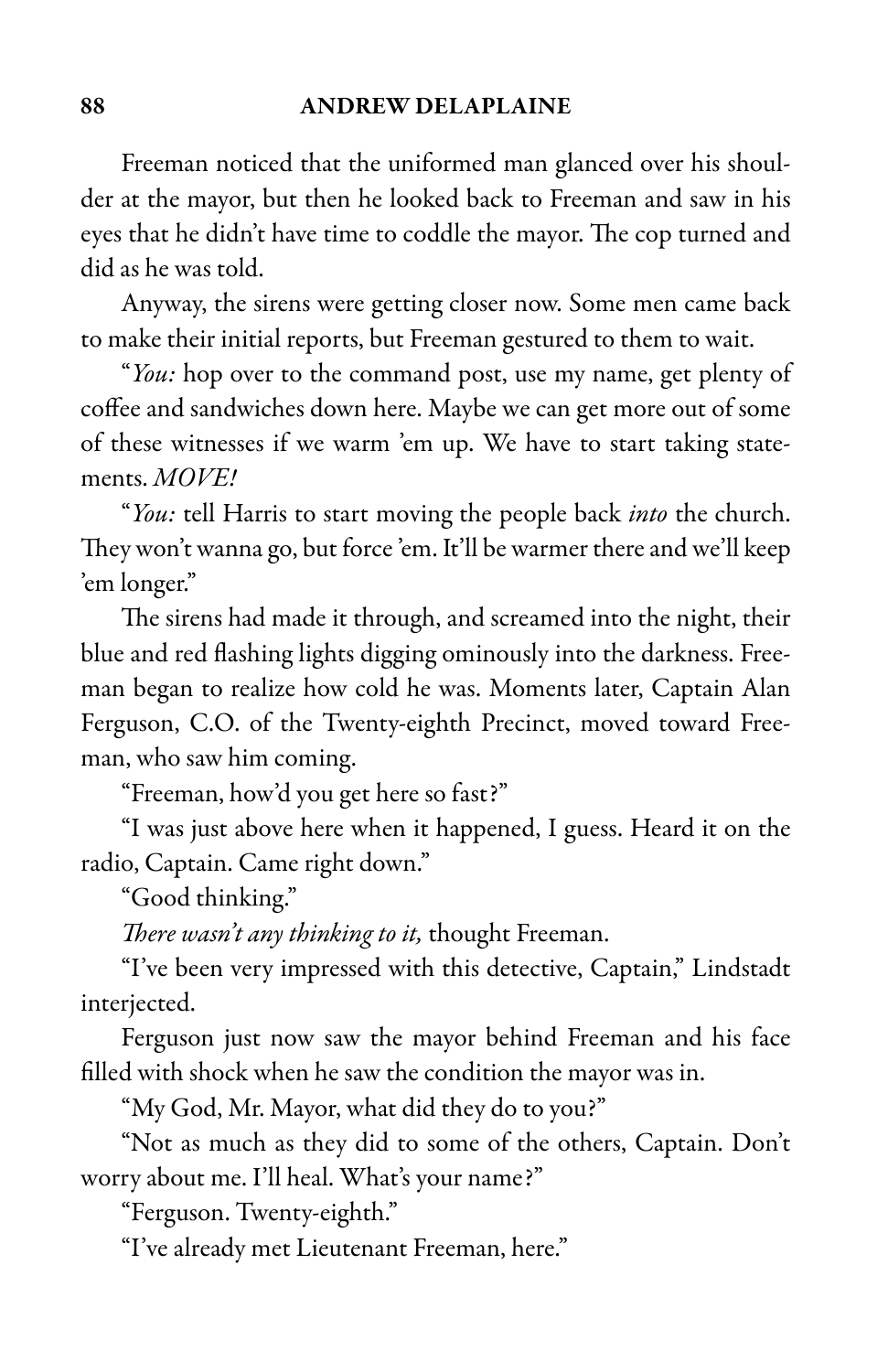A uniformed cop came running up.

"Lieutenant, we've managed to get the mayor's car brought up. It's right over here."

"Why don't you get in your car, Mr. Mayor?" Freeman suggested. "You can get warm there until we can get you some first aid."

"I'll do that, but I'm not leaving here until we get this investigation under way. Because gentlemen," he said with a sternness that impressed both Freeman and Ferguson, "we're going to catch these fuckers and after we catch them we're going to hang'em by the balls!"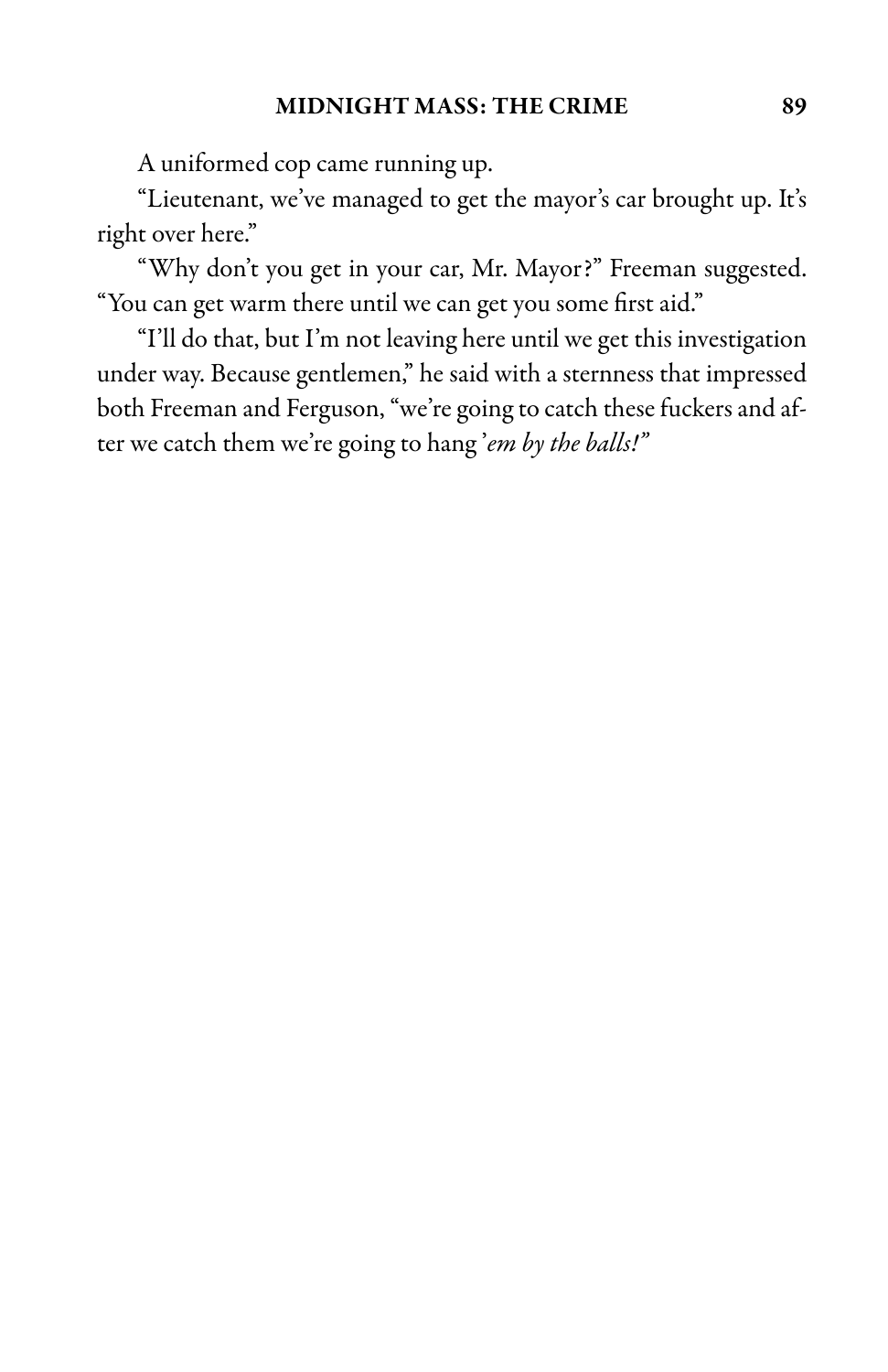## Chapter 17

Freeman went over everything he'd done so far with Ferguson. They walked over to the command post set up between two squad cars. Ferguson's car and many others were now clustered around the command post, creating a Christmas tree effect with all the swirling, blinking, flashing lights. Within thirty minutes, there were upwards of one hundred additional personnel on the scene with more on the way, not to mention countless uniformed men and support personnel.

"What's that smell?" said Ferguson, wrinkling his nose.

Freeman could smell it, too. His right pants leg, just moments ago warm with his pee, now clung to his leg, wet and freezing.

"Beats me," he said.

As soon as he could, Freeman broke away from Ferguson and the command post.

He wanted to start talking to a few people himself. He had not had time to look over the scene or talk to anyone involved in the holdup. And he desperately wanted to do this. All he actually knew so far was still extremely limited:

A. There had been a robbery of the personal effects of the members and staff of Trinity Church.

B. Ten to fifteen people had been gunned down.

C. Between eight and fifteen men, depending on who you asked, executed the crime.

D. The men wore masks that looked like the face of Christ, and monks' robes.

Of course, he knew some of the details, but he needed more. He wanted to start with Parkhurst. Mike Harris brushed past him on his way to the command post to report.

"Hold it, Sarge. Where's this Parkhurst guy?" Suddenly, an odd expression came over Harris's face.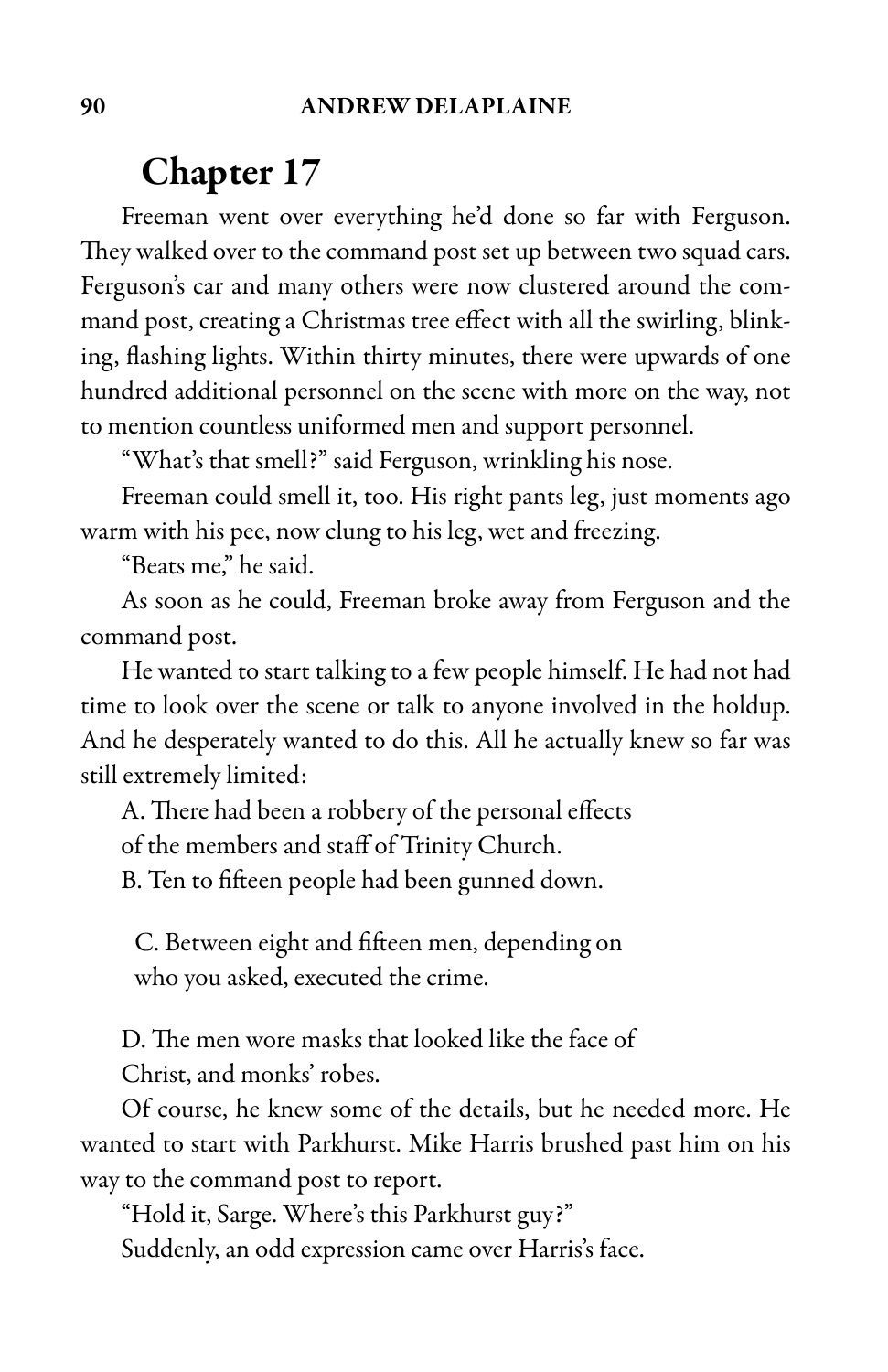### MIDNIGHT MASS: THE CRIME 91

"Lieutenant, I forgot to tell you something."

"What do you mean?" Freeman demanded impatiently.

"Come with me, Lieutenant. You have to see something. It's very, very bad. I don't know how it happened."

Harris turned and started up the stairs into the church.

"I had all the bodies collected inside, and—" his voice trailed off.

"Shit!" Freeman said through grinding teeth, grabbing Harris by the arm roughly and spinning him around. "Now, what is this?"

"It's John McTaggart."

"What?" he screwed his face up as he asked the question. He was lost.

"Dead."

Freeman looked at him for a long second and blinked, trying to put two and three and a half together and get four. He abruptly pushed past Harris into the church and saw the bodies ranged in a line behind the last pew. He reviewed them carefully. About dozen bodies, some of them very messy and riddled with bullets.

Then he stopped.

At the end of the line was John's body, the arms and legs in odd, angular positions Freeman naturally associated with violent death, but whose gracelessness and degradation he had never been able to accept. But it was the face: one eye was a large gaping hole of black, blue and dark red blood still in the ugly process of caking. The other eye—it still seemed like a good eye—was staring back at Freeman, wide open, startled, horrid, full of fear and sudden defenselessness. He had a "Whahappened?" expression on his face, and you could almost hear the words as McTaggart looked, unseeing, into Freeman's eyes. A silent scream came from his open mouth. The face looked like a rotten tomato had been thrown at the eye, spattering everything, right on target.

Only it hadn't been a tomato.

"He was such a mess, at first I didn't recog—"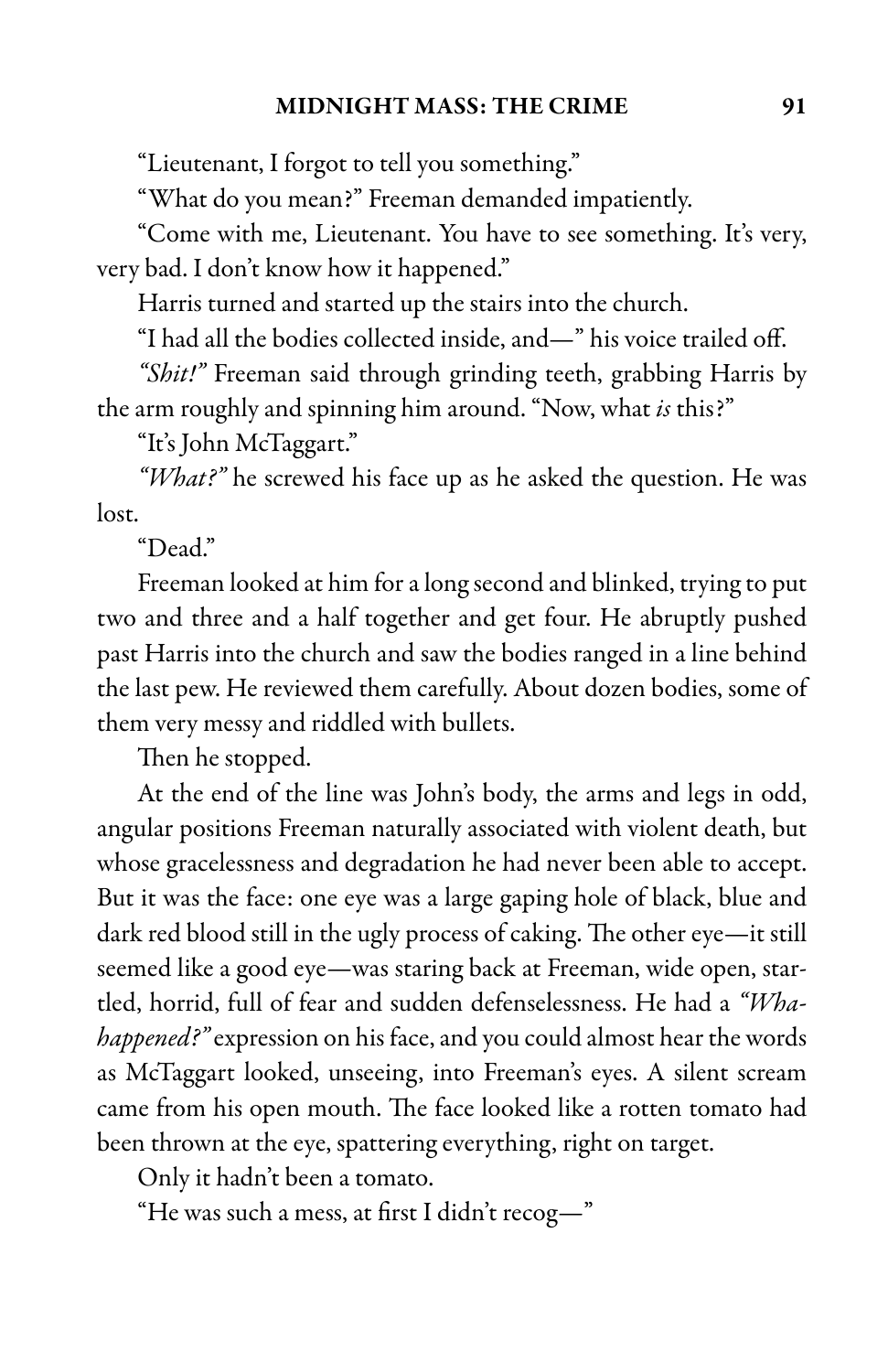"Shut up," Freeman said with a soft intensity that didn't conceal a basic anger chewing his gut. Harris nodded like a dumb ass and moved away.

Freeman stared at the body, not really thinking anything, but feeling everything at the same time.

What about Patricia? And the twins?

After three-quarters of a bottle of black Jack, he wasn't just operating at ninety percent. He was hovering around the big one hundred mark.

Snap!

"Sergeant!" he called, going after Harris and catching him under the portals.

"I'm sorry, Lieutenant."

"Right," Freeman said quickly, as if he were discussing his sore feet or the cold piss on his pants. "What was he doing here?"

"Just stopped out of curiosity," Harris shrugged. "That's what he told me. He was on his way up to Big Dot's to find you. Said your cell phone was off. Toughest damn luck, you know?" Harris shook his head sadly.

"Yeah, real shitty, all right. Real shitty. Okay, back to what you were doing."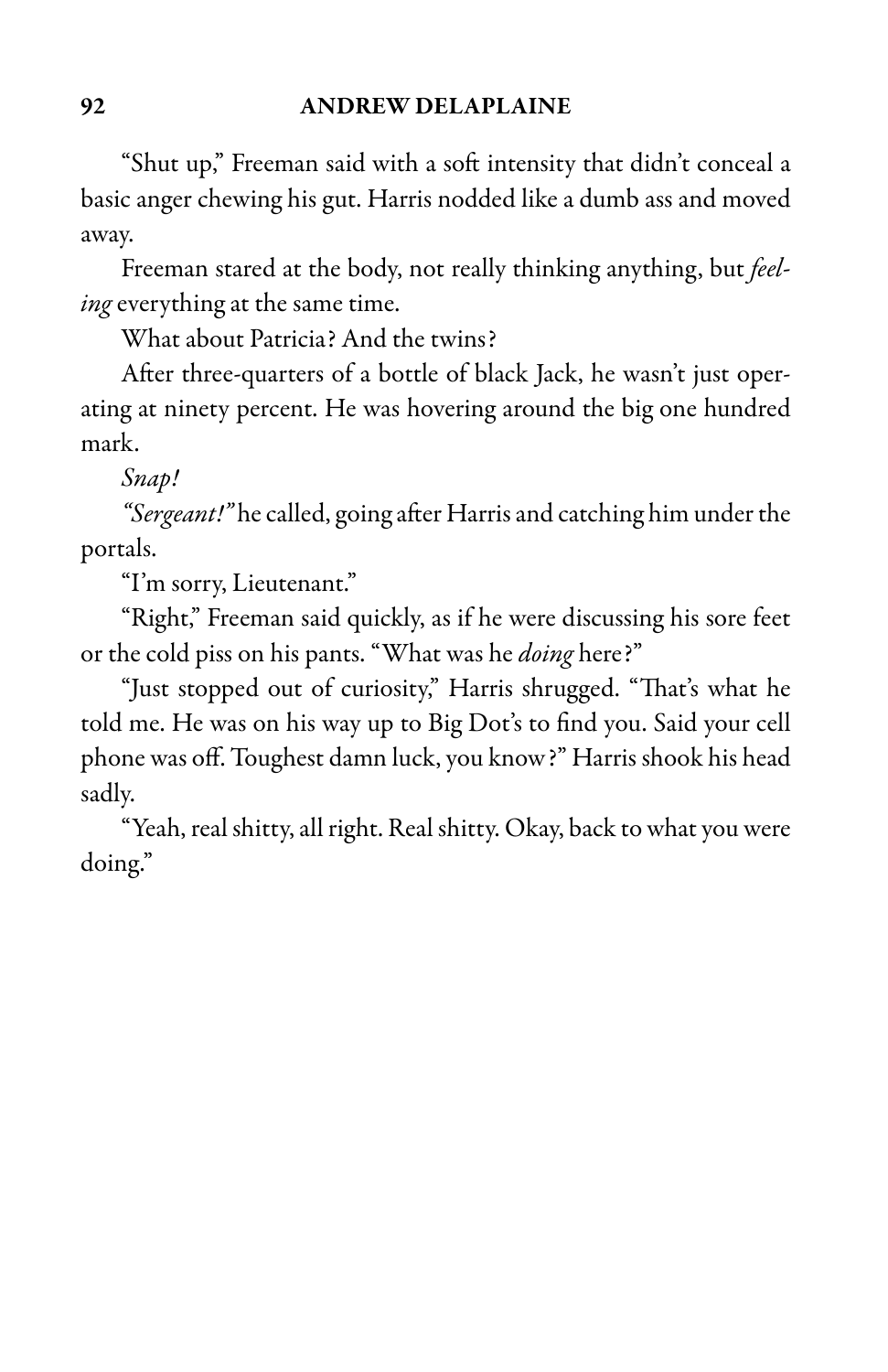# Chapter 18

Freeman went looking for Parkhurst, but couldn't find him in the church. When he went back outside, he saw Ferguson standing by the mayor's car as a couple of white-jackets administered first aid. The mayor's aides were cluck-clucking around His Honor like agitated chickens. Mrs. Lindstadt was in the back seat of the car, the mayor sitting in the back, too, but with his feet swung out through the open door onto the street. The motor was running so the heater would warm the car up a bit. The group had been joined by Gus Haffey, the commissioner, and his people. Freeman found himself thinking how happy he was that he wasn't a precinct commander or even worse, in the exalted position of police commissioner. When no one knew who you were, you had the closest thing to freedom available in life. Especially in New York.

The three big shots were an odd combination. Lindstadt with his nervous energy, a small, compact little man who fairly bristled with a let's-get-something-done-about-this energy that never seemed to taper off. It apparently appealed to the voters. His beetle-brows never slackened, his eyes were always squinting with intensity, his lips twisted into a serious frown.

Ferguson, Freeman's C.O., was just the opposite: an easy-going man, tall (six-four), and All-American basketball player (center) in college, sandy hair, still holding its color although Ferguson was fifty-two, a clean-scrubbed face, an easy smile, confident nature, friendly, an authoritarian because of his rank but not by nature. A fine man, but nota super cop.

Next to him Police Commissioner Augustus Haffey knelt at the mayor's knee, huddled in conference. Haffey was just over six feet, with reddish hair, brown freckles all over his wrinkled, experienced, fiftyeight-year old face. He could get so mad and scream so loud that any man with a token mind would lose himself in a crowd at the mere hint that Haffey was irritated. But he was a good man, passionate, extreme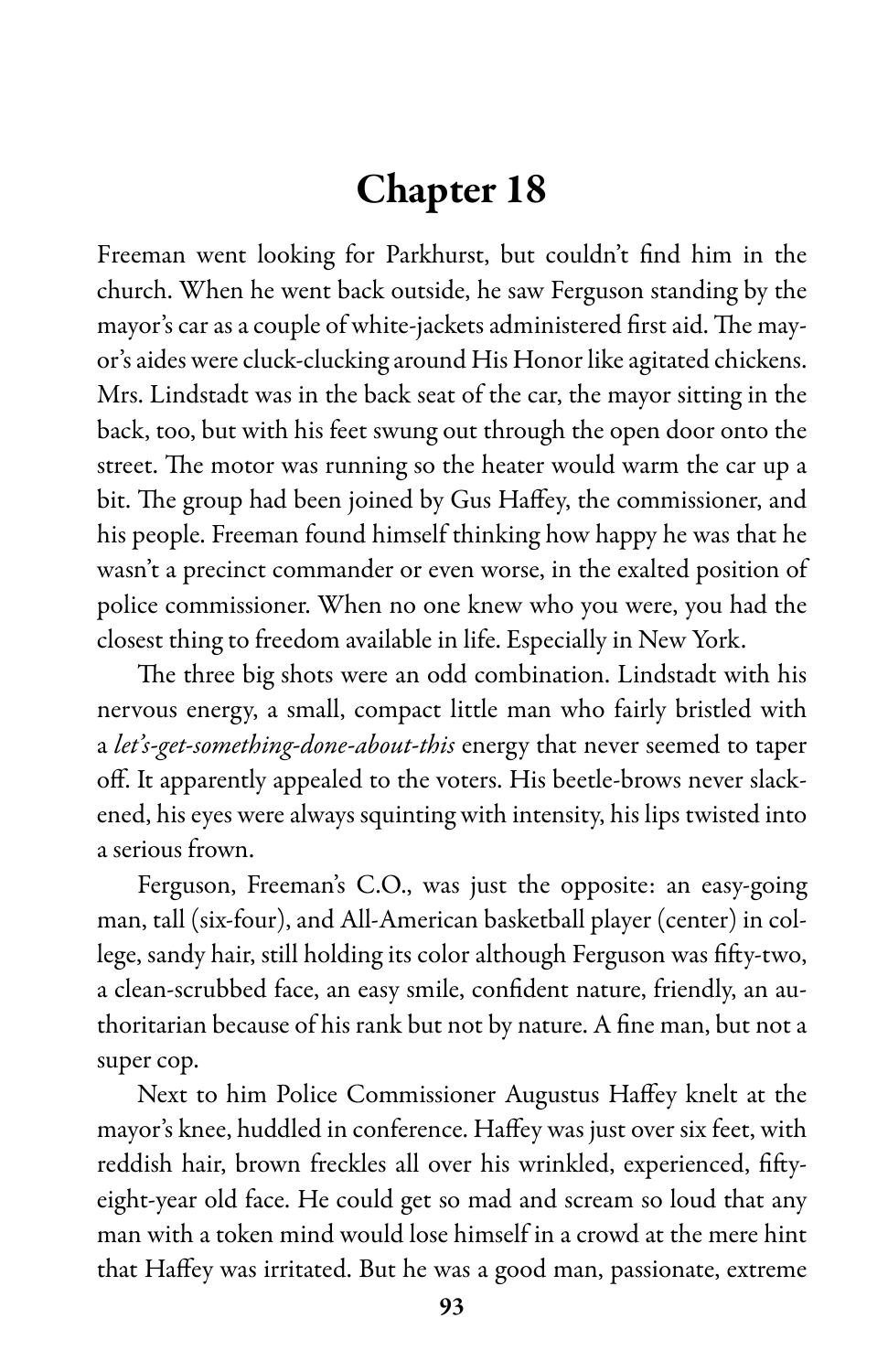in his likes and dislikes—a good cop who'd worked his way up from the street. He had a keen political side, which accounted for such an amazing career. Lindstadt had appointed him commissioner.

When Freeman finally found Parkhurst, he couldn't tell him much more than anyone else who'd been inside during the holdup. The Jesus Christ masks, the machine pistols, the brutality, the ruthlessness, the enigmatic leader who held the other robbers together and handled everything with such finesse, the hymn-singing to cover any noises (like the gunfire), the obviously methodical, well-thought-out plan that—well, simply put, just went perfectly.

The crime was a mind boggler.

As Freeman finished with Parkhurst, Edward Quigley came over, and, looking at the others hesitantly, spoke bluntly to Parkhurst.

"We're having a special meeting of the vestry the day after Christmas. We want you there."

"You may rely on my presence."

Quigley opened his mouth to say something more, thought better of it, and turned to go find his family.

At this point they saw Janie Parkhurst and other members of her group being led away by uniformed men and some detectives who were taking them to make brief statements. The demonstration had broken into bits with the first onrush of people from the church, but most of the participants were still lingering around, either to be questioned by the police, or hooked by curiosity. The demonstration had taken on the proportions of small potatoes by now, completely insignificant.

Freeman watched as Parkhurst and his daughter exchanged long looks, but neither's face softened. No words passed between them. Parkhurst's expression showed the pain he felt, the awful degradation of the robbery. You could tell he took it personally, like a hard slap in the face.

The police routines proceeded, more units arrived and orders flowed steadily down the chain of command (that made all police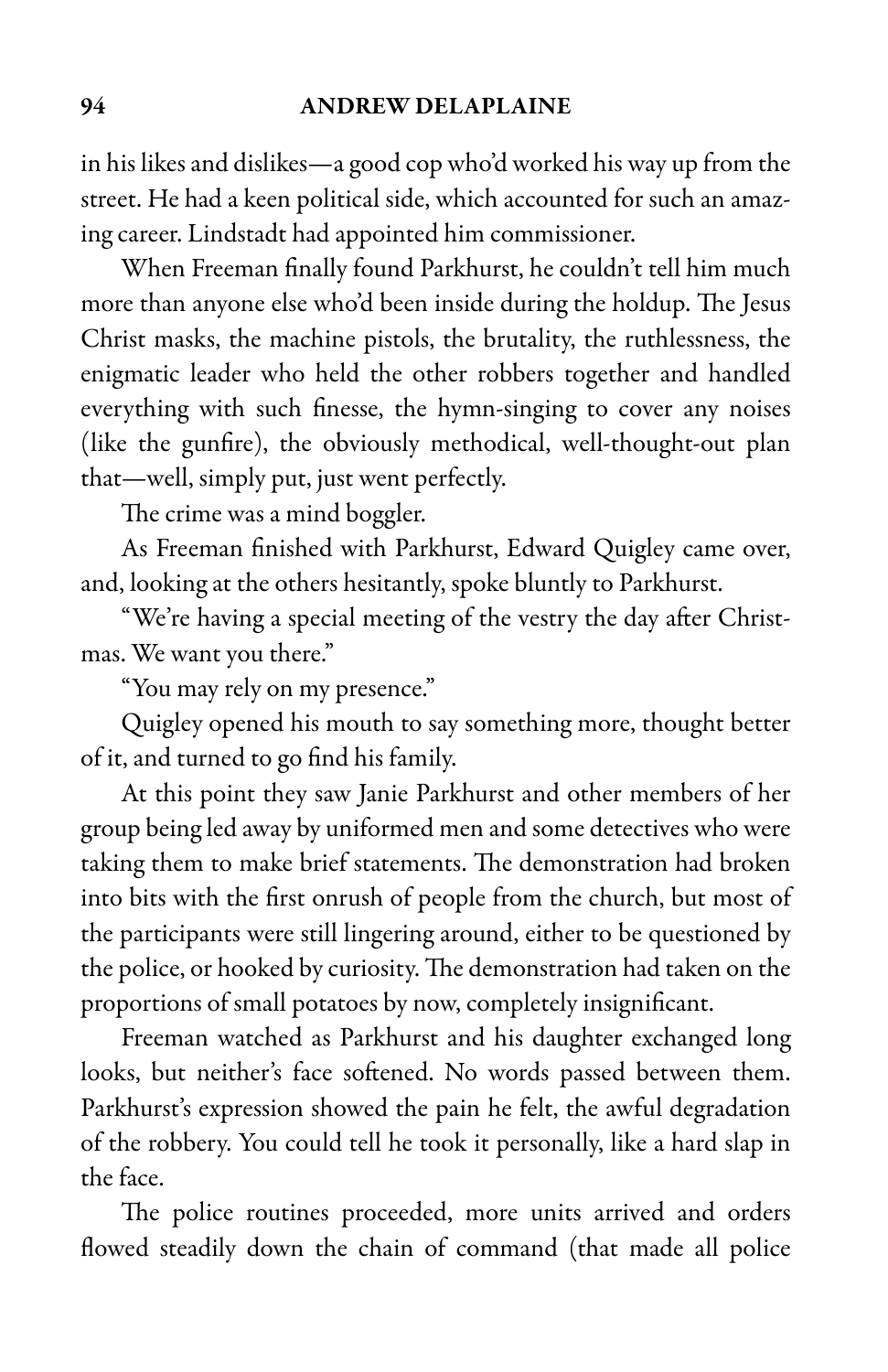forces function properly) from Haffey and Ferguson and the inspectors gathered at the command post near the mayor's car.

Then Richard Whitney, who was standing nearby, asked Parkhurst something that seemed to Freeman about the most unimportant thing in the world.

"Father Parkhurst, what should I tell people about services tomorrow?"

Parkhurst did not hesitate in answering.

"Tell them services will be held promptly as usual. No exceptions. Make that firm and clear."

"Yes, Father."

"Excuse me, Lieutenant," Parkhurst said, offering aslight but polite bow, "I'm available anytime you require me."

"Thanks, Mr. Parkhurst. I'll probably have a lot more later on—when the dust settles."

Parkhurst smiled weakly and moved away, climbing the steps up the front of the church. Freeman and Whitney watched him. As the top of the steps, Parkhurst turned, his long vestments flowing in the stiff, inhospitably cold, made more intense by the brisk wind. He obviously was looking on the tangled scene below. A sad, resigned shake of the head before he turned and disappeared within.

"He's going back to his chambers to disrobe," Whitney said, looking after the rector with genuine, unadorned affection and respect.

"Like him, don't you?" Freeman said, sliding a Winston from his pack.

"Very much."

"I noticed everybody doesn't seem to get along so well around here, though."

Whitney looked at him and frowned.

"You mean Ed Quigley. That's understating it."

"Overstatement's my specialty. Just ask my chief," Freeman smiled. "What's behind all the heat?"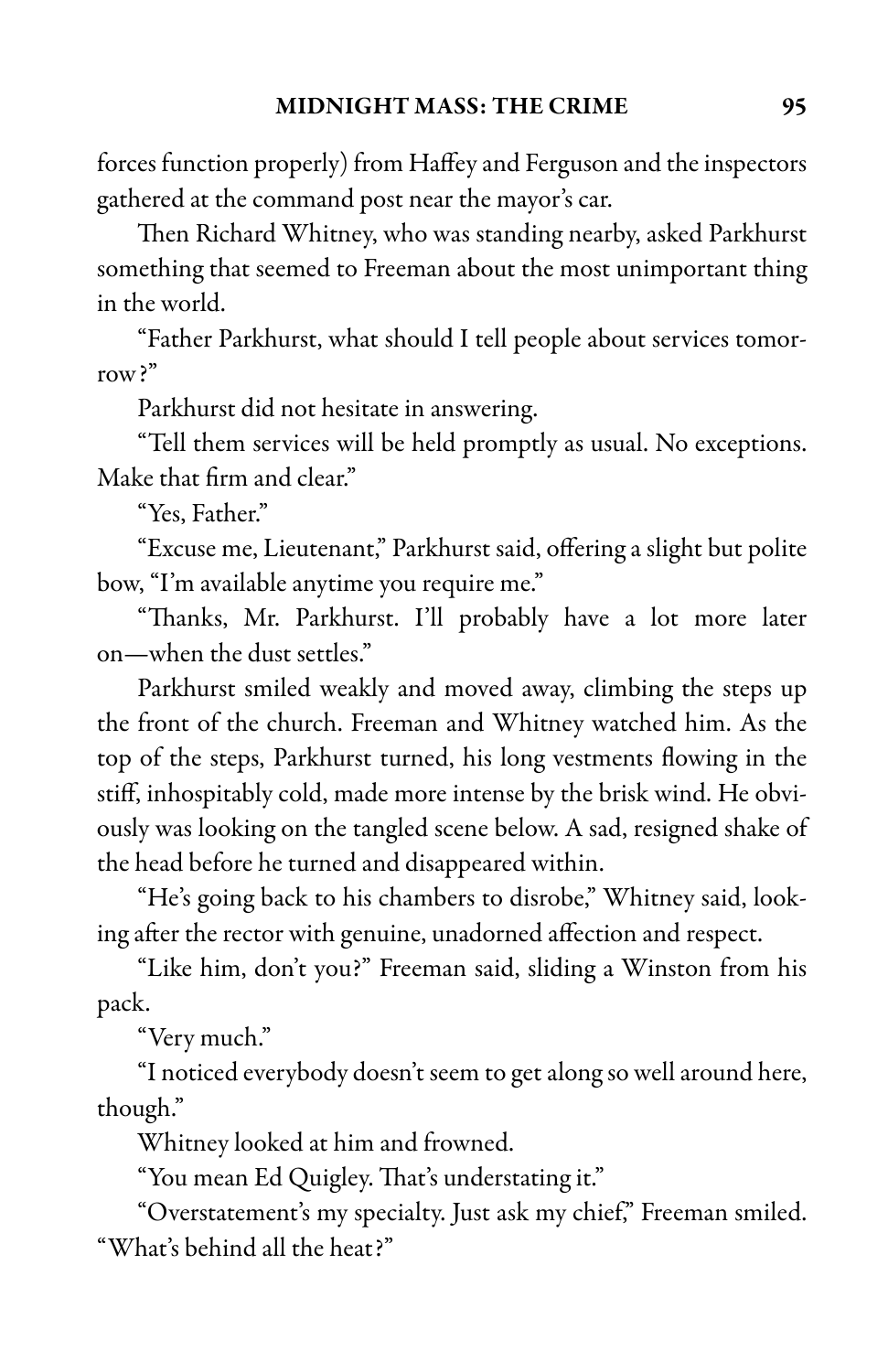Whitney explained the situation: the dissatisfaction with the vestry ever since Parkhurst's daughter began the Front, how the great deal of media attention focused on Janie Parkhurst adversely affected the public image of the church, the decline in revenues.

Blah, blah, blah.

"I knew about all that. I read the papers, too, you know. The *Times*, even. But ... is that it?" Freeman shrugged.

"That's it, Lieutenant. Isn't it enough? People are starting not to like Father Parkhurst anymore."

"They're taking sides?"

"Yes."

"They really blame him for his daughter because she turned out to be a dyke?"

Whitney gave him a pained look.

"People in Trinity Church are pretty sensitive to things like that, Lieutenant."

"Meaning I'm not, I suppose."

"Let's just say they hold Father Parkhurst accountable for the church's reputation. He is the one who has to maintain it."

"Too bad he's having such a tough time of it," said Freeman, shaking his head.

"Yes, it's very bad for him."

"And adding the robbery to everything else?"

"Yes. It's not his fault, of course, but it reflects badly on him. After all, he is the rector."

"A lot of tough breaks."

"Yes."

"And it's Christmas," Freeman couldn't help a little sardonic laugh. Whitney looked up at him sharply.

"He's the most prominent clergyman in the Diocese. He ought to be bishop."

"And the bishop knows it?" Freeman asked.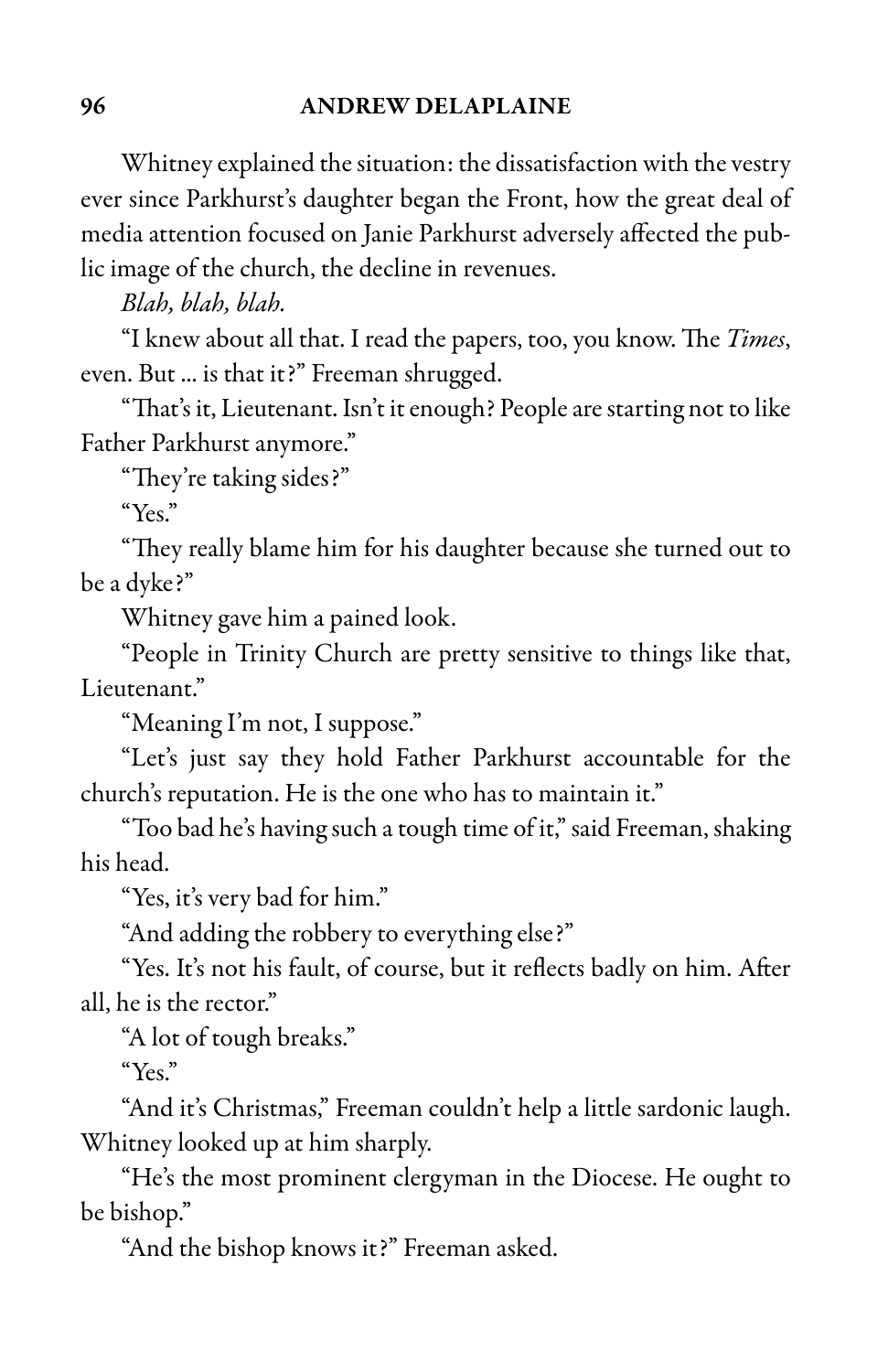### MIDNIGHT MASS: THE CRIME 97

"Everybody knows it, especially Father Parkhurst."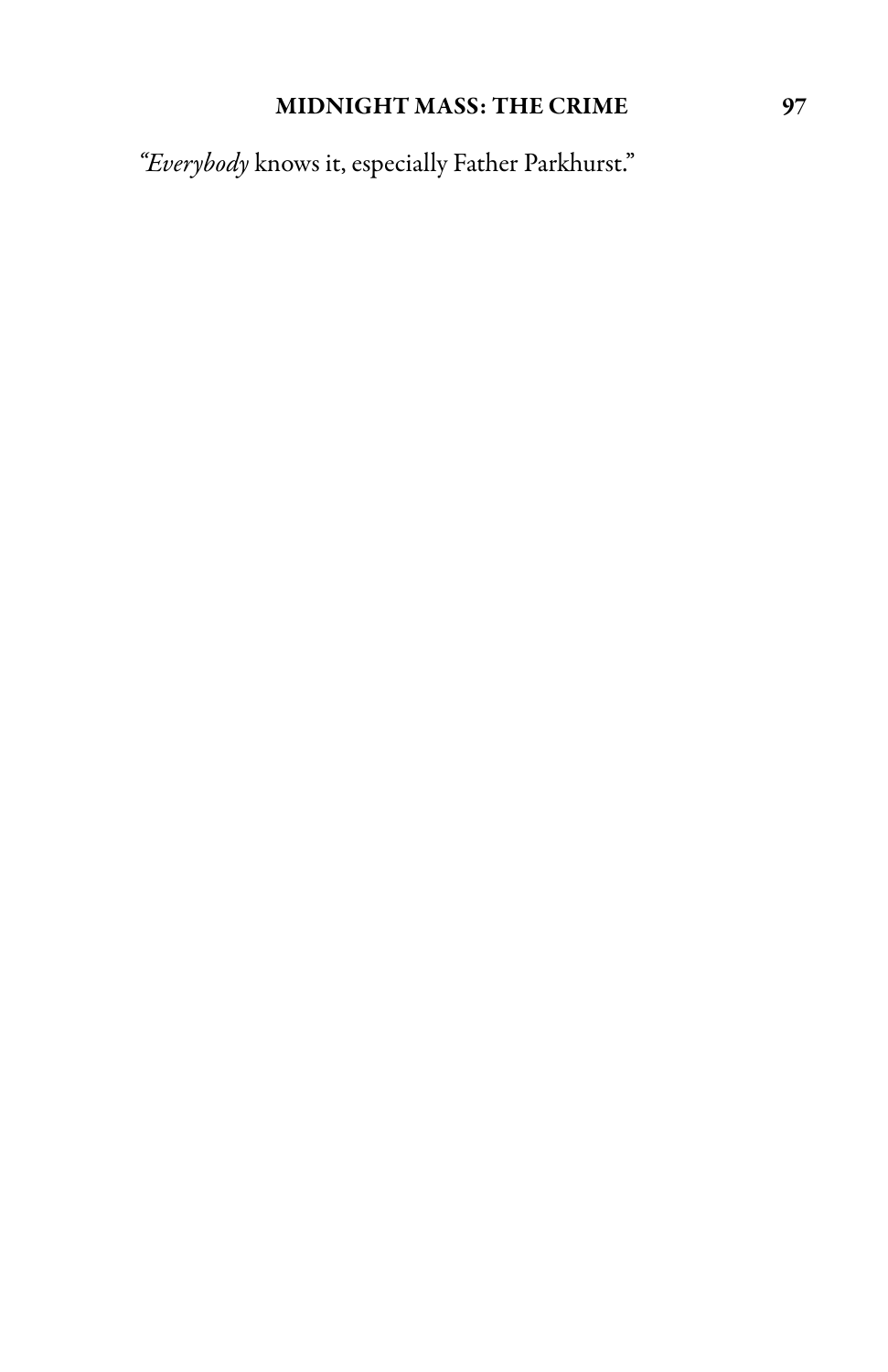# Chapter 19

Freeman went over to see Randolph Gerard, who was getting blood transfusions by white-jackets. He was unconscious, and they were working to stabilize him until they could get him into an ambulance.

Parkhurst had mentioned to Freeman the incident at the rail involving the bonds, and that Gerard claimed the bonds were his. Freeman's ears had perked up on hearing about the bonds. This added an unforeseen wrinkle to the entire crime. A layer that made it much more interesting to Freeman.

Mrs. Gerard eyes were still wet from weeping. A uniformed woman cop was holding her, trying to calm her down, and she'd been given a shot to tranquilize her.

Through her sobs, he got the story. A Charles Kolsnar who worked for Gerard, Nugent & Company apparently had embezzled some \$200 million in bonds, been brought into the church by the Gerards, trapped there when the church was sealed off, and had the bonds taken from him along with everything else. Freeman had to smile when he heard all of this, and the irony of it made him wonder what this Kolsnar character must be thinking of the whole escapade. The \$200 million considerably upped the entire take. This Trinity case had suddenly become very big: multiple-homicides, embezzlement, robbery, conspiracy, etc., and probably illegal parking for the getaway car(s).

"Lieutenant Freeman, you'll want to talk to two men we've got over here"

The uniformed man took him over to the two ushers who'd been forced into the church just prior to the robbery by a man dressed like them. As far as Freeman could learn at this point, this impostor was the only one of the gang not wearing a mask. He would have to get these two men to go through the mug books to find this mysterious "usher."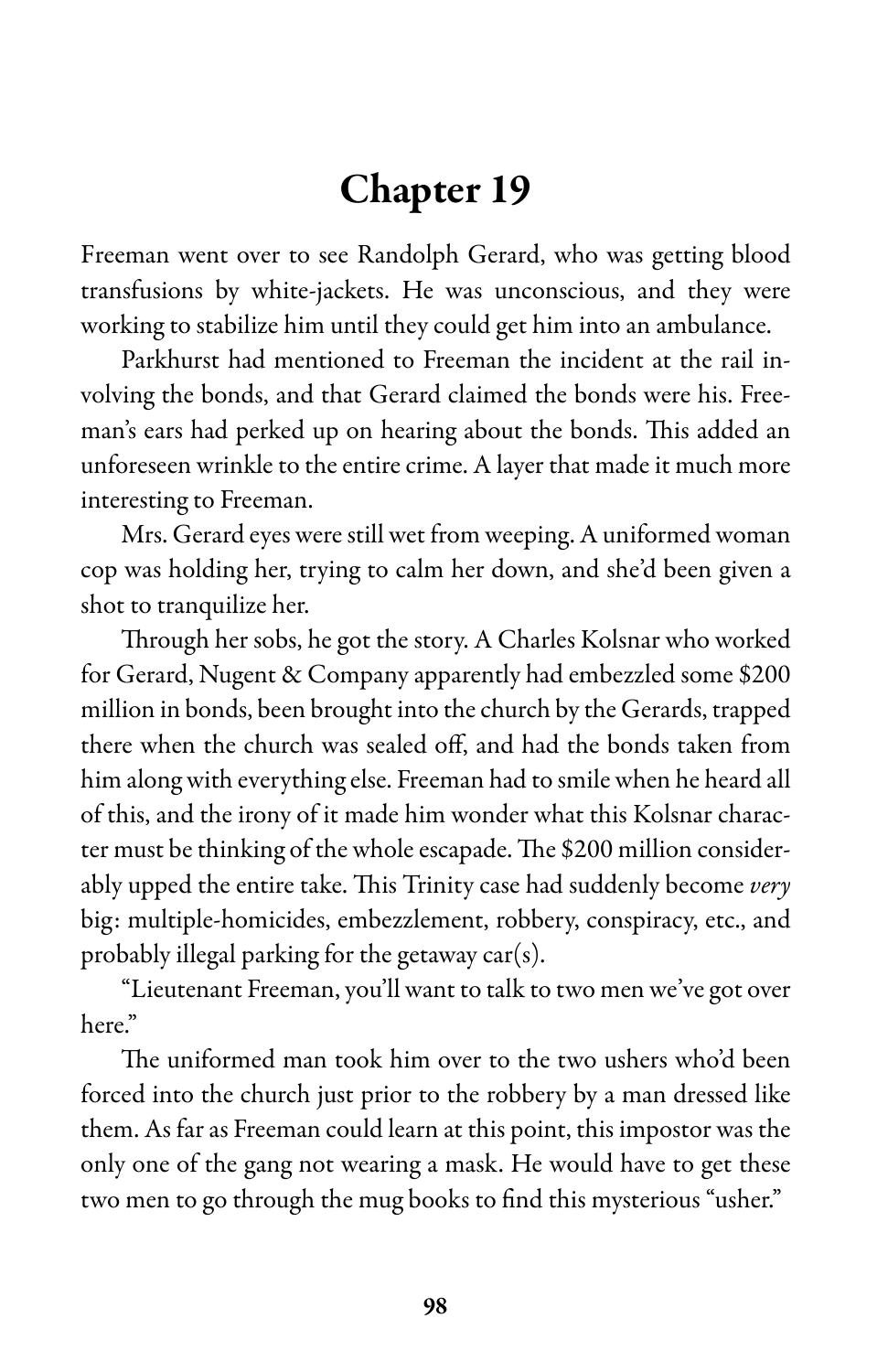As he continued questioning the two ushers, he saw his friend Rafaela Salguero, as assistant medical examiner, come up the steps into the church.

Salguero was in her mid-thirties, and one of the best criminologists in the world. She was the "sexy Latina" from Miami, half Cuban and half El Salvadoran. She was 5'9", slender in build, had thick wavy black hair you couldn't wait to run your fingers through. An olive complexion and seductive black eyes completed the package.

"I'll be right back," Freeman told the ushers. "Don't go away."

He went over to Salguero, who saw him and smiled.

"Pretty nasty business," Salguero said.

"Yeah."

"I want to see the bodies before the boys take 'em downtown and we start cutting."

She wrinkled her nose.

"What's that smell?"

"The bodies are over there," Freeman nodded, his hands in his pockets. Salguero started to move in that direction. "McTaggart's one of them."

Salguero turned, her face fallen.

" $N_0$ "

Freeman nodded.

" 'Fraid so."

"Shit. He was a good kid."

"Yeah," Freeman said.

"Why was he here? He wasn't on to something, was he?"

"No, don't think so. Couldn't have been. Nobody was."

"Aw, shit," said Salguero, her nose wrinkling up toward her eyes. She was taking it pretty badly. "That's terrible, Amos."

"Pretty shitty, huh?" Freeman mumbled.

"Yeah," said Salguero, sadly. Suddenly, she snapped at him: "Get out of here, Freeman, and let me do my job."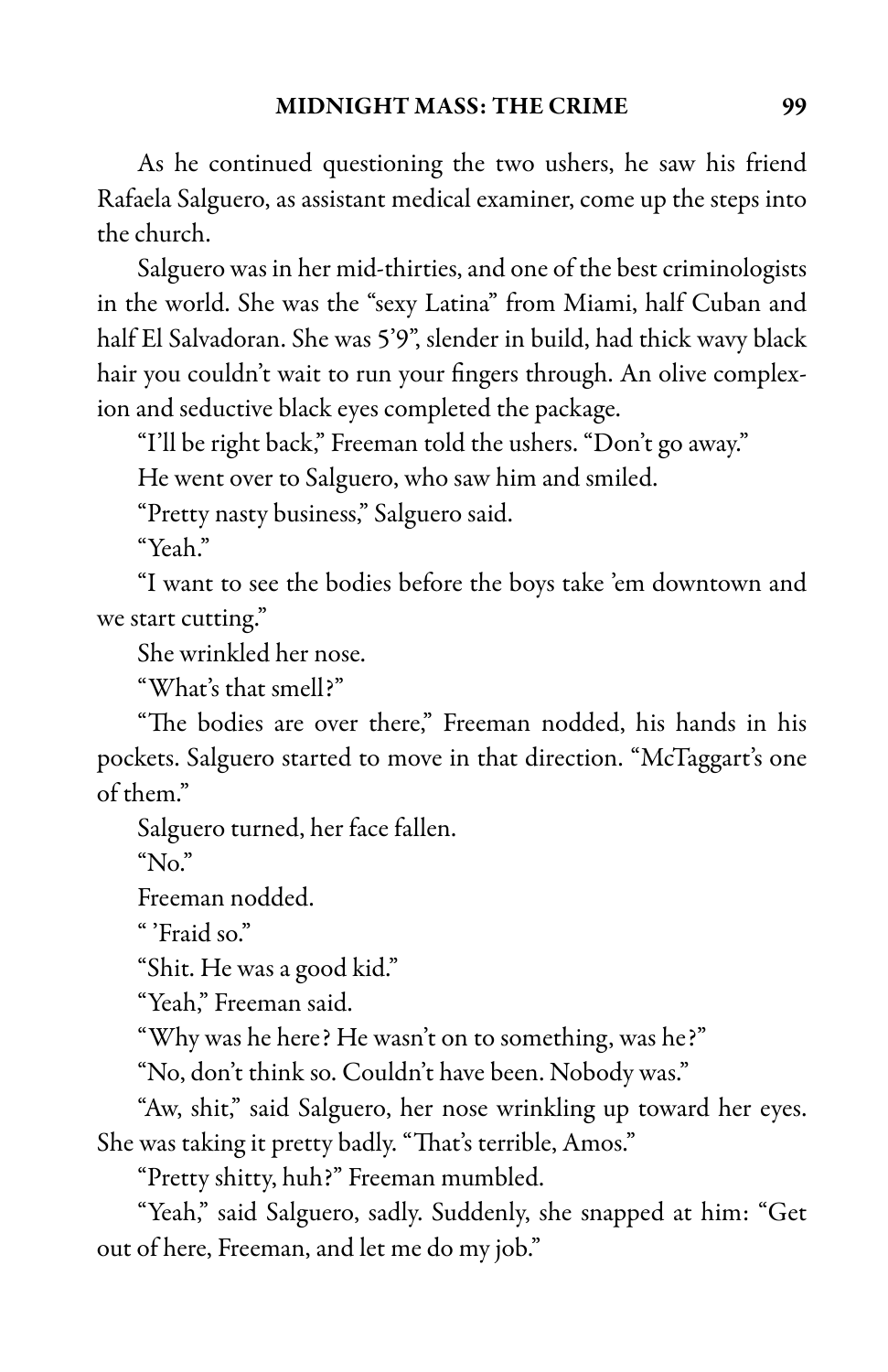She didn't fool Freeman. He didn't say anything more, but turned and went back to the ushers. Something was bothering him, nagging him, but he couldn't put his finger on it. Something about McTaggart. Something so painfully obvious that it was eluding his conscious mind. Sergeant Harris was talking to the ushers when he got back.

"Now let me get this straight. The guy out front all the time while the service was going on was the same guy that pulled a gun on you and forced you inside before things got going?"

The ushers nodded as one.

Harris turned to Freeman.

"Why, that's the guy I talked to outside."

"You talked to him?" Freeman asked.

"Sure."

"Well, good. That'll be another eye looking at the mugs."

"Sure I talked to him. When I came up to the doors. A man and his family were trying to get inside and this usher kept telling them no because of the fire limits, and the TV people were asking him about the demonstra—"

Harris stopped cold.

Freeman's eyes lit up. He took his hands out of his pockets, forgetting the cold.

"They had a *camera* on him?"

Harris bobbed his head up and down dumbly, and an excited smile broke across his face.

"For cryin' out loud," Freeman muttered, already moving away.

With Harris following, Freeman went running down the steps and into the mass of people, beyond into the tangled traffic and crowd of people on Broadway. On the sidewalk opposite was the news crew, making its live reports from that distance, kept there by two men in uniform. The reporter was in the middle of a live broadcast. Freeman signaled him to cut it short.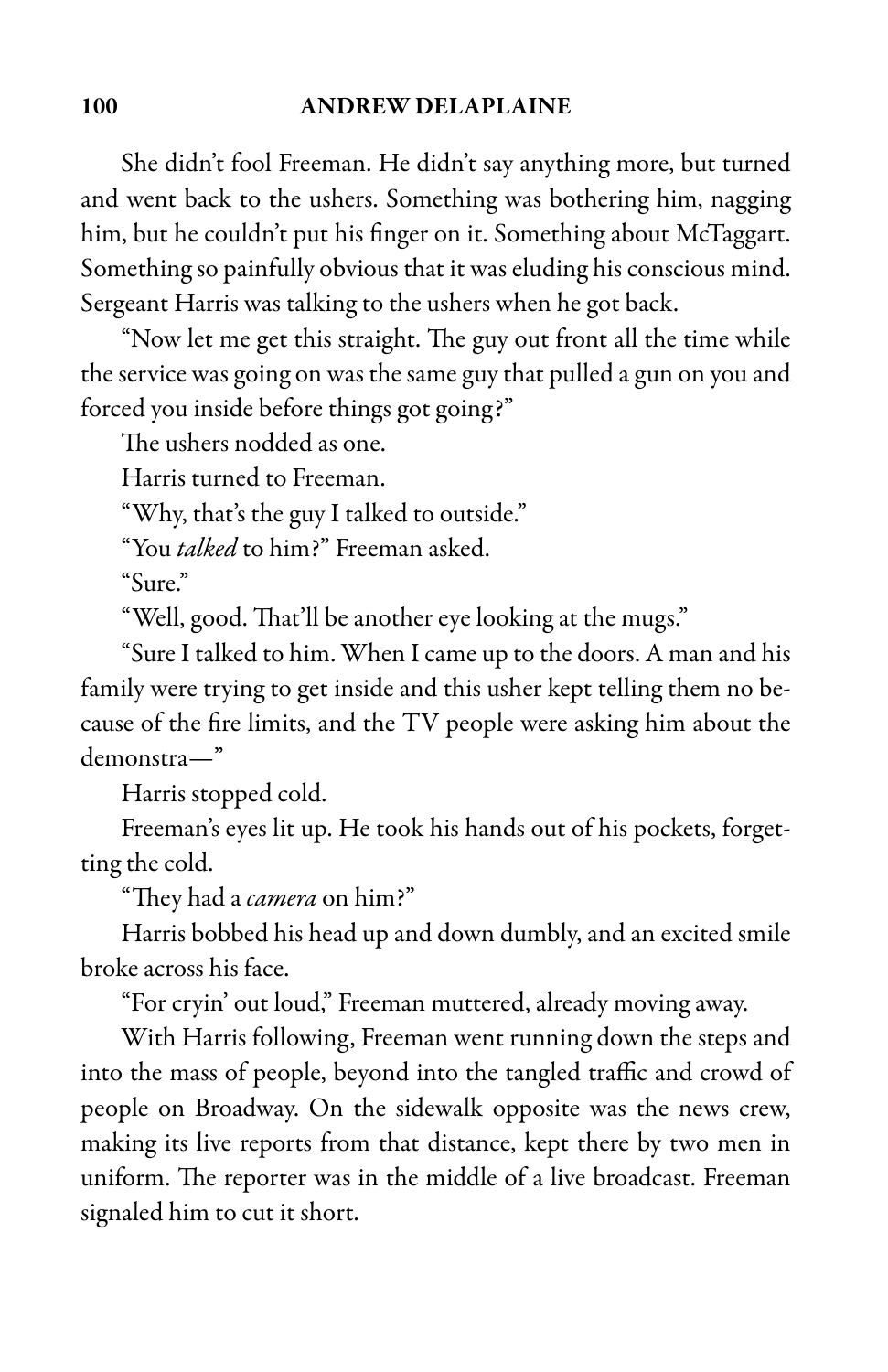"And we will continue bringing you updates on this amazing story of robbery and murder as we learn more facts. This is Brian Anderson, WNBC News, at Trinity Church in the financial district."

The light died slowly, whining down, and the reporter turned to Freeman.

"What can we do for you, Lieutenant?" The tone wasn't friendly.

"This is important, Anderson. You interviewed the usher during the service, that right?"

"That's right."

"Well, the usher was one of the gang."

The reporter's sarcastic tone was a thing of the distant past.

"He was one of them?" Anderson dipped his head and started snapping his fingers, trying to recall something. He looked up with stars in his eyes. "John Fletcher! That's it. That's the name he gave."

"I'm not worried about the name he gave. Where's the fucking tape, man?"

"We transmit directly to the studio, Lieutenant," Anderson explained. "We transmit live and they take what they need in the studio."

The sound man butted in.

"I've got a direct line to the studio, Lieutenant. Why don't you talk to the producer?"

Freeman glanced over his shoulder at the command post across the street. About fifty men were jammed together around it. He turned to the sound man and nodded. If he handled it himself, things would move faster.

"Mobile one, mobile one ..."

When the studio answered, Freeman got on the line.

"This is Lieutenant Freeman, NYPD Homicide, at Trinity Church."

"This is Juan Penudo," came the answer.

"You know the situation here at Trinity?"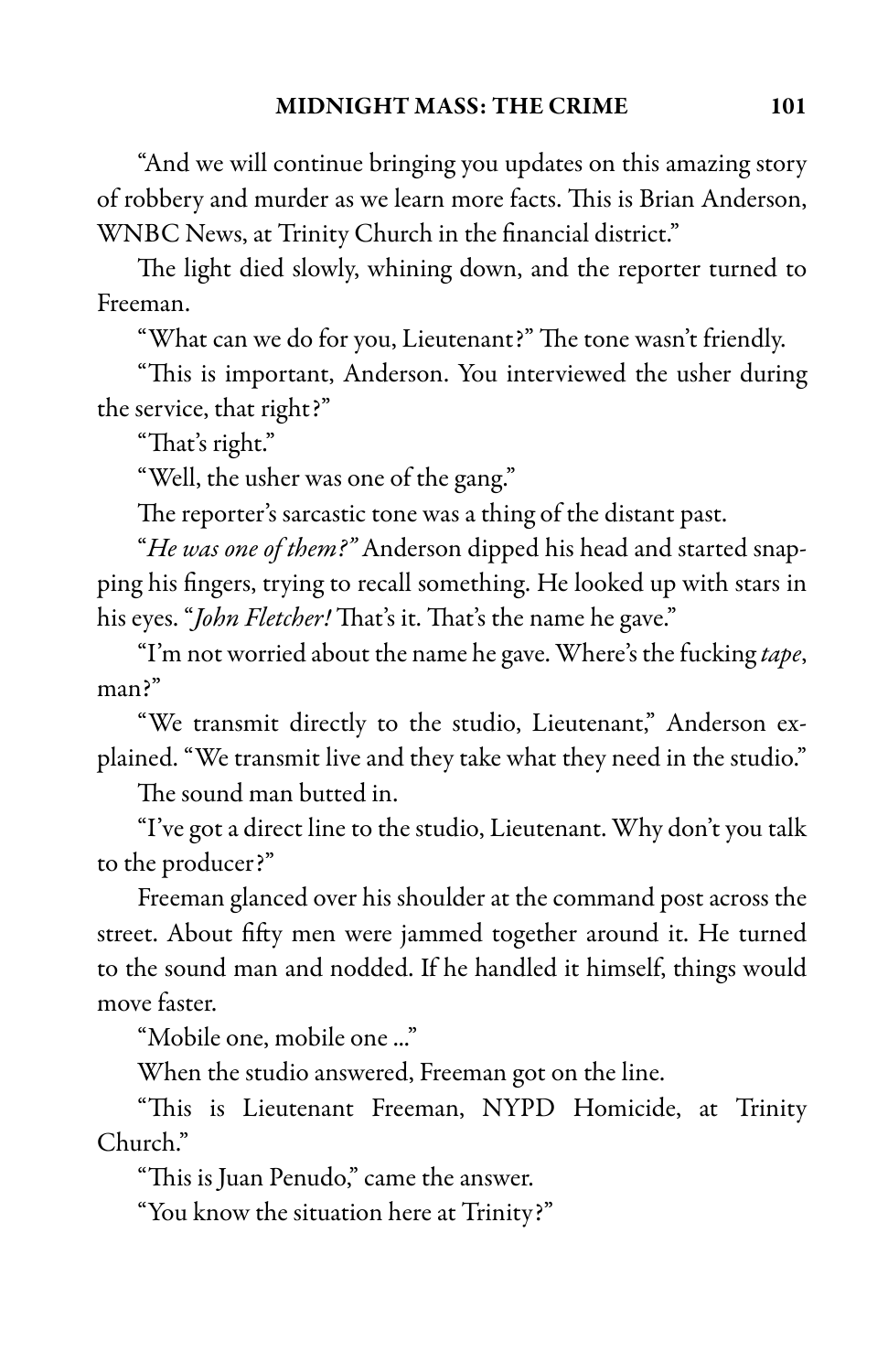"I've been keeping up on it. What's the trouble? Why'd you push our crew outta there?" Penudo was pissed.

"Take it easy, Juan. I'm the cop. Let me ask the questions, okay? Don't worry about your boys. I'll turn 'em loose in a minute. They can do whatever they want. But I need help."

Freeman explained the situation to Penudo.

"We won't destroy anything. If they shot it in the field, we'll have it here"

"Did you destroy any of the footage?"

"Sure," laughed Penudo. "Some of it we throw out right away. Anderson always transmits about ten times more than we need. Likes to see his face on the tube."

Freeman glanced at Anderson, who was frowning.

"Just kidding," Penudo added.

"Good, we'll get a couple of people down there to help you, and I'll be back in touch with you, Juan. Save anything with that usher, okay?"

"Lieutenant, it's yours."

"One more thing, Juan."

"Yeah?"

"You can't broadcast that you've got this guy on tape, okay?"

"C'mon, Lieutenant. You're asking me to hold a story like that?"

"Juan, I'm not asking, I'm telling. I ought to get it cleared for you by morning. That's the best I can do. We want to see this guy before he sees himself."

"Hell, if he knows he was filmed, who are you keeping it from?"

"True, Juan. But you ever stop to think of the rest of his gang that don't know he was filmed? You want my job? Listen, call it regulations, call it police pressure, call it a crock of shit for all I care, but don't put it out till you get something cleared by my bosses. We got the mayor here. He'll have plenty to say about this. Maybe you can run it by morning."

"All right, Lieutenant."

"Thanks, Juan. I owe you a cup of coffee."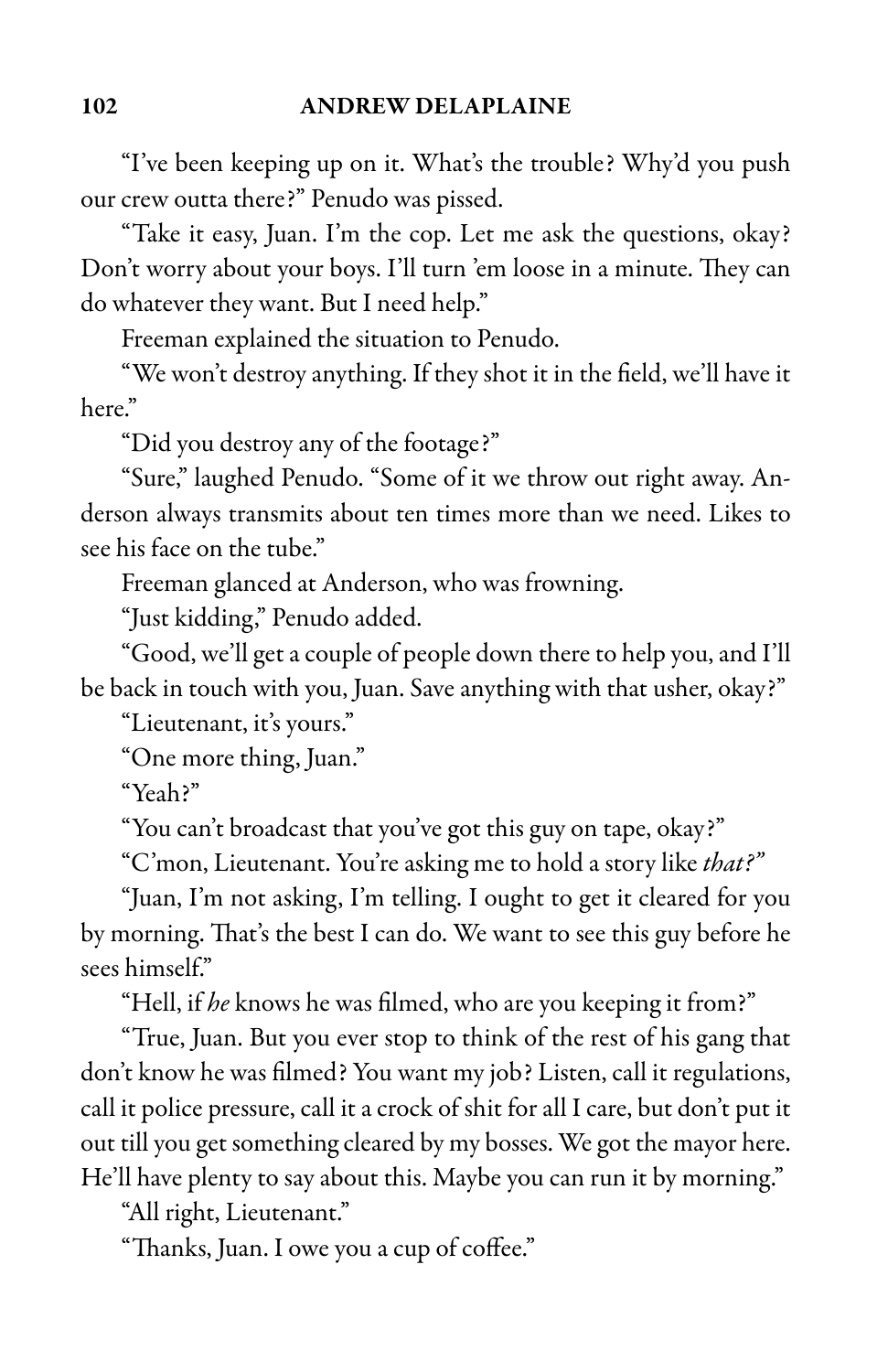"I want a café con leche served in Florida."

Freeman nodded with a smile, handing off to the sound man, shaking his head.

"Hell, I think I will buy the son of a bitch a cup of coffee."

"What about us, Lieutenant?" Anderson asked.

"Do what you want, but keep out of our way. Fair?"

"Fair enough," said Anderson a little more tersely than Freeman would have liked to hear.

Fucking generous is what it is, thought Freeman as he crossed the street back to the command post. A high-rolling lump of big wheels in city government and the department was now milling around the mayor's car and the squad cars arranged in a rough, angular circle that made Freeman think of covered wagons preparing to defend the camp against an Indian assault. He recognized the deputy mayor, two deputy inspectors, a chief inspector, two deputy commissioners and three precinct commanders. He wasn't sure who was running things.

Probably nobody, he thought.

He spotted Commissioner Haffey leave the chief and his deputies and go over to the mayor's car where Lindstadt was telling Deputy Mayor Marlton about the robbery. Freeman walked over behind Haffey.

"Excuse me, Commissioner?"

"Yeah?" Haffey whirled around, surprised.

"Who do we make our reports to?"

Haffey looked over Freeman's shoulder. "Chief Fowler," he called, gesturing.

Chief Inspector Joseph Fowler came over. But Lindstadt looked up, displeased.

"Make your report to the Commissioner, Freeman. I want to hear it."

Haffey looked around at the mayor, then back to Freeman, surprise filling his face.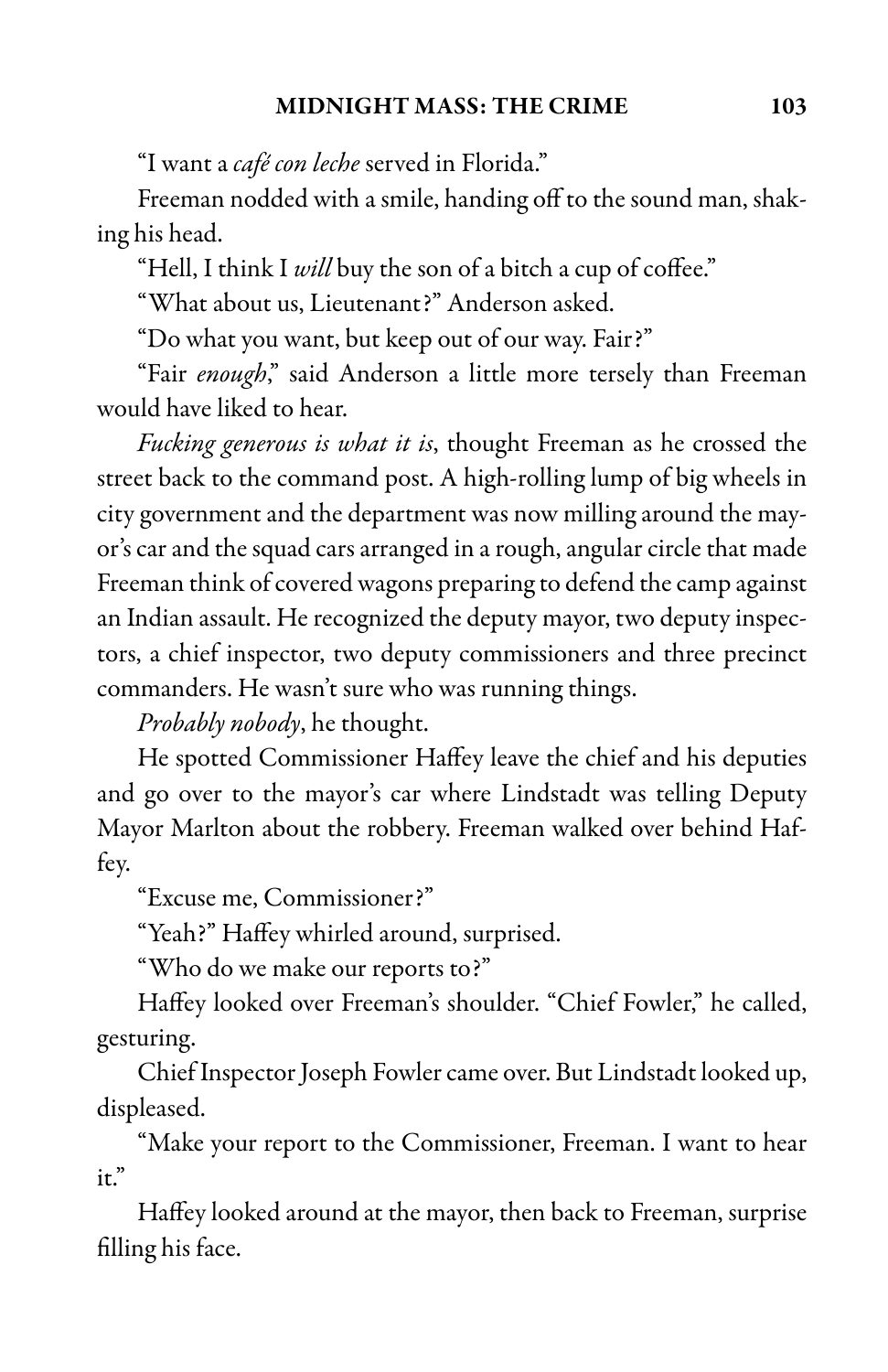"Who are you?"

"Freeman, Homicide, Twenty-eighth."

"He was the first detective here, Gus. Was doing a good job, too, until the rest of you got here and screwed everything up."

"Report," Haffey ordered, his voice unemotionally professional, but the effect he was trying to create was too strained. His freckles got darker, and his anger was showing through. By now, Chief Fowler was standing next to them with tight lips, as well as Captain Ferguson, who'd come over with the chief. They'd heard Lindstadt's remark, too, and there was some natural testiness arising from Lindstadt's suddenly high opinion of Detective Lieutenant Amos Freeman.

"We got a lucky break, Commissioner. I've talked to the two head ushers. Just before the robbery, they were forced inside by a man with a gun dressed in a dark suit and wearing a carnation. He was one of the robbers. He sealed off the front of the church and pretended to be an usher. He kept everybody else out."

"So? What's so important about it?" Ferguson asked, trying to knock Freeman down a notch or two, but with a friendly, patronizing smile on his face.

You should learn to shut the fuck up when you don't know what you're fucking talking about, thought Freeman, but it wasn't his place to say that.

"It's obvious, Captain," said Chief Fowler, a bear of a man with a pot belly and granny glasses covering pinhead eyes, smothered on his face by his fat cheeks, but an excellent cop. "The fake usher wasn't wearing a mask. The ushers can identify him, Freeman?"

"Yes, sir, but there's more. The WNBC News crew interviewed the guy and have him on tape."

Fowler's little eyes seemed to grow a hundred times their usual size. He turned and barked over his shoulders.

"Johnny, call WNBC and—"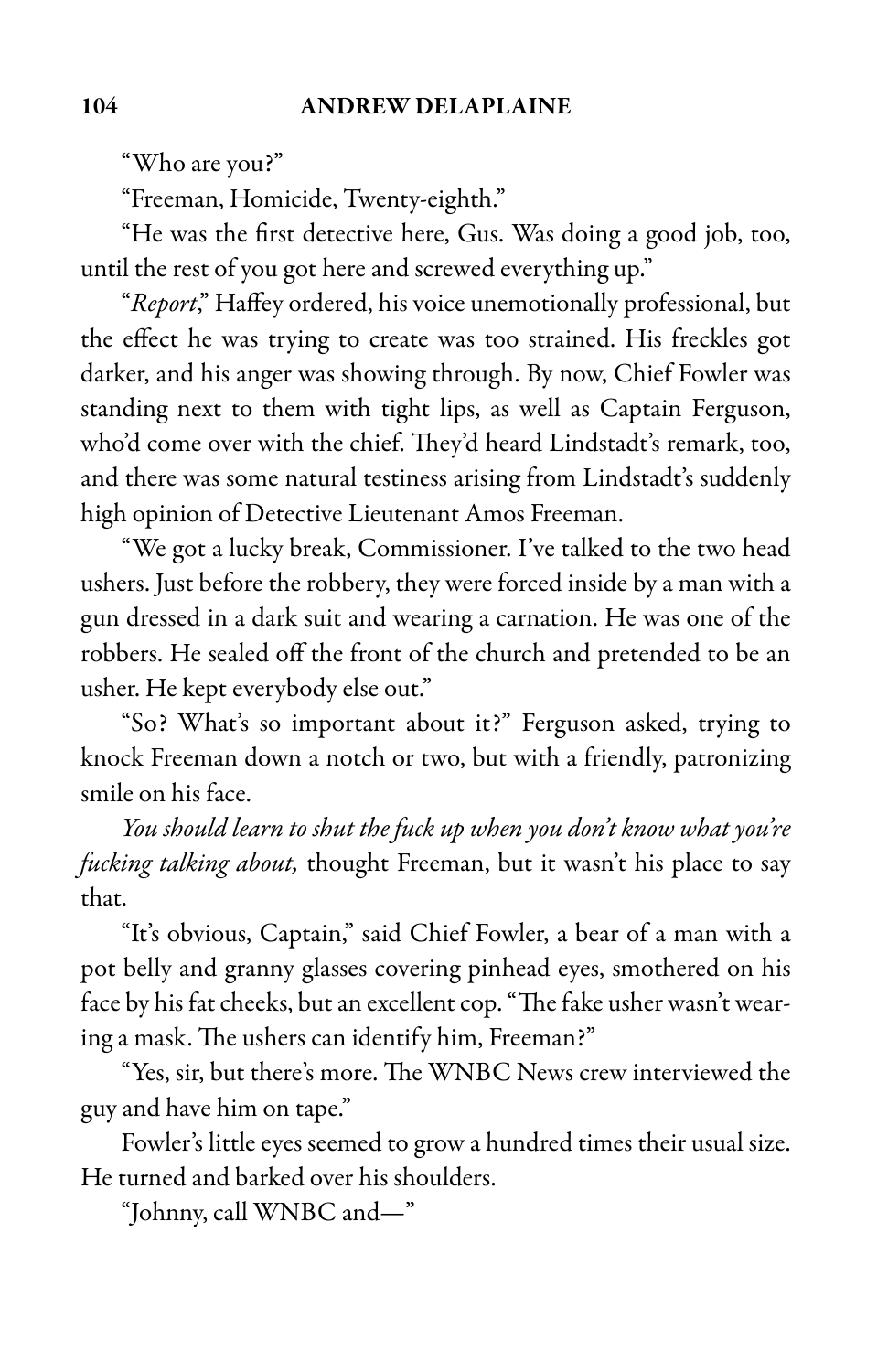"Chief, I already did that. They have a direct line to the station. I thought it would be quicker than going through the command post. I've got the station manager going through all their tape and he'll weed out everything with this usher on it."

"Good, Freeman."

"Good?" interrupted Lindstadt, warming with every word, enthusiastic and excited. "Excellent! That's what it is! Excellent!"

Haffey clapped him on the shoulder.

"The mayor's right, Lieutenant. That was quick thinking."

"Listen, everybody. I want you to be at my house tomorrow morning for a meeting. I know it's Christmas Day, but your families will have to understand. We're going to organize this investigation. Gus, see that all the senior people are there."

"Yes, Mr. Mayor. How's ten o'clock?"

"Make it two o'clock, on second thought. You can have the morning with your families. Chief Fowler, too."

"Yes, sir."

Fowler had already left to take more reports. Ferguson took Freeman by the arm as he was turning away from the huddle around the mayor's car.

"Sir?"

"I heard about McTaggart, Amos. Sorry."

But Lindstadt overheard them and butted in.

"Captain? Who's McTaggart?"

Nothing slips past this guy, thought Freeman.

"Detective third grade John McTaggart of my precinct. He was trained by Lieutenant Freeman, and he was killed here tonight."

"By the robbers?" Lindstadt's eyes were huge.

"Yes, sir."

"Was he in the church? I thought Freeman was the first detective here."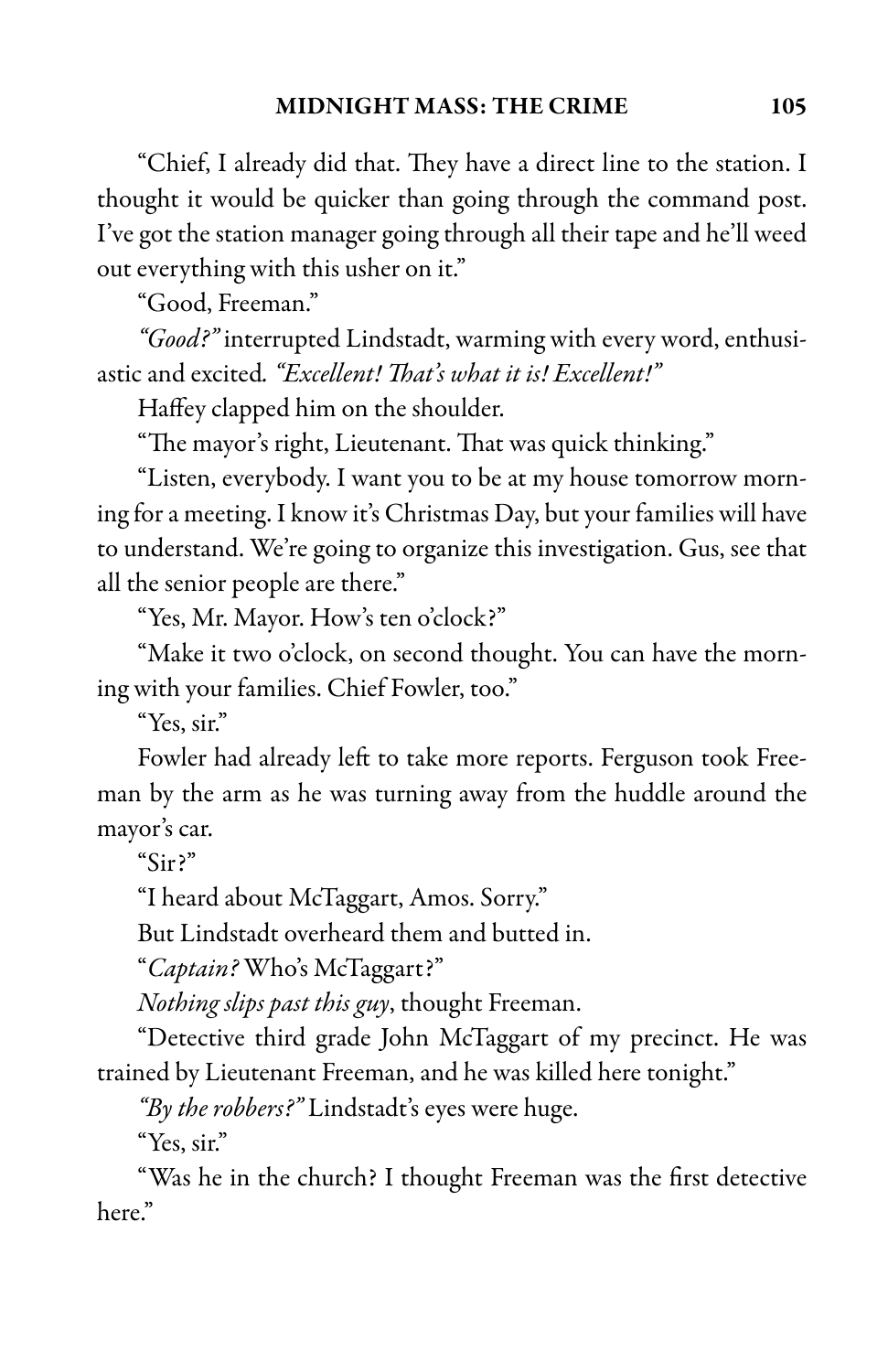"I looked into it when I found out about it," said Ferguson. "He was on his way back to the precinct house from Brooklyn Bridge where they found a body—somebody Freeman was looking for. Apparently, he just stopped by here to see what was going on and was here when the robbers made their getaway. They got him—cold and clean."

"I'm sorry to hear about your friend, Freeman," Lindstadt said in an unusually quiet voice. "I know it means more to you than you allow us to see. I didn't know the man, of course, but please accept my condolences?"

Maybe that's why guys like you get elected, thought Freeman. They could sound so *sincere* when they wanted to. But he cursed himself for being a dickhead. The mayor seemed to really mean it.

"Thank you, sir. I appreciate that."

When Freeman was finally clear of the command post, it finally jumped into his mind. Ferguson said it. What he had said was wrong, but what he had said about the robbers shooting John didn't add up. That was what had been bothering him all night:

Who the fuck shot John McTaggart?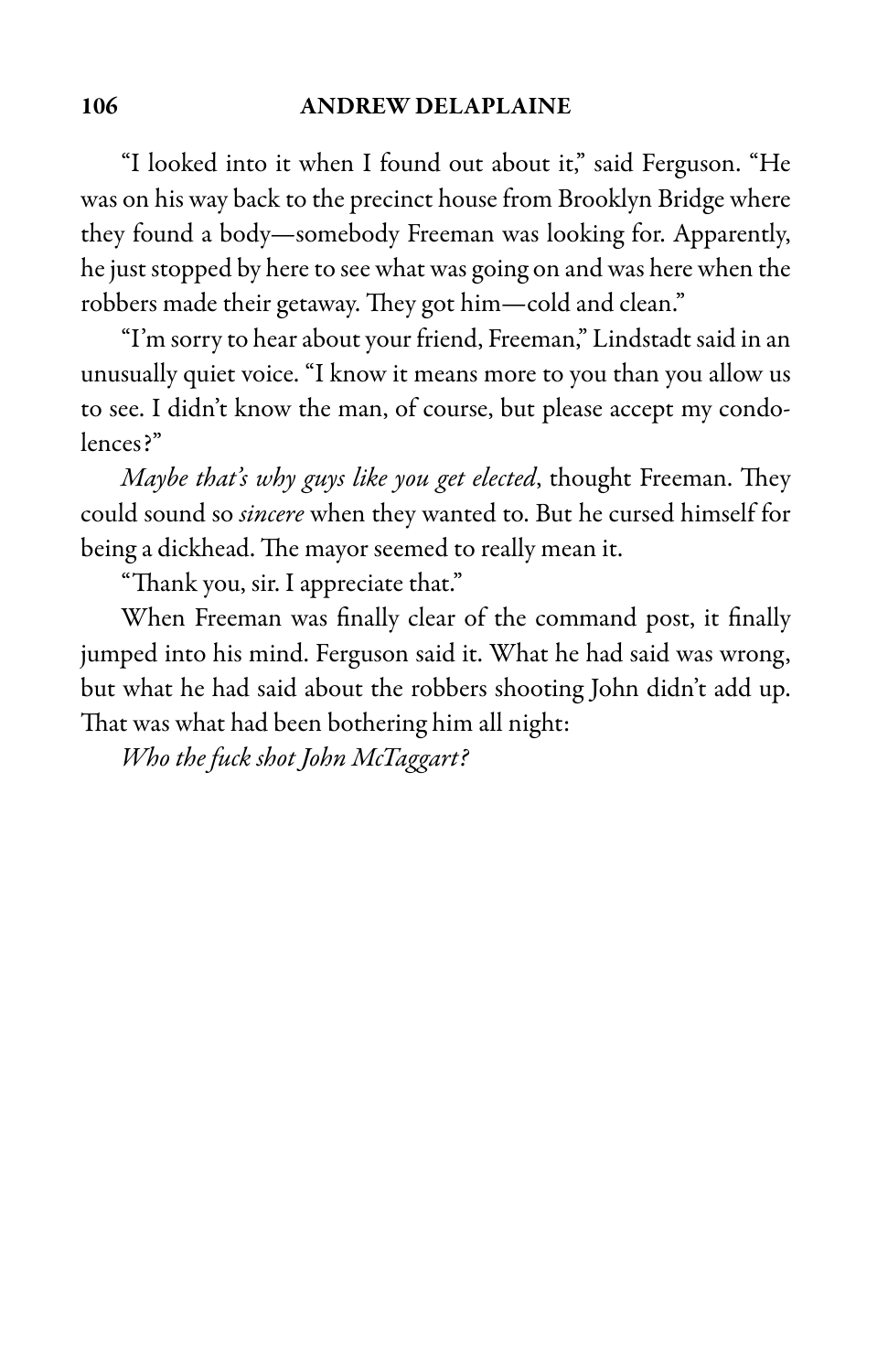## Chapter 20

From what he'd learned, Freeman knew all therobbers left down astairwell that led to the back of the church, not the front! Ferguson hadn't put it all together yet. John had been out front—on the street with Mike Harris. And no one seemed to catch this point but him. The rest of them hadn't thought it through completely.

Rafaela Salguero was watching some white-jackets remove the bodies. A couple of dozen were hovering over the dead, zipping them up in body bags, hoisting them onto gurneys, taking them down the steps to the ambulances and vans squeezed out front. The first to go was Randolph Gerard, but he wasn't dead yet, if the white-jacket holding the IV over the gurney meant anything.

"Pretty grim," Salguero said as Freeman came close.

"Yeah, I saw earlier. Pretty grim, all right."

Freeman nodded toward Gerard. "Anything special about that guy over there? The one they're taking out now. Randolph Gerard's his name."

"He's pretty weak. Single slug in the tummy. Don't know anything till we get it out of him. Why?"

"Something's bothering me. About McTaggart. He was shot out front. The robbers left through the back. Who shot him?"

"I see what you mean. And you're wondering if the robbers shot Gerard, is that it?"

"Yeah, see you later."

"Right," Salguero called after him. "Let me know, all right?"

Freeman said over his shoulder, "Let's get together for a Cuban dinner, Rafa. I've been wantin' some black beans and rice."

"Sure."

"I'll call you."

Freeman followed the gurney out to the ambulance and took Mrs. Gerard gently by the arm.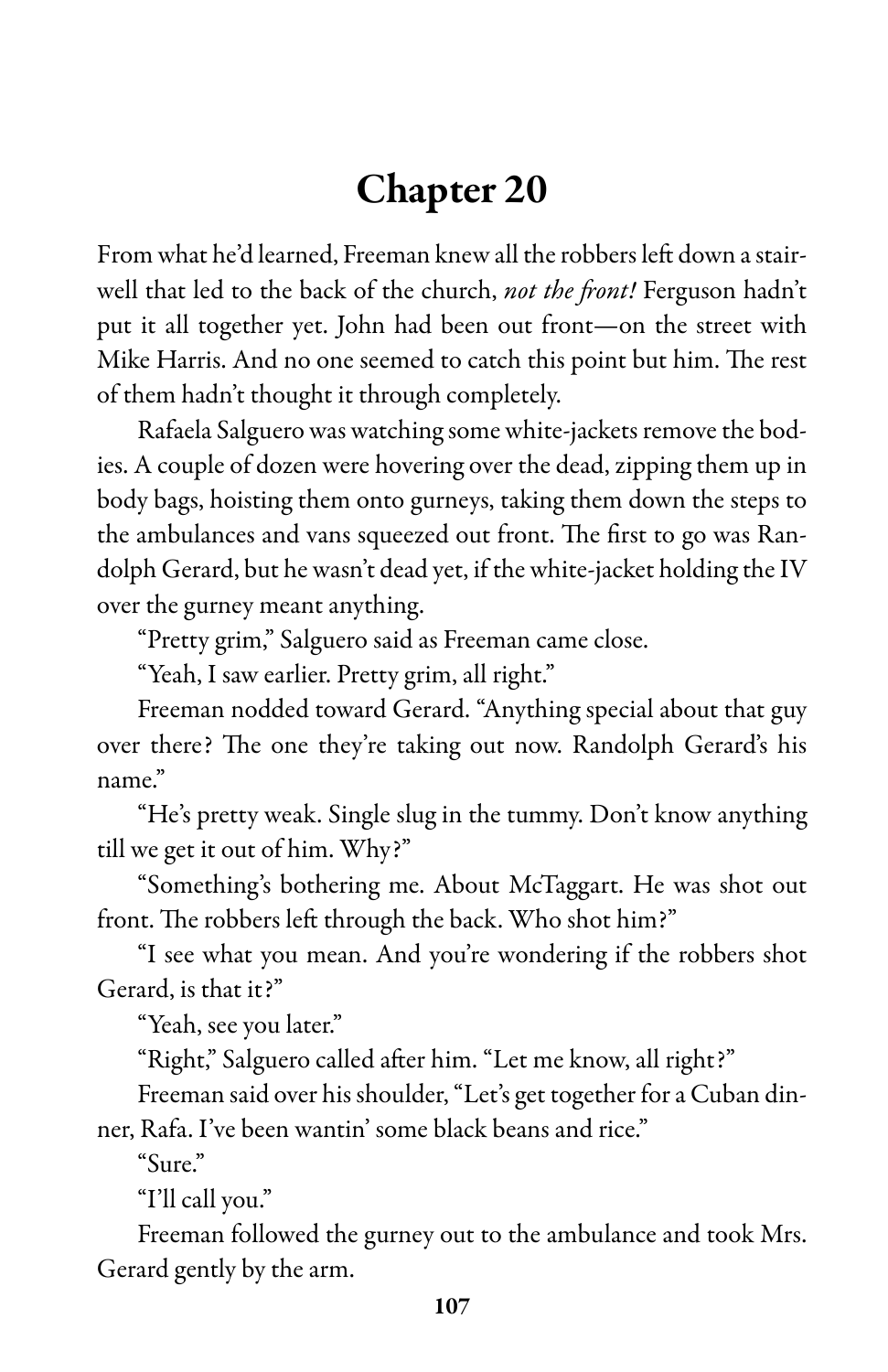"Mrs. Gerard?"

"Yes?"

"I'm sorry to bother you now, but has another officer talked to you besides me?"

" $N_0$ "

That was interesting in itself. Out of the more than three hundred cops on the block, no one had taken a statement from Mrs. Gerard. He realized he should have paid her more attention earlier, but he got derailed onto something else.

"I've got to get something clear. I hope you don't mind answering a few questions."

"No, go ahead." she said wearily. She was still an emotional wreck.

"Exactly when was your husband shot? Was it during the robbery along with the others that were wounded?"

"No, the robbers didn't shoot him. They were all gone. My husband was running after Charlie Kolsnar."

"This was after the robbers left?"

"Yes. As soon as they were gone—and they all went down thespiral staircase by the sanctuary—everyone ran for the doors at the back of the church to get out. Charlie jumped ahead of us and my husband said, 'I've got to stop him, Ginny, no matter what,' and ran after him. I tried my best to keep up with him, but I couldn't. The crush of people was too great. I lost sight of him in a flash. I didn't actually hear a shot, but there had to be one. It was so noisy," she raised her hand to her forehead, remembering the noise and terror. "I couldn't really hear. When I got to the first doors—the glass ones inside—I glanced to my left and saw my husband's legs behind one of the doors. I recognized his shoes. They're Italian, you know."

"Italian, yes," he said deferentially. Jesus! he thought. "So it was Kolsnar who shot him?"

"It had to be."

"Did you know he had a gun on him?"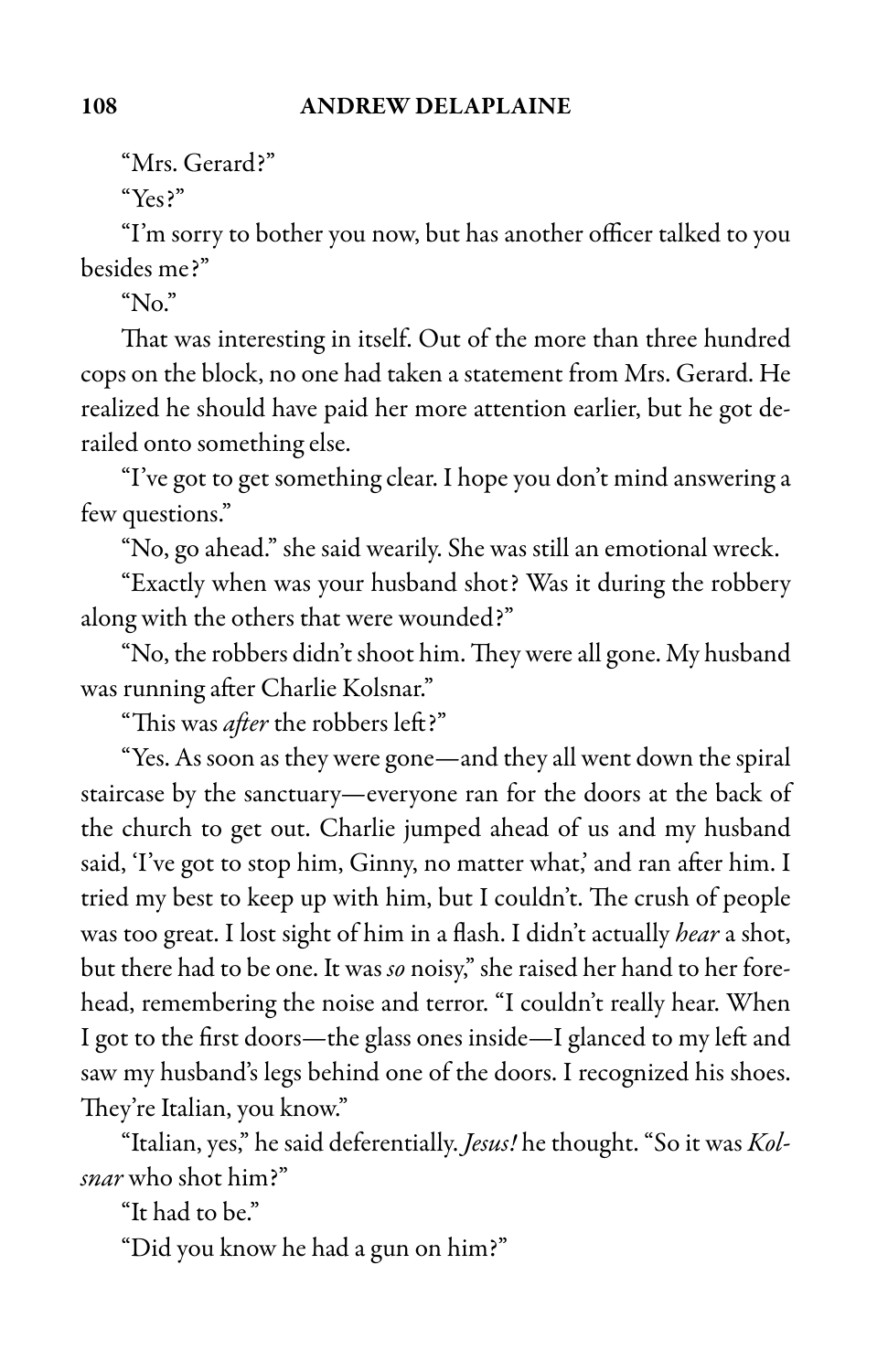"I didn't think about it at the time, of course, with so much going on, but the agents in his department—he was chief of the Bond Security Division at Gerard, Nugent—they all carry guns. I didn't think he'd be carrying one on Christmas Eve, but then he was stealing two hundred million dollars."

"Why do you suppose he didn't use the gun against the robbers?"

That was a stupid question, he realized immediately, worthy of Captain Ferguson, and he answered it himself:

"It's obvious. Kolsnar didn't have a chance—one man with a handgun against all that firepower. And then, after he shot your husband, he left through the front doors, just like everyone else."

"He had to, because it would have been impossible for him to fight against the crowd and come back towards me."

"Thank you, Mrs. Gerard. You've been very helpful. I'll bechecking on your husband—and you. I hope he pulls through."

"Thank you, dear."

And thank you! He just had to talk to Gerard-if he pulled through.

He helped Mrs. Gerard into the ambulance and watched as it made its way through the narrow lane the traffic cops had cleared for it.

He didn't know everything about John's death, and he was smart enough to know he never would. But he could guess, God damn it!

As Kolsnar came out of the front doors, McTaggart must have seen something, or been attracted by the way in which Kolsnar moved. Or maybe he even saw Kolsnar shoot Gerard, though that didn't seem credible to Freeman. Anyway, McTaggart must have seen—something. And, whatever it was, it was enough for John to draw his service revolver (Harris had said it was in his hand when they found him). And that was enough for Kolsnar to have to kill him to make a clean getaway.

Freeman tried to get on this Kolsnar guy's wavelength. What had he planned if he hadn't run into the Gerards outside the church? \$200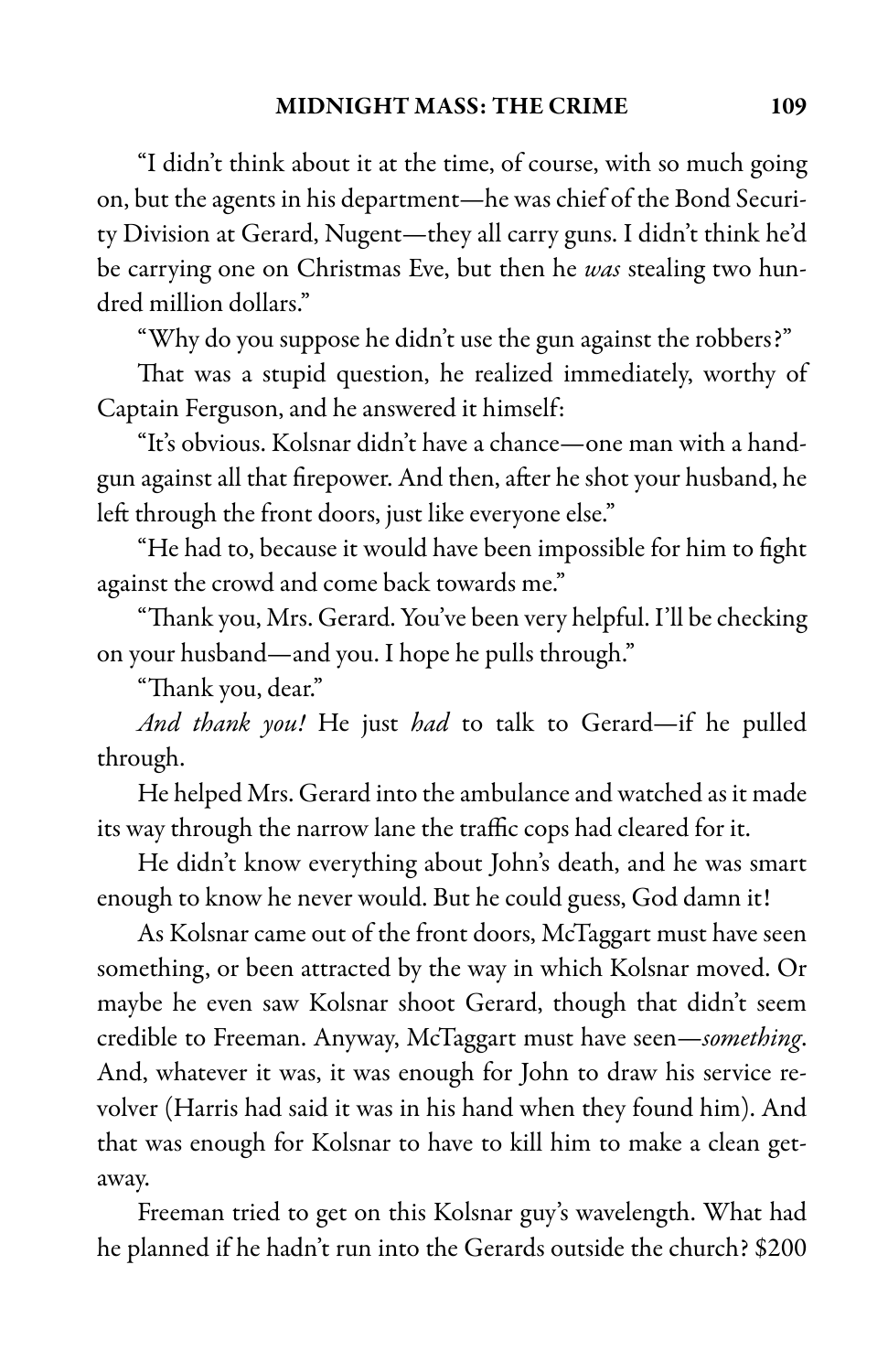million was "leave-the-country" kind of money. So he'd have a reservation, maybe even in his own name, to a safe haven. Now the question was, would he still run? Would he still run now that he was wanted for murdering a cop, and now that his embezzlement scheme was no more than the warm piss on Freeman's pants leg: turned cold in the wind?

Big question.

No answer.

Yet.

Freeman made his report to Chief Inspector Fowler, giving him all the background. Lindstadt had gotten out of his car and was hanging around the command post, his arm in a sling, his face patched with white bandages. He listened attentively as Freeman reported.

"We've got a hundred detectives here, and the rest of these people are talking to the janitors while Freeman here finds out what's really going on. Beautiful!" He raised his good arm to heaven sarcastically.

Freeman could tell from the veiled expressions on the faces of the department's brass that they wished the mayor would jump down a manhole and leave them alone to do their jobs. Freeman was also sure his superior officers would just as soon he himself go jump in the Hudson River and stop making them look like assholes.

Chief Fowler meanwhile had picked up a radio mike.

"This is Chief Fowler. Check all international flights for a reservation in the name of Charles, uh." He looked at Freeman.

"Kolsnar. K-o-l-s-n-a-r."

"Charles Kolsnar. K-o-l-s-n-a-r. If he shows, tell customs to pick him up, hold for us. Armed, very dangerous. Wanted for murder and embezzlement. And get an APB out on him right away."

"Yes, Chief," came the tinny reply over the speaker.

"And let's get a rundown on this man. Works as chief of the Bond Security Division of Gerard, Nugent and Company, Wall Street."

Freeman inched his way out of the command area, thinking about Kolsnar. Wouldn't hurt to try. He'd have done the same thing the chief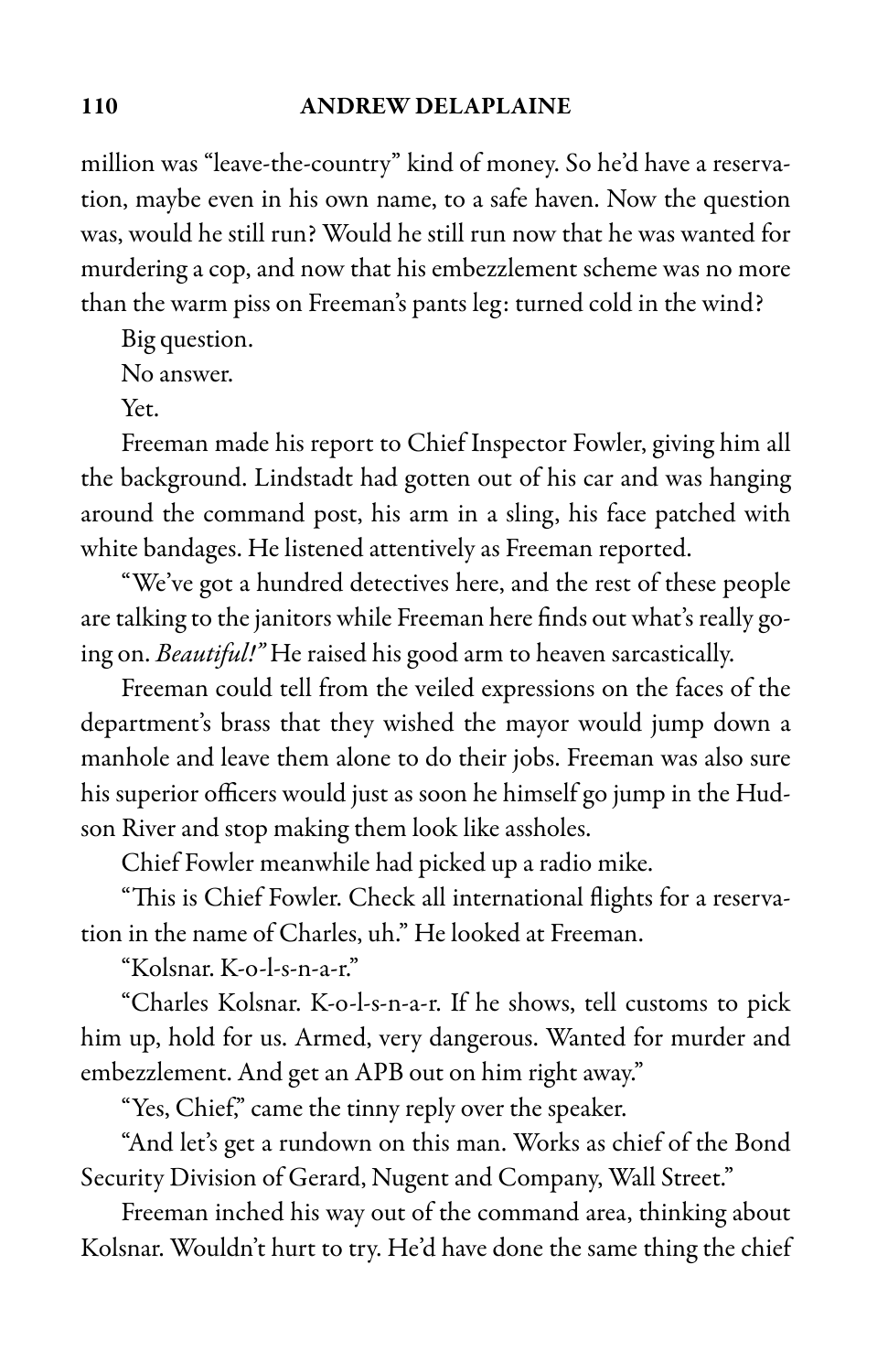did, but he knew it wouldn't produce anything. He knew the chief knew it, too, but, like most of the shit they did, it had to be done, just to cover their asses. Freeman knew he'd have to find out more about Kolsnar before he could start second-guessing him, but if the man had any guts—and he proved tonight he did—he *might* try to get the bonds back, and go into hiding until the right time came and he found out who took the bonds from him. Or did Kolsnar have enough money already secreted away that he didn't need the \$200 million he lost tonight?

And let's not forget that the robbers would have to find someone to take the bonds off their hands.

Someday.

Eventually.

Chances were pretty good this Kolsnar would know all the people in that line of work. The shady black market business involving bonds and other securities.

This would have to go on the back burner for a while. But eventually, Amos Freeman knew he would have to come to know this Charles Kolsnar very intimately.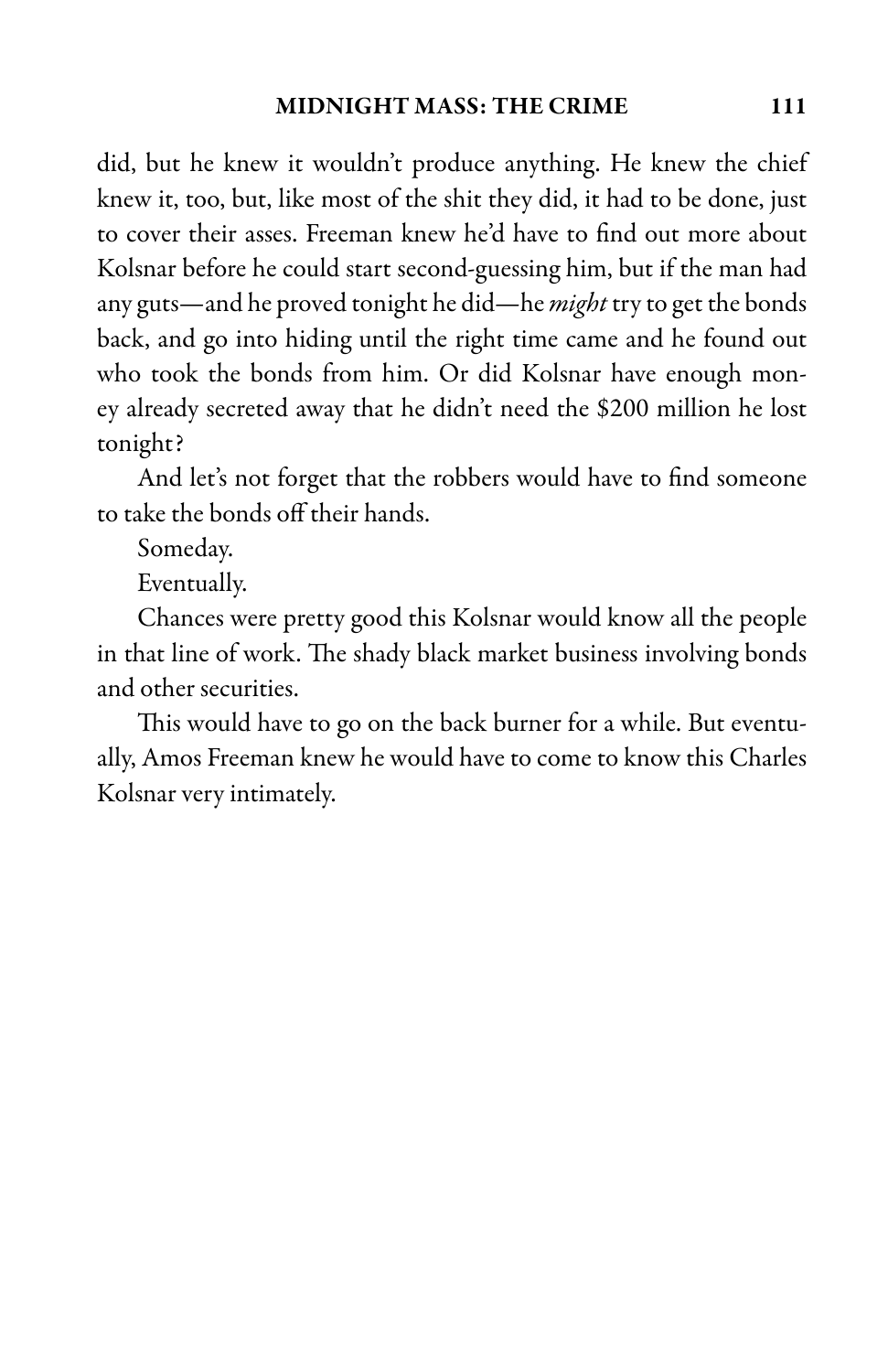# Chapter 21

Kolsnar was, at this very moment, just two blocks away, walking through the front door of Gerard, Nugent & Company as if he owned the place.

"I forgot a couple of things, Harry," Kolsnar smiled as he walked past the guard.

"Sure thing, Mr. Kolsnar. How'd you make it through that traffic on Broadway?"

"Took forever. What's going on down there, anyway?"

"We heard over the TV the church was robbed. You believe it? Robbed and some people killed. Machine guns. On Christmas Eve. And we're just two blocks away."

"Where's Belmondo?" Kolsnar asked of the other guard, the one who was usually behind the rows of CCTV camera units behind the desk.

"Went down to Trinity to have a look-see. I'm watching it here on the TV."

"Ah," said Kolsnar. I have to hurry!

"It's amazing what goes on right under your nose, isn't it?"

"I'll say."

"There's no respect for anything anymore."

"I'll just sign in," Kolsnar said, scratching his name—for what he knew would be the very last time—into the after-hours book. "Have Belmondo log me in the computer when he gets back," he said, trying not to look too hurried as he walked toward the bank of elevators. He could hear Brian Anderson's voice on the TV as he rounded a corner out of Harry's site, took off his shoes so they wouldn't make sounds on the marble floors, and ran to the elevators.

Harry went behind the desk and watched the live coverage up at Trinity coming over WNBC.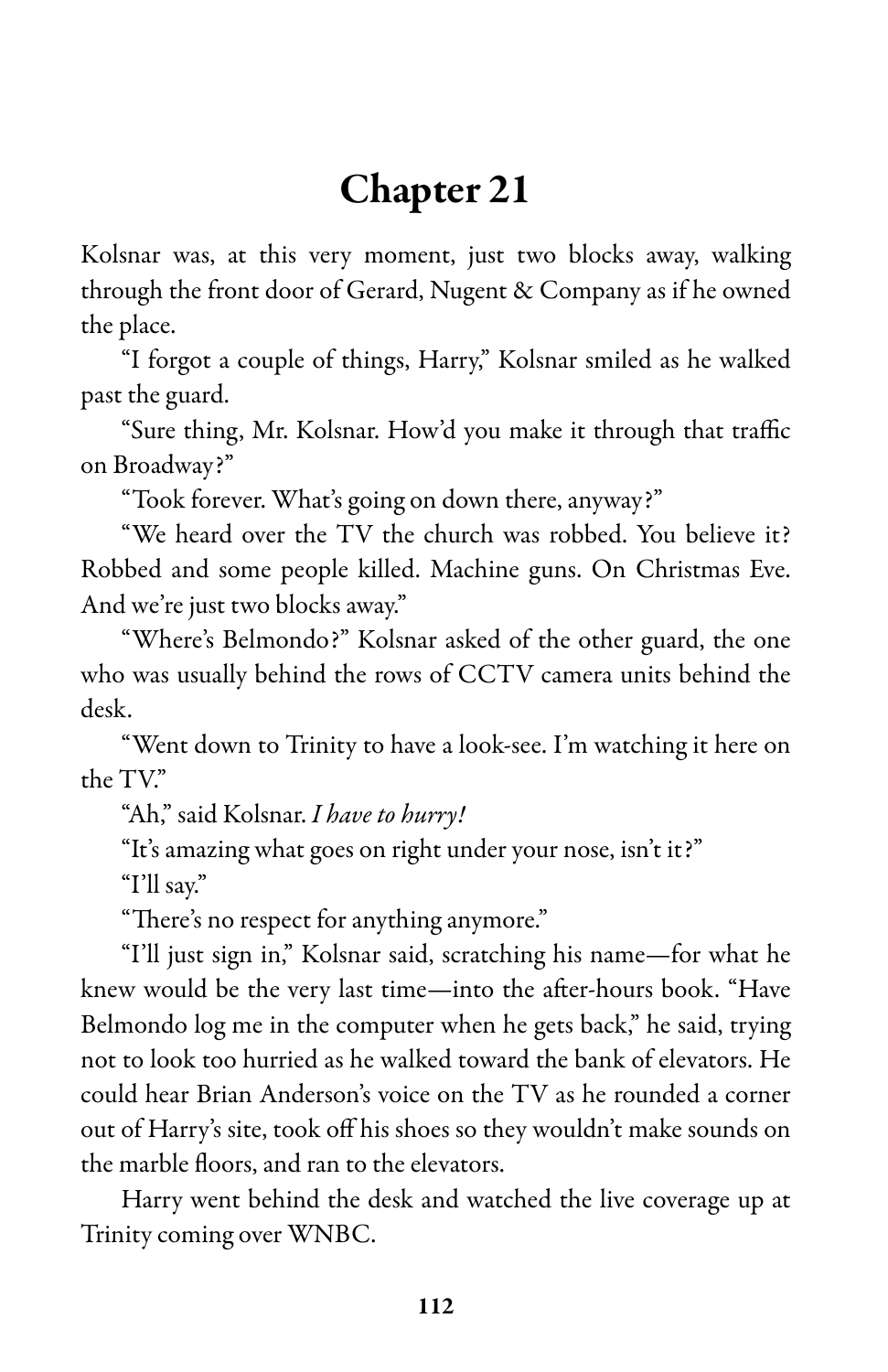Kolsnar went right to his office, unlocked it, went in and opened his safe. Inside was a packet marked, "Petty Cash—BSD Operations."

As chief of the Bond Security Division, Kolsnar had as one of his responsibilities this \$50,000 petty cash fund which he issued to his agents in emergency, special or secret situations later reviewed and approved by the board in executive session. Kolsnar would issue money at his own discretion to his subordinate agents, mark down the reason or the job to which the agent was assigned, and the agent would later turn in his expenses.

Kolsnar unceremoniously ripped open the packet, threw out the vouchers and other paperwork, and pulled out what was left of the money. There was a little over thirty grand in crisp C-notes. He stuffed the money into his inside pockets, spreading it out as evenly over his body as he could, and raced back for the elevator.

He had taken a big chance coming back to the office—he knew this—but the odds still seemed to favor him. As on a very delicate assignment, everything now depended on timing. And the timing was on his side. He didn't know what damage he'd done to Gerard or the guy with the drawn gun out in front of the church—he assumed because he had drawn a weapon it was a plainclothes cop—but he might have killed both of them. Soon the word would be out, and they would come looking. He had a short period of grace—maybe the better part of a day—and he decided to use it to his advantage. Thirty grand—now that he had it—would be a big help.

As the elevator doors opened on the lobby, Kolsnar heard the TV, louder now. The weather was on. He walked casually toward the entrance. Harry saw him coming and got up from a seat next to Belmondo's behind the monitors and came around, pulling his keys out on a chain that wound into a small box on his belt like a tape measure, and started sifting through them to find the one that fit the front door.

"Sign me out, will you, Belmondo?"

"Sure thing, Mr. Kolsnar."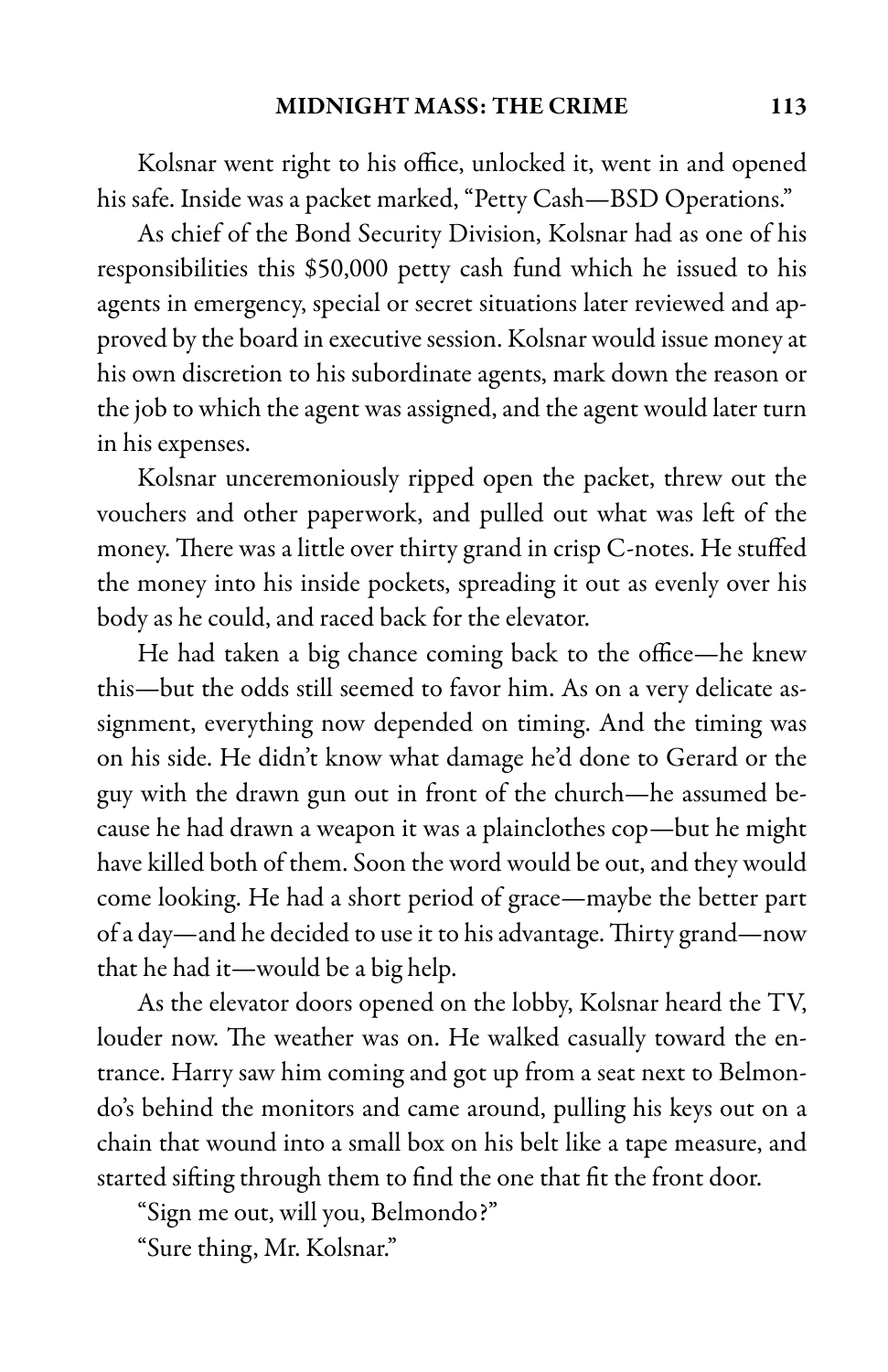"I don't think I'll try Broadway going back," Kolsnar said.

"Must be a mess out there," said Harry.

"It is. Ambulances, police cars—a real pain in the ass."

Harry inserted the key and started to turn.

"We have a bulletin from police headquarters," the urgent voice of Brian Anderson blurted, "in connection with the Trinity Church robbery and massacre that occurred tonight..."

Harry instinctively stopped turning the key and looked over his shoulder to Belmondo, glued to the TV.

"Wonder what—?"

"Harry, I'm in a hurry. I've got—"

"... the police have issued an all points bulletin for Charles Kolsnar, chief of the Bond Security Division of the respected firm of Gerard, Nugent and Company of Wall Street. No reason has been attached to this, and it is not known what connection he has to the actual robbery tonight. Kolsnar is armed and dangerous and is to be treated..."

Harry's mouth dropped open. His hands were still on his key in the front door. By the time he looked into Kolsnar's eyes, Kolsnar had backed up and had his gun out.

Without a word, he shot Harry once in the side, turned quickly and got Belmondo in the chest one time before he could even begin to reach for his gun, then swung around and shot Harry again, then the other guard once more as he and his chair clattered to the floor, the echo from the shots bouncing off the marble walls of the cavernous lobby.

That finished them both.

Harry was hanging by his key chain, which had spun out to its farthest length. But the chain was strong and did not break. Harry's body formed an upside-down U, his waist at the top, and swung back and forth slightly, dangling from the chain, his arms down over his head. His face registered no pain at all, just complete, amazed shock, surprise, disbelief.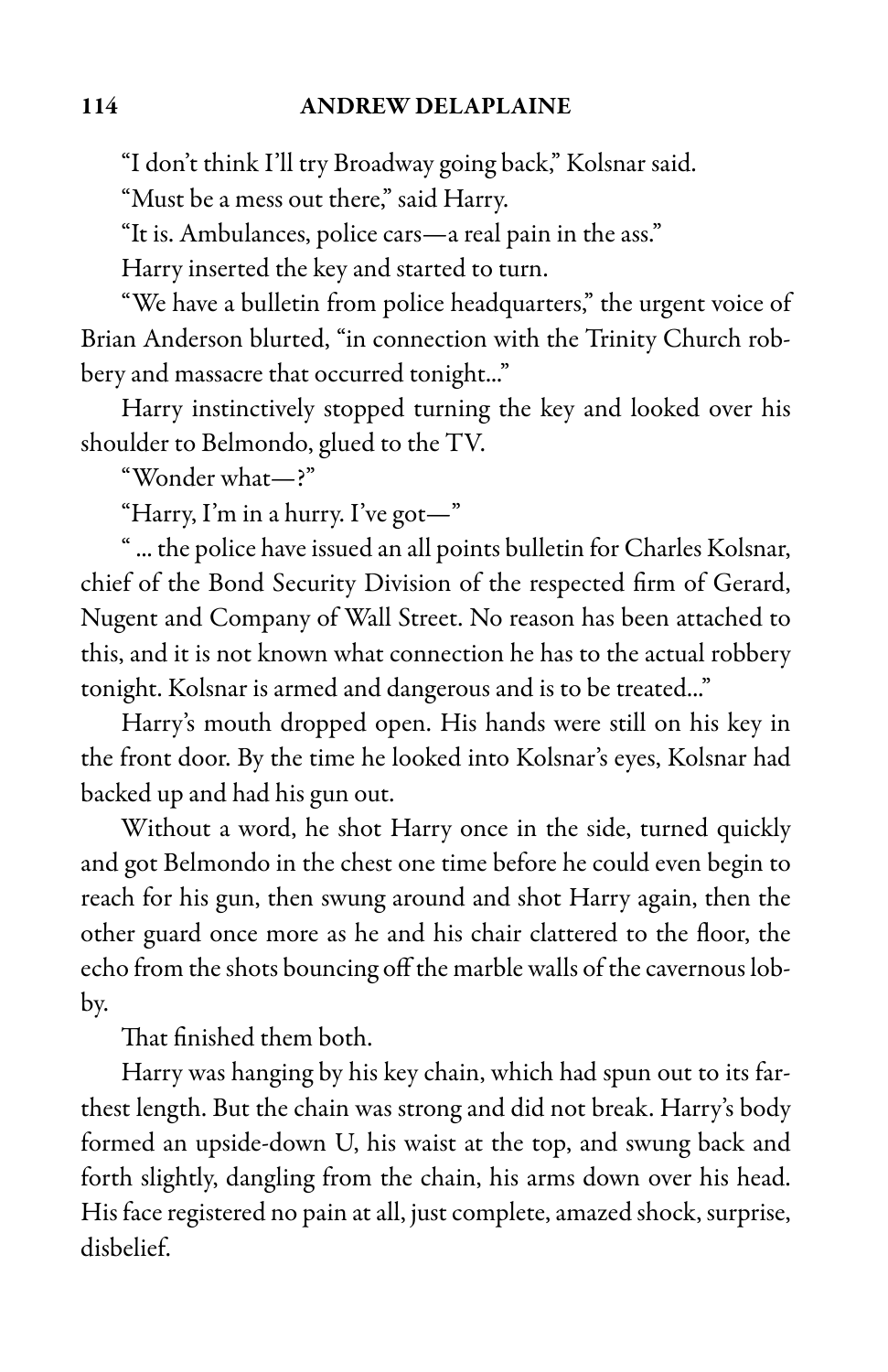He died, Kolsnar thought, thinking how wrong Brian Anderson must have been.

The massive doors were made of glass and Kolsnar had no time to think of anything but escape. Somebody could walk by at any second and see what he had done. He tried, but couldn't, turn the key-Harry's weight was pulling too hard on the chain. Kolsnar raised his leg and gave Harry's frail body a savage kick downward on the torso, snapping the chain and cracking a few of Harry's ribs. He heard a soft groan come from Harry as he fell to the polished marble floor. Kolsnar still had his gun in his hand. He put another round into Harry's head, and then one into Belmondo's for good measure. Then he turned the key and ran outside. He could plainly see the confusion reigning up on Broadway. The other way—down Wall Street—was clear of activity—and this was the way he now ran for his life.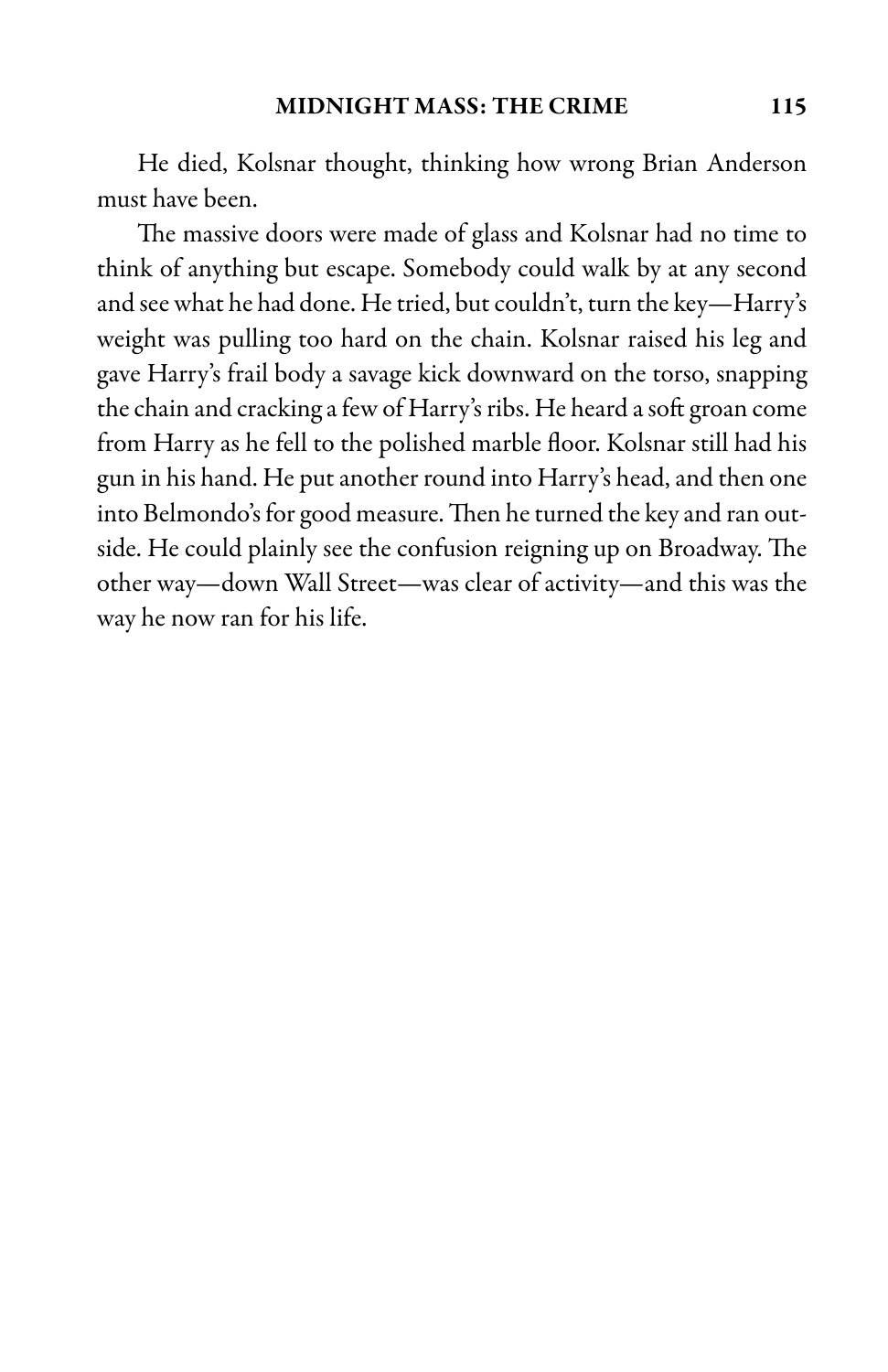## Chapter 22

Twenty minutes later, Rafaela Salguero and Freeman were standing (and freezing) near the command post eating chicken salad sandwiches and gulping down good hot coffee.

"Not like the Cuban coffee in Miami," said Rafa.

"Hey, shut up. It's hot."

Headquarters was calling the command post at Trinity, requesting a routine check be made at Gerard, Nugent & Company. An automatic alarm had gone off when the firm's guards did not punch in at their regular security checkpoints.

Freeman heard the communications operator tell Chief Fowler about the request.

"You hear that, Rafa?"

"Sure I heard it. What am I? Deaf? So what?"

"It's Randolph Gerard's God damn company, that's so what."

Salguero looked up.

"The tie-in with this Kolsnar man you were telling me about, yeah." Freeman went over. Chief Fowler was fast. He'd made the connection himself and called for Ferguson, who was now coming up.

"Captain, take Lieutenant Freeman along and run down to Gerard, Nugent. The guards didn't punch in. I'm concerned."

"Yes, Chief. Ready, Freeman?"

"Yes, sir." He turned to Salguero. "Rafaela, I have a hunch we'll need a doctor."

"Sure, I'll come along," she nodded, tossing a soggy chicken sandwich into the street.

They piled into a car driven by a uniformed cop and whisked briskly down an empty Wall Street two long blocks to the building which housed Gerard, Nugent.

The door was not locked and the bodies were just inside, quite visible from the street.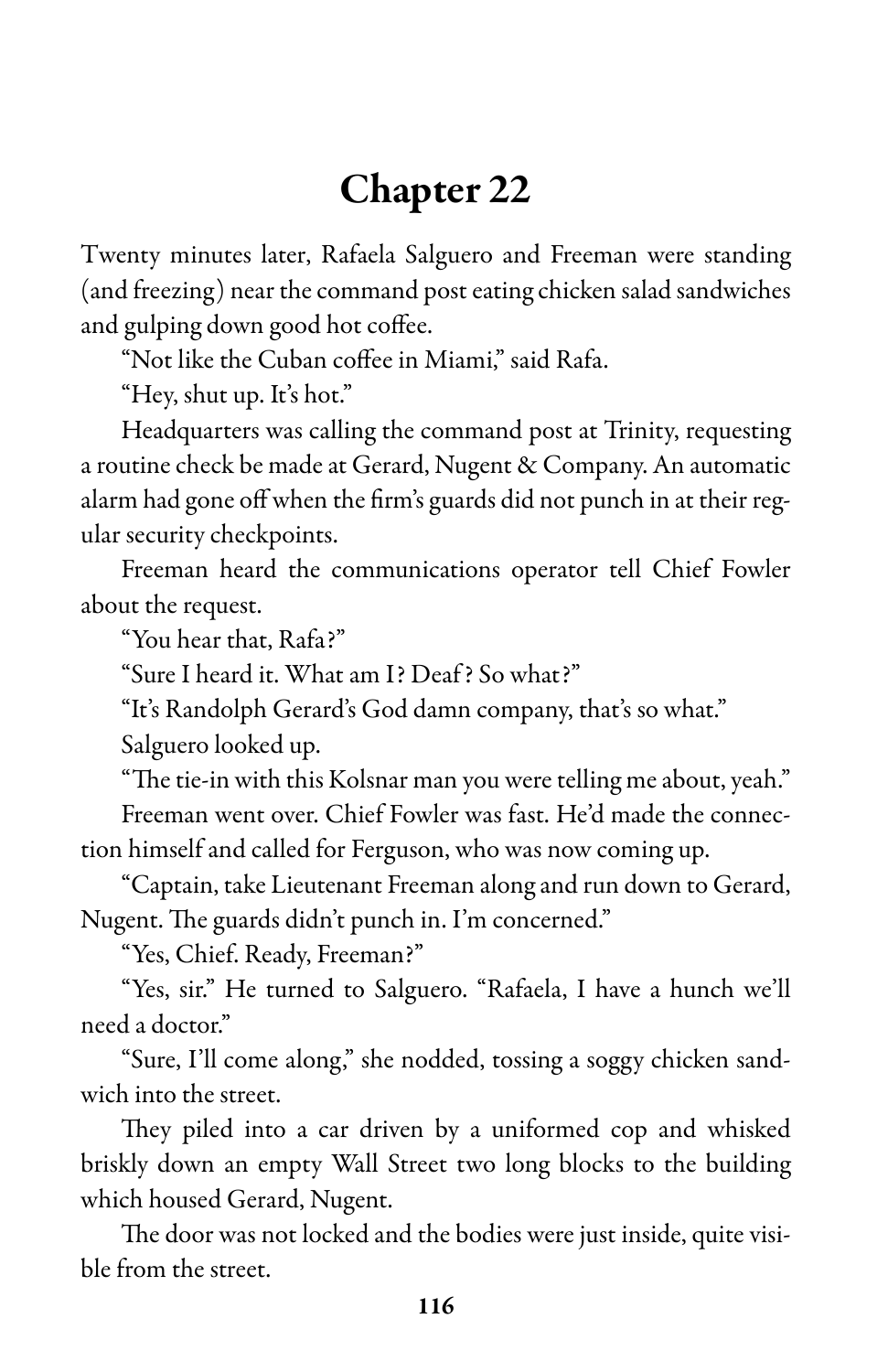"My God!" Ferguson exclaimed when he saw the dead guards. "There might be someone in here." He called to the uniformed man to order another two units. "We'll search the building."

"He's gone, Captain."

"Who?" Ferguson was confused.

"Charles Kolsnar," Freeman smiled, looking almost with contentment at the two bodies. They were proof Charles Kolsnar was more than a myth. He'd chased too many myths in his time.

Other units arrived and a thorough search of the building was made. Freeman took part in it, even though he knew nothing would be found until they could get an inventory of Charlie's office.

How do you like that? I'm already on a first-name basis with you, you son of a bitch.

He headed directly for the Bond Security Division, looking at the directory to find the right office suite. Charlie's door was open, not locked, showing Freeman that Kolsnar had no further use for the niceties of office life. Freeman found the packet marked "Petty Cash—BSD Operations" on Charlie's desk, and sat down with the paperwork for a few minutes. He quickly figured out that Charlie had taken a little over \$30,000 in cold cash with him, even though he must have had a bundle on him.

(No, wait! Ginny Gerard had told him he threw thousands of dollars in cash into the robbers' basket when they were unloading their possessions, so he really was broke.)

It had been worth the risk to come back, Freeman figured. Charlie counted on the cops being so confused two blocks away that he could get away without too much trouble. Freeman still wondered why Kolsnar had had to shoot two guards who had apparently let him in freely enough. I'll have to ask Charlie about that, he thought to himself. And now that he had the money—thirty g's was a lot of petty cash where Freeman came from—would Charlie split for the Far East? He knew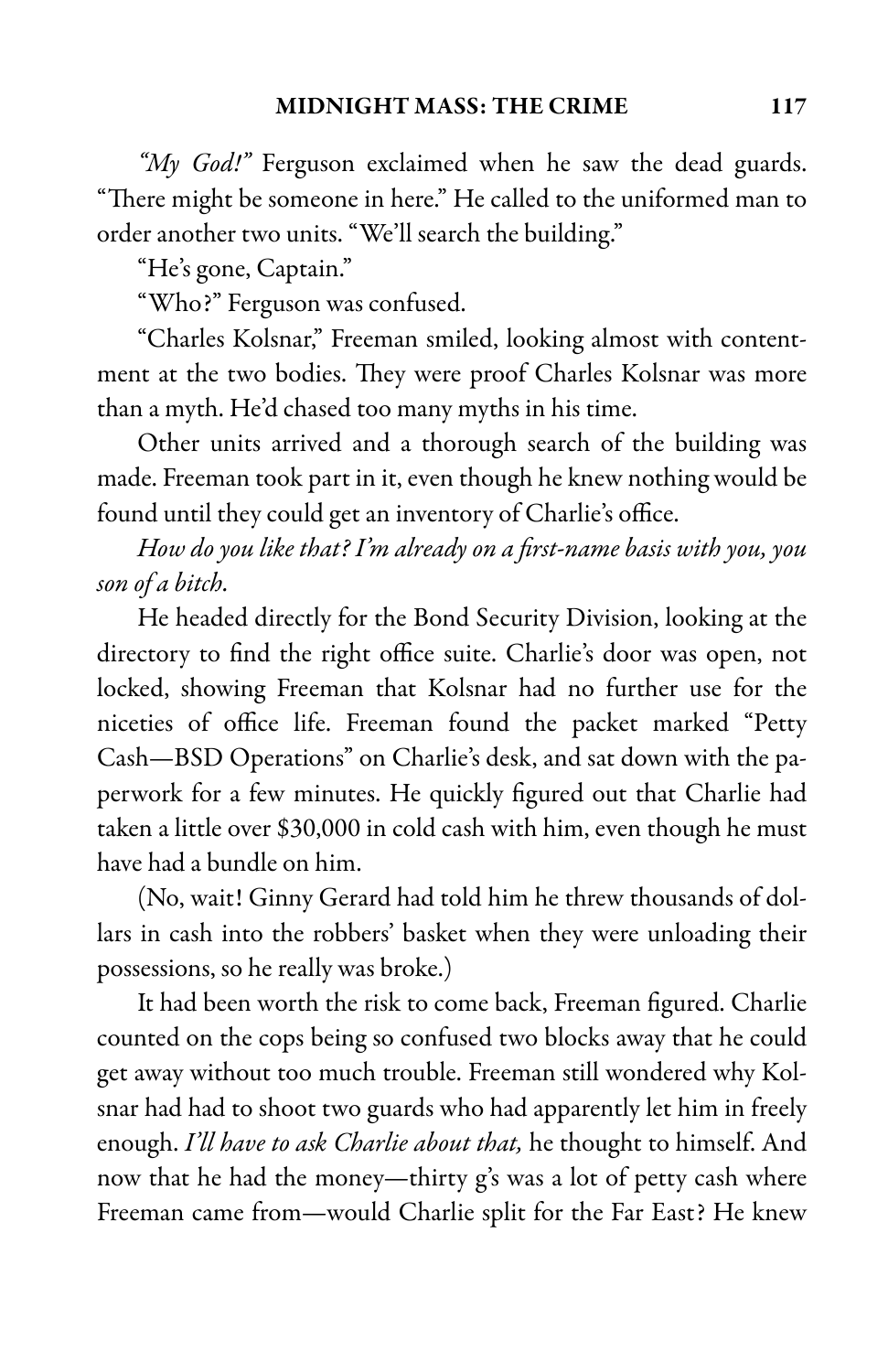that \$30,000 wouldn't go very far for a guy who'd been counting on \$200 million, minus the middleman's substantial commission.

When the cops reassembled in the foyer and Ferguson was satisfied that the building was clean, he assigned a four-man squad to guard the building overnight. He gave them strict instructions not to permit even high company officials in the building until further order from the commissioner.

Freeman met Salguero in the foyer and they left the building together, fighting against the cold wind slamming down Wall Street to get back to the car.

"Two more," Salguero said. "Jesus! What a night!"

"I'll bet you the bullets in those guards came from the same gun that killed John and shot Gerard."

"You sound very certain, Amos. Kolsnar must have a lot of guts coming back to his fucking office at this particular moment."

"He has plenty of guts, Rafa. Don't doubt it. And he had to come back for something. Or he wouldn't have."

Freeman explained about the money.

"But couldn't it have been one of the people who worked for Kolsnar and knew about the money?"

"And the combination to the safe in his office?"

"Didn't think of that."

"Anyway, I know it was Kolsnar."

"How?"

"I looked in the after-hours book. Charles Kolsnar signed in about forty-five minutes before we got the call."

"What time did he sign out?" Salguero asked.

Freeman watched from the warmth of a squad car as an ambulance team took the dead guards away on gurneys.

"When you establish the time of death of those two poor fucking assholes. That's when he signed out."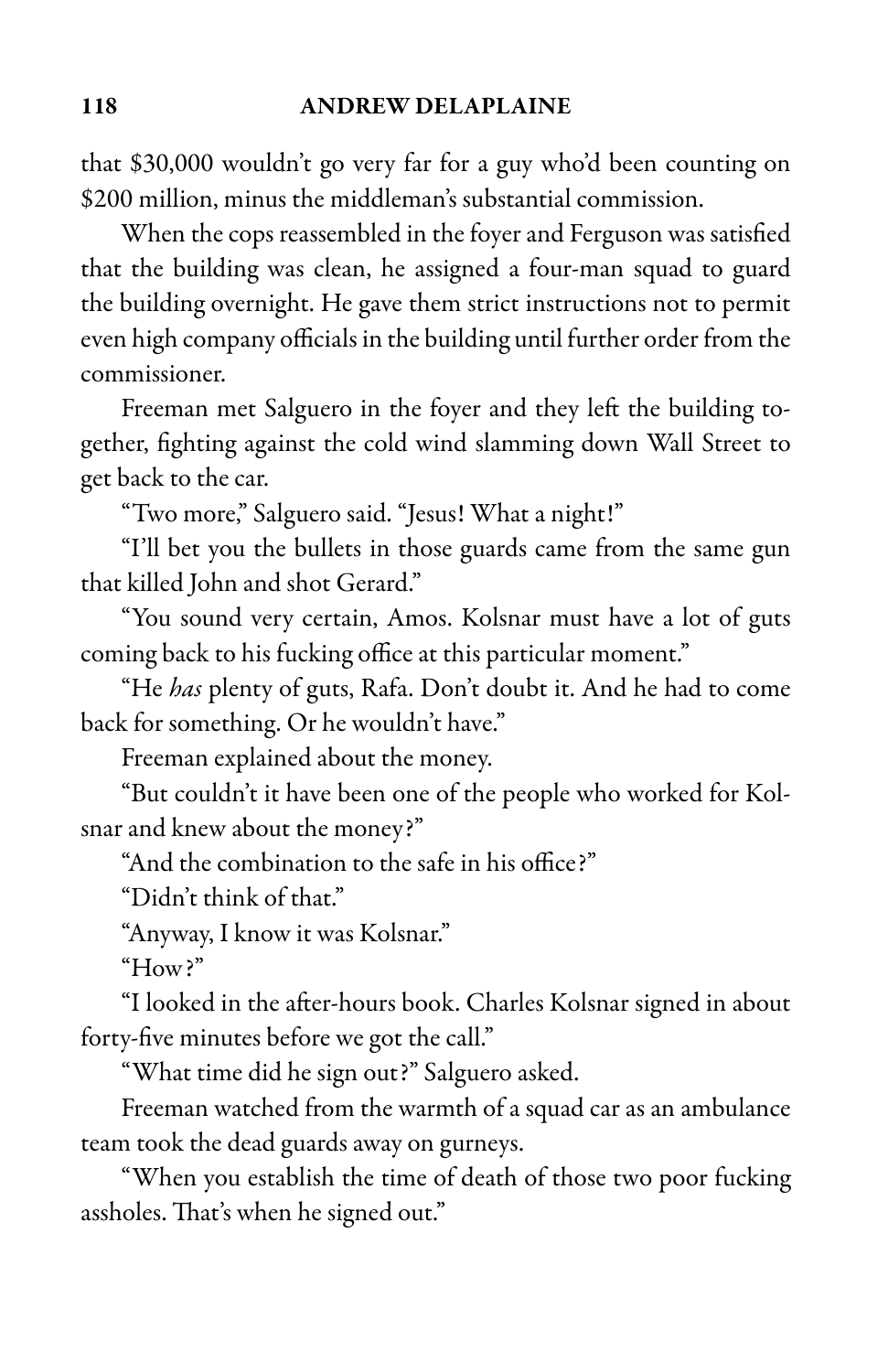## Chapter 23

It was a long time before Freeman got away for home.

He'd had to retrace his steps uptown where he'd pulled his car over and left it to run the rest of the way down to Trinity.

When he got there, he opened the door that he never locked and saw that someone had stolen all but one of the presents he'd bought for his family.

"Fuckin' losers," he said to himself as he crawled in.

He pulled out his cell phone and called Patricia McTaggart. Earlier, he'd left messages, but had had no response.

Much earlier in the evening, he'd asked Chief Fowler if he could get away to visit Patricia to give her the bad news about John.

"No. I need you here, Freeman. I'm sending a couple of other guys."

"He used to be my partner, Chief."

"No, Freeman."

"I'm really close to her and the kids."

Fowler paused as he looked at Freeman closely.

"The answer for the third and final time, Freeman, is No."

The other end rung a few times, and then went to voicemail.

Patricia's phone was off. There would be no talking to her tonight.

He drove crosstown and took the Brooklyn Bridge on his way home. Along the way, he thought of John McTaggart, Charlie Kolsnar, the Gerards, Father Parkhurst, even Bobby Dakers, whose body had been found under the bridge earlier that night.

And one or two million other things.

And, for as little time as there was left of tonight, he knew he could sleep, no matter who'd been killed. He was whipped. The liquor in him was long since burned out. He couldn't even remember those drinks at Big Dot's. It seemed like a lifetime ago.

He drove slowly down his street. It was late, very late, quiet, lonely, the street was deserted. The kind of street on which he'd ordinarily be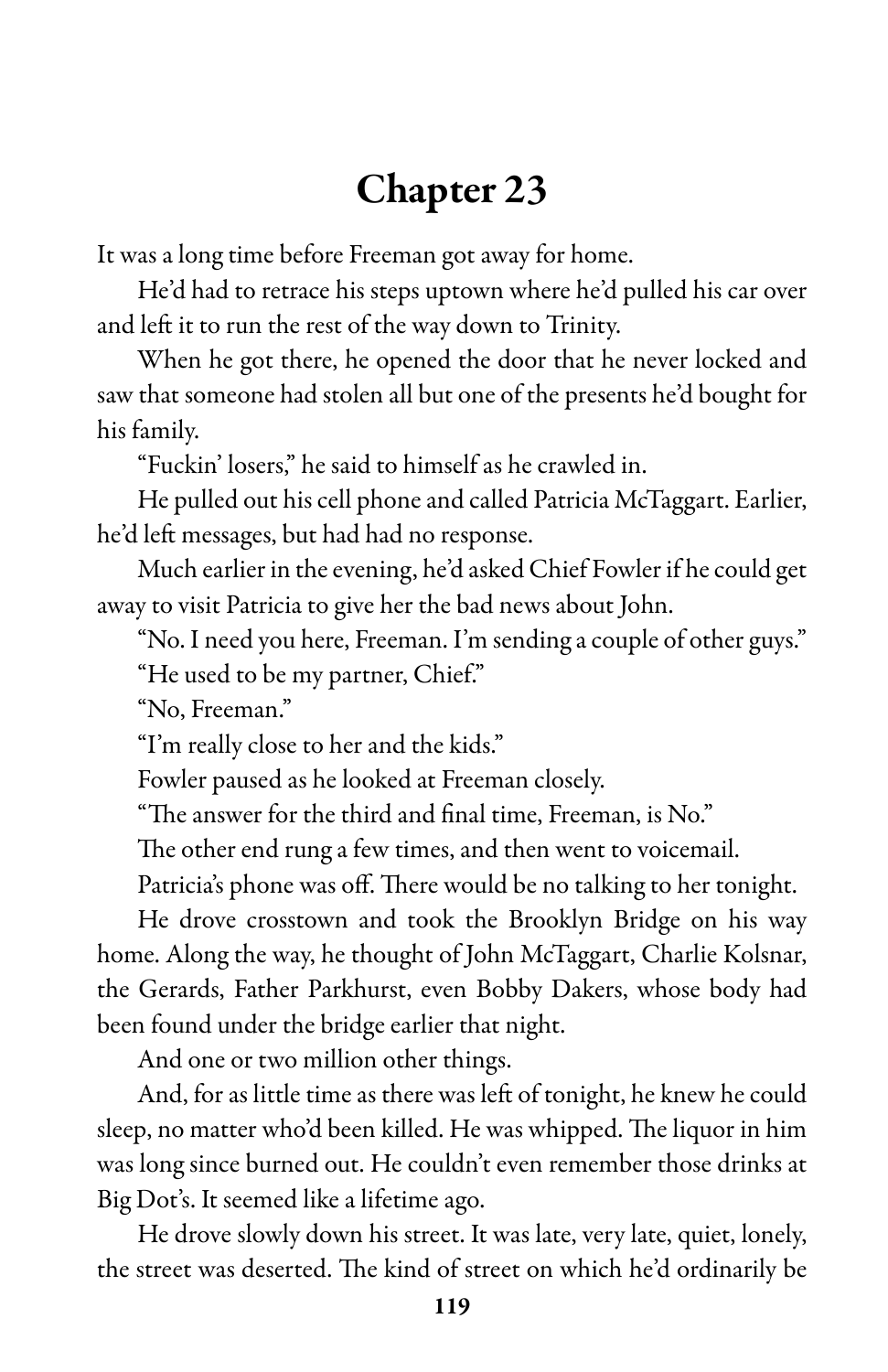#### 120 ANDREW DELAPLAINE

extraordinarily cautious *because* things were so quiet. His mind was still professional, still a cop's mind, still thinking of all the possibilities and of the dangers in each shadow, behind each parked car. But his body was just on its way home to bed, like any other working Joe after a killer day grinding away on the job.

He pulled into his driveway, parking the late model Ford (green, they gave him an unmarked green car; hell, his wife had a green Ford just like his) behind his wife's car, and his parents' car. He hated his Ford, he hated his wife's Ford, he hated all Fords, but she'd wanted a green Ford just like his, and dammed if she didn't get it. He told Angie over and over she'd been sorry. She should get a Chevy, much better, much better. After all that happened tonight, the only thing Freeman was thinking about as he went up the walkway to his house was how Ford or Chevys didn't have the little vent windows they used to have—great if you smoked—you could always flick your ash out of that little vent window. (His dad once had a car like that.) But, his mind shrugged, even without the vent windows, a Chevy was still the better car by far. They were always better. Try to change a spark plug on a Ford. That's all, just fuckin' try!

Where was his mind going?

In the front window of Freeman's house some Christmas lights were strung. They were still blinking on and off gaily as he went into the darkened living room. He switched them off. The house was quiet, not a sound. And nothing was stirring, not even a mouse, he thought muddily to himself.

His wife and the others had been decorating the house for days. Taped to the wall by the stairs leading up was a familiar salutation:

 $M$ -e-r-r- $\gamma$  C-h-r-i-s-t-m-a-s!

... spelled out in red letters with white edging and fake snow sprayed around them.

Freeman looked at the letters and shook his head slowly.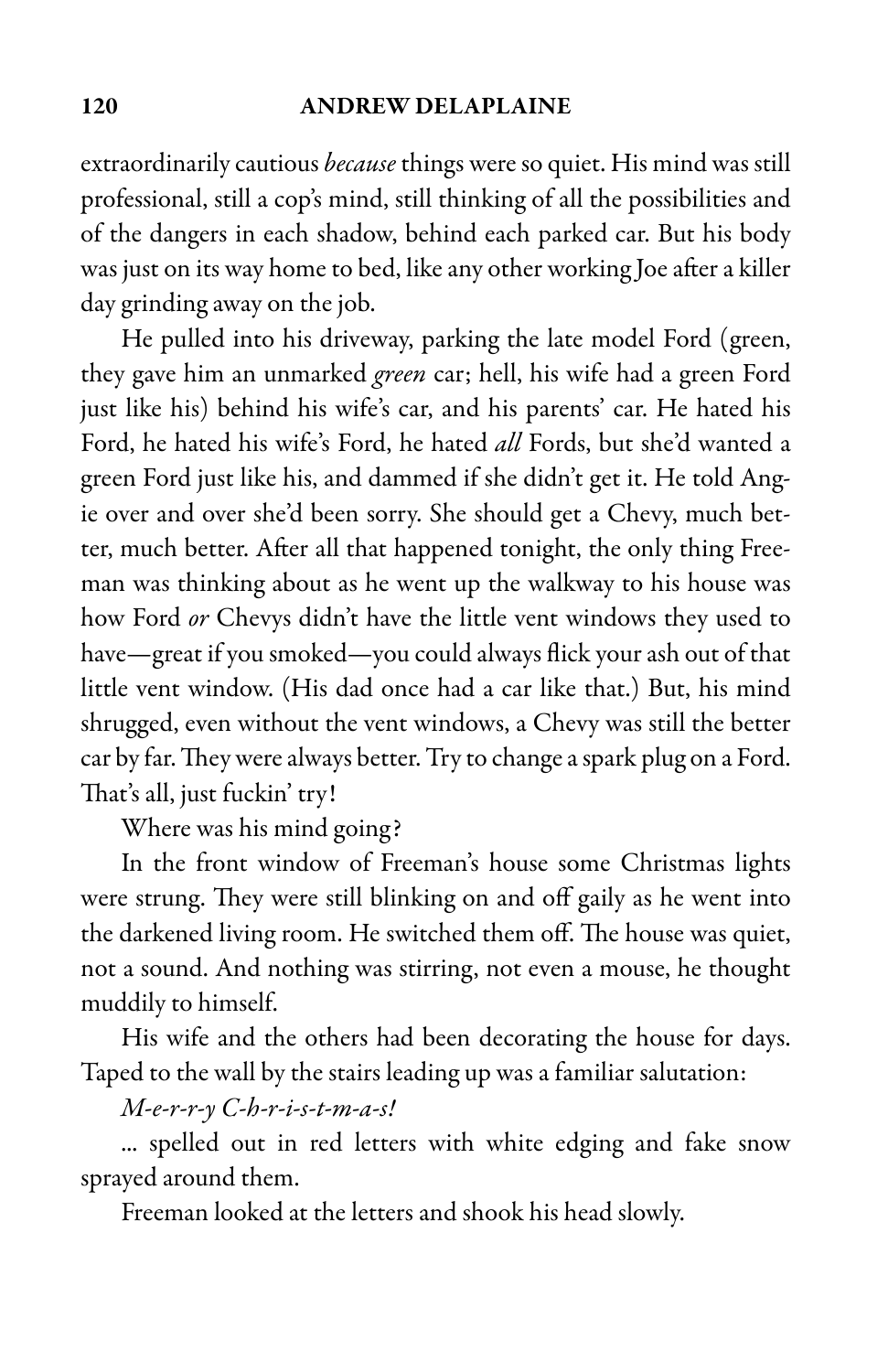Tomorrow he'd have to go by and see Patricia McTaggart. And the two boys, Patrick and Speedy. He knew it wouldn't be an easy meeting—for a lot of reasons. He also knew John had been driving crosstown to see him. He'd had those messages on his cell phone. Calls he hadn't bothered to return.

Amos didn't have to dig too deep to hit the well of betrayal he knew was deep within him. All the bad things he'd done to John, whether John knew it or not. And John had been his best friend.

The image of John's ugly dead face flooded wet and blurry into his mind. He could not hear the silent scream coming from it, but he could see and *feel* it there nonetheless.

And it made Freeman scream silently to himself: Oh, God. God Almighty. Where do I go from here?

> 15 January 2015 Black Kitty Cottage South Beach

Continued in...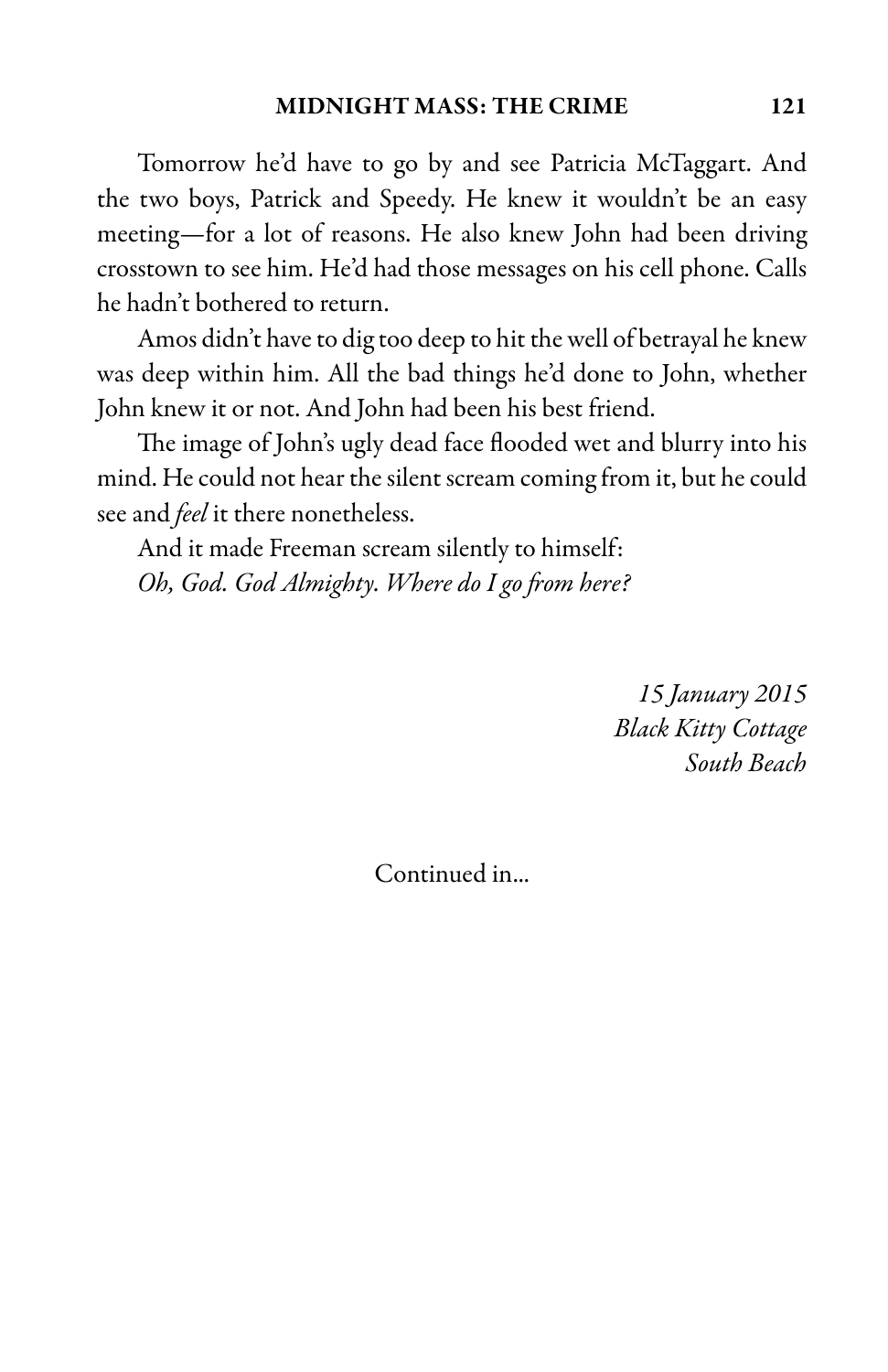# MIDNIGHT MASS The Investigation

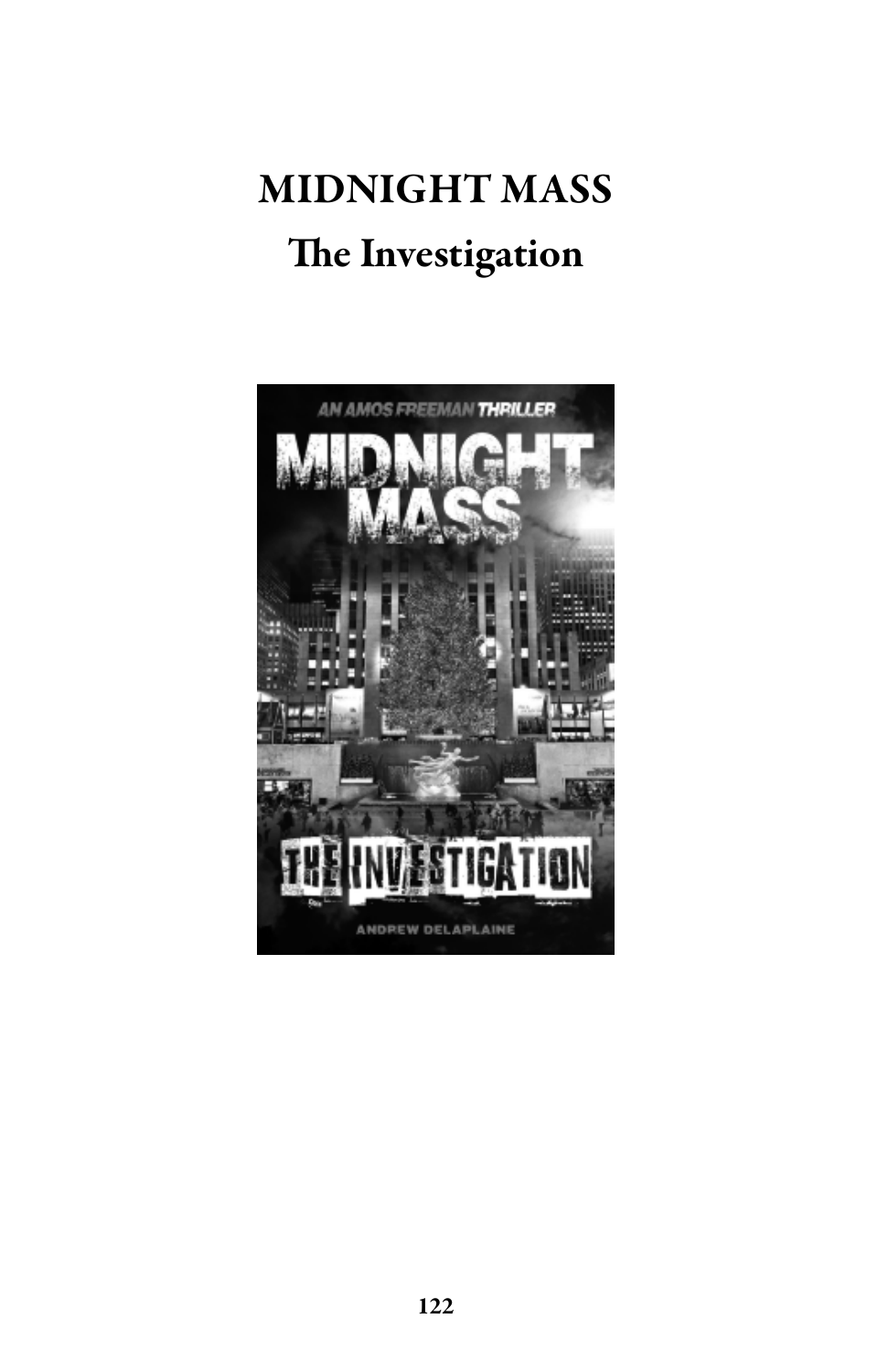### NOTE TO THE READER

If you enjoyed this book, please consider leaving a starred rating on the book's page of the retailer where you bought it. It really helps to spread the word. Many thanks.

And if you'd like to be notified when Gramercy Park Press issues another volume in this series, please send me an email and I will let you know personally.

To the many of you who have sent me messages approving of the series and liking the characters, I offer my hearty thanks.

Email: andrewdelaplaine@mac.com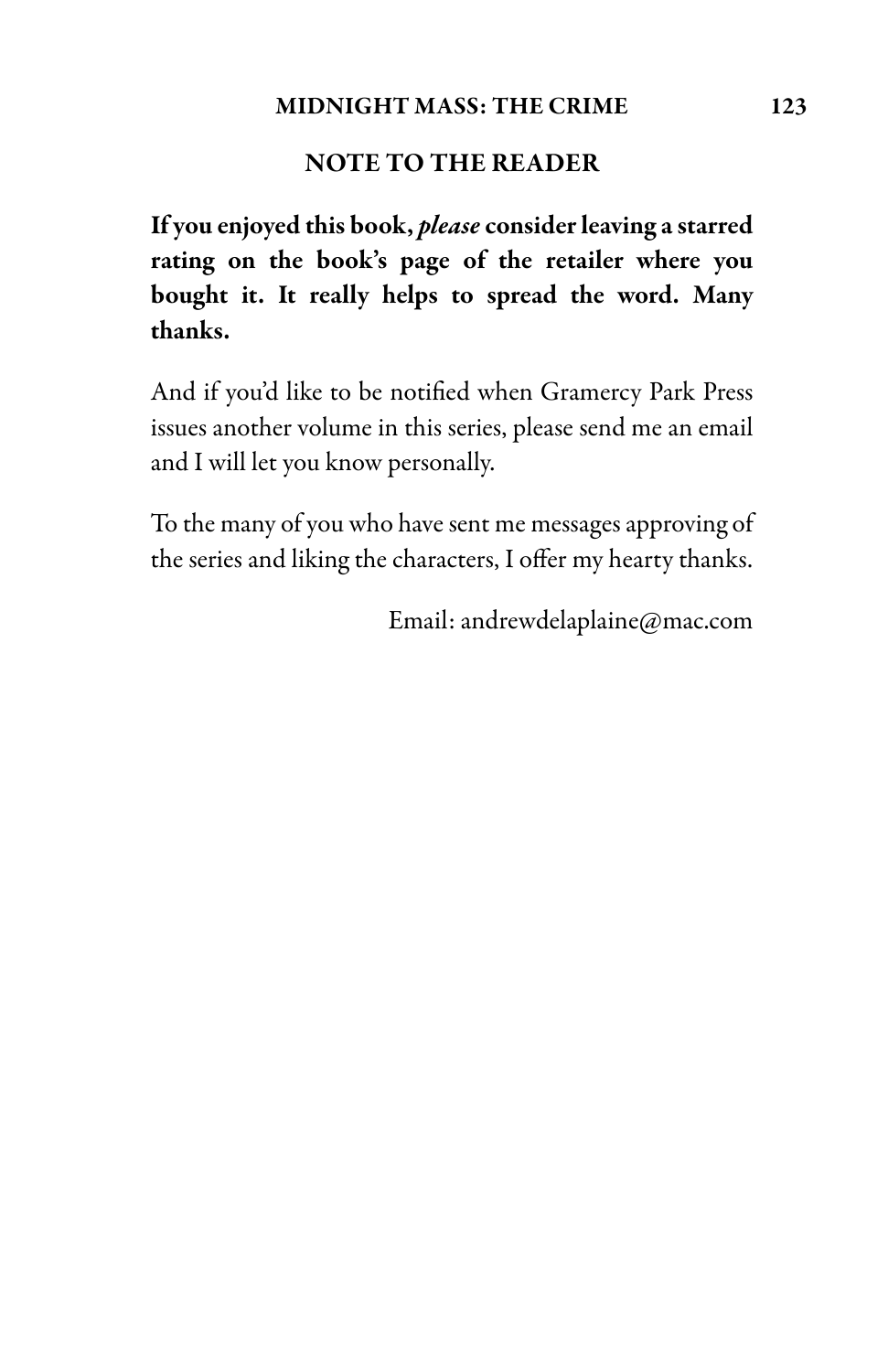## ANDREW DELAPLAINE